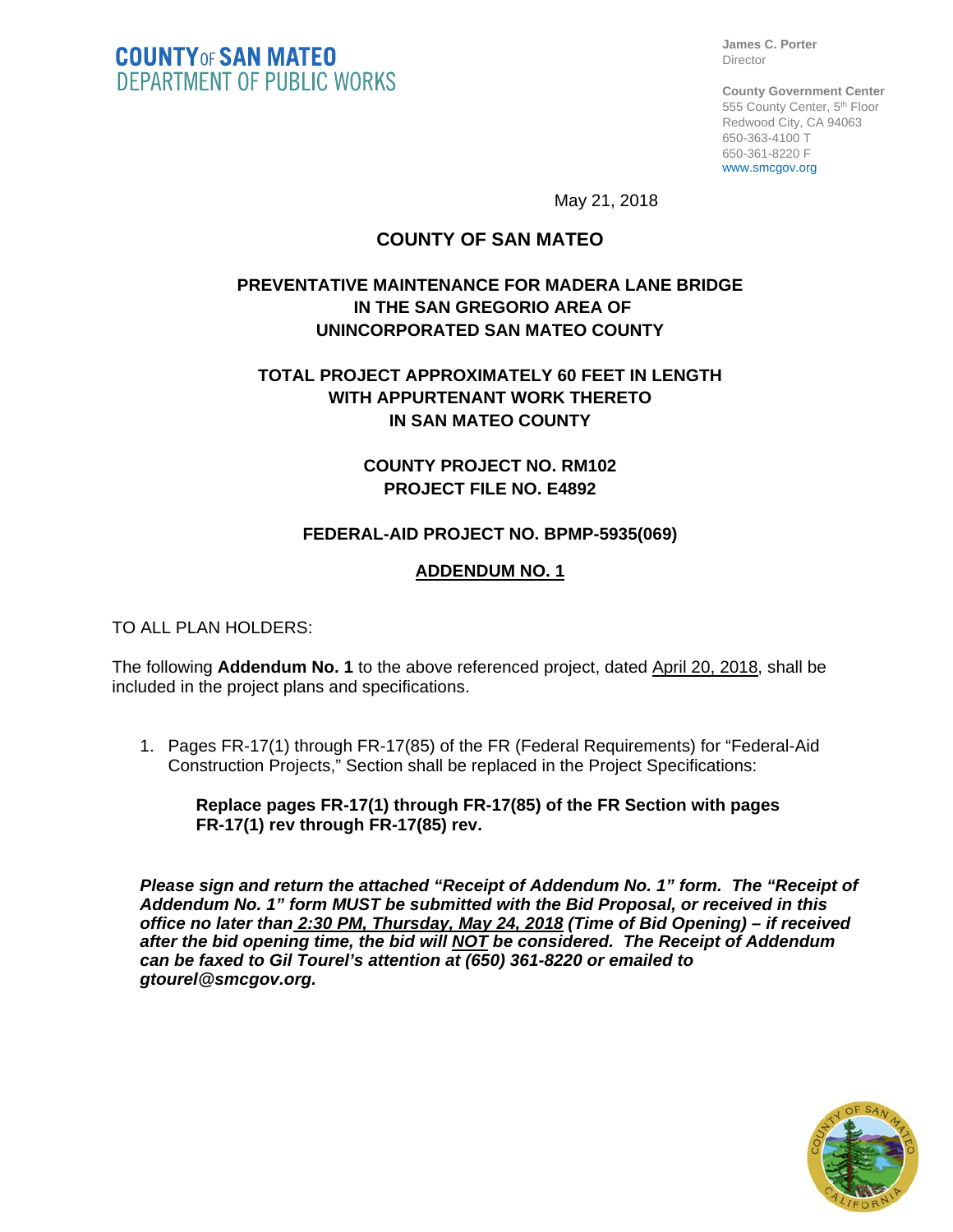To All Plan Holders Preventative Maintenance for Madera Lane Bridge **County Project No. RM102** Project File No. E4892 Federal-Aid Project No. BPMP-5935(069)

Addendum No. 1 May 21, 2018

Page 2

If you have any questions or require additional information, please contact Anthony Lum, Carter Choi, or Gil Tourel of our office at (650) 363-4100. They can also be reached by e-mail at:

> alum@smcgov.org cchoi@smcgov.org gtourel@smcgov.org

> > Very truly yours,

James C. Porter Director of Public Works

JCP:AMS:GT:CC:AL

N:\design\ldd\E4892000\Advertise\Madera Project Only\069 - Addendum\E4892 Addendum #1.docx

Encl.- "Receipt of Addendum No. 1" Form

CC: Ann M. Stillman, Deputy Director, Engineering and Resource Protection Gil Tourel, Principal Civil Engineer, Engineering and Construction Carter Choi, Senior Civil Engineer, Project Development and Design Anthony Lum, Associate Civil Engineer, Project Development and Design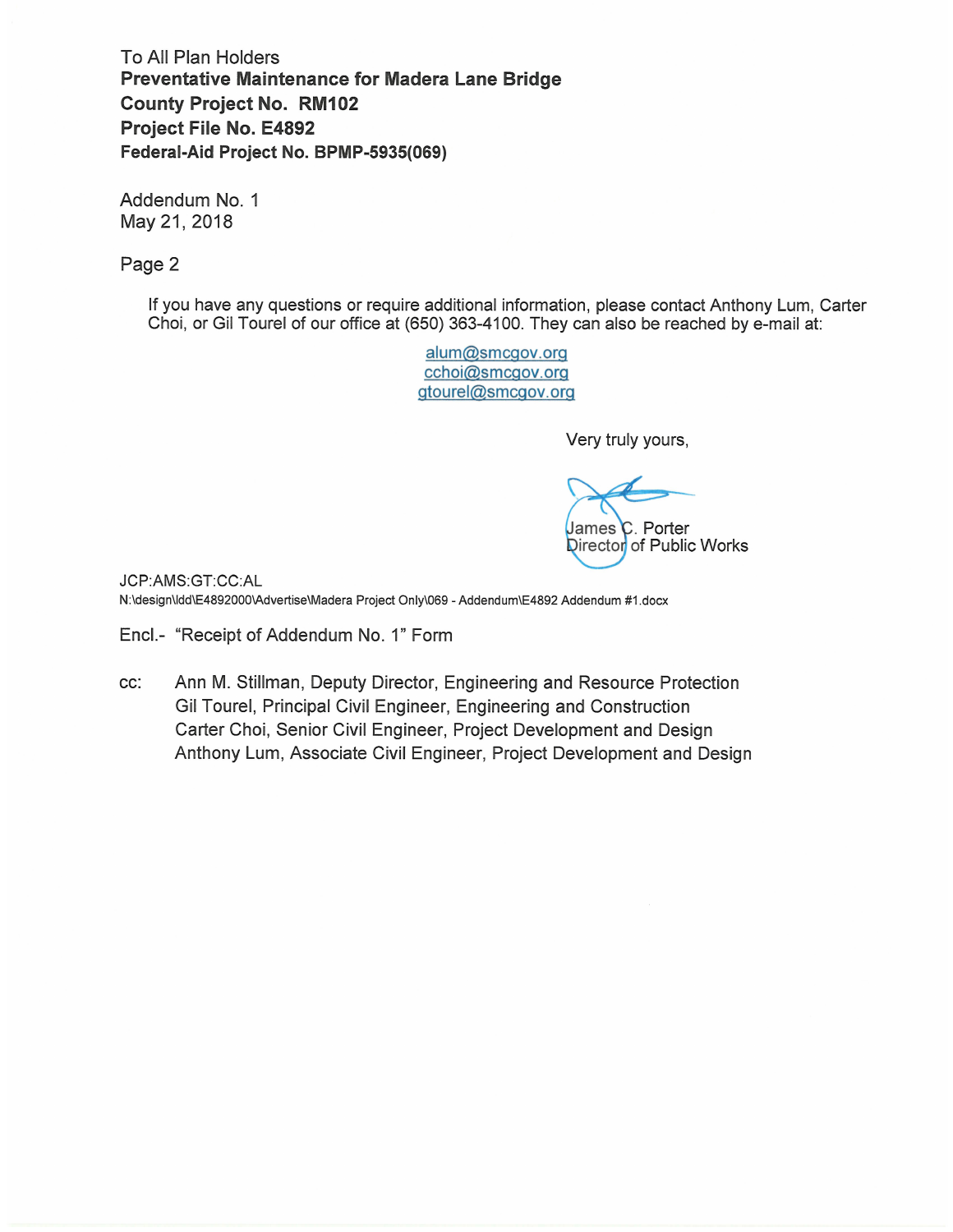**COUNTY OF SAN MATEO** DEPARTMENT OF PUBLIC WORKS

**James C. Porter**  Director

**County Government Center**  555 County Center, 5<sup>th</sup> Floor Redwood City, CA 94063 650-363-4100 T 650-361-8220 F www.smcgov.org

May 21, 2018

# **COUNTY OF SAN MATEO**

## **PREVENTATIVE MAINTENANCE FOR MADERA LANE BRIDGE IN THE SAN GREGORIO AREA OF UNINCORPORATED SAN MATEO COUNTY**

### **TOTAL PROJECT APPROXIMATELY 60 FEET IN LENGTH WITH APPURTENANT WORK THERETO IN SAN MATEO COUNTY**

**COUNTY PROJECT NO. RM102 PROJECT FILE NO. E4892** 

### **FEDERAL-AID PROJECT NO. BPMP-5935(069)**

### **RECEIPT OF ADDENDUM NO. 1**

|                                                                                                   | , an authorized |      |
|---------------------------------------------------------------------------------------------------|-----------------|------|
|                                                                                                   |                 | have |
| received Addendum No. 1 for the Preventative Maintenance for Madera Lane Bridge Project from      |                 |      |
| an authorized representative of the County of San Mateo, to be included in the Specifications for |                 |      |
| the above referenced project.                                                                     |                 |      |

This form must be signed and received in the offices of the County of San Mateo, Department of Public Works *no later than* **2:30 PM, Thursday, May 24, 2018 or submitted with the Bid Proposal at time of bid opening.**

"Contractor"

\_\_\_\_\_\_\_\_\_\_\_\_\_\_\_\_\_\_\_\_\_\_\_\_\_\_\_\_\_\_\_\_\_\_\_\_\_\_\_\_ (Print)

\_\_\_\_\_\_\_\_\_\_\_\_\_\_\_\_\_\_\_\_\_\_\_\_\_\_\_\_\_\_\_\_\_\_\_\_\_\_\_\_ (Signature)



\_\_\_\_\_\_\_\_\_\_\_\_\_\_\_\_\_\_\_\_ (Date)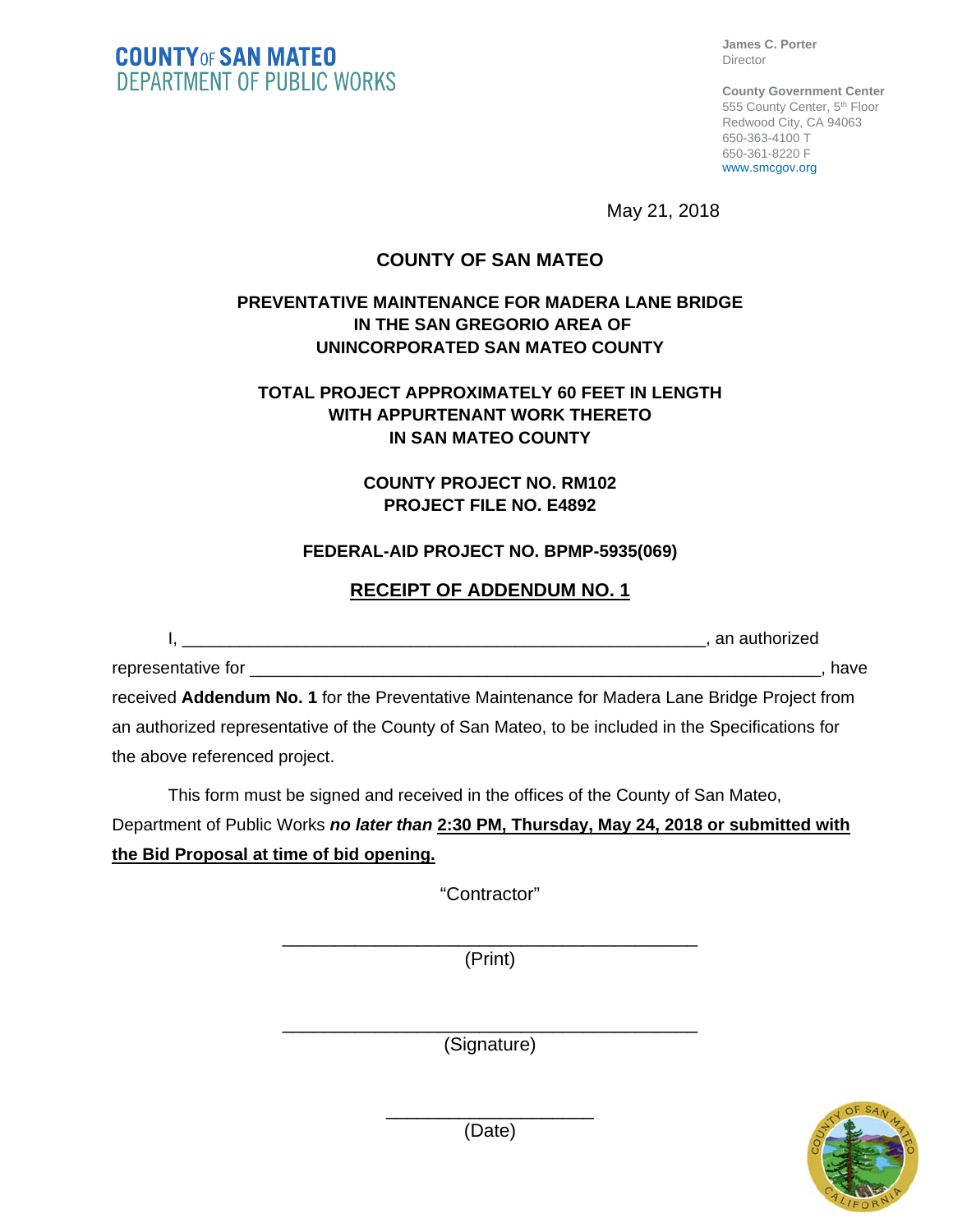General Decision Number: CA180029 05/04/2018 CA29

Superseded General Decision Number: CA20170029

State: California

Construction Types: Building, Heavy (Heavy and Dredging) and Highway

Counties: Alameda, Calaveras, Contra Costa, Fresno, Kings, Madera, Mariposa, Merced, Monterey, San Benito, San Francisco, San Joaquin, San Mateo, Santa Clara, Santa Cruz, Stanislaus and Tuolumne Counties in California.

BUILDING CONSTRUCTION PROJECTS; DREDGING PROJECTS (does not include hopper dredge work); HEAVY CONSTRUCTION PROJECTS (does not include water well drilling); HIGHWAY CONSTRUCTION PROJECTS

Note: Under Executive Order (EO) 13658, an hourly minimum wage of \$10.35 for calendar year 2018 applies to all contracts subject to the Davis-Bacon Act for which the contract is awarded (and any solicitation was issued) on or after January 1, 2015. If this contract is covered by the EO, the contractor must pay all workers in any classification listed on this wage determination at least \$10.35 per hour (or the applicable wage rate listed on this wage determination, if it is higher) for all hours spent performing on the contract in calendar year 2018. The EO minimum wage rate will be adjusted annually. Please note that this EO applies to the above-mentioned types of contracts entered into by the federal government that are subject to the Davis-Bacon Act itself, but it does not apply to contracts subject only to the Davis-Bacon Related Acts, including those set forth at 29 CFR 5.1(a)(2)-(60). Additional information on contractor requirements and worker protections under the EO is available at www.dol.gov/whd/govcontracts.

#### Modification Number Publication Date

| O) | 01/05/2018 |
|----|------------|
| 1  | 01/12/2018 |
| 2  | 01/19/2018 |
| 3  | 01/26/2018 |
| 4  | 02/09/2018 |
| 5  | 03/02/2018 |
| 6  | 04/06/2018 |
| 7  | 04/13/2018 |
| ጸ  | 05/04/2018 |

ASBE0016-004 01/01/2018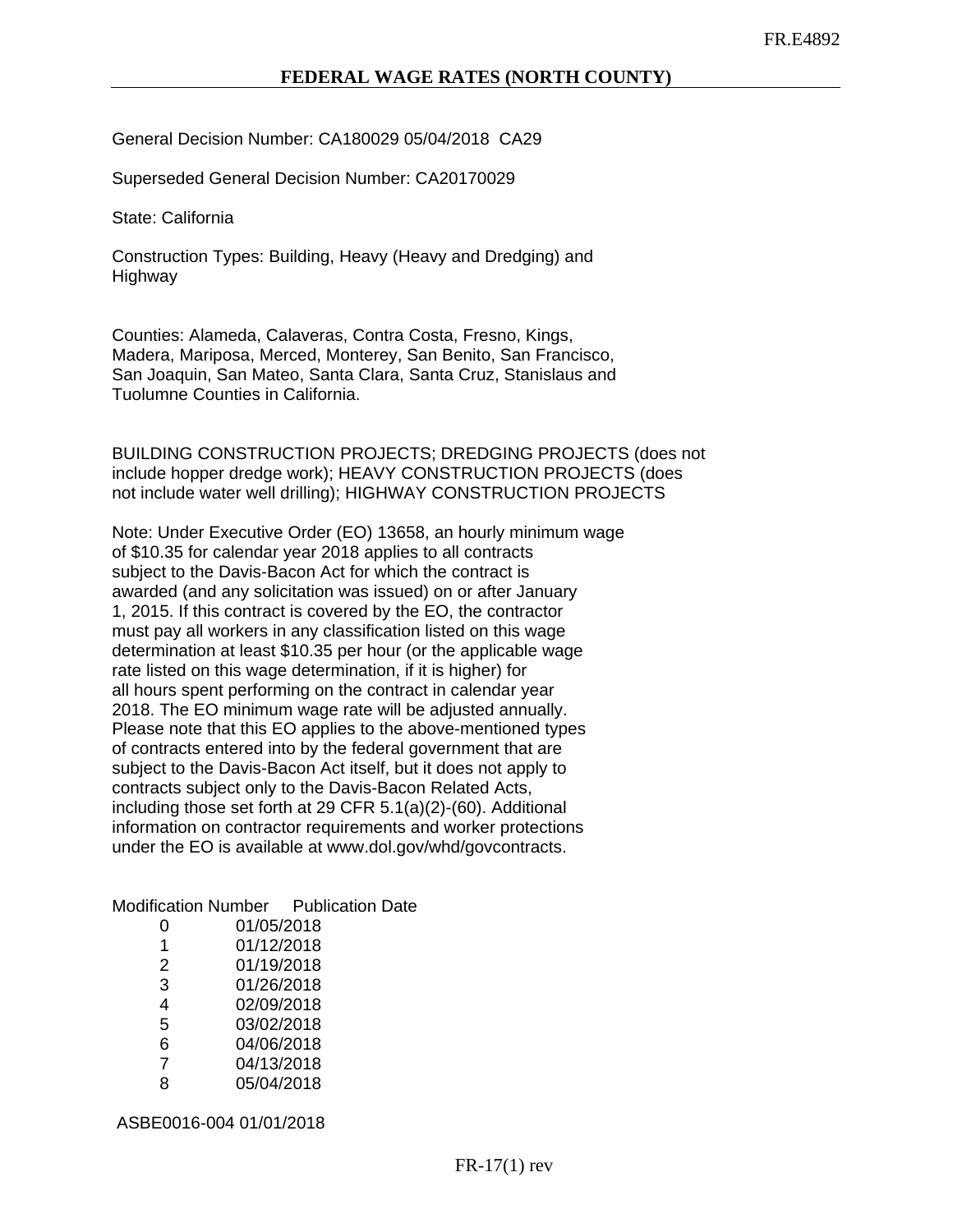AREA 1: CALAVERAS, FRESNO, KINGS, MADERA, MARIPOSA, MERCED, MONTEREY, SAN BENITO, SAN JOAQUIN, SANTA CRUZ, STANISLAUS & TOULMNE COUNTIES

AREA 2: ALAMEDA, CONTRA COSTA, SAN FRANSICO, SAN MATEO & SANTA CLARA COUNTIES

Rates Fringes

| Asbestos Removal<br>worker/hazardous material<br>handler (Includes<br>preparation, wetting, |      |
|---------------------------------------------------------------------------------------------|------|
|                                                                                             |      |
| stripping, removal,                                                                         |      |
| scrapping, vacuuming, bagging                                                               |      |
| and disposing of all                                                                        |      |
| insulation materials from                                                                   |      |
| mechanical systems, whether                                                                 |      |
| they contain asbestos or not)                                                               |      |
| Area 1\$ 28.20                                                                              | 9.34 |
| Area 2\$ 32.98                                                                              | 9.34 |
|                                                                                             |      |

ASBE0016-008 01/01/2018

AREA 1: ALAMEDA, CONTRA COSTA, MONTEREY, SAN BENITO, SAN FRANSICO, SAN MATEO, SANTA CLARA, & SANTA CRUZ

AREA 2: CALAVERAS, COLUSA, FRESNO, KINGS, MADERA, MARIPOSA, MERCED, SAN JOAQUIN, STANISLAU, & TUOLUMNE

Asbestos Workers/Insulator (Includes the application of all insulating materials, Protective Coverings, Coatings, and Finishes to all types of mechanical systems) Area 1......................\$ 35.36 22.98 Area 2......................\$ 49.46 22.98 ----------------------------------------------------------------

BOIL0549-001 10/01/2016

AREA 1: ALAMEDA, CONTRA COSTA, SAN FRANCISCO, SAN MATEO & SANTA CLARA COUNTIES

AREA 2: REMAINING COUNTIES

| Rates | Fringes |
|-------|---------|
|       |         |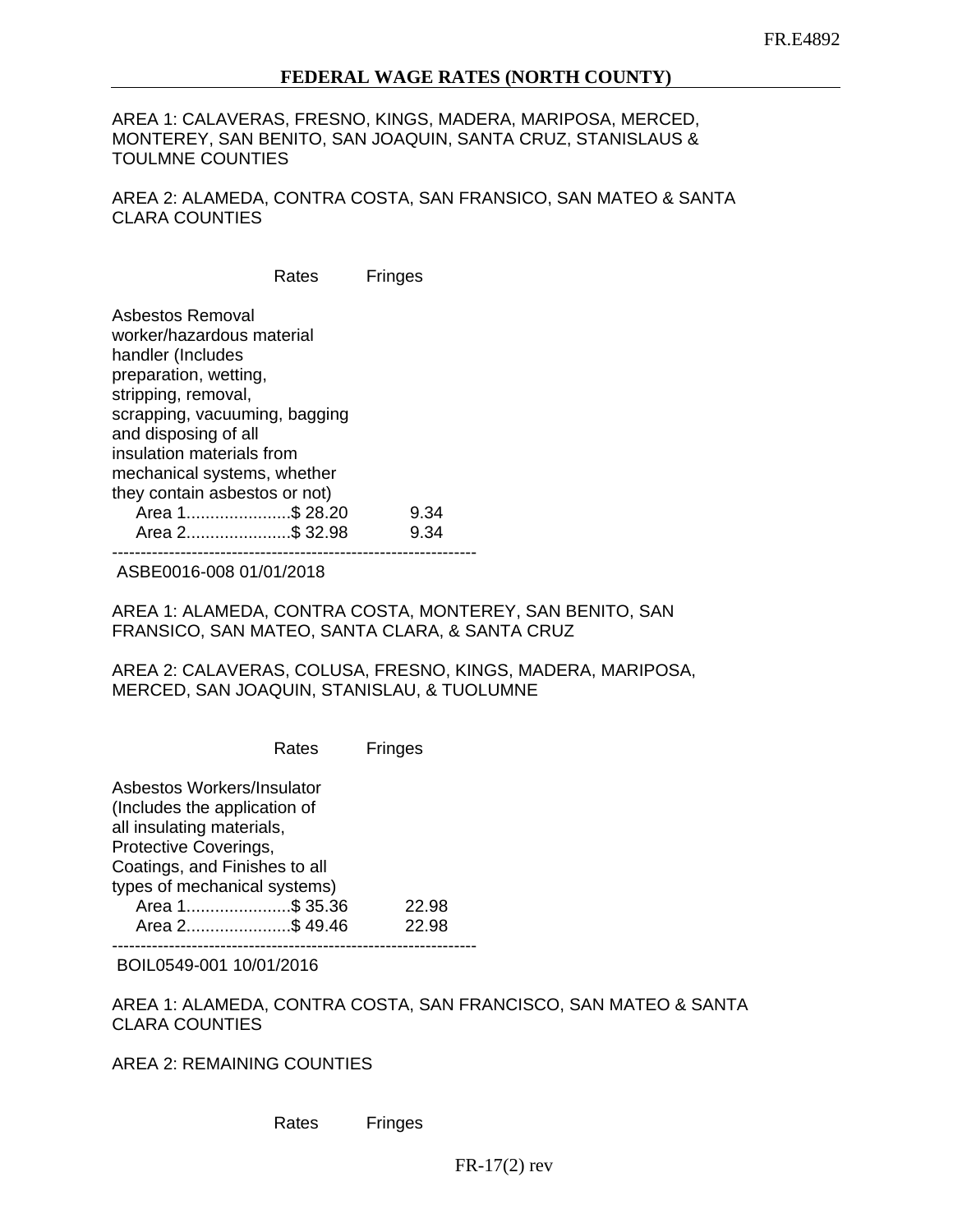### FR.E4892

# **FEDERAL WAGE RATES (NORTH COUNTY)**

| <b>BOILERMAKER</b><br>Area 1\$ 43.28<br>Area 2\$ 39.68                                                                                                                                                                                                                                                              | --------      | - 37.91<br>35.71 |                |
|---------------------------------------------------------------------------------------------------------------------------------------------------------------------------------------------------------------------------------------------------------------------------------------------------------------------|---------------|------------------|----------------|
| BRCA0003-001 08/01/2017                                                                                                                                                                                                                                                                                             |               |                  |                |
|                                                                                                                                                                                                                                                                                                                     | Rates Fringes |                  |                |
| MARBLE FINISHER\$ 32.60 15.31                                                                                                                                                                                                                                                                                       |               |                  |                |
| BRCA0003-003 08/01/2017                                                                                                                                                                                                                                                                                             |               |                  |                |
|                                                                                                                                                                                                                                                                                                                     | Rates Fringes |                  |                |
| MARBLE MASON\$ 44.60 26.83                                                                                                                                                                                                                                                                                          |               |                  |                |
| BRCA0003-005 05/01/2017                                                                                                                                                                                                                                                                                             |               |                  |                |
|                                                                                                                                                                                                                                                                                                                     | Rates Fringes |                  |                |
| <b>BRICKLAYER</b><br>(1) Fresno, Kings,<br>Madera, Mariposa, Merced\$ 38.45<br>(7) San Francisco, San<br>Mateo\$ 42.34 25.83<br>(8) Alameda, Contra<br>Costa, San Benito, Santa<br>Clara\$ 44.16<br>(9) Calaveras, San<br>Joaquin, Stanislaus,<br>Toulumne\$ 39.66 20.76<br>(16) Monterey, Santa Cruz\$ 39.51 23.49 |               | 21.71            | 21.22          |
| BRCA0003-008 09/01/2017                                                                                                                                                                                                                                                                                             |               |                  |                |
|                                                                                                                                                                                                                                                                                                                     | Rates Fringes |                  |                |
| TERRAZZO FINISHER\$ 35.14<br>TERRAZZO WORKER/SETTER\$44.11                                                                                                                                                                                                                                                          |               |                  | 16.87<br>26.36 |
| * BRCA0003-011 04/01/2018                                                                                                                                                                                                                                                                                           |               |                  |                |
| AREA 1: Alameda, Contra Costa, Monterey, San Benito, San<br>Francisco, San Mateo, Santa Clara, Santa Cruz                                                                                                                                                                                                           |               |                  |                |
| AREA 2: Calaveras, San Joaquin, Stanislaus, Tuolumne                                                                                                                                                                                                                                                                |               |                  |                |
| AREA 3: Fresno, Kings, Madera, Mariposa, Merced                                                                                                                                                                                                                                                                     |               |                  |                |

Rates Fringes

TILE FINISHER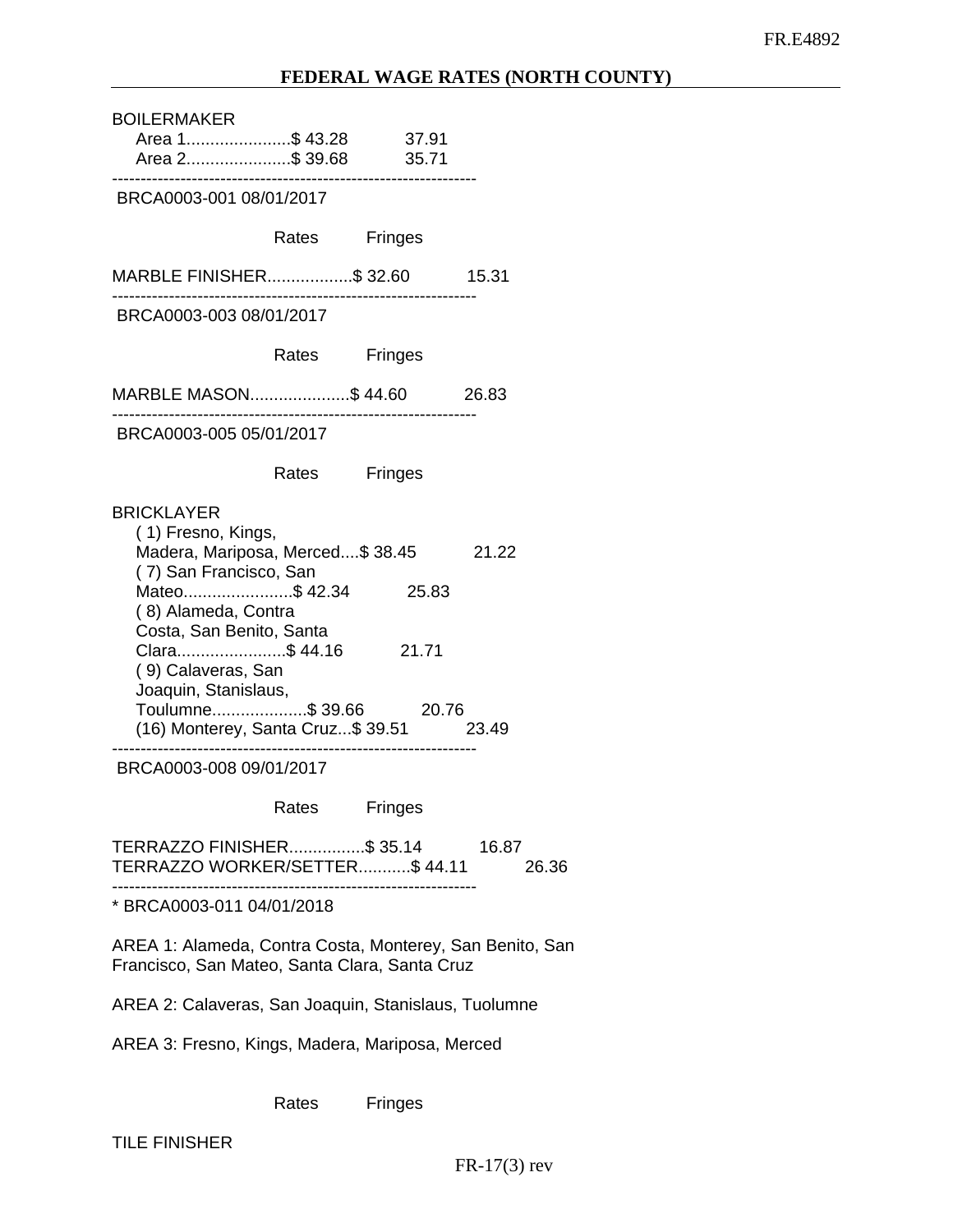#### **FEDERAL WAGE RATES (NORTH COUNTY)**

| Area 1\$ 28.56    | 15.87 |
|-------------------|-------|
| Area 2\$ 25.60    | 14.30 |
| Area 3\$ 25.88    | 15.17 |
| <b>Tile Layer</b> |       |
| Area 1\$ 47.77    | 18.29 |
| Area 2\$ 42.67    | 16.81 |
| Area 3\$ 38.15    | 17.70 |

---------------------------------------------------------------- CARP0022-001 07/01/2017

San Francisco County

Rates Fringes

**Carpenters**  Bridge Builder/Highway Carpenter...................\$ 46.40 28.71 Hardwood Floorlayer, Shingler, Power Saw Operator, Steel Scaffold & Steel Shoring Erector, Saw Filer.......................\$ 46.55 28.71 Journeyman Carpenter........\$ 46.40 28.71 Millwright.................\$ 46.50 30.30

CARP0034-001 07/01/2017

----------------------------------------------------------------

Rates Fringes

#### Diver

| <b>Assistant Tender, ROV</b>         |       |       |
|--------------------------------------|-------|-------|
| Tender/Technician\$45.65             |       | 31.91 |
| Diver standby\$ 50.61                | 31.91 |       |
| Diver Tender\$ 49.82                 | 31.91 |       |
| Diver wet\$95.17                     | 31.91 |       |
| Manifold Operator (mixed             |       |       |
| gas)\$ 54.82                         | 31.91 |       |
| Manifold Operator (Standby). \$49.82 |       | 31.91 |

#### DEPTH PAY (Surface Diving):

050 to 100 ft \$2.00 per foot

101 to 150 ft \$3.00 per foot

| 151 to 220 ft \$4.00 per foot |  |  |  |  |
|-------------------------------|--|--|--|--|
|                               |  |  |  |  |

#### SATURATION DIVING:

 The standby rate shall apply until saturation starts. The saturation diving rate applies when divers are under pressure continuously until work task and decompression are complete. The diver rate shall be paid for all saturation hours.

### DIVING IN ENCLOSURES:

Where it is necessary for Divers to enter pipes or tunnels,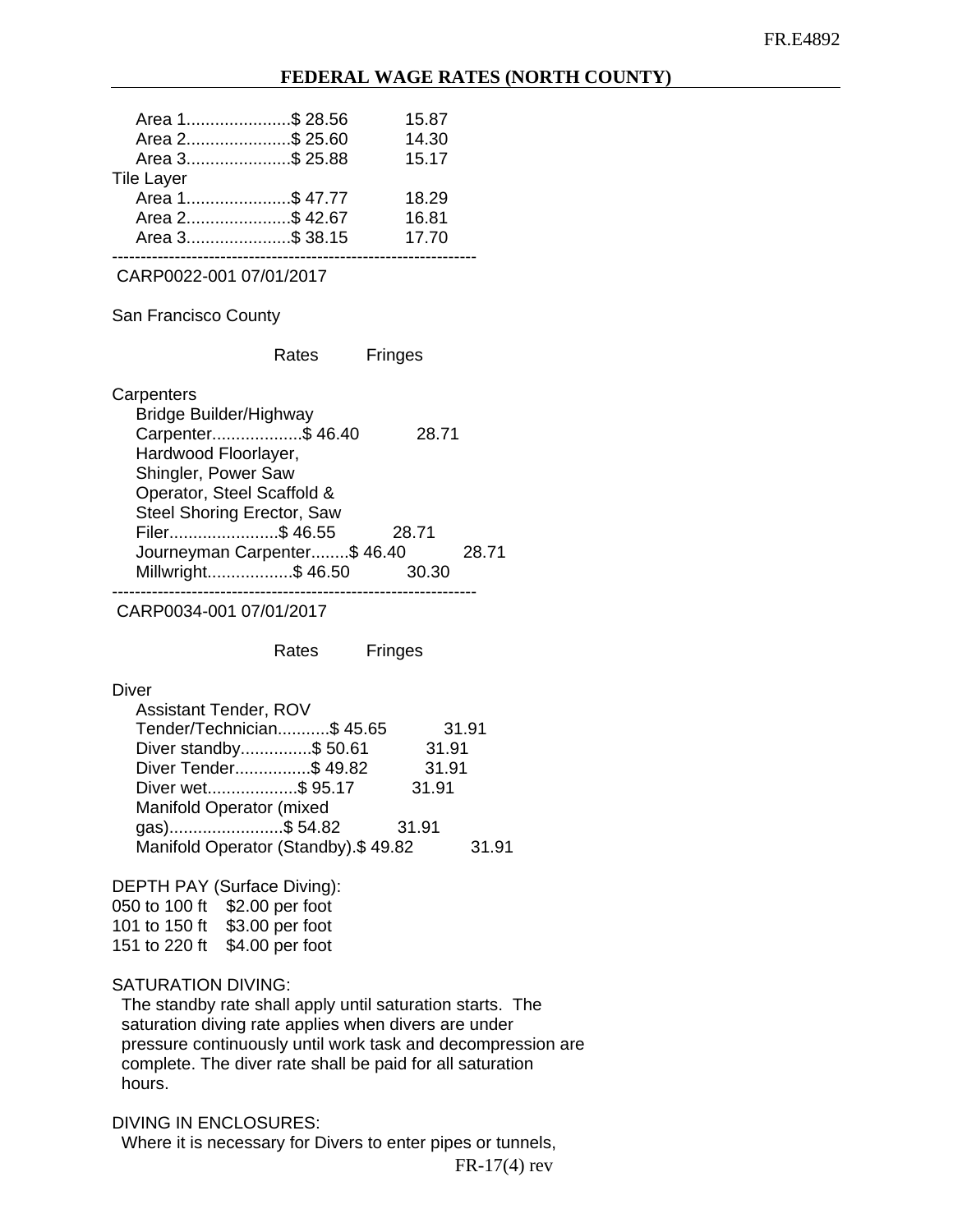or other enclosures where there is no vertical ascent, the following premium shall be paid: Distance traveled from entrance 26 feet to 300 feet: \$1.00 per foot. When it is necessary for a diver to enter any pipe, tunnel or other enclosure less than 48" in height, the premium will be \$1.00 per foot.

WORK IN COMBINATION OF CLASSIFICATIONS: Employees working in any combination of classifications within the diving crew (except dive supervisor) in a shift are paid in the classification with the highest rate for that shift.

----------------------------------------------------------------

CARP0034-003 07/01/2017

Rates Fringes

Piledriver...........................\$ 46.65 31.91

CARP0035-007 07/01/2017

----------------------------------------------------------------

AREA 1: Alameda, Contra Costa, San Francisco, San Mateo, Santa Clara counties

AREA 2: Monterey, San Benito, Santa Cruz Counties

AREA 3: Calaveras, Fresno, Kings, Madera, Mariposa, Merced, San Joaquin, Stanislaus, Tuolumne Counties

Rates Fringes

Modular Furniture Installer

| Area 1                   |       |
|--------------------------|-------|
| Installer I\$ 25.61      | 20.42 |
| Installer II\$ 22.18     | 20.42 |
| Lead Installer\$ 29.06   | 20.92 |
| Master Installer\$ 33.28 | 20.92 |
| Area 2                   |       |
| Installer I\$ 22.96      | 20.42 |
| Installer II\$ 20.01     | 20.42 |
| Lead Installer\$ 25.93   | 20.92 |
| Master Installer\$ 29.56 | 20.92 |
| Area 3                   |       |
| Installer I\$ 22.01      | 20.42 |
| Installer II\$ 19.24     | 20.42 |
| Lead Installer\$ 24.81   | 20.92 |
| Master Installer\$ 31.83 | 20.92 |
|                          |       |

CARP0035-008 08/01/2017

AREA 1: Alameda, Contra Costa, San Francisco, San Mateo, Santa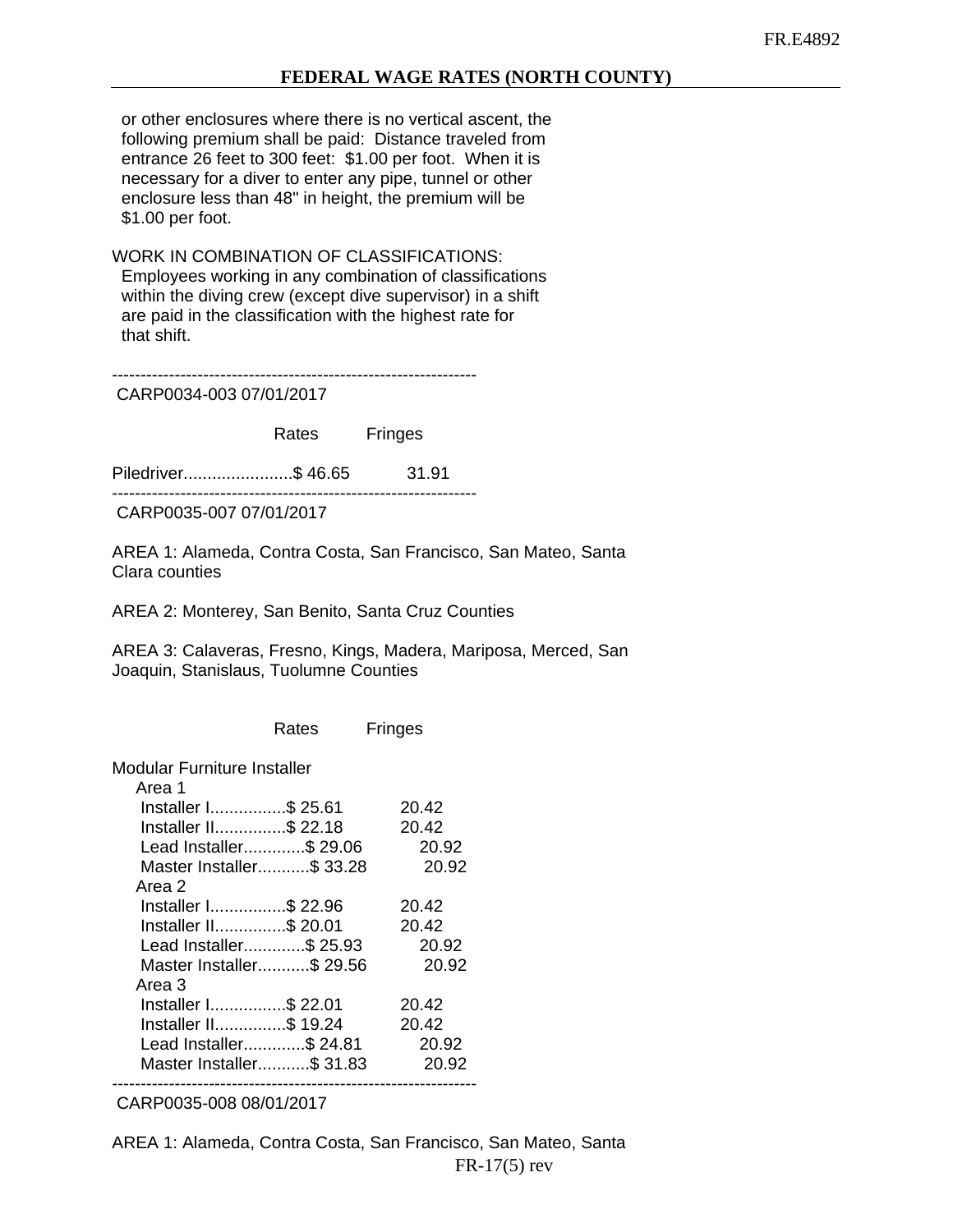#### Clara counties

AREA 2: Monterey, San Benito, Santa Cruz Counties

AREA 3: San Joaquin

AREA 4: Calaveras, Fresno, Kings, Madera, Mariposa, Merced, Stanislaus, Tuolumne Counties

|                                 | Rates | <b>Fringes</b> |
|---------------------------------|-------|----------------|
| Drywall Installers/Lathers:     |       |                |
| Area 1\$ 46.40                  |       | 29.15          |
| Area 2\$ 40.52                  |       | 29.15          |
| Area 3\$ 41.02                  |       | 29.15          |
| Area 4\$ 39.67                  |       | 29.15          |
| <b>Drywall Stocker/Scrapper</b> |       |                |
| Area 1\$ 23.20                  |       | 16.88          |
| Area 2\$ 20.26                  |       | 16.88          |
| Area 3\$ 20.51                  |       | 16.88          |
| Area 4\$ 19.84                  |       | 16.88          |

CARP0152-001 07/01/2017

Contra Costa County

Rates Fringes

| Carpenters                    |       |
|-------------------------------|-------|
| <b>Bridge Builder/Highway</b> |       |
| Carpenter\$46.40<br>28.71     |       |
| Hardwood Floorlayer,          |       |
| Shingler, Power Saw           |       |
| Operator, Steel Scaffold &    |       |
| Steel Shoring Erector, Saw    |       |
| Filer\$ 46.55<br>28.71        |       |
| Journeyman Carpenter\$46.40   | 28.71 |
| Millwright\$ 46.50<br>28.71   |       |

----------------------------------------------------------------

CARP0152-002 07/01/2017

San Joaquin County

Rates Fringes

**Carpenters**  Bridge Builder/Highway Carpenter...................\$ 46.40 28.71 Hardwood Floorlayer, Shingler, Power Saw Operator, Steel Scaffold & Steel Shoring Erector, Saw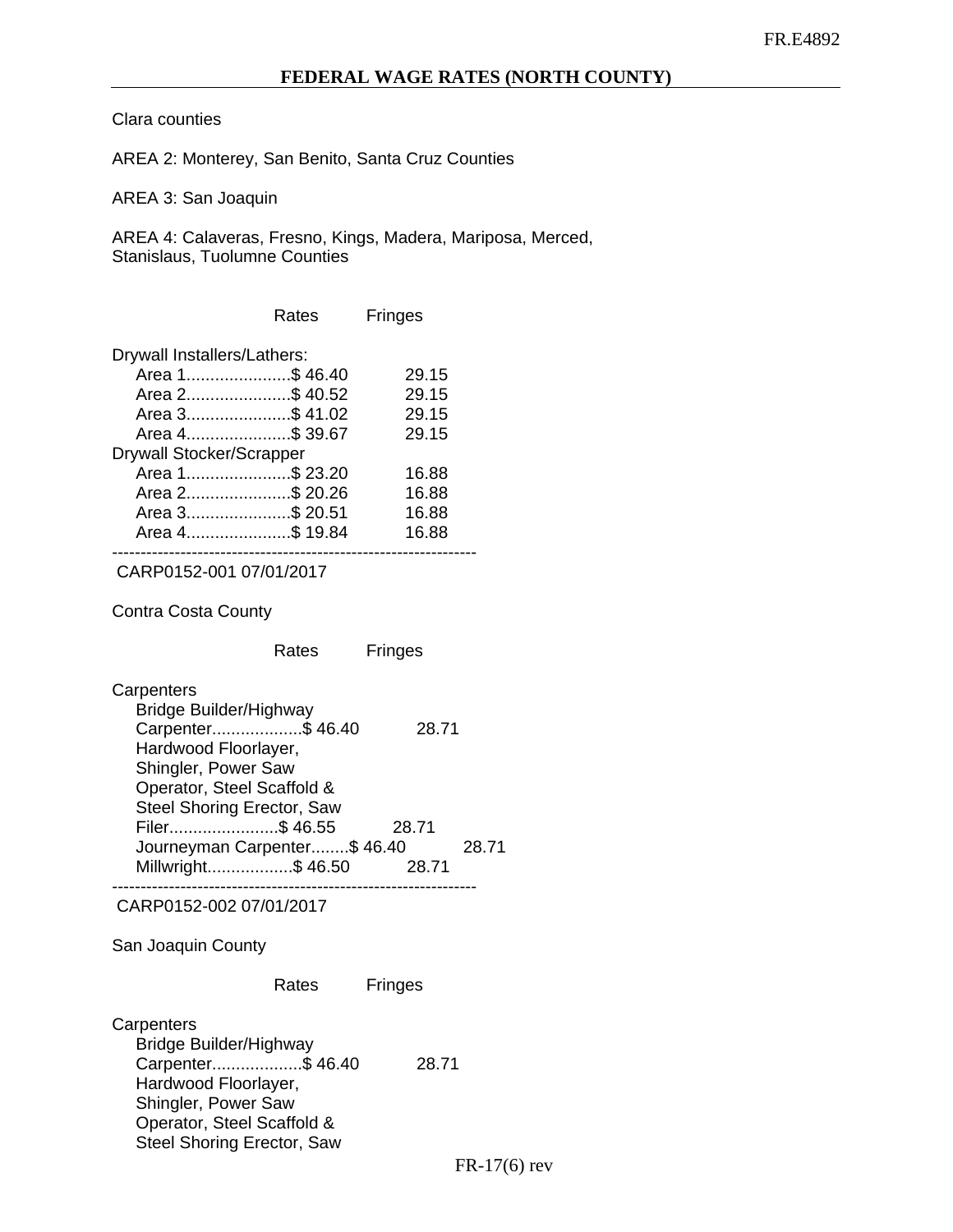#### **FEDERAL WAGE RATES (NORTH COUNTY)**

 Filer.......................\$ 40.67 28.71 Journeyman Carpenter........\$ 40.52 28.71 Millwright.................\$ 43.02 30.30 ----------------------------------------------------------------

CARP0152-004 07/01/2017

Calaveras, Mariposa, Merced, Stanislaus and Tuolumne Counties

Rates Fringes

**Carpenters**  Bridge Builder/Highway Carpenter...................\$ 46.40 28.71 Hardwood Floorlayer, Shingler, Power Saw Operator, Steel Scaffold & Steel Shoring Erector, Saw Filer.......................\$ 39.32 28.71 Journeyman Carpenter........\$ 39.17 28.71 Millwright.................\$ 41.67 30.30 ----------------------------------------------------------------

CARP0217-001 07/01/2017

San Mateo County

Rates Fringes

**Carpenters**  Bridge Builder/Highway Carpenter...................\$ 46.40 28.71 Hardwood Floorlayer, Shingler, Power Saw Operator, Steel Scaffold & Steel Shoring Erector, Saw Filer.......................\$ 46.55 28.71 Journeyman Carpenter........\$ 46.40 28.71 Millwright.................\$ 46.50 30.30 ----------------------------------------------------------------

CARP0405-001 07/01/2017

Santa Clara County

Rates Fringes

FR-17(7) rev **Carpenters**  Bridge Builder/Highway Carpenter...................\$ 46.40 28.71 Hardwood Floorlayer, Shingler, Power Saw Operator, Steel Scaffold & Steel Shoring Erector, Saw Filer.......................\$ 46.55 28.71 Journeyman Carpenter........\$ 46.40 28.71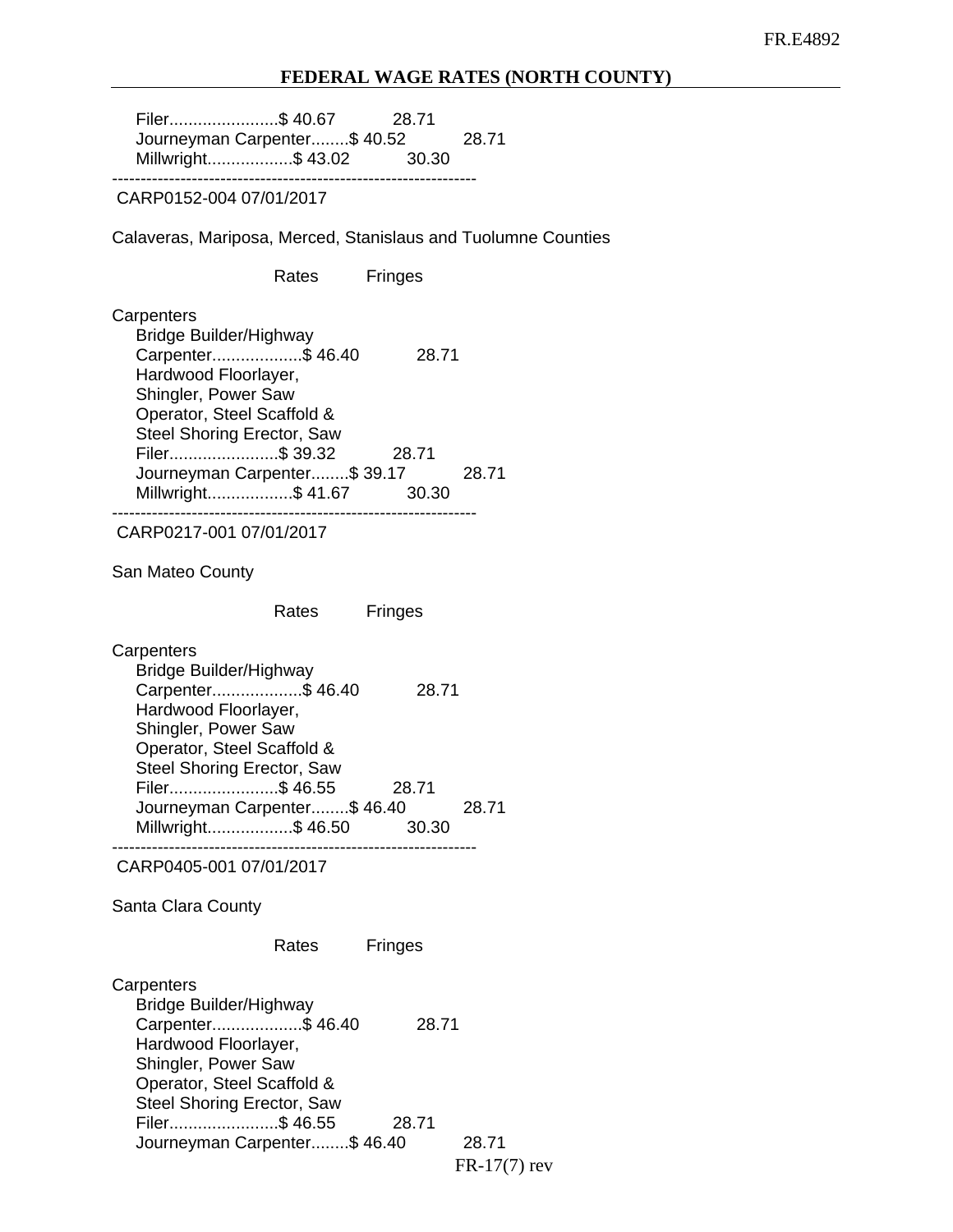#### **FEDERAL WAGE RATES (NORTH COUNTY)**

Millwright.................\$ 46.50 30.30 ----------------------------------------------------------------

CARP0405-002 07/01/2017

San Benito County

Rates Fringes

**Carpenters** 

 Bridge Builder/Highway Carpenter...................\$ 46.40 28.71 Hardwood Floorlayer, Shingler, Power Saw Operator, Steel Scaffold & Steel Shoring Erector, Saw Filer.......................\$ 40.58 28.71 Journeyman Carpenter........\$ 40.52 28.71 Millwright..................\$ 43.02 30.30 ----------------------------------------------------------------

CARP0505-001 07/01/2017

Santa Cruz County

Rates Fringes

**Carpenters**  Bridge Builder/Highway Carpenter...................\$ 46.40 28.71 Hardwood Floorlayer, Shingler, Power Saw Operator, Steel Scaffold & Steel Shoring Erector, Saw Filer.......................\$ 40.67 28.71 Journeyman Carpenter........\$ 40.52 28.71 Millwright.................\$ 43.02 30.30 ----------------------------------------------------------------

CARP0605-001 07/01/2017

Monterey County

Rates Fringes

**Carpenters**  Bridge Builder/Highway Carpenter...................\$ 46.40 28.71 Hardwood Floorlayer, Shingler, Power Saw Operator, Steel Scaffold & Steel Shoring Erector, Saw Filer.......................\$ 40.67 28.71 Journeyman Carpenter........\$ 40.52 28.71 Millwright.................\$ 43.02 30.30 ----------------------------------------------------------------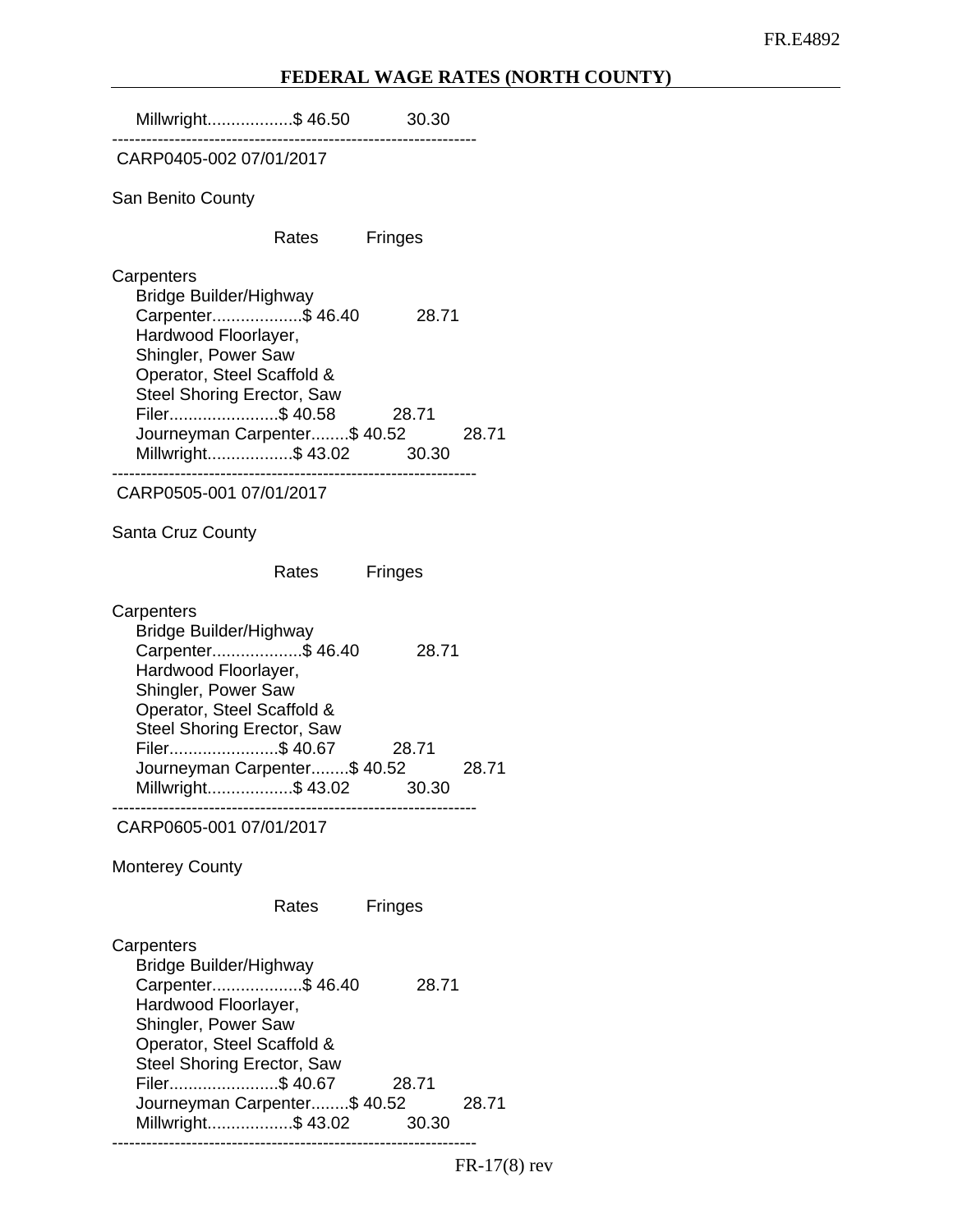CARP0701-001 07/01/2017

Fresno and Madera Counties

Rates Fringes

**Carpenters** 

 Bridge Builder/Highway Carpenter...................\$ 46.40 28.71 Hardwood Floorlayer, Shingler, Power Saw Operator, Steel Scaffold & Steel Shoring Erector, Saw Filer.......................\$ 39.32 28.71 Journeyman Carpenter........\$ 39.17 28.71 Millwright.................\$ 41.67 30.30 ----------------------------------------------------------------

CARP0713-001 07/01/2017

Alameda County

Rates Fringes

**Carpenters**  Bridge Builder/Highway Carpenter...................\$ 46.40 28.71 Hardwood Floorlayer, Shingler, Power Saw Operator, Steel Scaffold & Steel Shoring Erector, Saw Filer.......................\$ 46.55 28.71 Journeyman Carpenter........\$ 46.40 28.71 Millwright.................\$ 46.50 30.30 ----------------------------------------------------------------

CARP1109-001 07/01/2017

Kings County

Rates Fringes

**Carpenters**  Bridge Builder/Highway Carpenter...................\$ 46.40 28.71 Hardwood Floorlayer, Shingler, Power Saw Operator, Steel Scaffold & Steel Shoring Erector, Saw Filer.......................\$ 39.32 28.71 Journeyman Carpenter........\$ 39.17 28.71 Millwright..................\$ 41.67 30.30 ----------------------------------------------------------------

ELEC0006-004 12/01/2017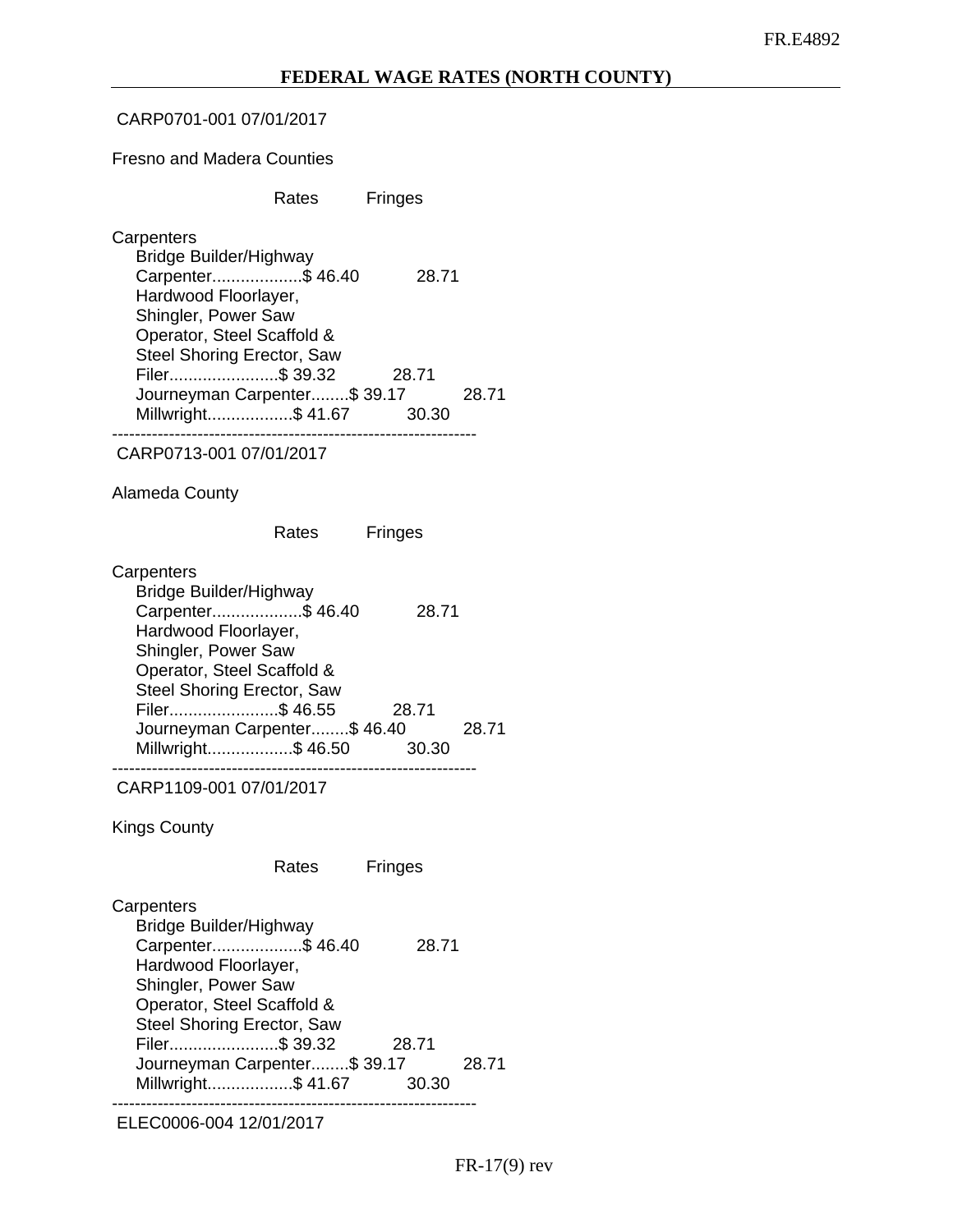#### SAN FRANCISCO COUNTY

Rates Fringes

Sound & Communications

 Installer...................\$ 38.52 3%+18.05 Technician..................\$ 44.30 3%+18.05

 SCOPE OF WORK: Including any data system whose only function is to transmit or receive information; excluding all other data systems or multiple systems which include control function or power supply; inclusion or exclusion of terminations and testings of conductors determined by their function; excluding fire alarm work when installed in raceways (including wire and cable pulling) and when performed on new or major remodel building projects or jobs for which the conductors for the fire alarm system are installed in conduit; excluding installation of raceway systems, line voltage work, industrial work, life-safety systems (all buildings having floors located more than 75' above the lowest floor level having building access); excluding energy management systems.

 FOOTNOTE: Fire alarm work when installed in raceways (including wire and cable pulling), on projects which involve new or major remodel building construction, for which the conductors for the fire alarm system are installed in the conduit, shall be performed by the inside electrician.

----------------------------------------------------------------

ELEC0006-007 06/01/2017

SAN FRANCISCO COUNTY

Rates Fringes

ELECTRICIAN......................\$ 66.00 3%+43.40 ----------------------------------------------------------------

ELEC0100-002 03/01/2018

FRESNO, KINGS, AND MADERA COUNTIES

Rates Fringes

ELECTRICIAN......................\$ 37.50 22.18

----------------------------------------------------------------

ELEC0100-005 12/01/2016

FRESNO, KINGS, MADERA

Rates Fringes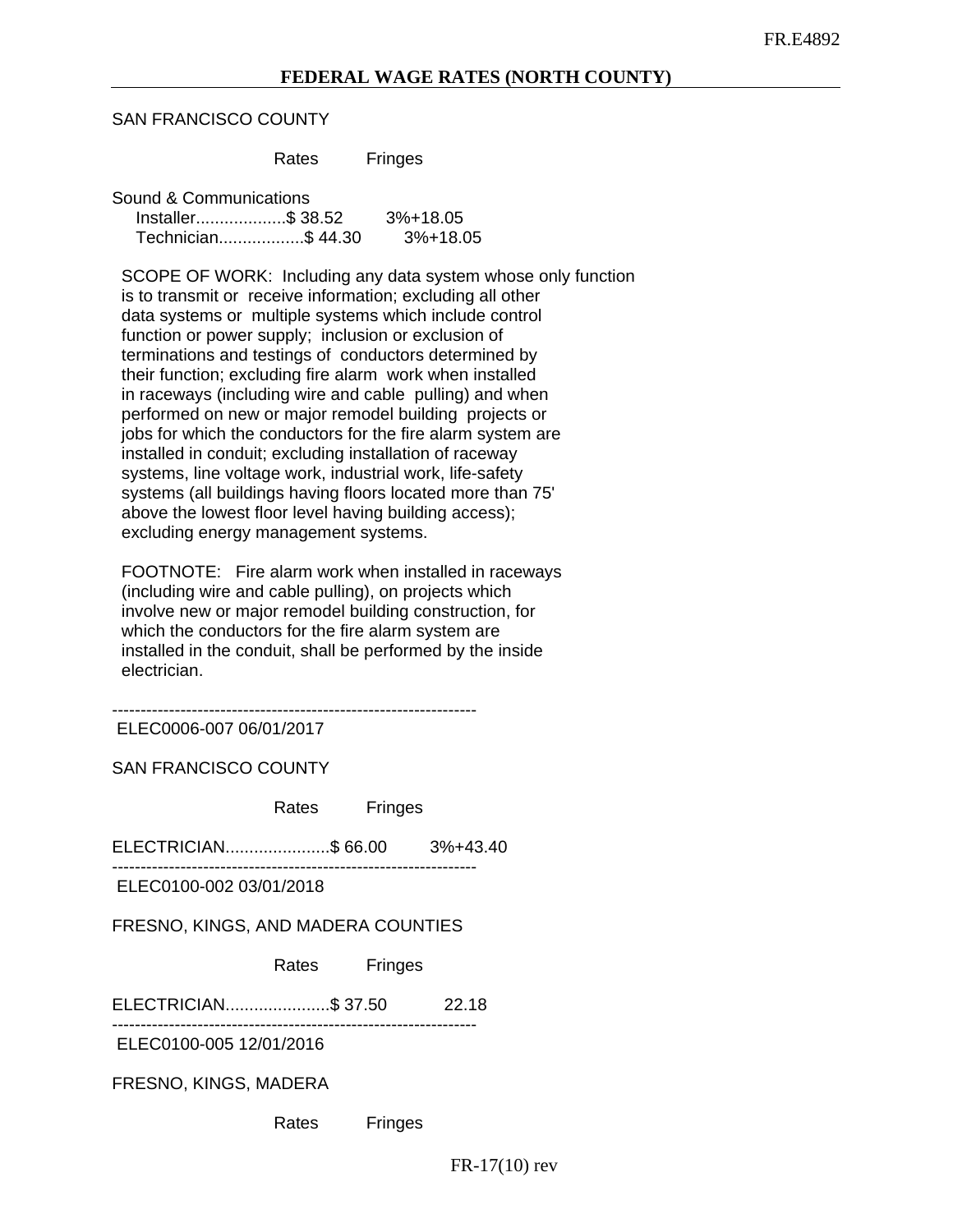Communications System

| Installer\$ 30.64  | 3%+17.86 |
|--------------------|----------|
| Technician\$ 34.89 | 3%+17.86 |

#### SCOPE OF WORK

 Includes the installation testing, service and maintenance, of the following systems which utilize the transmission and/or transference of voice, sound, vision and digital for commercial, education, security and entertainment purposes for the following: TV monitoring and surveillance, background-foreground music, intercom and telephone interconnect, inventory control systems, microwave transmission, multi-media, multiplex, nurse call system, radio page, school intercom and sound, burglar alarms, and low voltage master clock systems.

 A. SOUND AND VOICE TRANSMISSION/TRANSFERENCE SYSTEMS Background foreground music, Intercom and telephone interconnect systems, Telephone systems Nurse call systems, Radio page systems, School intercom and sound systems, Burglar alarm systems, Low voltage, master clock systems, Multi-media/multiplex systems, Sound and musical entertainment systems, RF systems, Antennas and Wave Guide,

B. FIRE ALARM SYSTEMS Installation, wire pulling and testing

 C. TELEVISION AND VIDEO SYSTEMS Television monitoring and surveillance systems Video security systems, Video entertainment systems, Video educational systems, Microwave transmission systems, CATV and CCTV

 D. SECURITY SYSTEMS Perimeter security systems Vibration sensor systems Card access systems Access control systems, Sonar/infrared monitoring equipment

 E. COMMUNICATIONS SYSTEMS THAT TRANSMIT OR RECEIVE INFORMATION AND/OR CONTROL SYSTEMS THAT ARE INTRINSIC TO THE ABOVE LISTED SYSTEMS SCADA (Supervisory Control and Data Acquisition) PCM (Pulse Code Modulation) Inventory Control Systems, Digital Data Systems Broadband and Baseband and Carriers Point of Sale Systems, VSAT Data Systems Data Communication Systems RF and Remote Control Systems, Fiber Optic Data Systems

 WORK EXCLUDED Raceway systems are not covered (excluding Ladder-Rack for the purpose of the above listed systems). Chases and/or nipples (not to exceed 10 feet) may be installed on open wiring systems. Energy management systems. SCADA (Supervisory Control and Data Acquisition) when not intrinsic to the above listed systems (in the scope). Fire alarm systems when installed in raceways (including wire and cable pulling) shall be performed at the electrician wage rate, when either of the following two

FR-17(11) rev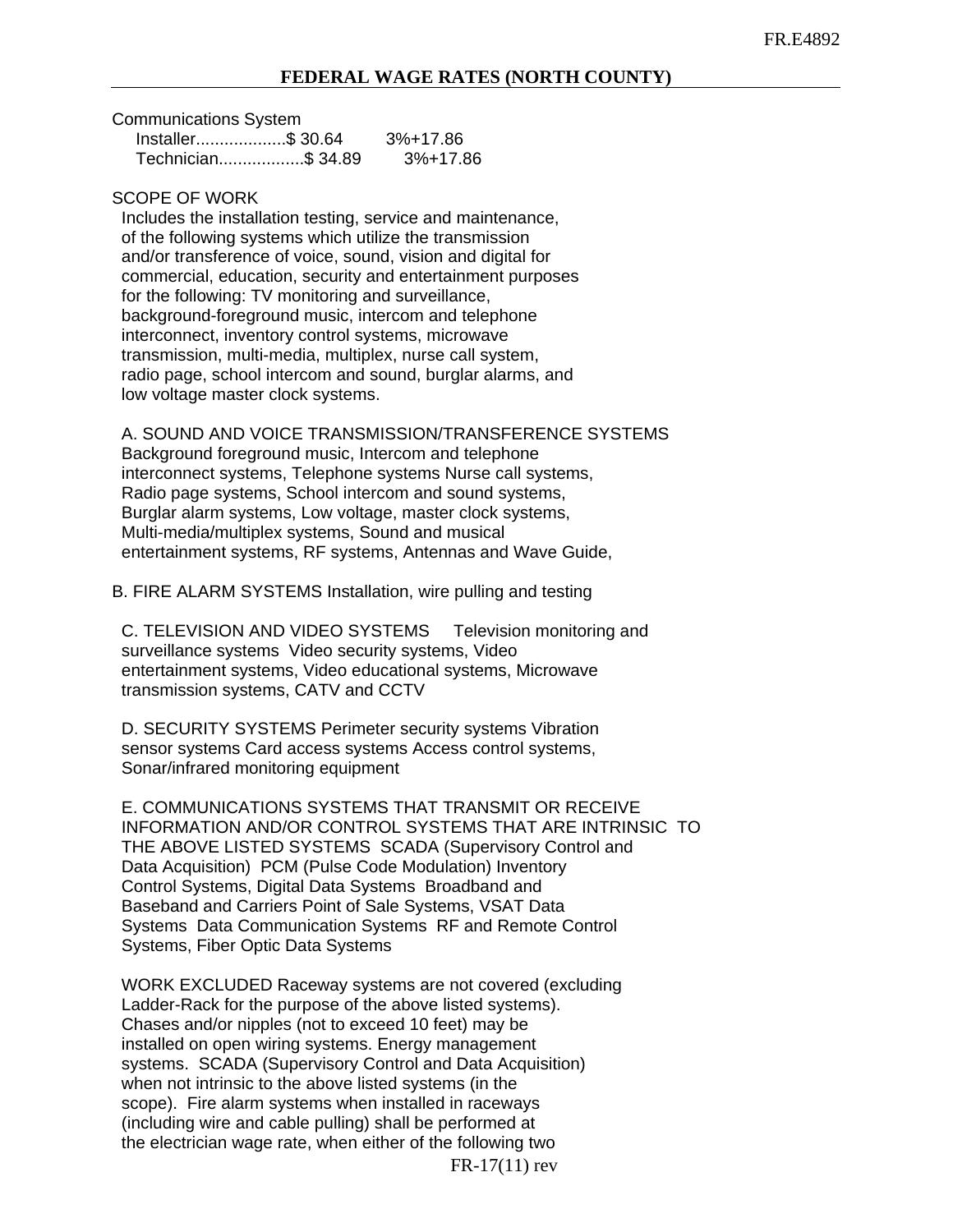(2) conditions apply:

 1. The project involves new or major remodel building trades construction.

 2. The conductors for the fire alarm system are installed in conduit.

----------------------------------------------------------------

ELEC0234-001 12/25/2017

MONTEREY, SAN BENITO AND SANTA CRUZ COUNTIES

Rates Fringes

ELECTRICIAN

| Zone A\$ 44.65 | 24.44 |
|----------------|-------|
| Zone B\$ 49.67 | 25.47 |

 Zone A: All of Santa Cruz, Monterey, and San Benito Counties within 25 air miles of Highway 1 and Dolan Road in Moss Landing, and an area extending 5 miles east and west of Highway 101 South to the San Luis Obispo County Line

Zone B: Any area outside of Zone A

---------------------------------------------------------------- ELEC0234-003 12/01/2017

MONTEREY, SAN BENITO, AND SANTA CRUZ COUNTIES

Rates Fringes

Sound & Communications

| Installer\$ 38.02 |                    | 18.69 |
|-------------------|--------------------|-------|
|                   | Technician\$ 43.72 | 18.86 |

 SCOPE OF WORK: Including any data system whose only function is to transmit or receive information; excluding all other data systems or multiple systems which include control function or power supply; inclusion or exclusion of terminations and testings of conductors determined by their function; excluding fire alarm work when installed in raceways (including wire and cable pulling) and when performed on new or major remodel building projects or jobs for which the conductors for the fire alarm system are installed in conduit; excluding installation of raceway systems, line voltage work, industrial work, life-safety systems (all buildings having floors located more than 75' above the lowest floor level having building access); excluding energy management systems.

 FOOTNOTE: Fire alarm work when installed in raceways (including wire and cable pulling), on projects which involve new or major remodel building construction, for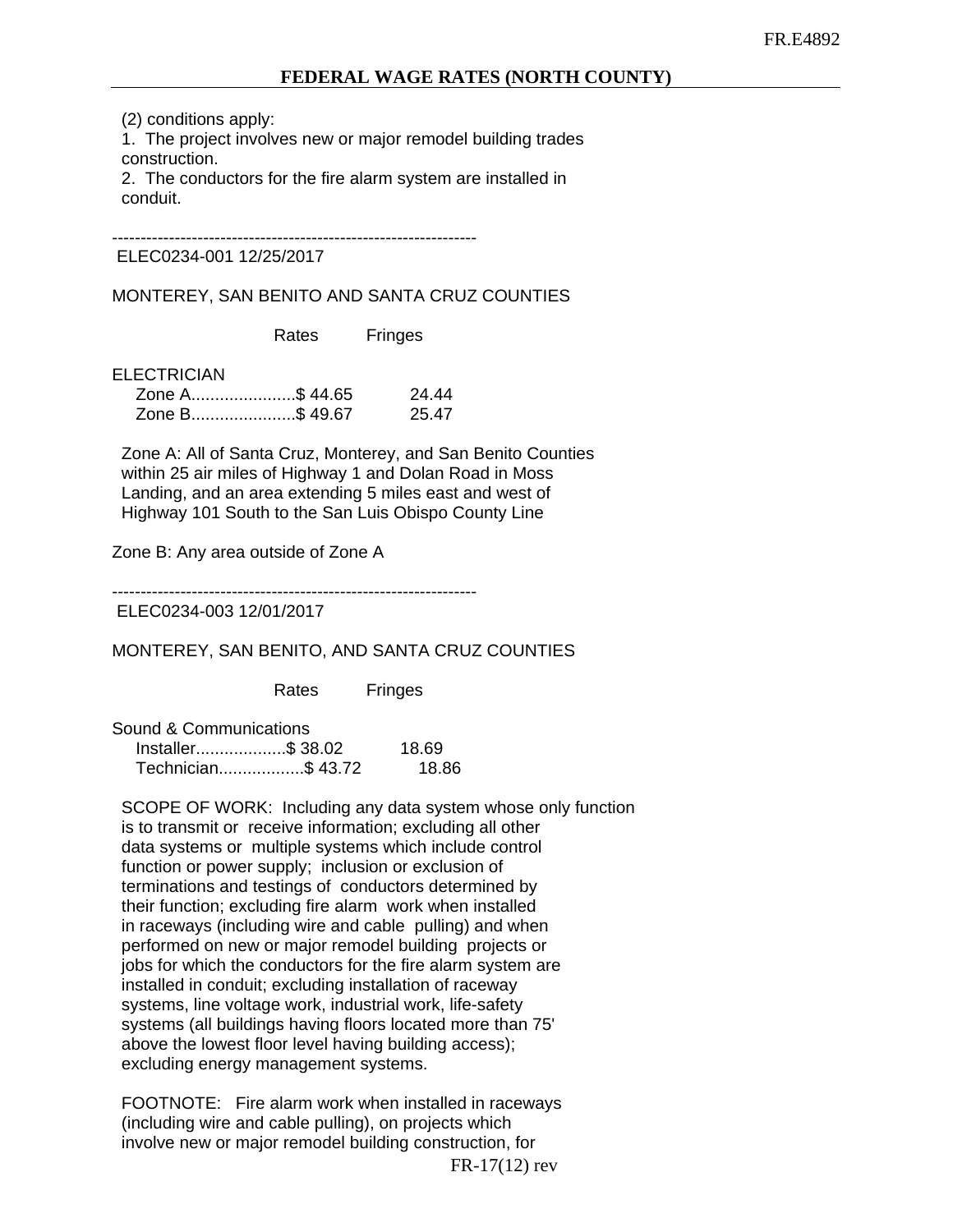which the conductors for the fire alarm system are installed in the conduit, shall be performed by the inside electrician.

----------------------------------------------------------------

ELEC0302-001 01/01/2018

CONTRA COSTA COUNTY

Rates Fringes

| CABLE SPLICER\$ 56.17 | 26.59 |
|-----------------------|-------|
| ELECTRICIAN\$ 49.76   | 26.59 |
|                       |       |

ELEC0302-003 12/01/2017

CONTRA COSTA COUNTY

Rates Fringes

Sound & Communications

| Installer\$ 37.22 | 18.66 |
|-------------------|-------|
| Technician\$42.80 | 18.83 |

 SCOPE OF WORK: Including any data system whose only function is to transmit or receive information; excluding all other data systems or multiple systems which include control function or power supply; inclusion or exclusion of terminations and testings of conductors determined by their function; excluding fire alarm work when installed in raceways (including wire and cable pulling) and when performed on new or major remodel building projects or jobs for which the conductors for the fire alarm system are installed in conduit; excluding installation of raceway systems, line voltage work, industrial work, life-safety systems (all buildings having floors located more than 75' above the lowest floor level having building access); excluding energy management systems.

 FOOTNOTE: Fire alarm work when installed in raceways (including wire and cable pulling), on projects which involve new or major remodel building construction, for which the conductors for the fire alarm system are installed in the conduit, shall be performed by the inside electrician.

----------------------------------------------------------------

ELEC0332-001 05/29/2017

SANTA CLARA COUNTY

Rates Fringes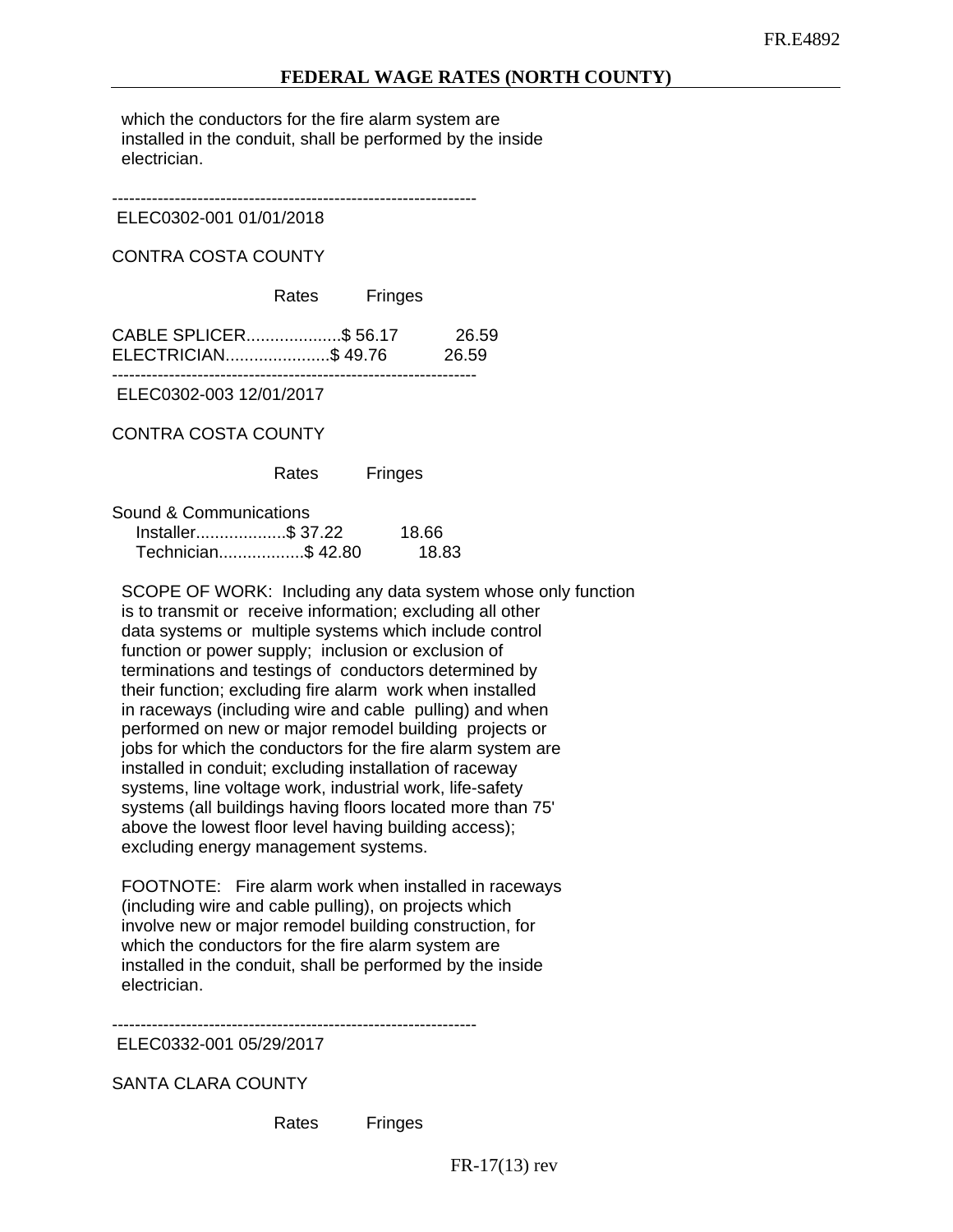| CABLE SPLICER\$ 69.60 | 34.318 |
|-----------------------|--------|
| ELECTRICIAN\$ 60.52   | 34.046 |

 FOOTNOTES: Work under compressed air or where gas masks are required, orwork on ladders, scaffolds, stacks, "Bosun's chairs," or other structures and where the workers are not protected by permanent guard rails at a distance of 40 to 60 ft. from the ground or supporting structures: to be paid one and one-half times the straight-time rate of pay. Work on structures of 60 ft. or over (as described above): to be paid twice the straight-time rate of pay.

----------------------------------------------------------------

ELEC0332-003 12/01/2017

SANTA CLARA COUNTY

Rates Fringes

| Sound & Communications |       |
|------------------------|-------|
| Installer\$ 38.02      | 18.69 |
| Technician\$ 43.72     | 18.86 |

 SCOPE OF WORK: Including any data system whose only function is to transmit or receive information; excluding all other data systems or multiple systems which include control function or power supply; inclusion or exclusion of terminations and testings of conductors determined by their function; excluding fire alarm work when installed in raceways (including wire and cable pulling) and when performed on new or major remodel building projects or jobs for which the conductors for the fire alarm system are installed in conduit; excluding installation of raceway systems, line voltage work, industrial work, life-safety systems (all buildings having floors located more than 75' above the lowest floor level having building access); excluding energy management systems.

 FOOTNOTE: Fire alarm work when installed in raceways (including wire and cable pulling), on projects which involve new or major remodel building construction, for which the conductors for the fire alarm system are installed in the conduit, shall be performed by the inside electrician.

#### ---------------------------------------------------------------- ELEC0595-001 06/01/2017

ALAMEDA COUNTY

Rates Fringes

CABLE SPLICER....................\$ 59.91 3%+34.10

FR-17(14) rev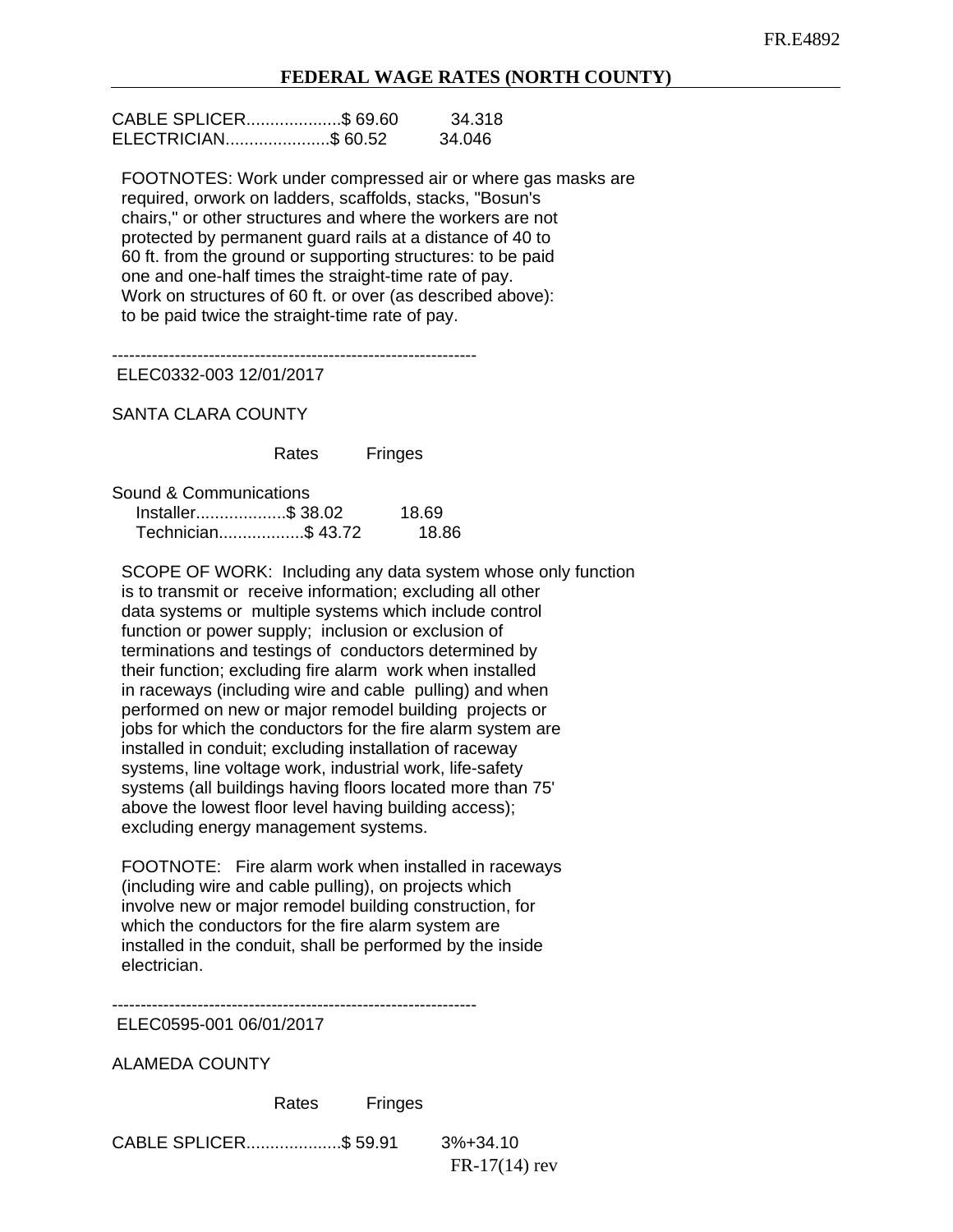ELECTRICIAN......................\$ 53.25 3%+34.10

#### ELEC0595-002 06/01/2017

#### CALAVERAS AND SAN JOAQUIN COUNTIES

----------------------------------------------------------------

Rates Fringes

CABLE SPLICER....................\$ 41.40 3%+28.83 **ELECTRICIAN**  (1) Tunnel work.............\$ 38.86 3%+28.83 (2) All other work.........\$ 36.00 3%+28.83 ----------------------------------------------------------------

ELEC0595-006 12/01/2017

ALAMEDA COUNTY

Rates Fringes

| Sound & Communications |          |
|------------------------|----------|
| Installer\$ 38.02      | 3%+17.96 |
| Technician\$ 43.72     | 3%+17.96 |

 SCOPE OF WORK: Including any data system whose only function is to transmit or receive information; excluding all other data systems or multiple systems which include control function or power supply; inclusion or exclusion of terminations and testings of conductors determined by their function; excluding fire alarm work when installed in raceways (including wire and cable pulling) and when performed on new or major remodel building projects or jobs for which the conductors for the fire alarm system are installed in conduit; excluding installation of raceway systems, line voltage work, industrial work, life-safety systems (all buildings having floors located more than 75' above the lowest floor level having building access); excluding energy management systems.

 FOOTNOTE: Fire alarm work when installed in raceways (including wire and cable pulling), on projects which involve new or major remodel building construction, for which the conductors for the fire alarm system are installed in the conduit, shall be performed by the inside electrician.

----------------------------------------------------------------

ELEC0595-008 12/01/2017

CALAVERAS AND SAN JOAQUIN COUNTIES

Rates Fringes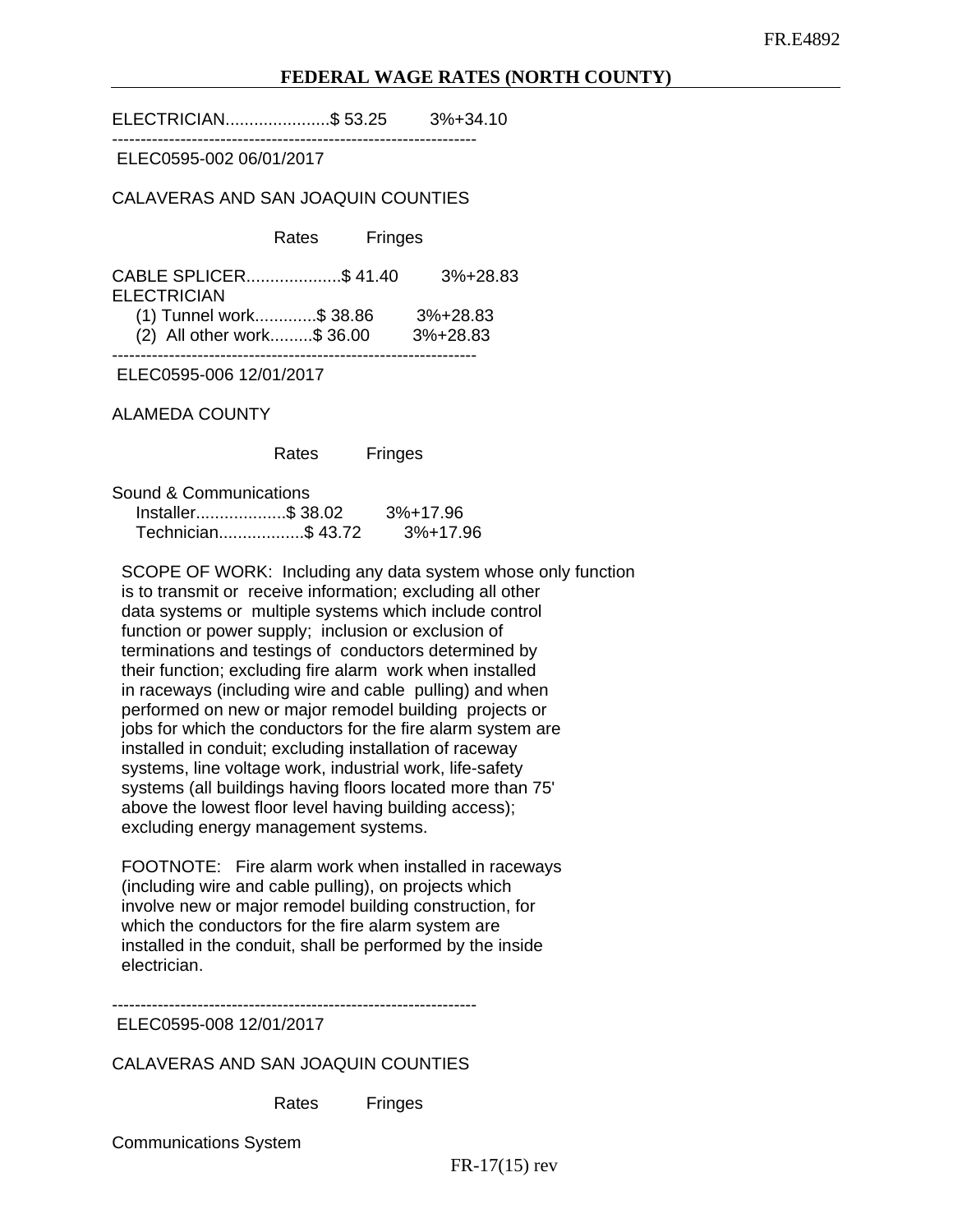| Installer\$ 38.02  | 3%+17.96 |
|--------------------|----------|
| Technician\$ 43.72 | 3%+17.96 |

 SCOPE OF WORK: Including any data system whose only function is to transmit or receive information; excluding all other data systems or multiple systems which include control function or power supply; inclusion or exclusion of terminations and testings of conductors determined by their function; excluding fire alarm work when installed in raceways (including wire and cable pulling) and when performed on new or major remodel building projects or jobs for which the conductors for the fire alarm system are installed in conduit; excluding installation of raceway systems, line voltage work, industrial work, life-safety systems (all buildings having floors located more than 75' above the lowest floor level having building access); excluding energy management systems.

 FOOTNOTE: Fire alarm work when installed in raceways (including wire and cable pulling), on projects which involve new or major remodel building construction, for which the conductors for the fire alarm system are installed in the conduit, shall be performed by the inside electrician.

----------------------------------------------------------------

ELEC0617-001 06/01/2017

SAN MATEO COUNTY

Rates Fringes

ELECTRICIAN......................\$ 57.00 33.59

----------------------------------------------------------------

ELEC0617-003 12/01/2017

SAN MATEO COUNTY

Rates Fringes

Sound & Communications

| Installer\$ 38.02  | 19.27 |
|--------------------|-------|
| Technician\$ 43.72 | 19.27 |

 SCOPE OF WORK: Including any data system whose only function is to transmit or receive information; excluding all other data systems or multiple systems which include control function or power supply; inclusion or exclusion of terminations and testings of conductors determined by their function; excluding fire alarm work when installed in raceways (including wire and cable pulling) and when performed on new or major remodel building projects or jobs for which the conductors for the fire alarm system are

FR-17(16) rev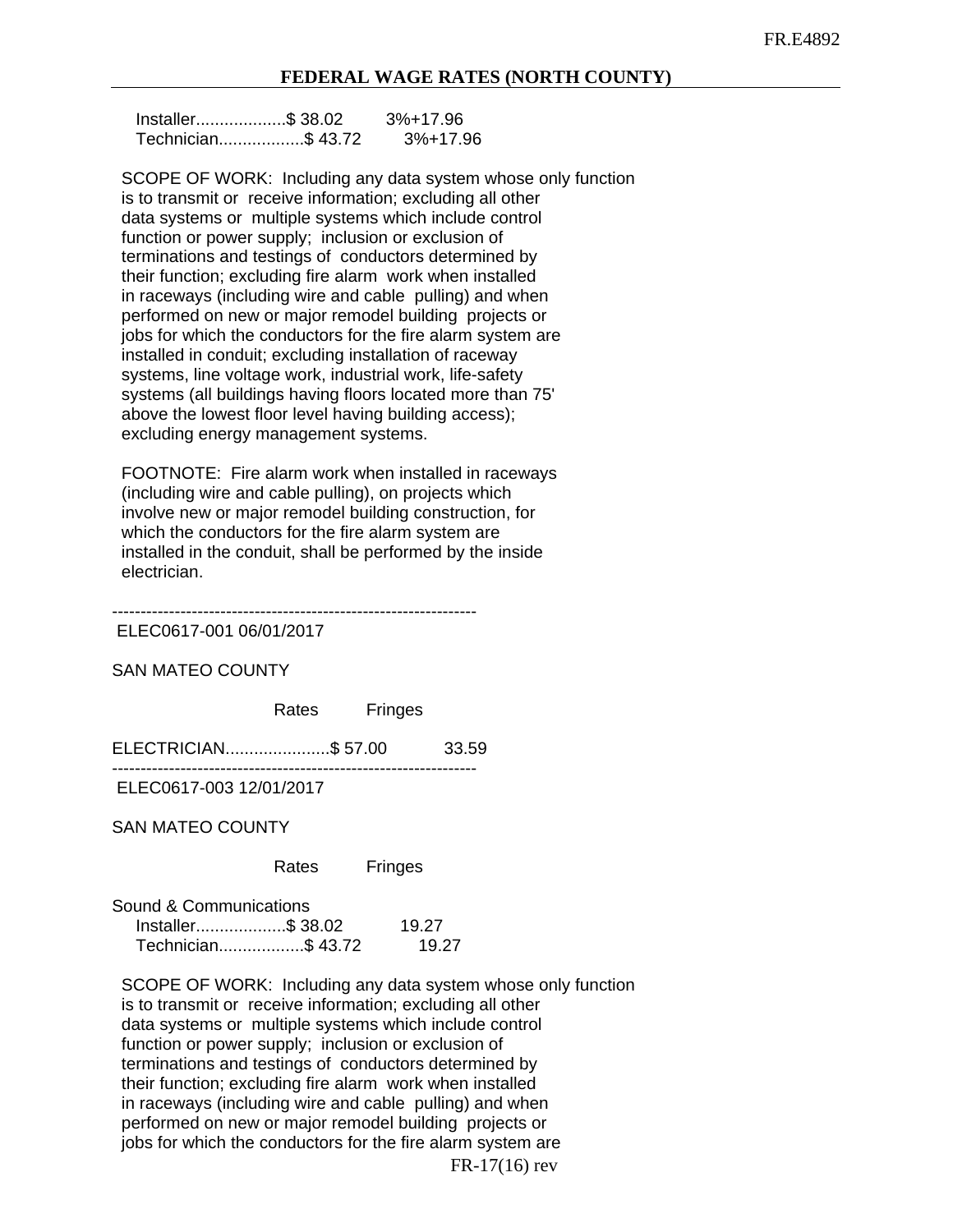installed in conduit; excluding installation of raceway systems, line voltage work, industrial work, life-safety systems (all buildings having floors located more than 75' above the lowest floor level having building access); excluding energy management systems.

 FOOTNOTE: Fire alarm work when installed in raceways (including wire and cable pulling), on projects which involve new or major remodel building construction, for which the conductors for the fire alarm system are installed in the conduit, shall be performed by the inside electrician.

----------------------------------------------------------------

ELEC0684-001 12/01/2017

MARIPOSA, MERCED, STANISLAUS AND TUOLUMNE COUNTIES

Rates Fringes

ELECTRICIAN......................\$ 37.00 3%+21.33

CABLE SPLICER = 110% of Journeyman Electrician

----------------------------------------------------------------

ELEC0684-004 12/01/2016

MARIPOSA, MERCED, STANISLAUS AND TUOLUMNE COUNTIES

Rates Fringes

Communications System

 Installer...................\$ 30.64 3%+17.86 Technician..................\$ 34.89 3%+17.86

 SCOPE OF WORK: Including any data system whose only function is to transmit or receive information; excluding all other data systems or multiple systems which include control function or power supply; inclusion or exclusion of terminations and testings of conductors determined by their function; excluding fire alarm work when installed in raceways (including wire and cable pulling) and when performed on new or major remodel building projects or jobs for which the conductors for the fire alarm system are installed in conduit; excluding installation of raceway systems, line voltage work, industrial work, life-safety systems (all buildings having floors located more than 75' above the lowest floor level having building access); excluding energy management systems.

 FOOTNOTE: Fire alarm work when installed in raceways (including wire and cable pulling), on projects which involve new or major remodel building construction, for which the conductors for the fire alarm system are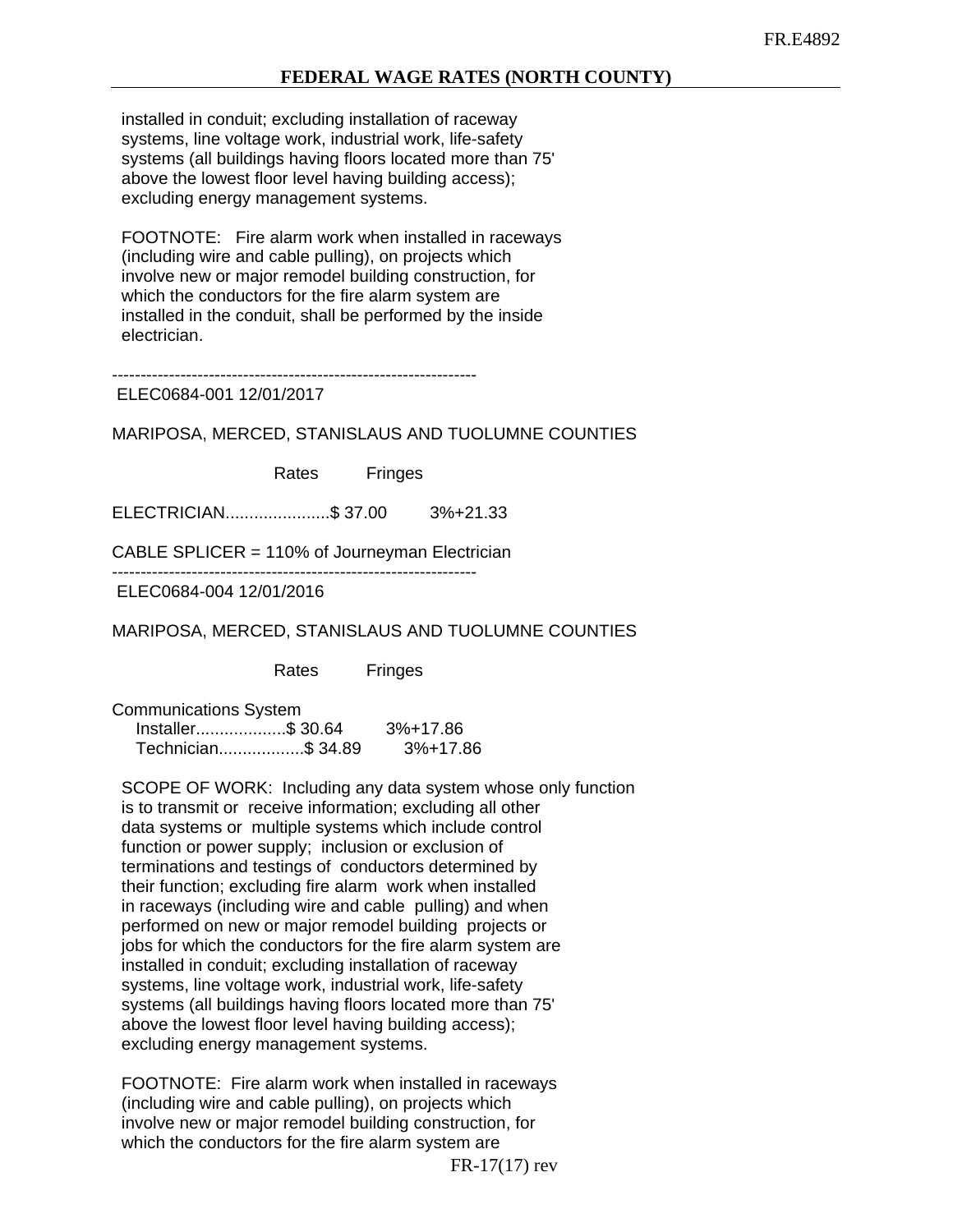installed in the conduit, shall be performed by the inside electrician.

---------------------------------------------------------------- ELEC1245-001 06/01/2017

Rates Fringes

LINE CONSTRUCTION (1) Lineman; Cable splicer..\$ 55.49 16.62 (2) Equipment specialist (operates crawler tractors, commercial motor vehicles, backhoes, trenchers, cranes (50 tons and below), overhead & underground distribution line equipment)...........\$ 44.32 3%+17.65 (3) Groundman...............\$ 33.89 3%+17.65 (4) Powderman...............\$ 49.55 3%+17.65

 HOLIDAYS: New Year's Day, M.L. King Day, Memorial Day, Independence Day, Labor Day, Veterans Day, Thanksgiving Day and day after Thanksgiving, Christmas Day

----------------------------------------------------------------

ELEV0008-001 01/01/2018

Rates Fringes

ELEVATOR MECHANIC................\$ 65.45 32.645

FOOTNOTE:

 PAID VACATION: Employer contributes 8% of regular hourly rate as vacation pay credit for employees with more than 5 years of service, and 6% for 6 months to 5 years of service. PAID HOLIDAYS: New Years Day, Memorial Day, Independence Day, Labor Day, Veterans Day, Thanksgiving Day, Friday after Thanksgiving, and Christmas Day.

----------------------------------------------------------------

ENGI0003-001 06/26/2017

"AREA 1" WAGE RATES ARE LISTED BELOW

"AREA 2" RECEIVES AN ADDITIONAL \$2.00 PER HOUR ABOVE AREA 1 RATES.

SEE AREA DEFINITIONS BELOW

Rates Fringes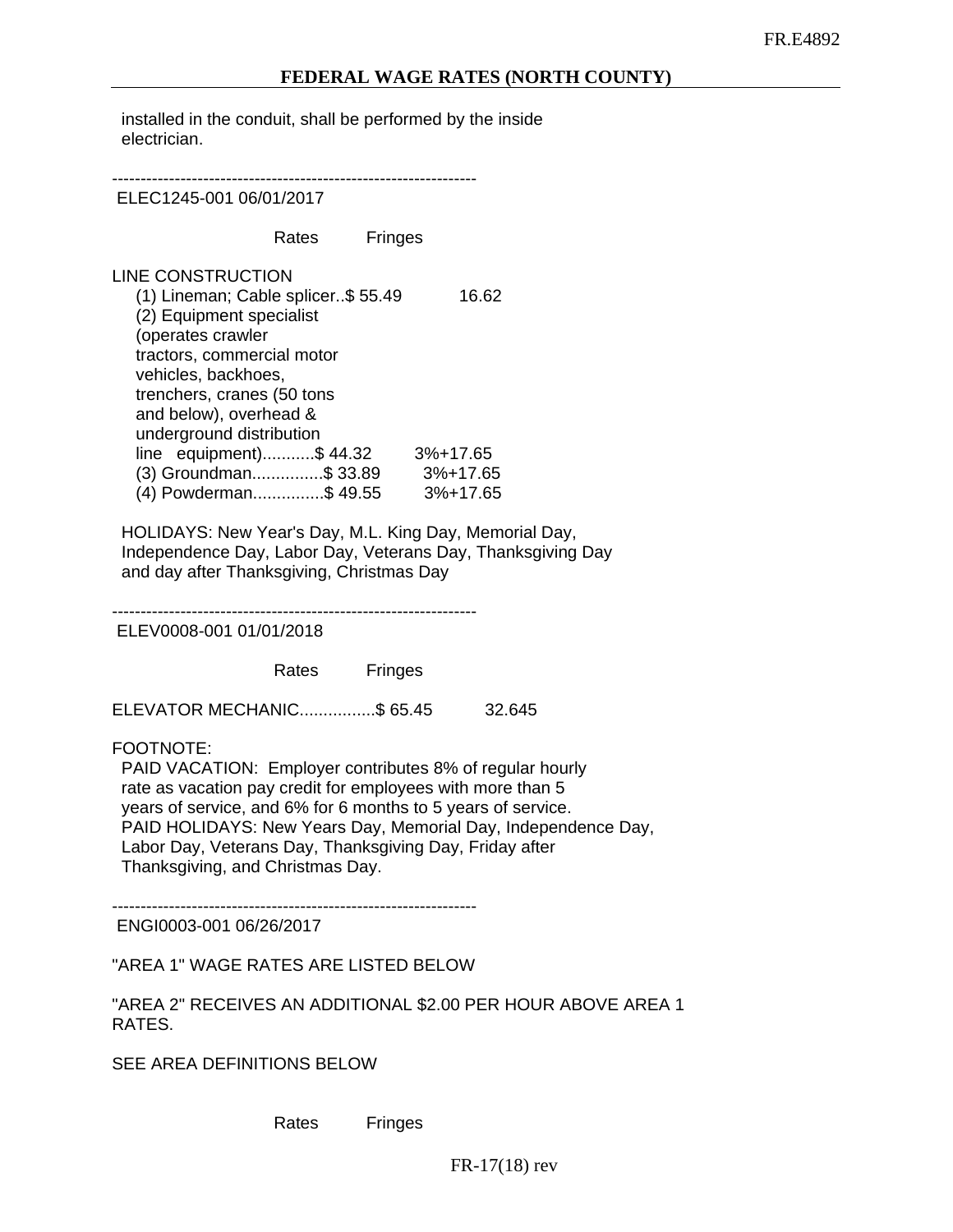| <b>OPERATOR: Power Equipment</b>         |                |
|------------------------------------------|----------------|
| (AREA 1)                                 |                |
| GROUP 1\$ 44.67                          | 30.39          |
| GROUP 2\$43.14                           | 30.39          |
| GROUP 3\$41.66                           | 30.39          |
| GROUP 4\$40.28                           | 30.39          |
| GROUP 5\$ 39.01                          | 30.39          |
| GROUP 6\$ 37.69                          | 30.39          |
| GROUP 7\$ 36.55                          | 30.39          |
| GROUP 8\$ 35.41                          | 30.39          |
| GROUP 8-A\$ 33.20                        | 30.39          |
| <b>OPERATOR: Power Equipment</b>         |                |
| (Cranes and Attachments -                |                |
| AREA 1:)                                 |                |
| <b>GROUP 1</b>                           |                |
| Cranes\$ 46.30                           | 30.39          |
| Oiler\$ 36.63                            | 30.39          |
| Truck crane oiler\$ 39.20                | 30.39          |
| <b>GROUP 2</b>                           |                |
| Cranes\$ 43.79                           | 30.39          |
| Oiler\$ 36.36                            | 30.39          |
| Truck crane oiler\$ 38.98                | 30.39          |
| <b>GROUP 3</b>                           |                |
| Cranes\$ 42.05                           | 30.39          |
| Hydraulic\$ 38.32                        | 30.39          |
| Oiler\$ 36.14                            | 30.39          |
| Truck Crane Oiler\$ 38.71                | 30.39          |
| <b>GROUP 4</b>                           |                |
| Cranes\$ 39.01                           | 30.39          |
| <b>OPERATOR: Power Equipment</b>         |                |
| (Piledriving - AREA 1:)                  |                |
| <b>GROUP 1</b>                           |                |
| Lifting devices\$ 45.89                  | 30.39          |
| Oiler\$ 36.63                            | 30.39          |
| Truck crane oiler\$ 39.20                | 30.39          |
| <b>GROUP 2</b>                           |                |
| Lifting devices\$ 44.07<br>Oiler\$ 36.36 | 30.39<br>30.39 |
| Truck Crane Oiler\$ 38.98                | 30.39          |
| <b>GROUP3</b>                            |                |
| Lifting devices\$ 42.39                  | 30.39          |
| Oiler\$ 36.14                            | 30.39          |
| Truck Crane Oiler\$ 38.71                | 30.39          |
| <b>GROUP 4</b>                           |                |
| Lifting devices\$ 40.62                  | 30.39          |
| <b>GROUP 5</b>                           |                |
| Lifting devices\$ 39.32                  | 30.39          |
| <b>GROUP 6</b>                           |                |
| Lifting devices\$ 37.98                  | 30.39          |
| <b>OPERATOR: Power Equipment</b>         |                |
| (Steel Erection - AREA 1:)               |                |
| <b>GROUP1</b>                            |                |
| Cranes\$ 46.30                           | 30.39          |
|                                          |                |

FR-17(19) rev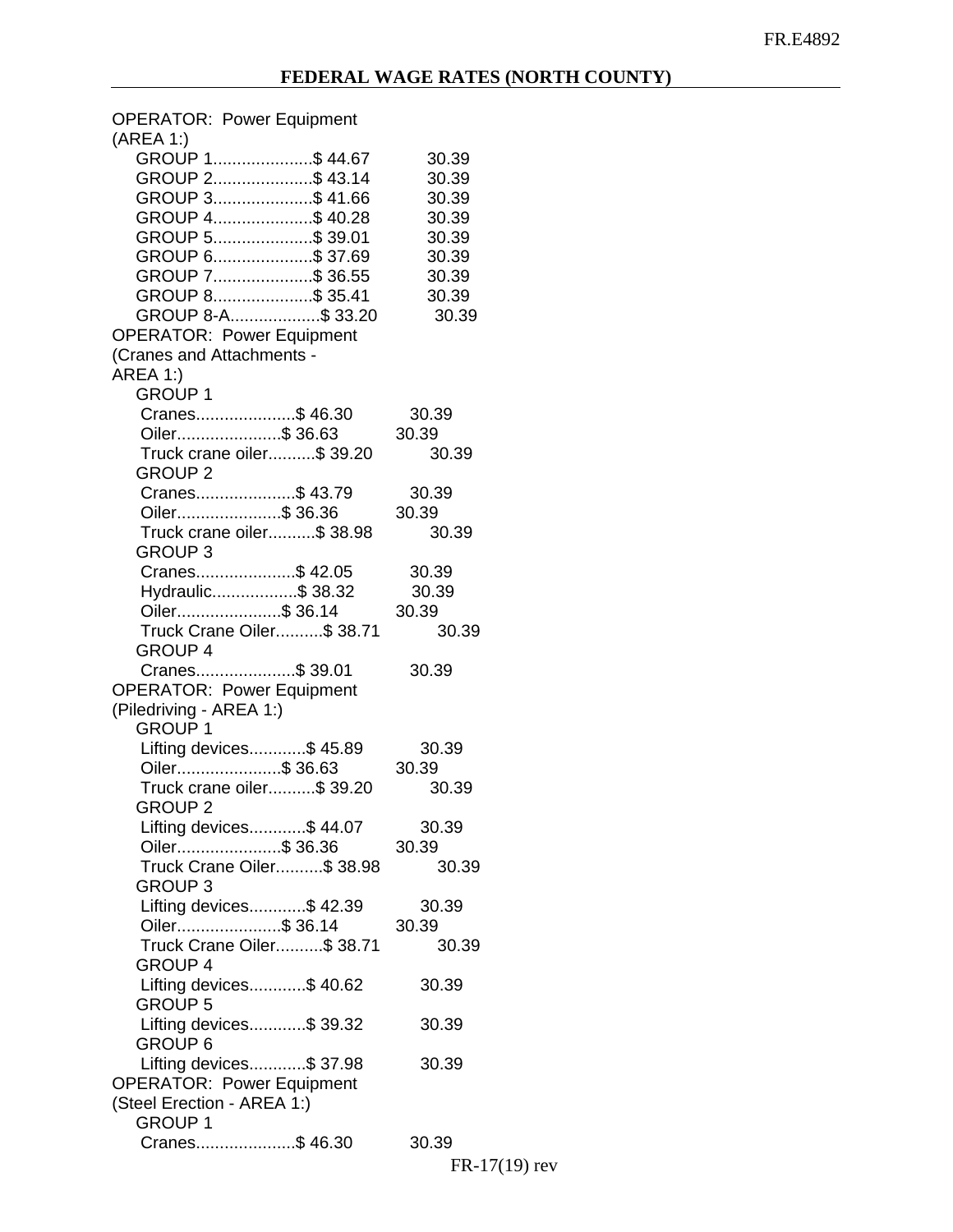| Oiler\$ 36.63                    | 30.39                                                                                                                                                                                         |
|----------------------------------|-----------------------------------------------------------------------------------------------------------------------------------------------------------------------------------------------|
| Truck Crane Oiler\$ 39.20        | 30.39                                                                                                                                                                                         |
|                                  | 30.39                                                                                                                                                                                         |
| Oiler\$ 36.36                    | 30.39                                                                                                                                                                                         |
|                                  | 30.39                                                                                                                                                                                         |
|                                  | 30.39                                                                                                                                                                                         |
|                                  | 30.39                                                                                                                                                                                         |
| Oiler\$ 36.14                    | 30.39                                                                                                                                                                                         |
| Truck Crane Oiler\$ 38.71        | 30.39                                                                                                                                                                                         |
|                                  |                                                                                                                                                                                               |
| Cranes\$ 39.01                   | 30.39                                                                                                                                                                                         |
|                                  |                                                                                                                                                                                               |
|                                  | 30.39                                                                                                                                                                                         |
| <b>OPERATOR: Power Equipment</b> |                                                                                                                                                                                               |
| (Tunnel and Underground Work     |                                                                                                                                                                                               |
|                                  |                                                                                                                                                                                               |
|                                  |                                                                                                                                                                                               |
| GROUP 1\$40.77                   | 30.39                                                                                                                                                                                         |
|                                  | 30.39                                                                                                                                                                                         |
| GROUP 2\$ 39.51                  | 30.39                                                                                                                                                                                         |
| GROUP 3\$ 38.18                  | 30.39                                                                                                                                                                                         |
|                                  | 30.39                                                                                                                                                                                         |
| GROUP 5\$ 35.90                  | 30.39                                                                                                                                                                                         |
| UNDERGROUND:                     |                                                                                                                                                                                               |
|                                  | 30.39                                                                                                                                                                                         |
| GROUP 1-A\$ 43.14                | 30.39                                                                                                                                                                                         |
| GROUP 2\$ 39.41                  | 30.39                                                                                                                                                                                         |
| GROUP 3\$ 38.08                  | 30.39                                                                                                                                                                                         |
| GROUP 4\$ 36.94                  | 30.39                                                                                                                                                                                         |
| GROUP 5\$ 35.80                  | 30.39                                                                                                                                                                                         |
|                                  | Cranes\$ 43.79<br>Truck Crane Oiler\$ 38.98<br>Cranes\$ 42.05<br>Hydraulic\$ 38.32<br>Cranes\$ 35.13<br>SHAFTS, STOPES, RAISES:<br>GROUP 1-A     \$43.24<br>GROUP 4\$ 37.04<br>GROUP 1\$40.67 |

 FOOTNOTE: Work suspended by ropes or cables, or work on a Yo-Yo Cat: \$.60 per hour additional.

POWER EQUIPMENT OPERATOR CLASSIFICATIONS

 GROUP 1: Operator of helicopter (when used in erection work); Hydraulic excavator, 7 cu. yds. and over; Power shovels, over 7 cu. yds.

 GROUP 2: Highline cableway; Hydraulic excavator, 3-1/2 cu. yds. up to 7 cu. yds.; Licensed construction work boat operator, on site; Power blade operator (finish); Power shovels, over 1 cu. yd. up to and including 7 cu. yds. m.r.c.

 GROUP 3: Asphalt milling machine; Cable backhoe; Combination backhoe and loader over 3/4 cu. yds.; Continuous flight tie back machine assistant to engineer or mechanic; Crane mounted continuous flight tie back machine, tonnage to

FR-17(20) rev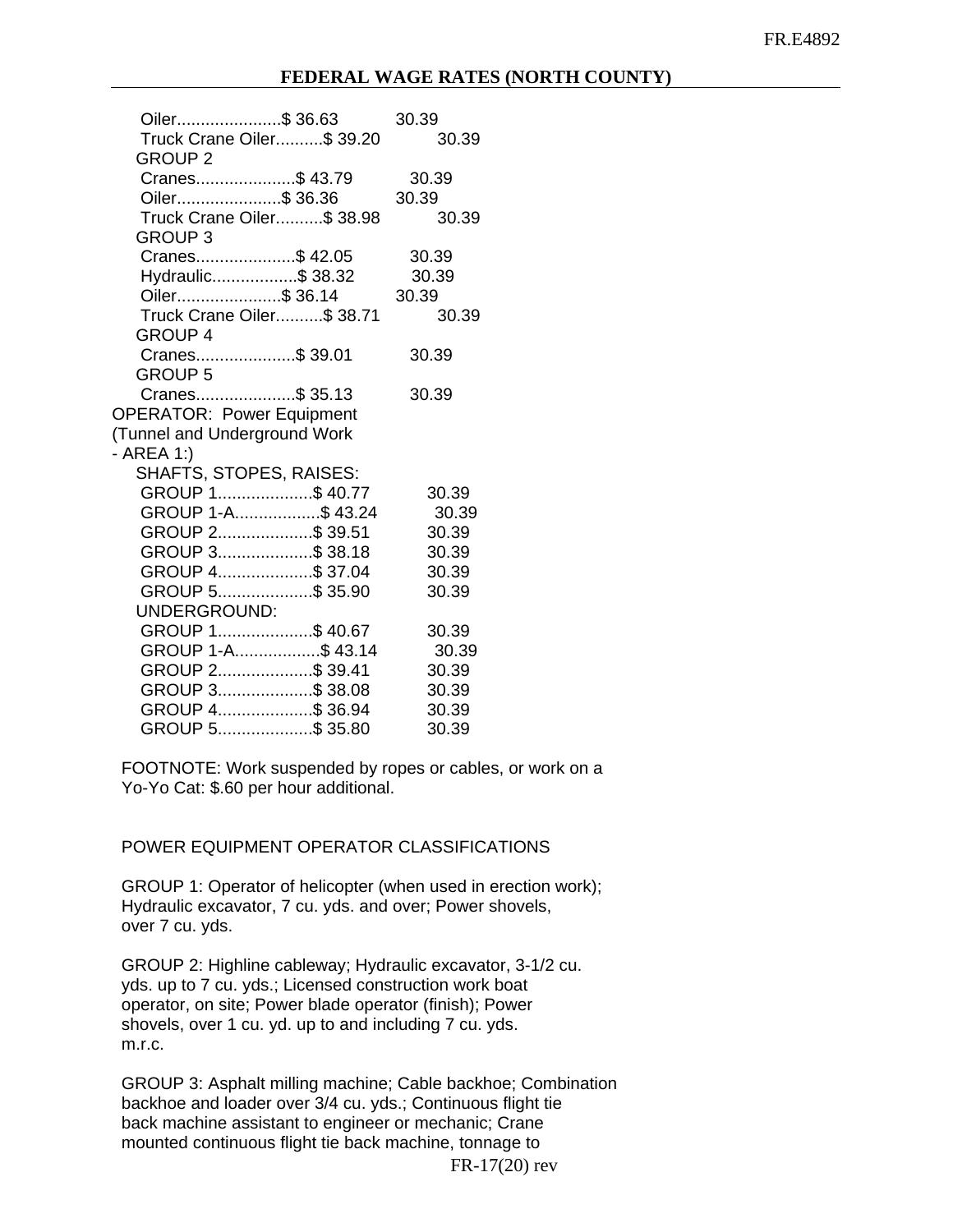apply; Crane mounted drill attachment, tonnage to apply; Dozer, slope brd; Gradall; Hydraulic excavator, up to 3 1/2 cu. yds.; Loader 4 cu. yds. and over; Long reach excavator; Multiple engine scraper (when used as push pull); Power shovels, up to and including 1 cu. yd.; Pre-stress wire wrapping machine; Side boom cat, 572 or larger; Track loader 4 cu. yds. and over; Wheel excavator (up to and including 750 cu. yds. per hour)

 GROUP 4: Asphalt plant engineer/box person; Chicago boom; Combination backhoe and loader up to and including 3/4 cu. yd.; Concrete batch plant (wet or dry); Dozer and/or push cat; Pull- type elevating loader; Gradesetter, grade checker (GPS, mechanical or otherwise); Grooving and grinding machine; Heading shield operator; Heavy-duty drilling equipment, Hughes, LDH, Watson 3000 or similar; Heavy-duty repairperson and/or welder; Lime spreader; Loader under 4 cu. yds.; Lubrication and service engineer (mobile and grease rack); Mechanical finishers or spreader machine (asphalt, Barber-Greene and similar); Miller Formless M-9000 slope paver or similar; Portable crushing and screening plants; Power blade support; Roller operator, asphalt; Rubber-tired scraper, self-loading (paddle-wheels, etc.); Rubber- tired earthmoving equipment (scrapers); Slip form paver (concrete); Small tractor with drag; Soil stabilizer (P & H or equal); Spider plow and spider puller; Tubex pile rig; Unlicensed constuction work boat operator, on site; Timber skidder; Track loader up to 4 yds.; Tractor-drawn scraper; Tractor, compressor drill combination; Welder; Woods-Mixer (and other similar Pugmill equipment)

 GROUP 5: Cast-in-place pipe laying machine; Combination slusher and motor operator; Concrete conveyor or concrete pump, truck or equipment mounted; Concrete conveyor, building site; Concrete pump or pumpcrete gun; Drilling equipment, Watson 2000, Texoma 700 or similar; Drilling and boring machinery, horizontal (not to apply to waterliners, wagon drills or jackhammers); Concrete mixer/all; Person and/or material hoist; Mechanical finishers (concrete) (Clary, Johnson, Bidwell Bridge Deck or similar types); Mechanical burm, curb and/or curb and gutter machine, concrete or asphalt); Mine or shaft hoist; Portable crusher; Power jumbo operator (setting slip-forms, etc., in tunnels); Screed (automatic or manual); Self-propelled compactor with dozer; Tractor with boom D6 or smaller; Trenching machine, maximum digging capacity over 5 ft. depth; Vermeer T-600B rock cutter or similar

 GROUP 6: Armor-Coater (or similar); Ballast jack tamper; Boom- type backfilling machine; Assistant plant engineer; Bridge and/or gantry crane; Chemical grouting machine, truck-mounted; Chip spreading machine operator; Concrete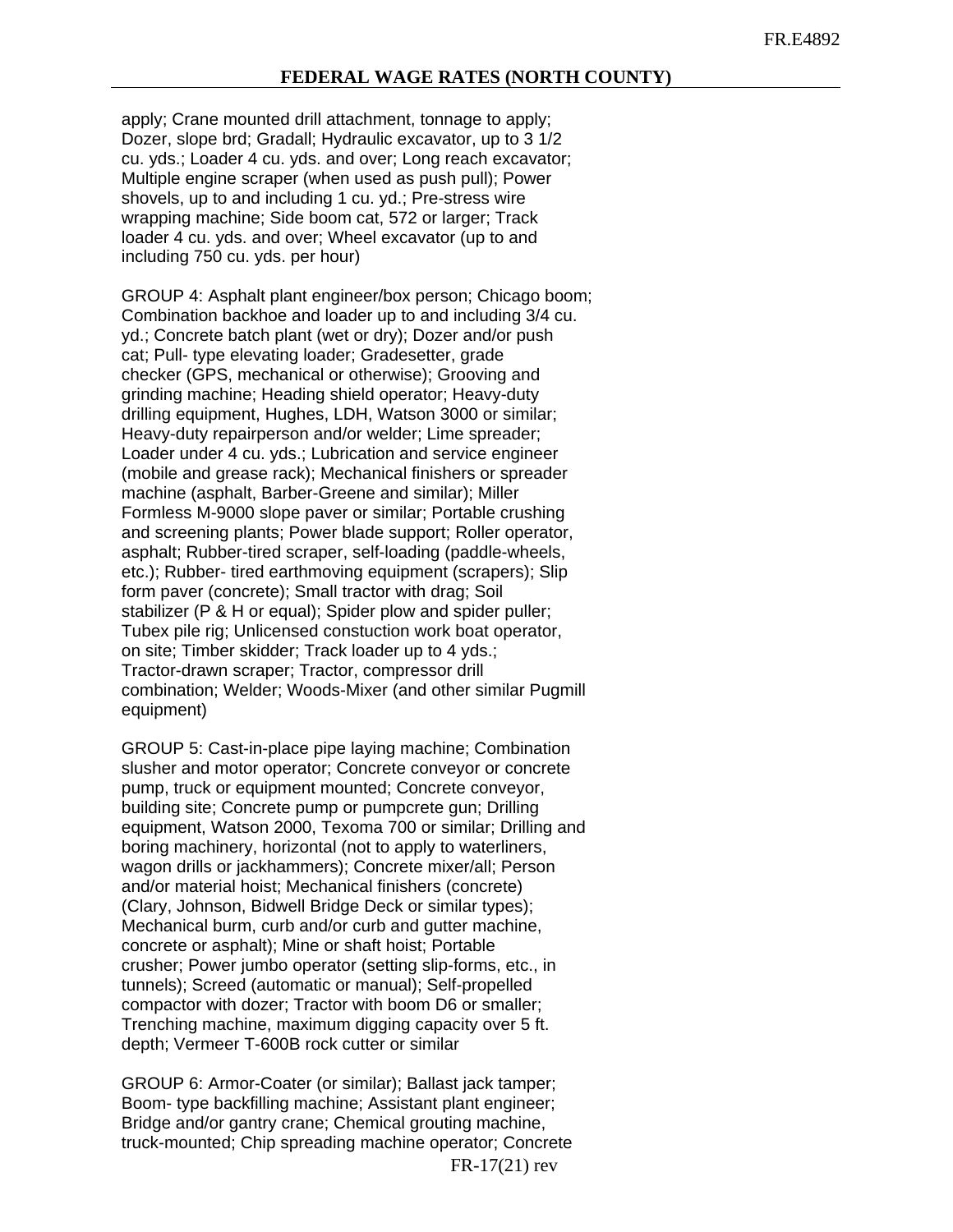saw (self-propelled unit on streets, highways, airports and canals); Deck engineer; Drilling equipment Texoma 600, Hughes 200 Series or similar up to and including 30 ft. m.r.c.; Drill doctor; Helicopter radio operator; Hydro-hammer or similar; Line master; Skidsteer loader, Bobcat larger than 743 series or similar (with attachments); Locomotive; Lull hi-lift or similar; Oiler, truck mounted equipment; Pavement breaker, truck-mounted, with compressor combination; Paving fabric installation and/or laying machine; Pipe bending machine (pipelines only); Pipe wrapping machine (tractor propelled and supported); Screed (except asphaltic concrete paving); Self- propelled pipeline wrapping machine; Tractor; Self-loading chipper; Concrete barrier moving machine

 GROUP 7: Ballast regulator; Boom truck or dual-purpose A-frame truck, non-rotating - under 15 tons; Cary lift or similar; Combination slurry mixer and/or cleaner; Drilling equipment, 20 ft. and under m.r.c.; Firetender (hot plant); Grouting machine operator; Highline cableway signalperson; Stationary belt loader (Kolman or similar); Lift slab machine (Vagtborg and similar types); Maginnes internal full slab vibrator; Material hoist (1 drum); Mechanical trench shield; Pavement breaker with or without compressor combination); Pipe cleaning machine (tractor propelled and supported); Post driver; Roller (except asphalt); Chip Seal; Self-propelled automatically applied concrete curing mahcine (on streets, highways, airports and canals); Self-propelled compactor (without dozer); Signalperson; Slip-form pumps (lifting device for concrete forms); Tie spacer; Tower mobile; Trenching machine, maximum digging capacity up to and including 5 ft. depth; Truck- type loader

 GROUP 8: Bit sharpener; Boiler tender; Box operator; Brakeperson; Combination mixer and compressor (shotcrete/gunite); Compressor operator; Deckhand; Fire tender; Forklift (under 20 ft.); Generator; Gunite/shotcrete equipment operator; Hydraulic monitor; Ken seal machine (or similar); Mixermobile; Oiler; Pump operator; Refrigeration plant; Reservoir-debris tug (self propelled floating); Ross Carrier (construction site); Rotomist operator; Self-propelled tape machine; Shuttlecar; Self-propelled power sweeper operator (includes vacuum sweeper); Slusher operator; Surface heater; Switchperson; Tar pot firetender; Tugger hoist, single drum; Vacuum cooling plant; Welding machine (powered other than by electricity)

 GROUP 8-A: Elevator operator; Skidsteer loader-Bobcat 743 series or smaller, and similar (without attachments); Mini excavator under 25 H.P. (backhoe-trencher); Tub grinder wood chipper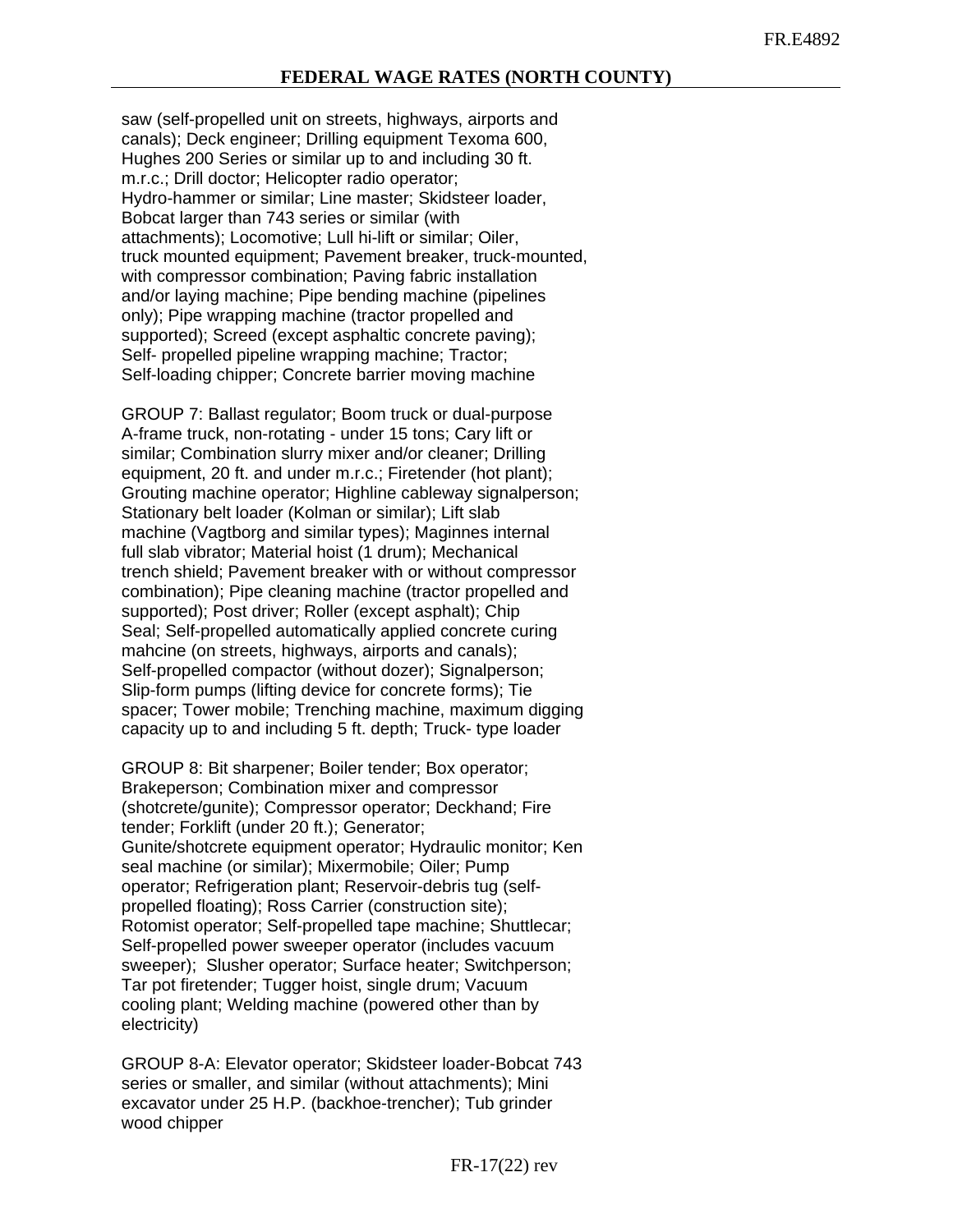----------------------------------------------------------

#### ALL CRANES AND ATTACHMENTS

 GROUP 1: Clamshell and dragline over 7 cu. yds.; Crane, over 100 tons; Derrick, over 100 tons; Derrick barge pedestal-mounted, over 100 tons; Self-propelled boom-type lifting device, over 100 tons

 GROUP 2: Clamshell and dragline over 1 cu. yd. up to and including 7 cu. yds.; Crane, over 45 tons up to and including 100 tons; Derrick barge, 100 tons and under; Self-propelled boom-type lifting device, over 45 tons; Tower crane

 GROUP 3: Clamshell and dragline up to and including 1 cu. yd.; Cranes 45 tons and under; Self-propelled boom-type lifting device 45 tons and under;

 GROUP 4: Boom Truck or dual purpose A-frame truck, non-rotating over 15 tons; Truck-mounted rotating telescopic boom type lifting device, Manitex or similar (boom truck) over 15 tons; Truck-mounted rotating telescopic boom type lifting device, Manitex or similar (boom truck) - under 15 tons;

-----------------------------------------------------------

#### **PILEDRIVERS**

 GROUP 1: Derrick barge pedestal mounted over 100 tons; Clamshell over 7 cu. yds.; Self-propelled boom-type lifting device over 100 tons; Truck crane or crawler, land or barge mounted over 100 tons

 GROUP 2: Derrick barge pedestal mounted 45 tons to and including 100 tons; Clamshell up to and including 7 cu. yds.; Self-propelled boom-type lifting device over 45 tons; Truck crane or crawler, land or barge mounted, over 45 tons up to and including 100 tons; Fundex F-12 hydraulic pile rig

 GROUP 3: Derrick barge pedestal mounted under 45 tons; Self propelled boom-type lifting device 45 tons and under; Skid/scow piledriver, any tonnage; Truck crane or crawler, land or barge mounted 45 tons and under

 GROUP 4: Assistant operator in lieu of assistant to engineer; Forklift, 10 tons and over; Heavy-duty repairperson/welder

GROUP 5: Deck engineer

GROUP 6: Deckhand; Fire tender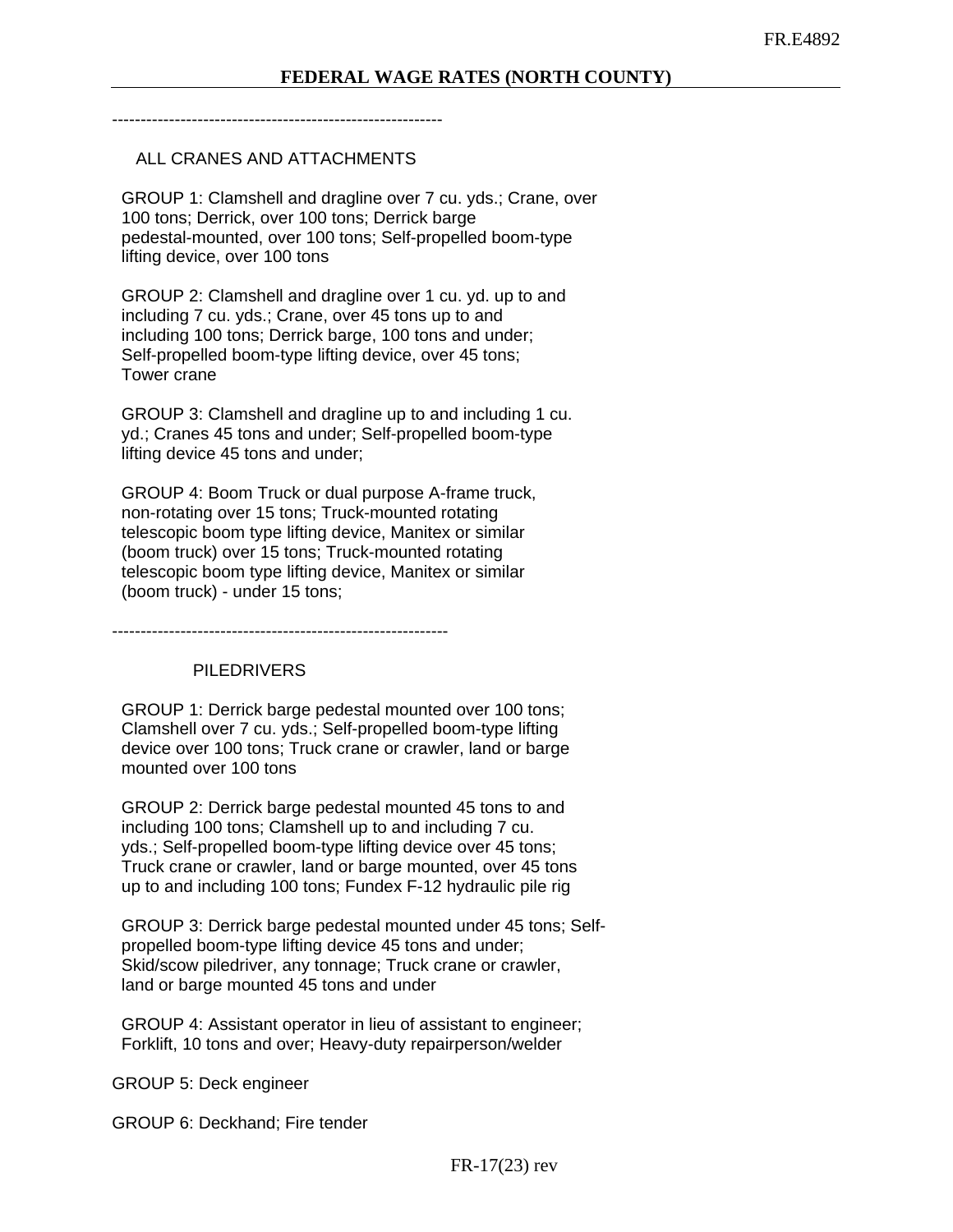-------------------------------------------------------------

#### STEEL ERECTORS

 GROUP 1: Crane over 100 tons; Derrick over 100 tons; Self propelled boom-type lifting device over 100 tons

 GROUP 2: Crane over 45 tons to 100 tons; Derrick under 100 tons; Self-propelled boom-type lifting device over 45 tons to 100 tons; Tower crane

 GROUP 3: Crane, 45 tons and under; Self-propelled boom-type lifting device, 45 tons and under

 GROUP 4: Chicago boom; Forklift, 10 tons and over; Heavy-duty repair person/welder

GROUP 5: Boom cat

--------------------------------------------------------------

--

TUNNEL AND UNDERGROUND WORK

GROUP 1-A: Tunnel bore machine operator, 20' diameter or more

 GROUP 1: Heading shield operator; Heavy-duty repairperson; Mucking machine (rubber tired, rail or track type); Raised bore operator (tunnels); Tunnel mole bore operator

 GROUP 2: Combination slusher and motor operator; Concrete pump or pumpcrete gun; Power jumbo operator

GROUP 3: Drill doctor; Mine or shaft hoist

 GROUP 4: Combination slurry mixer cleaner; Grouting Machine operator; Motorman

 GROUP 5: Bit Sharpener; Brakeman; Combination mixer and compressor (gunite); Compressor operator; Oiler; Pump operator; Slusher operator

-----------------------------------------------------------

### AREA DESCRIPTIONS:

 POWER EQUIPMENT OPERATORS, CRANES AND ATTACHMENTS,TUNNEL AND UNDERGROUND [These areas do not apply to Piledrivers and Steel Erectors]

 AREA 1: ALAMEDA, CALAVERAS, CONTRA COSTA, FRESNO, KINGS, MADERA, MARIPOSA, MERCED, MONTEREY, SAN BENITO, SAN FRANCISCO, SAN JOAQUIN, SAN MATEO, SANTA CLARA, SANTA CRUZ,

FR-17(24) rev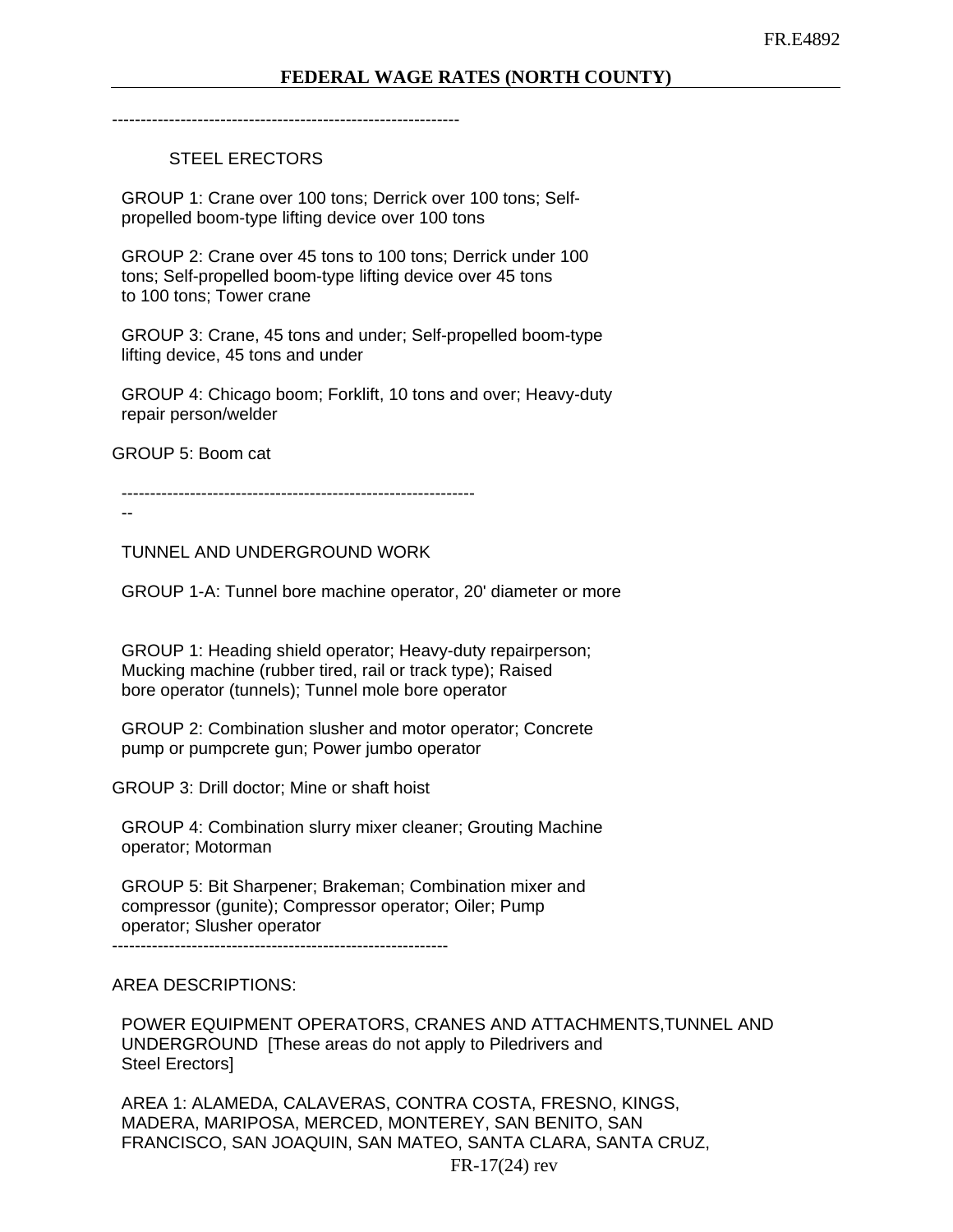STANISLAUS, TUOLUMNE AREA 2 -NOTED BELOW

 THE REMAINING COUNTIES ARE SPLIT BETWEEN AREA 1 AND AREA 2 AS NOTED BELOW:

CALAVERAS COUNTY: Area 1: Remainder Area 2: Eastern Part

FRESNO COUNTY: Area 1: Remainder Area 2: Eastern Part

MADERA COUNTY: Area 1: Remainder Area 2: Eastern Part

MARIPOSA COUNTY: Area 1: Remainder Area 2: Eastern Part

MONTEREY COUNTY: Area 1: Remainder Area 2: Southwestern part

TUOLUMNE COUNTY: Area 1: Remainder Area 2: Eastern Part

----------------------------------------------------------------

ENGI0003-008 07/01/2017

Rates Fringes

| Dredging: (DREDGING:                    |                 |
|-----------------------------------------|-----------------|
| <b>CLAMSHELL &amp; DIPPER DREDGING;</b> |                 |
| <b>HYDRAULIC SUCTION DREDGING:)</b>     |                 |
| AREA 1:                                 |                 |
| (1) Leverman\$ 44.77                    | 31.25           |
| (2) Dredge Dozer; Heavy                 |                 |
| duty repairman\$ 39.81                  | 31.25           |
| (3) Booster Pump                        |                 |
| Operator; Deck                          |                 |
| Engineer; Deck mate;                    |                 |
| Dredge Tender; Winch                    |                 |
| Operator\$ 38.69                        | 31.25           |
| (4) Bargeman; Deckhand;                 |                 |
| Fireman; Leveehand; Oiler\$ 35.39       | 31.25           |
| AREA 2:                                 |                 |
| (1) Leverman\$46.77                     | 31.25           |
| (2) Dredge Dozer; Heavy                 |                 |
| duty repairman\$ 41.81                  | 31.25           |
|                                         | $FR-17(25)$ rev |
|                                         |                 |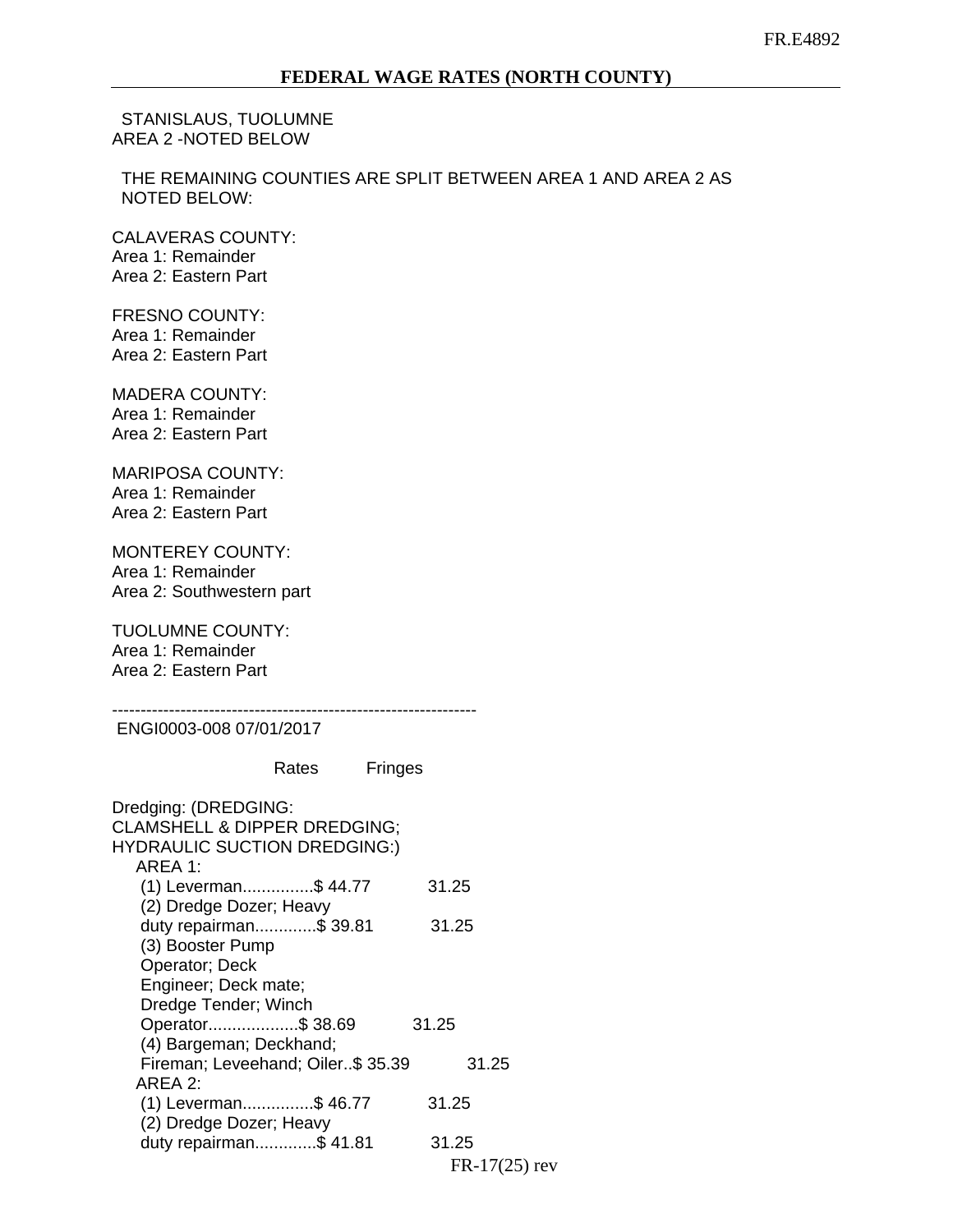(3) Booster Pump Operator; Deck Engineer; Deck mate; Dredge Tender; Winch Operator...................\$ 40.69 31.25 (4) Bargeman; Deckhand; Fireman; Leveehand; Oiler..\$ 37.39 31.25

AREA DESCRIPTIONS

 AREA 1: ALAMEDA,BUTTE, CONTRA COSTA, KINGS, MARIN, MERCED, NAPA, SACRAMENTO, SAN BENITO, SAN FRANCISCO, SAN JOAQUIN, SAN MATEO, SANTA CLARA, SANTA CRUZ, SOLANO, STANISLAUS, SUTTER, YOLO, AND YUBA COUNTIES

AREA 2: MODOC COUNTY

 THE REMAINGING COUNTIES ARE SPLIT BETWEEN AREA 1 AND AREA 2 AS NOTED BELOW:

ALPINE COUNTY: Area 1: Northernmost part Area 2: Remainder

CALAVERAS COUNTY: Area 1: Remainder Area 2: Eastern part

COLUSA COUNTY: Area 1: Eastern part Area 2: Remainder

ELDORADO COUNTY: Area 1: North Central part Area 2: Remainder

FRESNO COUNTY: Area 1: Remainder Area 2: Eastern part

GLENN COUNTY: Area 1: Eastern part Area 2: Remainder

LASSEN COUNTY: Area 1: Western part along the Southern portion of border with Shasta County Area 2: Remainder

MADERA COUNTY: Area 1: Except Eastern part Area 2: Eastern part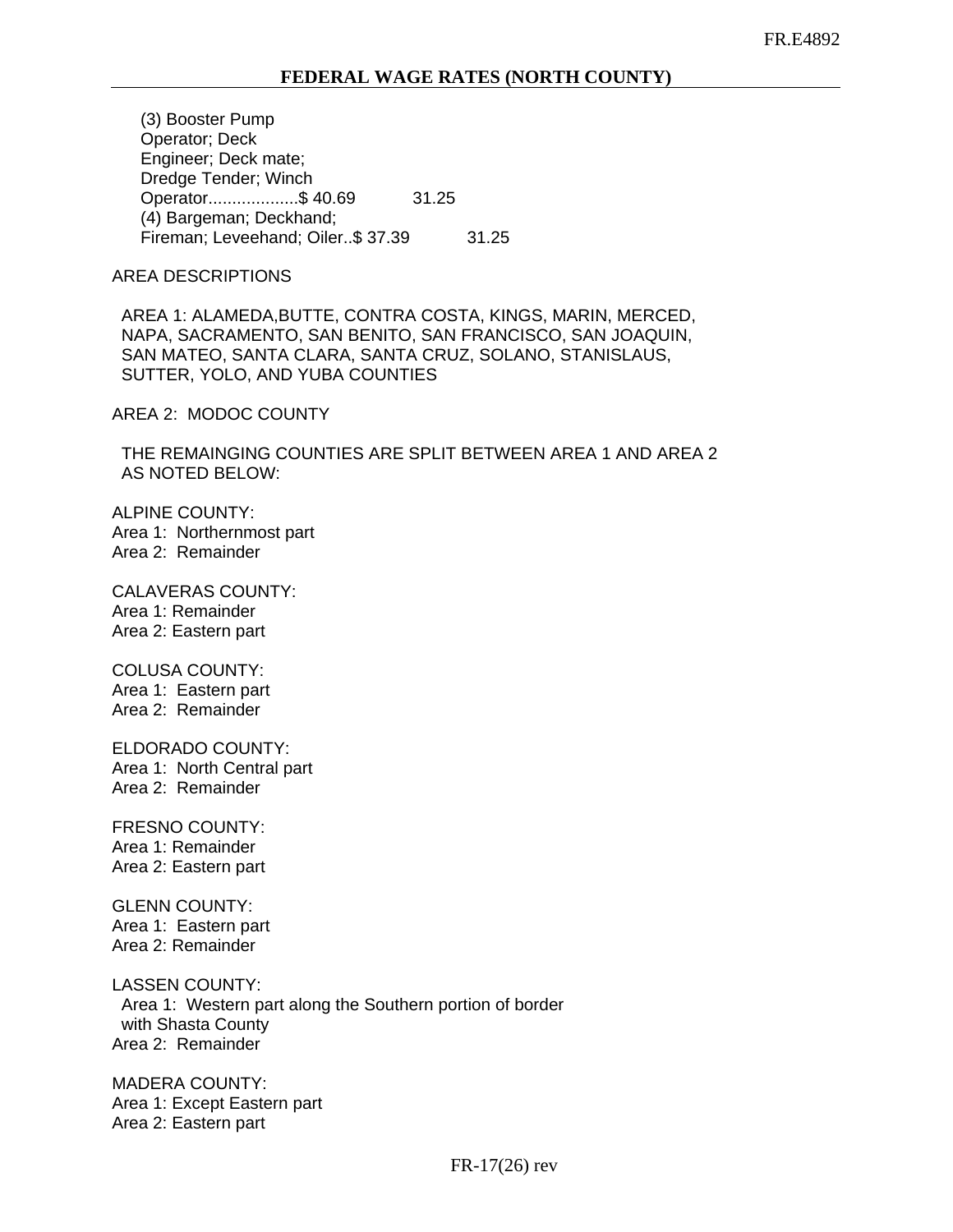MARIPOSA COUNTY Area 1: Except Eastern part Area 2: Eastern part

MONTERREY COUNTY Area 1: Except Southwestern part Area 2: Southwestern part

NEVADA COUNTY: Area 1: All but the Northern portion along the border of Sierra County Area 2: Remainder

PLACER COUNTY: Area 1: Al but the Central portion Area 2: Remainder

PLUMAS COUNTY: Area 1: Western portion Area 2: Remainder

SHASTA COUNTY: Area 1: All but the Northeastern corner Area 2: Remainder

SIERRA COUNTY: Area 1: Western part Area 2: Remainder

SISKIYOU COUNTY: Area 1: Central part Area 2: Remainder

SONOMA COUNTY: Area 1: All but the Northwestern corner Area 2: Remainder

TEHAMA COUNTY: Area 1: All but the Western border with Mendocino & Trinity **Counties** Area 2: Remainder

TRINITY COUNTY: Area 1: East Central part and the Northeastern border with Shasta County Area 2: Remainder

TUOLUMNE COUNTY: Area 1: Except Eastern part Area 2: Eastern part

----------------------------------------------------------------

ENGI0003-019 07/26/2017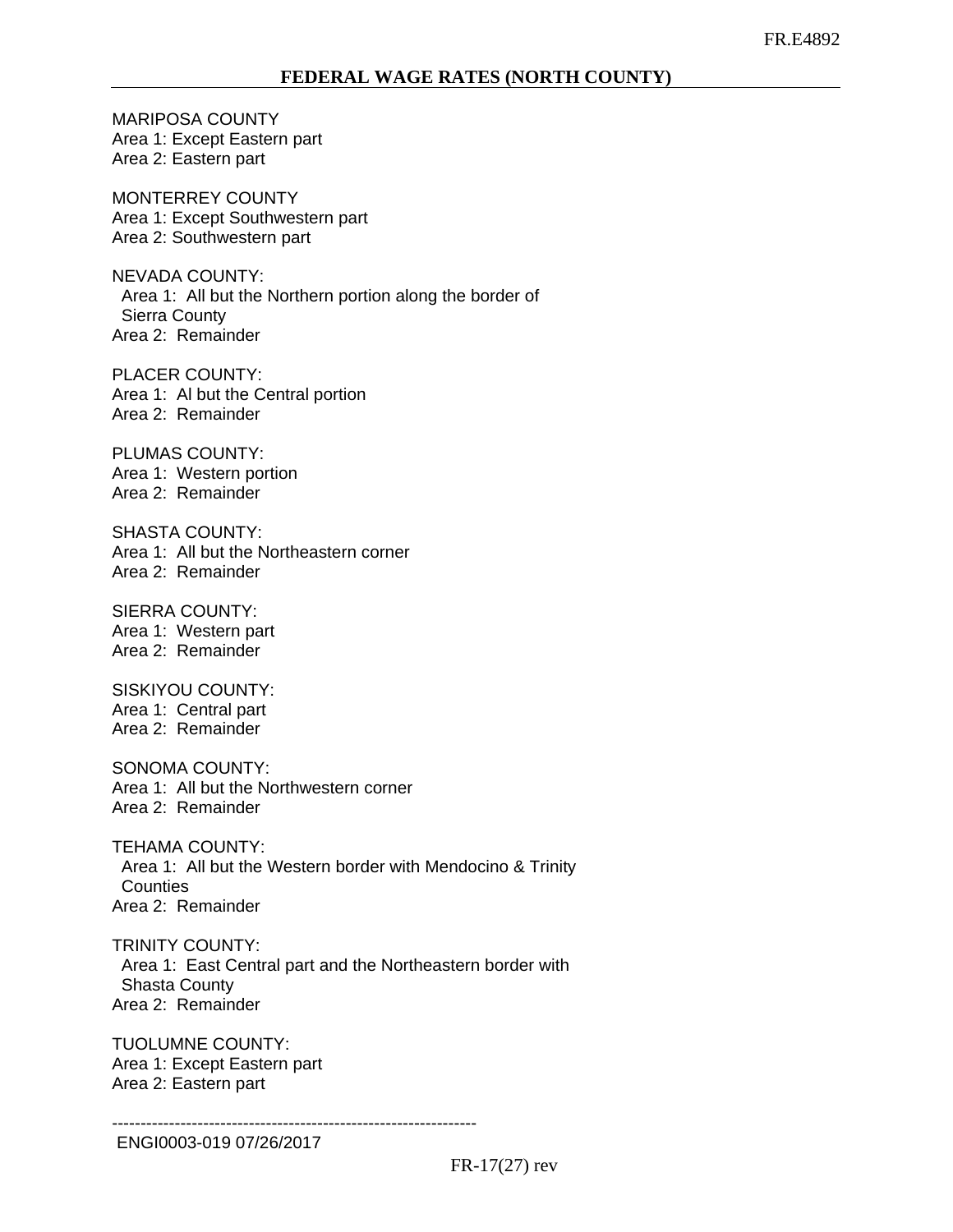### SEE AREA DESCRIPTIONS BELOW

|                                                                            | Rates | <b>Fringes</b> |
|----------------------------------------------------------------------------|-------|----------------|
| <b>OPERATOR: Power Equipment</b><br>(LANDSCAPE WORK ONLY)<br><b>GROUP1</b> |       |                |
| AREA 1\$ 34.05                                                             |       | 28.73          |
| AREA 2\$ 36.05                                                             |       | 28.73          |
| <b>GROUP 2</b>                                                             |       |                |
| AREA 1\$ 30.45                                                             |       | 28.73          |
| AREA 2\$ 32.45                                                             |       | 28.73          |
| <b>GROUP 3</b>                                                             |       |                |
| AREA 1\$ 25.84                                                             |       | 28.73          |
| AREA 2\$ 27.84                                                             |       | 28.73          |
|                                                                            |       |                |

GROUP DESCRIPTIONS:

 GROUP 1: Landscape Finish Grade Operator: All finish grade work regardless of equipment used, and all equipment with a rating more than 65 HP.

 GROUP 2: Landscape Operator up to 65 HP: All equipment with a manufacturer's rating of 65 HP or less except equipment covered by Group 1 or Group 3. The following equipment shall be included except when used for finish work as long as manufacturer's rating is 65 HP or less: A-Frame and Winch Truck, Backhoe, Forklift, Hydragraphic Seeder Machine, Roller, Rubber-Tired and Track Earthmoving Equipment, Skiploader, Straw Blowers, and Trencher 31 HP up to 65 HP.

 GROUP 3: Landscae Utility Operator: Small Rubber-Tired Tractor, Trencher Under 31 HP.

AREA DESCRIPTIONS:

 AREA 1: ALAMEDA, BUTTE, CONTRA COSTA, KINGS, MARIN, MERCED, NAPA, SACRAMENTO, SAN BENITO, SAN FRANCISCO, SAN JOAQUIN, SAN MATEO, SANTA CLARA, SANTA CRUZ, SOLANO, STANISLAUS, SUTTER, YOLO, AND YUBA COUNTIES

AREA 2 - MODOC COUNTY

 THE REMAINING COUNTIES ARE SPLIT BETWEEN AREA 1 AND AREA 2 AS NOTED BELOW:

ALPINE COUNTY: Area 1: Northernmost part Area 2: Remainder

CALAVERAS COUNTY: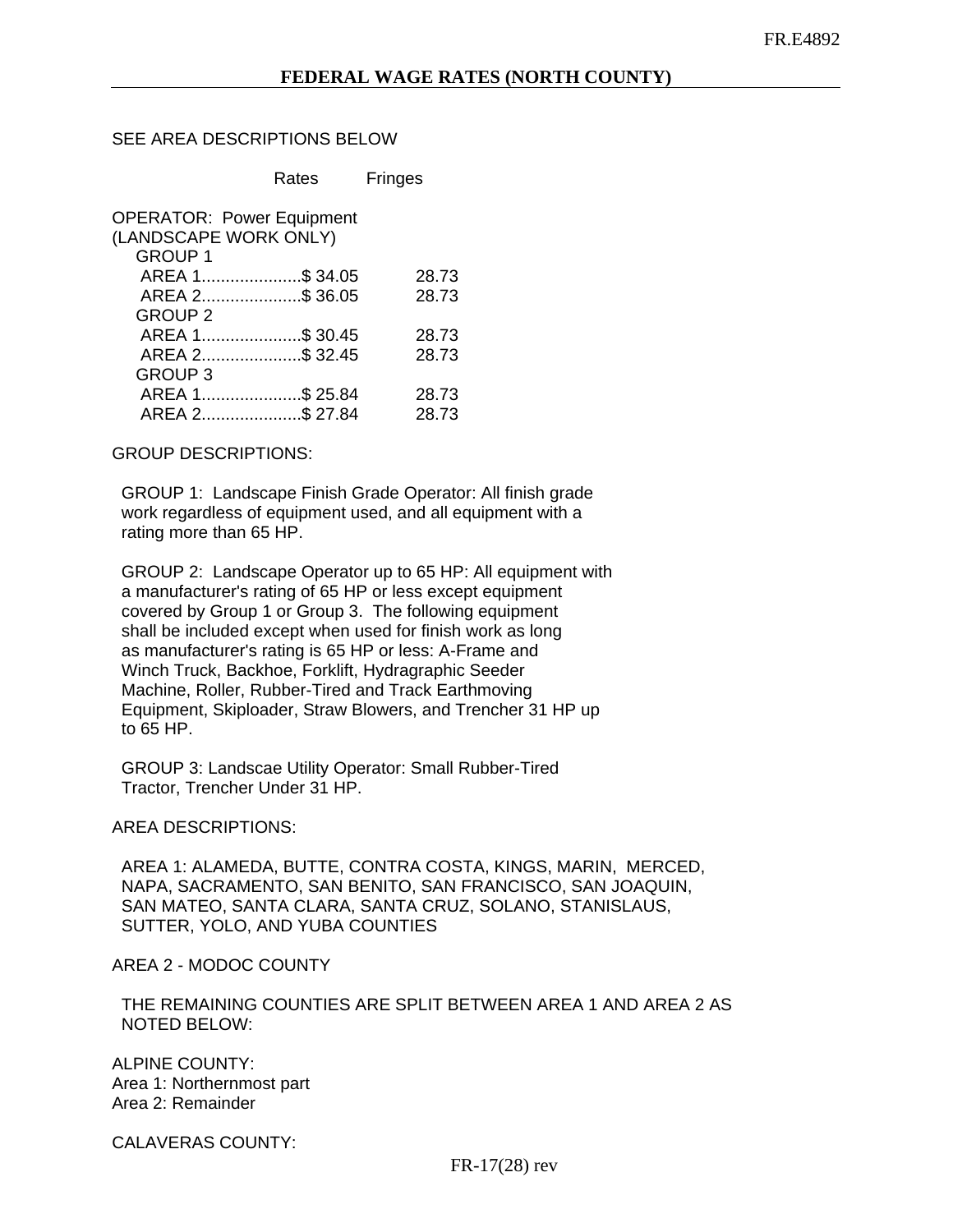Area 1: Except Eastern part Area 2: Eastern part

COLUSA COUNTY: Area 1: Eastern part Area 2: Remainder

DEL NORTE COUNTY: Area 1: Extreme Southwestern corner Area 2: Remainder

ELDORADO COUNTY: Area 1: North Central part Area 2: Remainder

FRESNO COUNTY Area 1: Except Eastern part Area 2: Eastern part

GLENN COUNTY: Area 1: Eastern part Area 2: Remainder

HUMBOLDT COUNTY: Area 1: Except Eastern and Southwestern parts Area 2: Remainder

LAKE COUNTY: Area 1: Southern part Area 2: Remainder

LASSEN COUNTY: Area 1: Western part along the Southern portion of border with Shasta County Area 2: Remainder

MADERA COUNTY Area 1: Remainder Area 2: Eastern part

MARIPOSA COUNTY Area 1: Remainder Area 2: Eastern part

MENDOCINO COUNTY: Area 1: Central and Southeastern parts Area 2: Remainder

MONTEREY COUNTY Area 1: Remainder Area 2: Southwestern part

NEVADA COUNTY: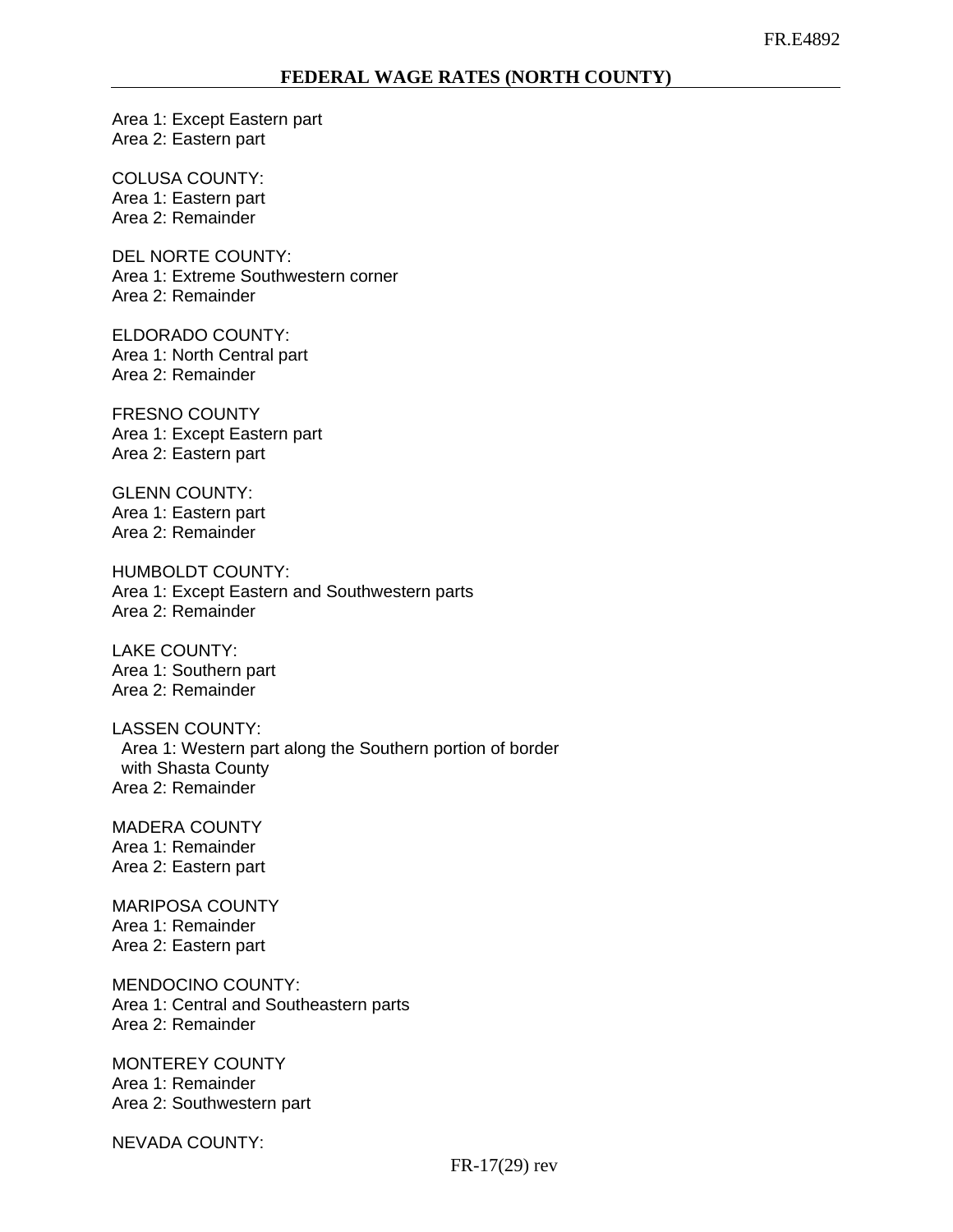Area 1: All but the Northern portion along the border of Sierra County Area 2: Remainder

PLACER COUNTY: Area 1: All but the Central portion Area 2: Remainder

PLUMAS COUNTY: Area 1: Western portion Area 2: Remainder

SHASTA COUNTY: Area 1: All but the Northeastern corner Area 2: Remainder

SIERRA COUNTY: Area 1: Western part Area 2: Remainder

SISKIYOU COUNTY: Area 1: Central part Area 2: Remainder

SONOMA COUNTY: Area 1: All but the Northwestern corner Area 2: Reaminder

TEHAMA COUNTY: Area 1: All but the Western border with mendocino & Trinity **Counties** Area 2: Remainder

TRINITY COUNTY: Area 1: East Central part and the Northeaster border with Shasta County Area 2: Remainder

TULARE COUNTY; Area 1: Remainder Area 2: Eastern part

TUOLUMNE COUNTY: Area 1: Remainder Area 2: Eastern Part

----------------------------------------------------------------

IRON0377-002 01/01/2017

Rates Fringes

Ironworkers: Fence Erector...............\$ 29.58 21.59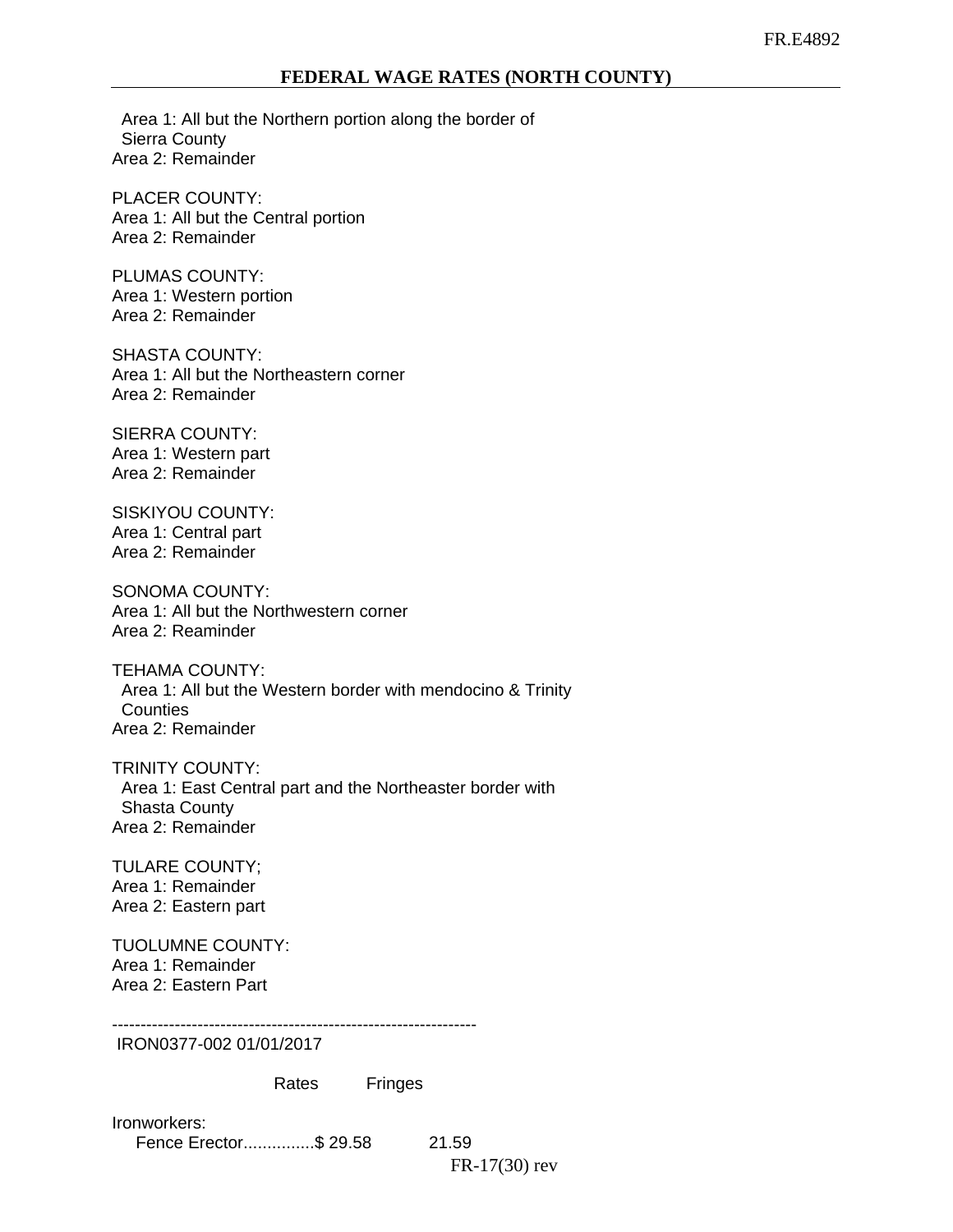Ornamental, Reinforcing and Structural..............\$ 36.00 30.15

PREMIUM PAY:

\$6.00 additional per hour at the following locations:

China Lake Naval Test Station, Chocolate Mountains Naval Reserve-Niland, Edwards AFB, Fort Irwin Military Station, Fort Irwin Training Center-Goldstone, San Clemente Island, San Nicholas Island, Susanville Federal Prison, 29 Palms - Marine Corps, U.S. Marine Base - Barstow, U.S. Naval Air Facility - Sealey, Vandenberg AFB

\$4.00 additional per hour at the following locations:

Army Defense Language Institute - Monterey, Fallon Air Base, Naval Post Graduate School - Monterey, Yermo Marine Corps Logistics Center

\$2.00 additional per hour at the following locations:

Port Hueneme, Port Mugu, U.S. Coast Guard Station - Two Rock

----------------------------------------------------------------

LABO0067-002 12/01/2017

AREA "A" - ALAMEDA, CONTRA COSTA, SAN FRANCISCO, SAN MATEO AND SANTA CLARA COUNTIES

AREA "B" - CALAVERAS, FRESNO, KINGS, MADERA, MARIPOSA, MERCED, MONTEREY, SAN BENITO, SAN JOAQUIN, STANISLAUS, AND TUOLUMNE COUNTIES

Rates Fringes

Asbestos Removal Laborer All Counties................\$ 23.00 11.31 LABORER (Lead Removal) Area A........................\$ 30.70 22.17 Area B......................\$ 29.70 22.17

 ASBESTOS REMOVAL-SCOPE OF WORK: Site mobilization; initial site clean-up; site preparation; removal of asbestos-containing materials from walls and ceilings; or from pipes, boilers and mechanical systems only if they are being scrapped; encapsulation, enclosure and disposal of asbestos-containing materials by hand or with equipment or machinery; scaffolding; fabrication of temporary wooden barriers; and assembly of decontamination stations.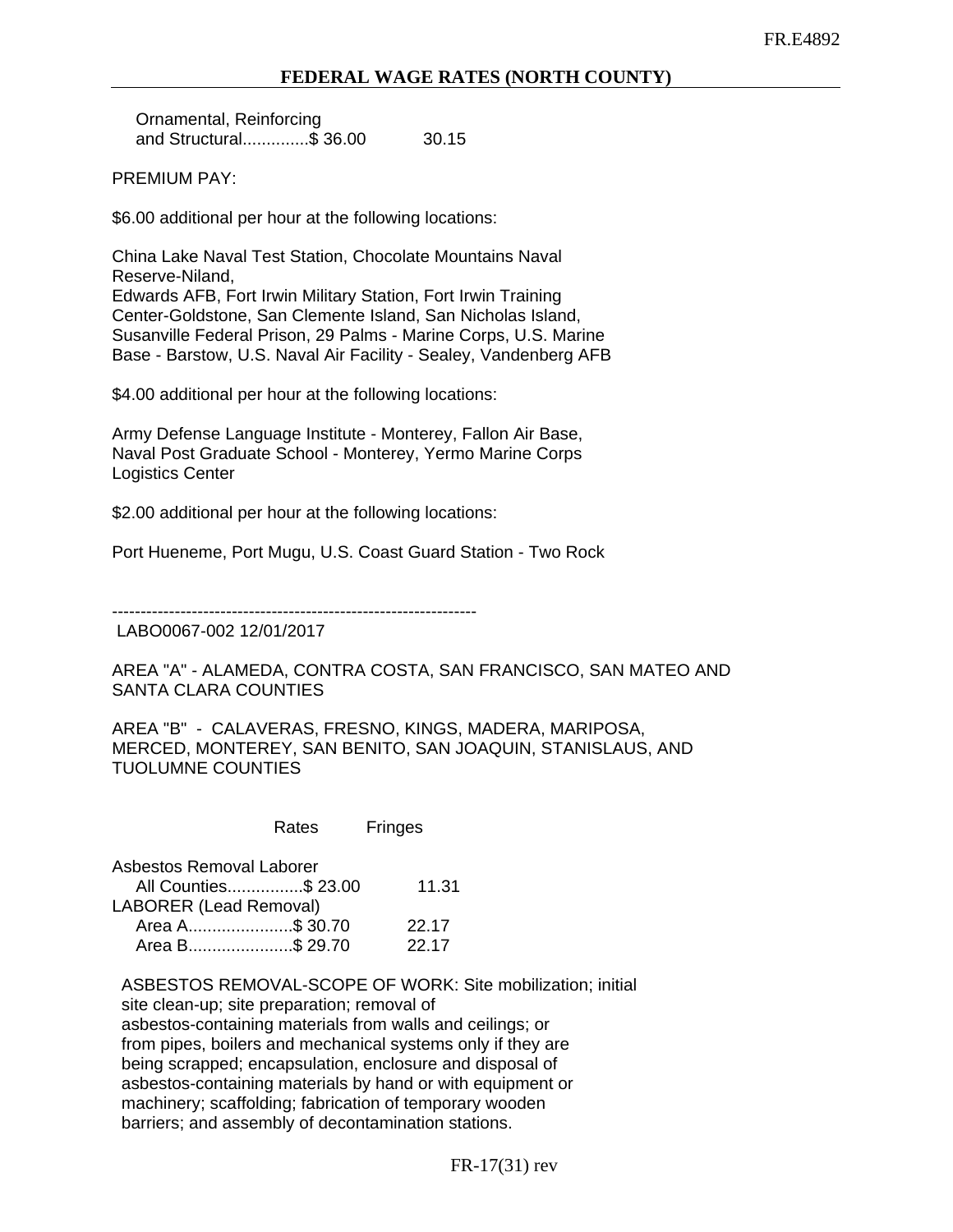----------------------------------------------------------------

### LABO0073-002 06/26/2017

CALAVERAS AND SAN JOAQUIN COUNTIES

Rates Fringes

| LABORER (TRAFFIC CONTROL/LANE      |       |
|------------------------------------|-------|
| CLOSURE)                           |       |
| Escort Driver, Flag Person\$ 28.54 | 22.17 |
| Traffic Control Person I\$ 28.84   | 22.17 |
| Traffic Control Person II\$ 26.34  | 22.17 |

 TRAFFIC CONTROL PERSON I: Layout of traffic control, crash cushions, construction area and roadside signage.

 TRAFFIC CONTROL PERSON II: Installation and removal of temporary/permanent signs, markers, delineators and crash cushions.

----------------------------------------------------------------

LABO0073-003 07/01/2017

SAN JOAQUIN COUNTY

Rates Fringes

LABORER Mason Tender-Brick..........\$ 30.45 21.04 ----------------------------------------------------------------

LABO0073-005 06/26/2017

Rates Fringes

Tunnel and Shaft Laborers:

| GROUP 1\$ 36.60              | 21.72 |
|------------------------------|-------|
| GROUP 2\$ 36.37              | 21.72 |
| GROUP 3\$ 36.12              | 21.72 |
| GROUP 4\$ 35.67              | 21.72 |
| GROUP 5\$ 35.13              | 21.72 |
| Shotcrete Specialist\$ 37.12 | 21.72 |
|                              |       |

#### TUNNEL AND SHAFT CLASSIFICATIONS

 GROUP 1: Diamond driller; Groundmen; Gunite and shotcrete nozzlemen

 GROUP 2: Rodmen; Shaft work & raise (below actual or excavated ground level)

 GROUP 3: Bit grinder; Blaster, driller, powdermen, heading; Cherry pickermen - where car is lifted; Concrete finisher in tunnel; Concrete screedman; Grout pumpman and potman;

FR-17(32) rev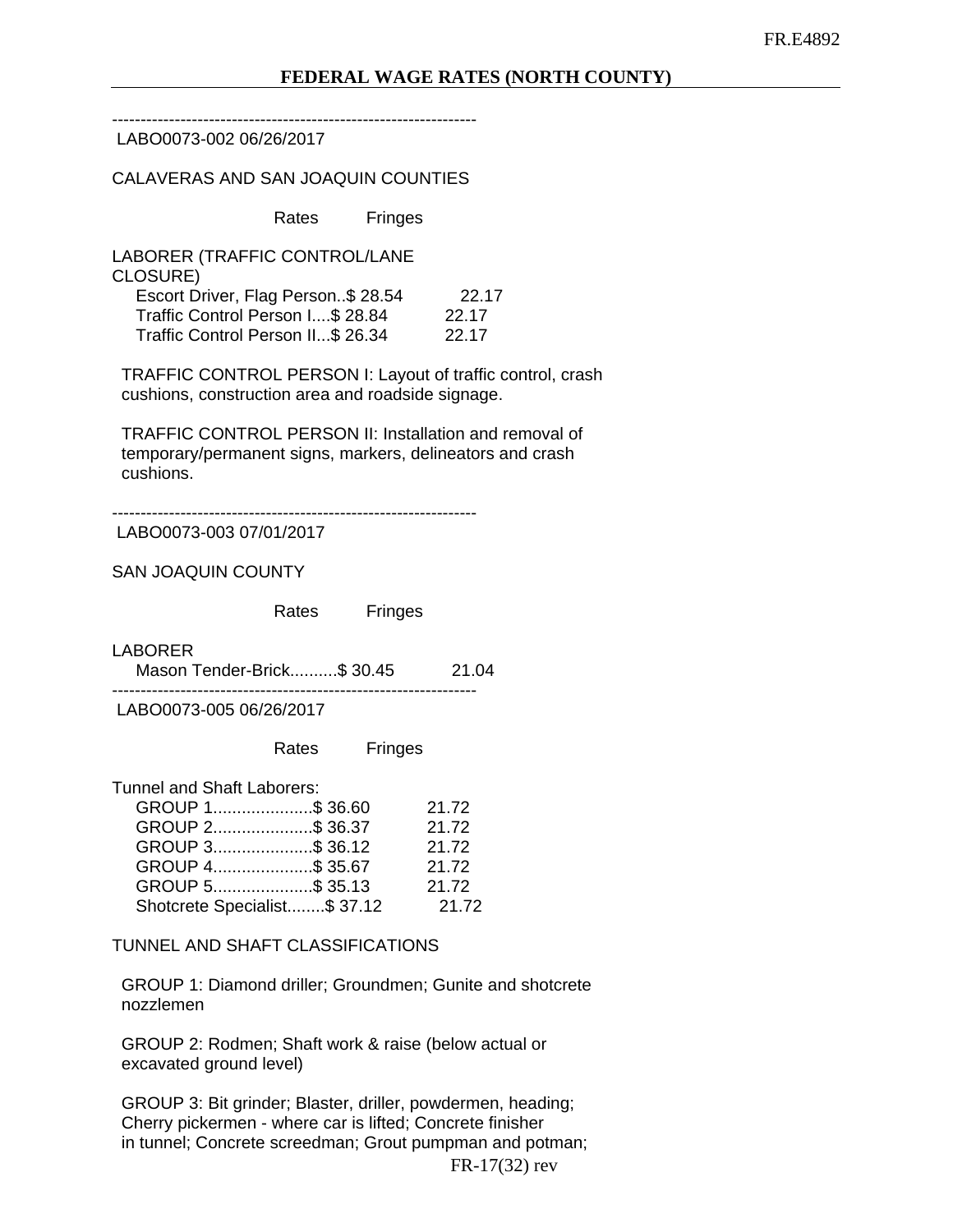Gunite & shotcrete gunman & potman; Headermen; High pressure nozzleman; Miner - tunnel, including top and bottom man on shaft and raise work; Nipper; Nozzleman on slick line; Sandblaster - potman, Robotic Shotcrete Placer, Segment Erector, Tunnel Muck Hauler, Steel Form raiser and setter; Timberman, retimberman (wood or steel or substitute materials therefore); Tugger (for tunnel laborer work); Cable tender; Chuck tender; Powderman - primer house

 GROUP 4: Vibrator operator, pavement breaker; Bull gang muckers, trackmen; Concrete crew - includes rodding and spreading, Dumpmen (any method)

GROUP 5: Grout crew; Reboundman; Swamper/ Brakeman

----------------------------------------------------------------

LABO0073-007 06/27/2017

#### CALAVERAS AND SAN JOAQUIN COUNTIES

Rates Fringes

| LABORER (CONSTRUCTION CRAFT                           |       |  |
|-------------------------------------------------------|-------|--|
| LABORERS)                                             |       |  |
| <b>Construction Specialist</b>                        |       |  |
| Group\$ 29.49                                         | 22.38 |  |
| GROUP 1\$ 28.79                                       | 22.38 |  |
| GROUP 1-a\$ 29.01                                     | 22.38 |  |
| GROUP 1-c\$ 28.84                                     | 22.38 |  |
| GROUP 1-e\$ 29.34 22.38                               |       |  |
| GROUP 1-f\$ 29.37                                     | 22.38 |  |
| GROUP 2\$ 28.64 22.38                                 |       |  |
| GROUP 3\$ 28.54 22.38                                 |       |  |
| GROUP 4\$ 22.23 22.38                                 |       |  |
| See groups 1-b and 1-d under laborer classifications. |       |  |
| LABORER (GARDENERS,                                   |       |  |
| <b>HORTICULTURAL &amp; LANDSCAPE</b>                  |       |  |
| LABORERS)                                             |       |  |
| (1) New Construction\$ 28.54                          | 22.31 |  |
| (2) Establishment Warranty                            |       |  |
| Period\$ 22.23                                        | 22.31 |  |
| LABORER (GUNITE)                                      |       |  |
| GROUP 1\$ 29.75                                       | 22.31 |  |
| GROUP 2\$ 29.25                                       | 22.31 |  |
| GROUP 3\$ 28.66                                       | 22.31 |  |
| GROUP 4\$ 28.54                                       | 22.31 |  |
| LABORER (WRECKING)                                    |       |  |
| GROUP 1\$ 28.79                                       | 22.31 |  |
| GROUP 2\$ 28.64                                       | 22.31 |  |

### FOOTNOTES:

 Laborers working off or with or from bos'n chairs, swinging scaffolds, belts shall receive \$0.25 per hour above the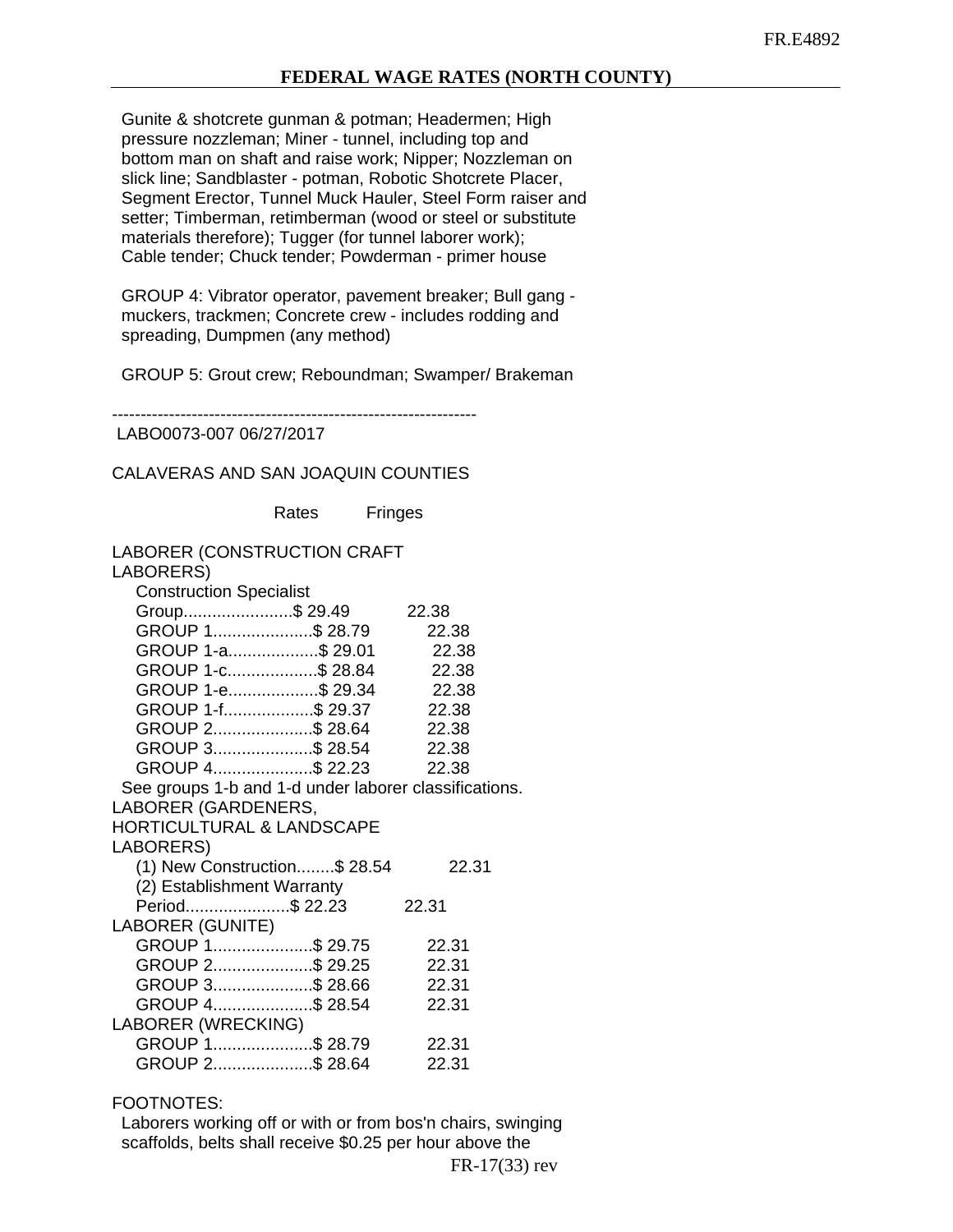applicable wage rate. This shall not apply to workers entitled to receive the wage rate set forth in Group 1-a below.

---------------------------------------------------------

## LABORER CLASSIFICATIONS

 CONSTRUCTION SPECIALIST GROUP: Asphalt ironer and raker; Chainsaw; Laser beam in connection with laborers' work; Cast-in- place manhole form setter; Pressure pipelayer; Davis trencher - 300 or similar type (and all small trenchers); Blaster; Diamond driller; Multiple unit drill; Hydraulic drill

 GROUP 1: Asphalt spreader boxes (all types); Barko, Wacker and similar type tampers; Buggymobile; Caulker, bander, pipewrapper, conduit layer, plastic pipelayer; Certified hazardous waste worker including Leade Abatement; Compactors of all types; Concrete and magnesite mixer, 1/2 yd. and under; Concrete pan work; Concrete sander; Concrete saw; Cribber and/or shoring; Cut granite curb setter; Dri-pak-it machine; Faller, logloader and bucker; Form raiser, slip forms; Green cutter; Headerboard, Hubsetter, aligner, by any method; High pressure blow pipe (1-1/2" or over, 100 lbs. pressure/over); Hydro seeder and similar type; Jackhammer operator; Jacking of pipe over 12 inches; Jackson and similar type compactor; Kettle tender, pot and worker applying asphalt, lay-kold, creosote, lime, caustic and similar type materials (applying means applying, dipping or handling of such materials); Lagging, sheeting, whaling, bracing, trenchjacking, lagging hammer; Magnesite, epoxyresin, fiberglass, mastic worker (wet or dry); No joint pipe and stripping of same, including repair of voids; Pavement breaker and spader, including tool grinder; Perma curb; Pipelayer (including grade checking in connection with pipelaying); Precast-manhole setter; Pressure pipe tester; Post hole digger, air, gas and electric; Power broom sweeper; Power tampers of all types (except as shown in Group 2); Ram set gun and stud gun; Riprap stonepaver and rock-slinger, including placing of sacked concrete and/or sand (wet or dry) and gabions and similar type; Rotary scarifier or multiple head concrete chipping scarifier; Roto and Ditch Witch; Rototiller; Sandblaster, pot, gun, nozzle operators; Signalling and rigging; Tank cleaner; Tree climber; Turbo blaster; Vibrascreed, bull float in connection with laborers' work; Vibrator; Hazardous waste worker (lead removal); Asbestos and mold removal worker

 GROUP 1-a: Joy drill model TWM-2A; Gardner-Denver model DH143 and similar type drills; Track driller; Jack leg driller;

FR-17(34) rev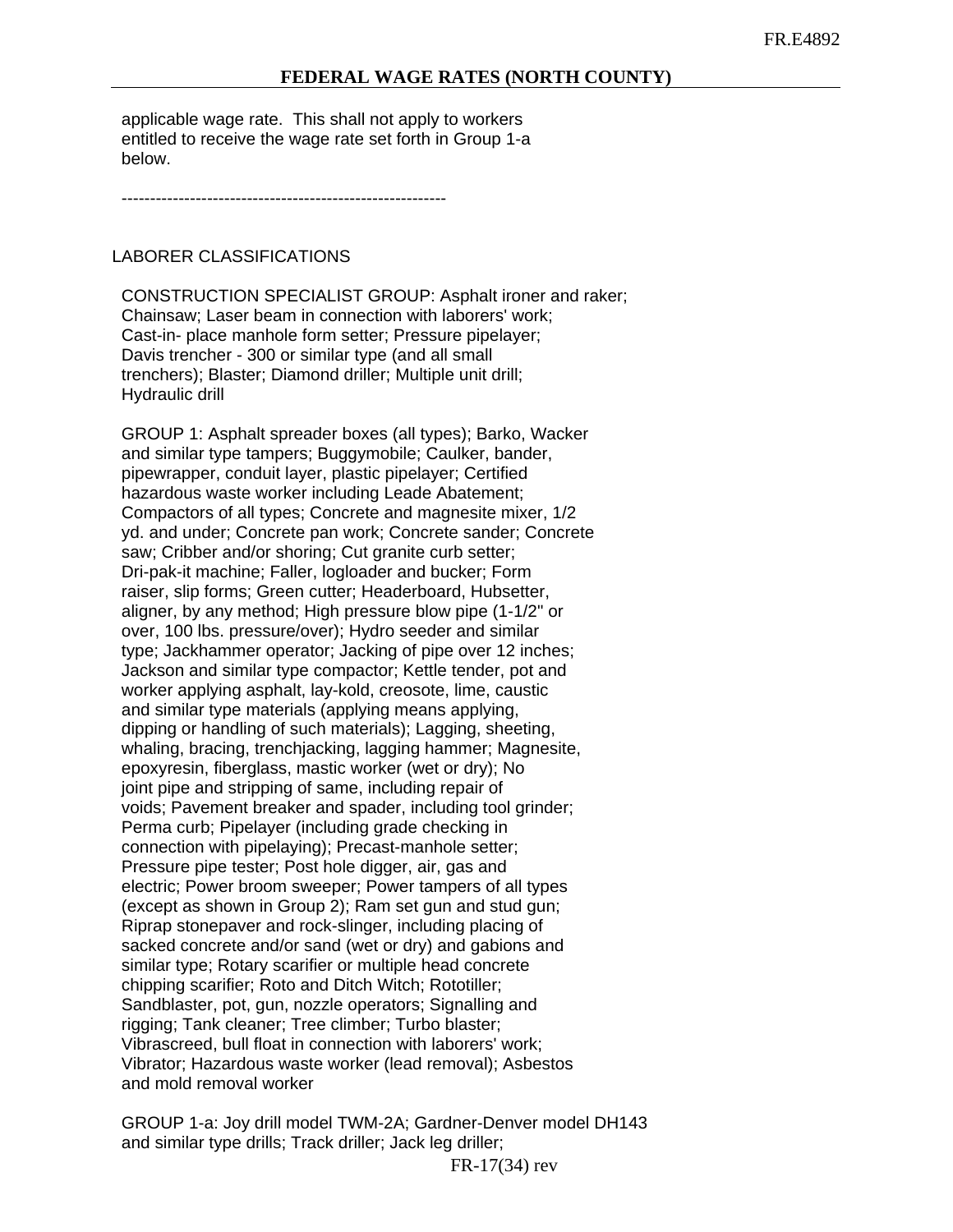Wagon driller; Mechanical drillers, all types regardless of type or method of power; Mechanical pipe layers, all types regardless of type or method of power; Blaster and powder; All work of loading, placing and blasting of all powder and explosives of whatever type regardless of method used for such loading and placing; High scalers (including drilling of same); Tree topper; Bit grinder

 GROUP 1-b: Sewer cleaners shall receive \$4.00 per day above Group 1 wage rates. "Sewer cleaner" means any worker who handles or comes in contact with raw sewage in small diameter sewers. Those who work inside recently active, large diameter sewers, and all recently active sewer manholes shal receive \$5.00 per day above Group 1 wage rates.

 GROUP 1-c: Burning and welding in connection with laborers' work; Synthetic thermoplastics and similar type welding

 GROUP 1-d: Maintenance and repair track and road beds. All employees performing work covered herein shall receive \$ .25 per hour above their regular rate for all work performed on underground structures not specifically covered herein. This paragraph shall not be construed to apply to work below ground level in open cut. It shall apply to cut and cover work of subway construction after the temporary cover has been placed.

 GROUP 1-e: Work on and/or in bell hole footings and shafts thereof, and work on and in deep footings. (A deep footing is a hole 15 feet or more in depth.) In the event the depth of the footing is unknown at the commencement of excavation, and the final depth exceeds 15 feet, the deep footing wage rate would apply to all employees for each and every day worked on or in the excavation of the footing from the date of inception.

 GROUP 1-f: Wire winding machine in connection with guniting or shot crete

 GROUP 2: Asphalt shoveler; Cement dumper and handling dry cement or gypsum; Choke-setter and rigger (clearing work); Concrete bucket dumper and chute; Concrete chipping and grinding; Concrete laborer (wet or dry); Driller tender, chuck tender, nipper; Guinea chaser (stake), grout crew; High pressure nozzle, adductor; Hydraulic monitor (over 100 lbs. pressure); Loading and unloading, carrying and hauling of all rods and materials for use in reinforcing concrete construction; Pittsburgh chipper and similar type brush shredders; Sloper; Single foot, hand-held, pneumatic tamper; All pneumatic, air, gas and electric tools not listed in Groups 1 through 1-f; Jacking of pipe - under 12 inches

FR-17(35) rev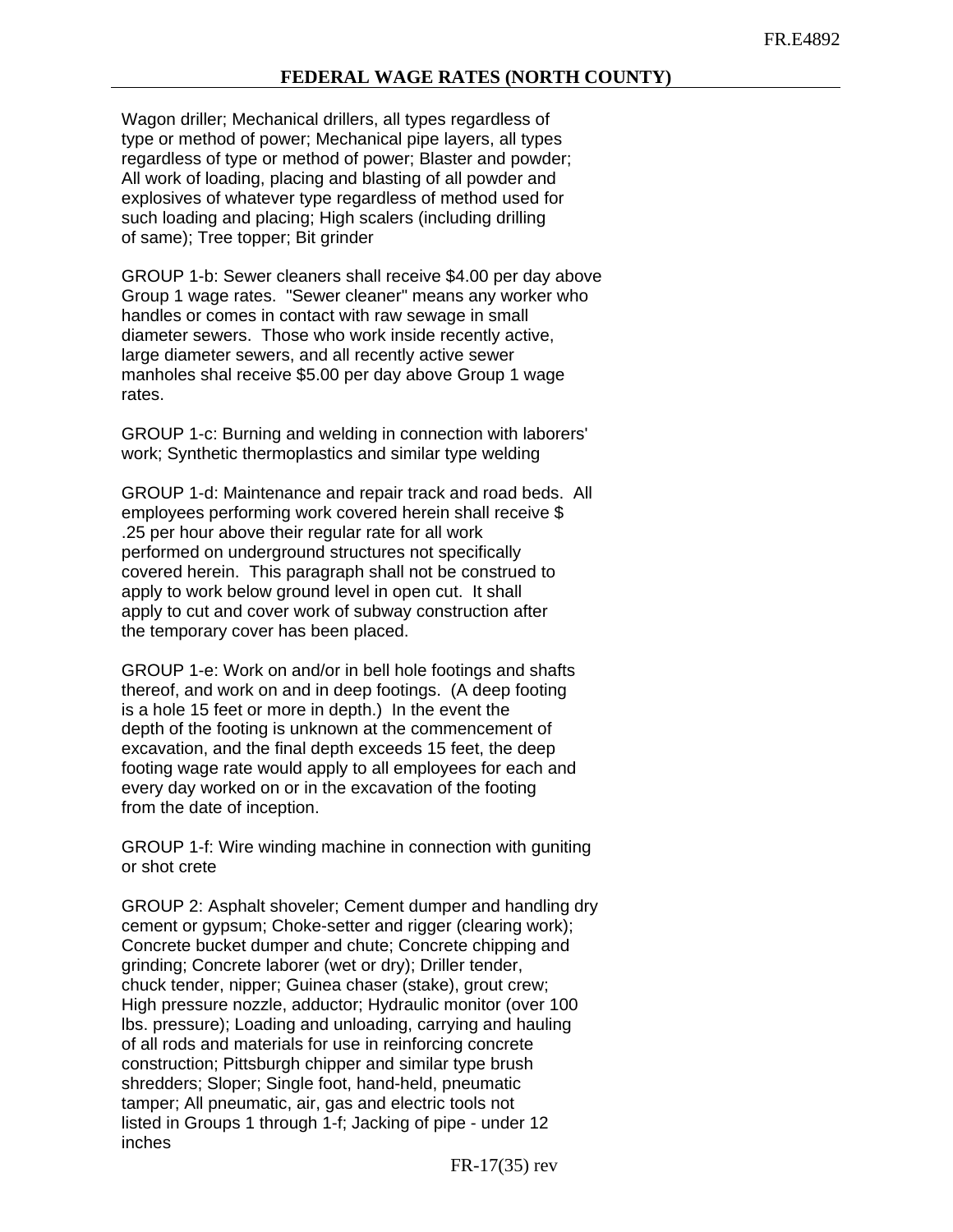GROUP 3: Construction laborers, including bridge and general laborer; Dump, load spotter; Flag person; Fire watcher; Fence erector; Guardrail erector; Gardener, horticultural and landscape laborer; Jetting; Limber, brush loader and piler; Pavement marker (button setter); Maintenance, repair track and road beds; Streetcar and railroad construction track laborer; Temporary air and water lines, Victaulic or similar; Tool room attendant (jobsite only)

 GROUP 4: Final clean-up work of debris, grounds and building including but not limited to: street cleaner; cleaning and washing windows; brick cleaner (jobsite only); material cleaner (jobsite only). The classification "material cleaner" is to be utilized under the following conditions: A: at demolition site for the salvage of the material.

 B: at the conclusion of a job where the material is to be salvaged and stocked to be reused on another job. C: for the cleaning of salvage material at the jobsite or temporary jobsite yard.

 The material cleaner classification should not be used in the performance of "form stripping, cleaning and oiling and moving to the next point of erection".

--------------------------------------------------------

## GUNITE LABORER CLASSIFICATIONS

GROUP 1: Structural Nozzleman

GROUP 2: Nozzleman, Gunman, Potman, Groundman

GROUP 3: Reboundman

GROUP 4: Gunite laborer

----------------------------------------------------------

# WRECKING WORK LABORER CLASSIFICATIONS

 GROUP 1: Skilled wrecker (removing and salvaging of sash, windows and materials)

 GROUP 2: Semi-skilled wrecker (salvaging of other building materials)

----------------------------------------------------------------

LABO0073-009 07/01/2017

CALAVERAS AND SAN JOAQUIN COUNTIES

Rates Fringes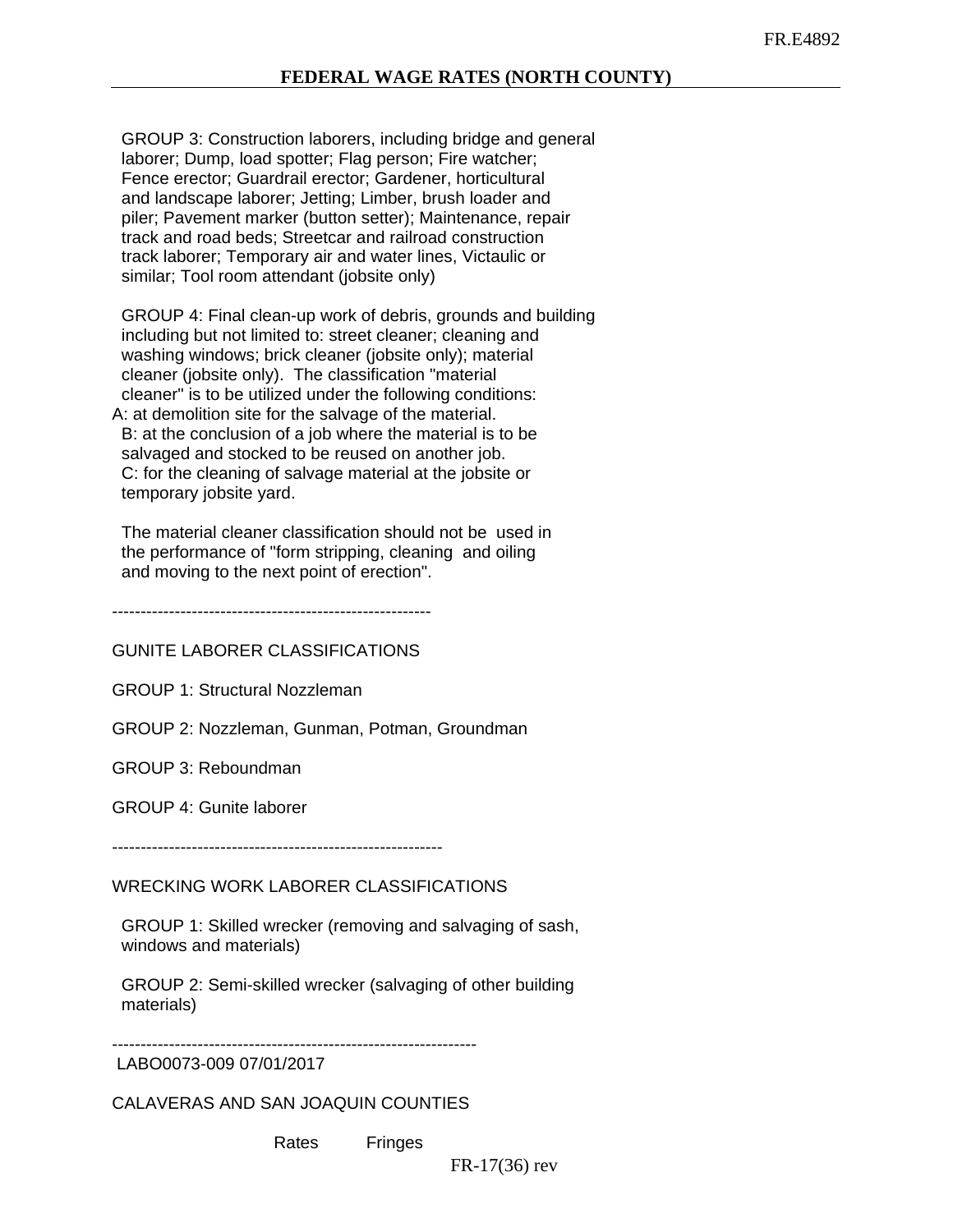LABORER (Plaster Tender).........\$ 31.02 22.52

Work on a swing stage scaffold: \$1.00 per hour additional.

---------------------------------------------------------------- LABO0261-003 06/26/2017

SAN FRANCISCO AND SAN MATEO COUNTIES

Rates Fringes

LABORER (TRAFFIC CONTROL/LANE CLOSURE) Escort Driver, Flag Person..\$ 29.54 22.17 Traffic Control Person I....\$ 29.84 22.17 Traffic Control Person II...\$ 27.34 22.17

 TRAFFIC CONTROL PERSON I: Layout of traffic control, crash cushions, construction area and roadside signage.

 TRAFFIC CONTROL PERSON II: Installation and removal of temporary/permanent signs, markers, delineators and crash cushions.

---------------------------------------------------------------- LABO0261-005 06/26/2017

SAN FRANCISCO AND SAN MATEO COUNTIES

Rates Fringes

Tunnel and Shaft Laborers:

| GROUP 1\$ 36.60              | 21.72 |
|------------------------------|-------|
| GROUP 2\$ 36.37              | 21.72 |
| GROUP 3\$ 36.12              | 21.72 |
| GROUP 4\$ 35.67              | 21.72 |
| GROUP 5\$ 35.13              | 21.72 |
| Shotcrete Specialist\$ 37.12 | 21.72 |

TUNNEL AND SHAFT CLASSIFICATIONS

 GROUP 1: Diamond driller; Groundmen; Gunite and shotcrete nozzlemen

 GROUP 2: Rodmen; Shaft work & raise (below actual or excavated ground level)

 GROUP 3: Bit grinder; Blaster, driller, powdermen, heading; Cherry pickermen - where car is lifted; Concrete finisher in tunnel; Concrete screedman; Grout pumpman and potman; Gunite & shotcrete gunman & potman; Headermen; High pressure nozzleman; Miner - tunnel, including top and bottom man on shaft and raise work; Nipper; Nozzleman on

FR-17(37) rev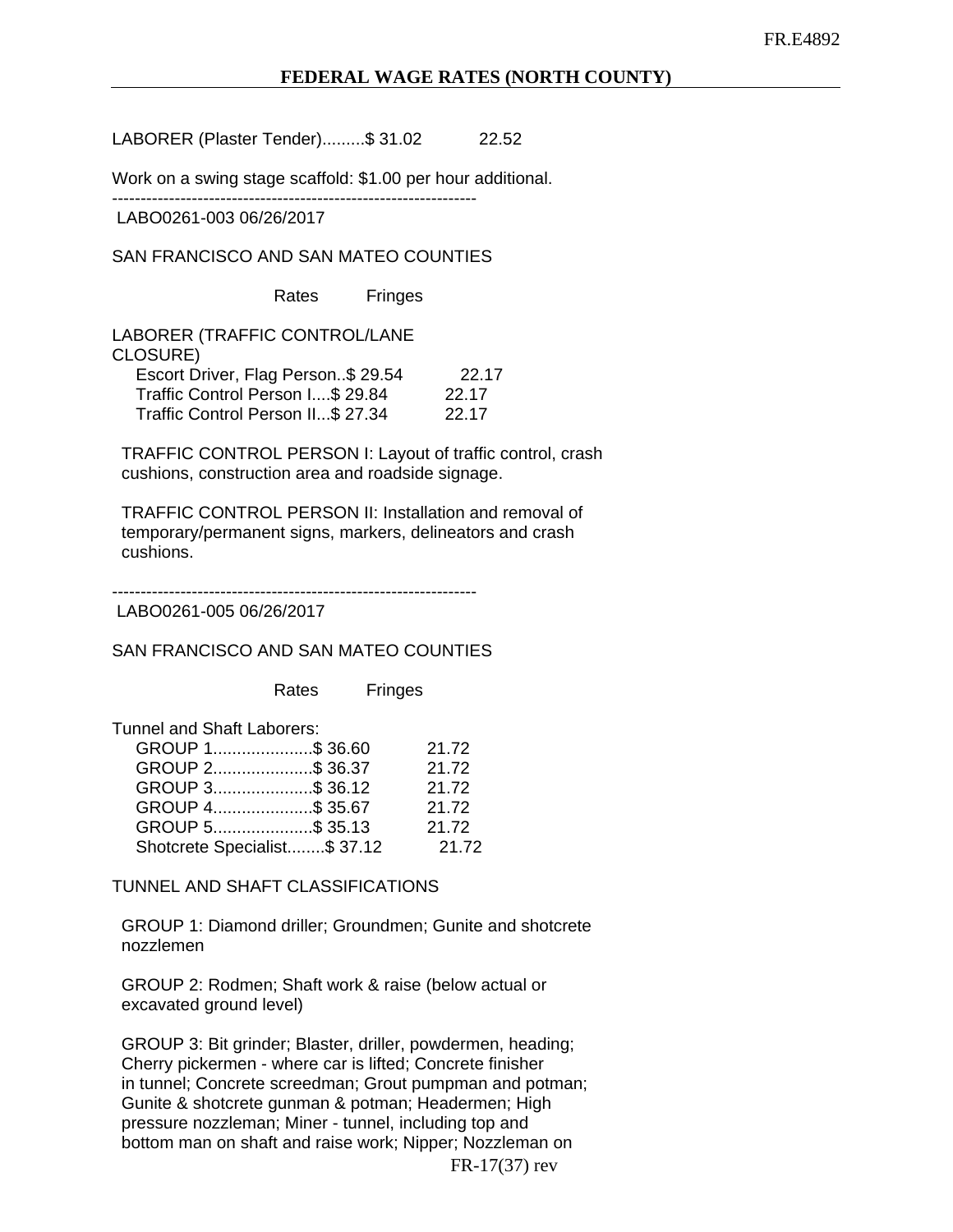slick line; Sandblaster - potman, Robotic Shotcrete Placer, Segment Erector, Tunnel Muck Hauler, Steel Form raiser and setter; Timberman, retimberman (wood or steel or substitute materials therefore); Tugger (for tunnel laborer work); Cable tender; Chuck tender; Powderman - primer house

 GROUP 4: Vibrator operator, pavement breaker; Bull gang muckers, trackmen; Concrete crew - includes rodding and spreading, Dumpmen (any method)

GROUP 5: Grout crew; Reboundman; Swamper/ Brakeman

----------------------------------------------------------------

LABO0261-009 06/26/2017

SAN FRANCISCO, AND SAN MATEO COUNTIES

Rates Fringes

| LABORER (CONSTRUCTION CRAFT                           |  |       |  |  |
|-------------------------------------------------------|--|-------|--|--|
| LABORERS - AREA A:)                                   |  |       |  |  |
| <b>Construction Specialist</b>                        |  |       |  |  |
| Group\$ 30.49                                         |  | 22.38 |  |  |
| GROUP 1\$ 29.79                                       |  | 22.38 |  |  |
| GROUP 1-a\$ 30.01                                     |  | 22.38 |  |  |
| GROUP 1-c\$ 29.84                                     |  | 22.38 |  |  |
| GROUP 1-e\$ 30.34                                     |  | 22.38 |  |  |
| GROUP 1-f\$ 30.37                                     |  | 22.38 |  |  |
| GROUP 2\$ 29.64 22.38                                 |  |       |  |  |
| GROUP 3\$ 29.54 22.38                                 |  |       |  |  |
| GROUP 4\$ 23.23                                       |  | 22.38 |  |  |
| See groups 1-b and 1-d under laborer classifications. |  |       |  |  |
| LABORER (GARDENERS,                                   |  |       |  |  |
| <b>HORTICULTURAL &amp; LANDSCAPE</b>                  |  |       |  |  |
| LABORERS - AREA A:)                                   |  |       |  |  |
| (1) New Construction\$ 29.54                          |  | 22.31 |  |  |
| (2) Establishment Warranty                            |  |       |  |  |
| Period\$ 23.23                                        |  | 22.31 |  |  |
| LABORER (WRECKING - AREA A:)                          |  |       |  |  |
| GROUP 1\$ 29.79                                       |  | 22.31 |  |  |
| GROUP 2\$ 29.64                                       |  | 22.31 |  |  |
| Laborers: (GUNITE - AREA A:)                          |  |       |  |  |
| GROUP 1\$ 30.75                                       |  | 22.31 |  |  |
| GROUP 2\$ 30.25                                       |  | 22.31 |  |  |
| GROUP 3\$ 29.66                                       |  | 22.31 |  |  |
| GROUP 4\$ 29.54                                       |  | 22.31 |  |  |

FOOTNOTES:

 Laborers working off or with or from bos'n chairs, swinging scaffolds, belts shall receive \$0.25 per hour above the applicable wage rate. This shall not apply to workers entitled to receive the wage rate set forth in Group 1-a below.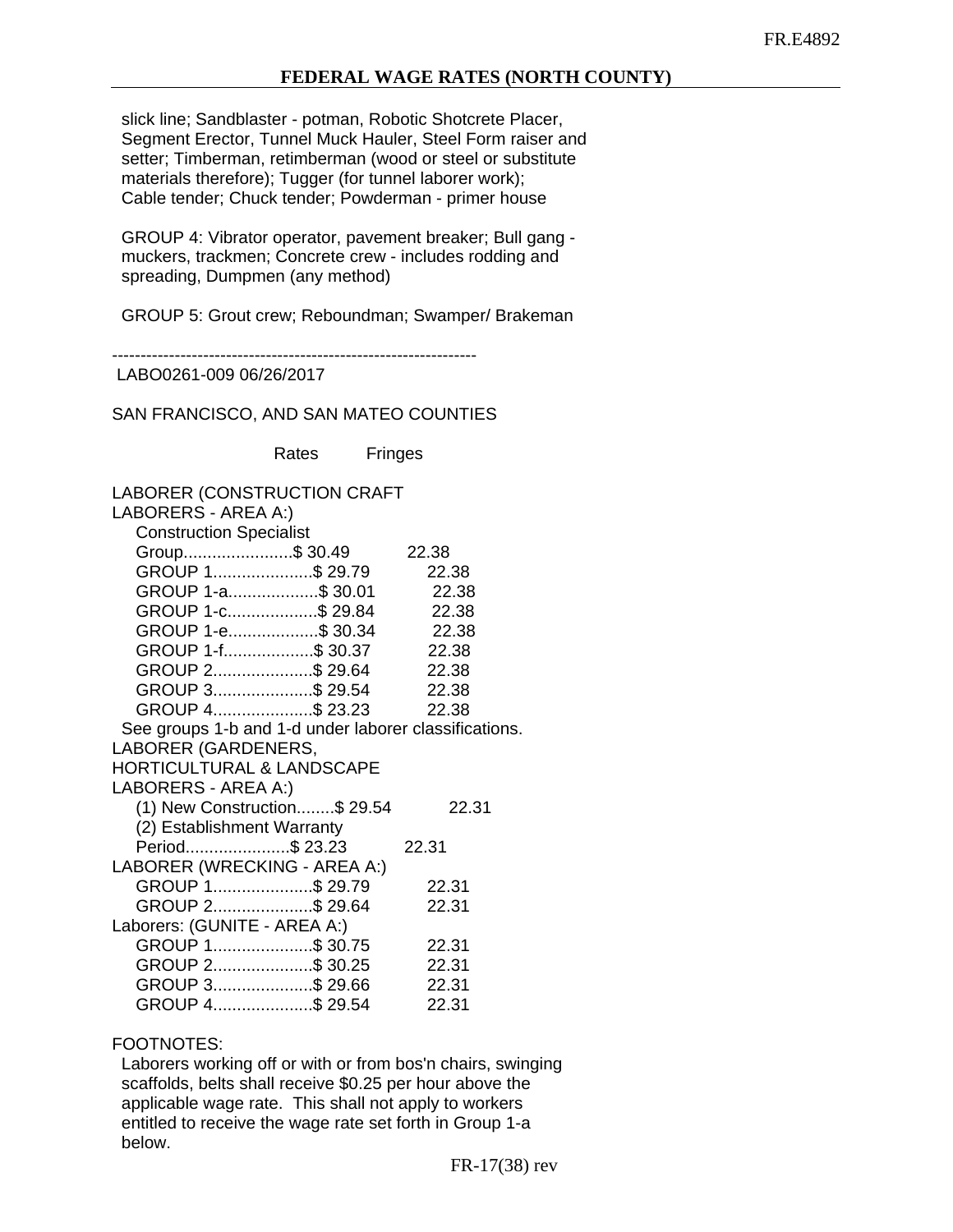---------------------------------------------------------

## LABORER CLASSIFICATIONS

 CONSTRUCTION SPECIALIST GROUP: Asphalt ironer and raker; Chainsaw; Laser beam in connection with laborers' work; Cast-in- place manhole form setter; Pressure pipelayer; Davis trencher - 300 or similar type (and all small trenchers); Blaster; Diamond driller; Multiple unit drill; Hydraulic drill

 GROUP 1: Asphalt spreader boxes (all types); Barko, Wacker and similar type tampers; Buggymobile; Caulker, bander, pipewrapper, conduit layer, plastic pipelayer; Certified hazardous waste worker including Leade Abatement; Compactors of all types; Concrete and magnesite mixer, 1/2 yd. and under; Concrete pan work; Concrete sander; Concrete saw; Cribber and/or shoring; Cut granite curb setter; Dri-pak-it machine; Faller, logloader and bucker; Form raiser, slip forms; Green cutter; Headerboard, Hubsetter, aligner, by any method; High pressure blow pipe (1-1/2" or over, 100 lbs. pressure/over); Hydro seeder and similar type; Jackhammer operator; Jacking of pipe over 12 inches; Jackson and similar type compactor; Kettle tender, pot and worker applying asphalt, lay-kold, creosote, lime, caustic and similar type materials (applying means applying, dipping or handling of such materials); Lagging, sheeting, whaling, bracing, trenchjacking, lagging hammer; Magnesite, epoxyresin, fiberglass, mastic worker (wet or dry); No joint pipe and stripping of same, including repair of voids; Pavement breaker and spader, including tool grinder; Perma curb; Pipelayer (including grade checking in connection with pipelaying); Precast-manhole setter; Pressure pipe tester; Post hole digger, air, gas and electric; Power broom sweeper; Power tampers of all types (except as shown in Group 2); Ram set gun and stud gun; Riprap stonepaver and rock-slinger, including placing of sacked concrete and/or sand (wet or dry) and gabions and similar type; Rotary scarifier or multiple head concrete chipping scarifier; Roto and Ditch Witch; Rototiller; Sandblaster, pot, gun, nozzle operators; Signalling and rigging; Tank cleaner; Tree climber; Turbo blaster; Vibrascreed, bull float in connection with laborers' work; Vibrator; Hazardous waste worker (lead removal); Asbestos and mold removal worker

 GROUP 1-a: Joy drill model TWM-2A; Gardner-Denver model DH143 and similar type drills; Track driller; Jack leg driller; Wagon driller; Mechanical drillers, all types regardless of type or method of power; Mechanical pipe layers, all types regardless of type or method of power; Blaster and powder;

FR-17(39) rev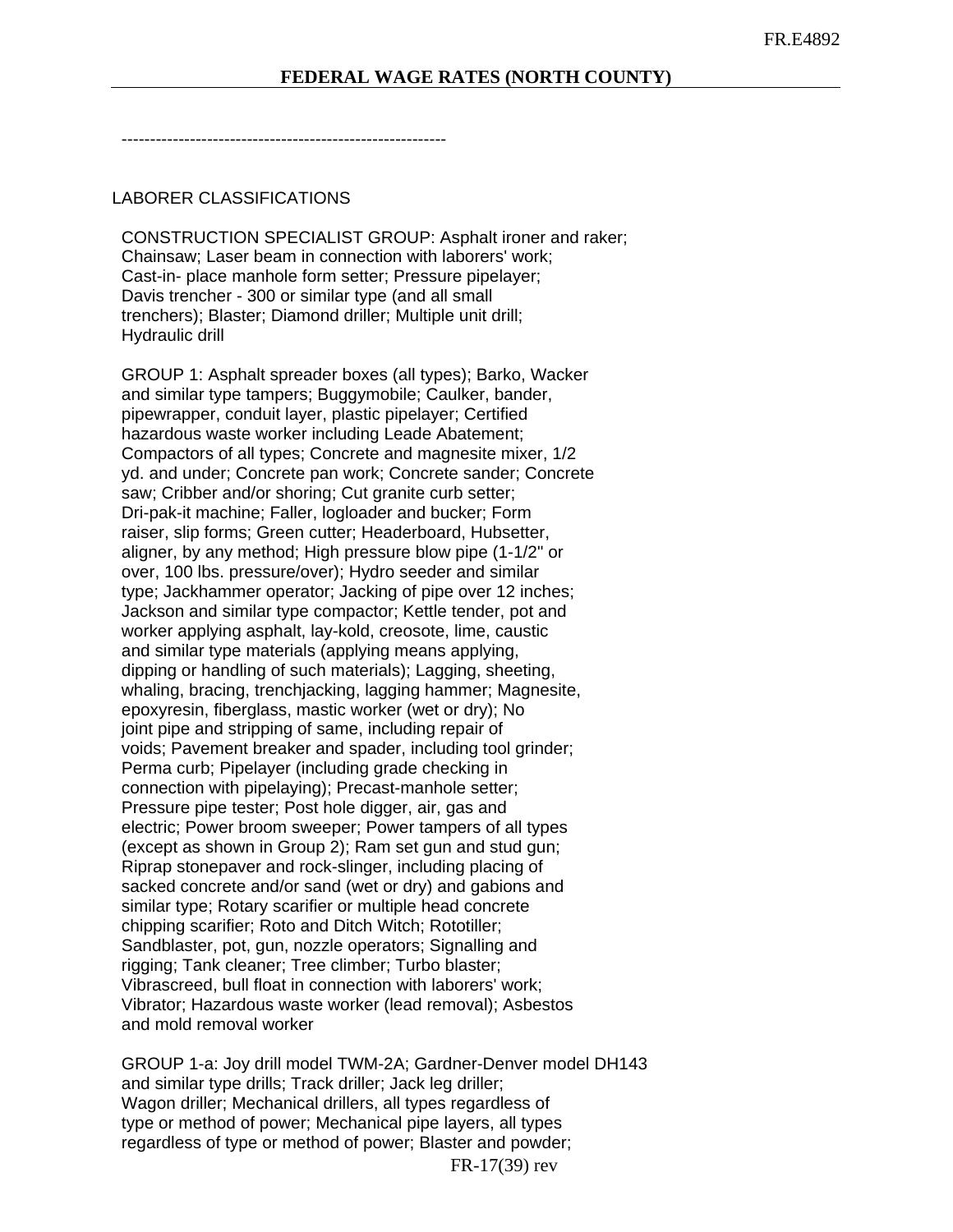All work of loading, placing and blasting of all powder and explosives of whatever type regardless of method used for such loading and placing; High scalers (including drilling of same); Tree topper; Bit grinder

 GROUP 1-b: Sewer cleaners shall receive \$4.00 per day above Group 1 wage rates. "Sewer cleaner" means any worker who handles or comes in contact with raw sewage in small diameter sewers. Those who work inside recently active, large diameter sewers, and all recently active sewer manholes shal receive \$5.00 per day above Group 1 wage rates.

 GROUP 1-c: Burning and welding in connection with laborers' work; Synthetic thermoplastics and similar type welding

 GROUP 1-d: Maintenance and repair track and road beds. All employees performing work covered herein shall receive \$ .25 per hour above their regular rate for all work performed on underground structures not specifically covered herein. This paragraph shall not be construed to apply to work below ground level in open cut. It shall apply to cut and cover work of subway construction after the temporary cover has been placed.

 GROUP 1-e: Work on and/or in bell hole footings and shafts thereof, and work on and in deep footings. (A deep footing is a hole 15 feet or more in depth.) In the event the depth of the footing is unknown at the commencement of excavation, and the final depth exceeds 15 feet, the deep footing wage rate would apply to all employees for each and every day worked on or in the excavation of the footing from the date of inception.

 GROUP 1-f: Wire winding machine in connection with guniting or shot crete

 GROUP 2: Asphalt shoveler; Cement dumper and handling dry cement or gypsum; Choke-setter and rigger (clearing work); Concrete bucket dumper and chute; Concrete chipping and grinding; Concrete laborer (wet or dry); Driller tender, chuck tender, nipper; Guinea chaser (stake), grout crew; High pressure nozzle, adductor; Hydraulic monitor (over 100 lbs. pressure); Loading and unloading, carrying and hauling of all rods and materials for use in reinforcing concrete construction; Pittsburgh chipper and similar type brush shredders; Sloper; Single foot, hand-held, pneumatic tamper; All pneumatic, air, gas and electric tools not listed in Groups 1 through 1-f; Jacking of pipe - under 12 inches

 GROUP 3: Construction laborers, including bridge and general laborer; Dump, load spotter; Flag person; Fire watcher;

FR-17(40) rev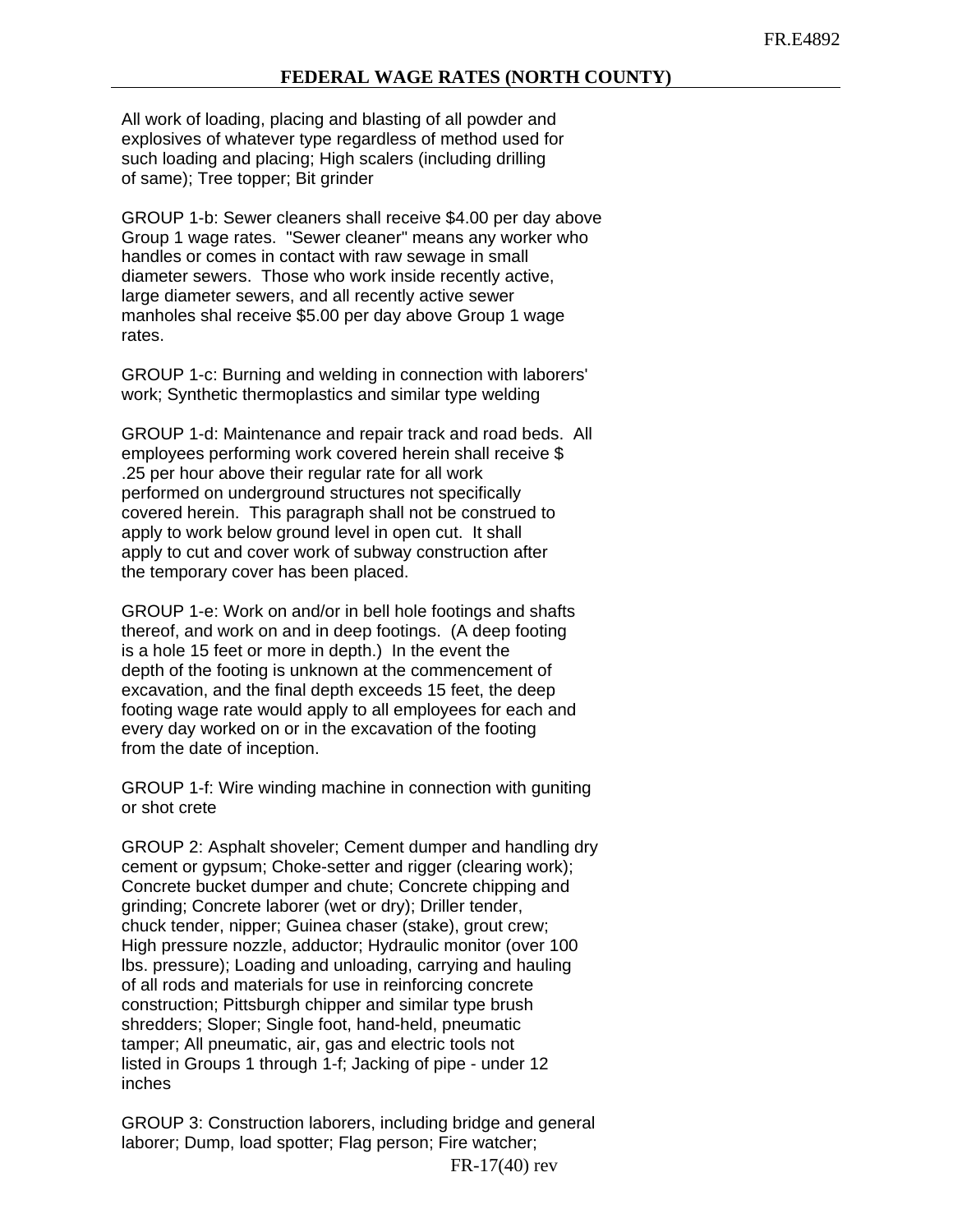## **FEDERAL WAGE RATES (NORTH COUNTY)**

 Fence erector; Guardrail erector; Gardener, horticultural and landscape laborer; Jetting; Limber, brush loader and piler; Pavement marker (button setter); Maintenance, repair track and road beds; Streetcar and railroad construction track laborer; Temporary air and water lines, Victaulic or similar; Tool room attendant (jobsite only)

 GROUP 4: Final clean-up work of debris, grounds and building including but not limited to: street cleaner; cleaning and washing windows; brick cleaner (jobsite only); material cleaner (jobsite only). The classification "material cleaner" is to be utilized under the following conditions: A: at demolition site for the salvage of the material. B: at the conclusion of a job where the material is to be salvaged and stocked to be reused on another job. C: for the cleaning of salvage material at the jobsite or temporary jobsite yard.

 The material cleaner classification should not be used in the performance of "form stripping, cleaning and oiling and moving to the next point of erection".

--------------------------------------------------------

GUNITE LABORER CLASSIFICATIONS

GROUP 1: Structural Nozzleman

GROUP 2: Nozzleman, Gunman, Potman, Groundman

GROUP 3: Reboundman

GROUP 4: Gunite laborer

----------------------------------------------------------

WRECKING WORK LABORER CLASSIFICATIONS

 GROUP 1: Skilled wrecker (removing and salvaging of sash, windows and materials)

 GROUP 2: Semi-skilled wrecker (salvaging of other building materials)

----------------------------------------------------------------

LABO0261-011 05/01/2017

SAN FRANCISCO AND SAN MATEO COUNTIES:

Rates Fringes

MASON TENDER, BRICK..............\$ 33.18 21.49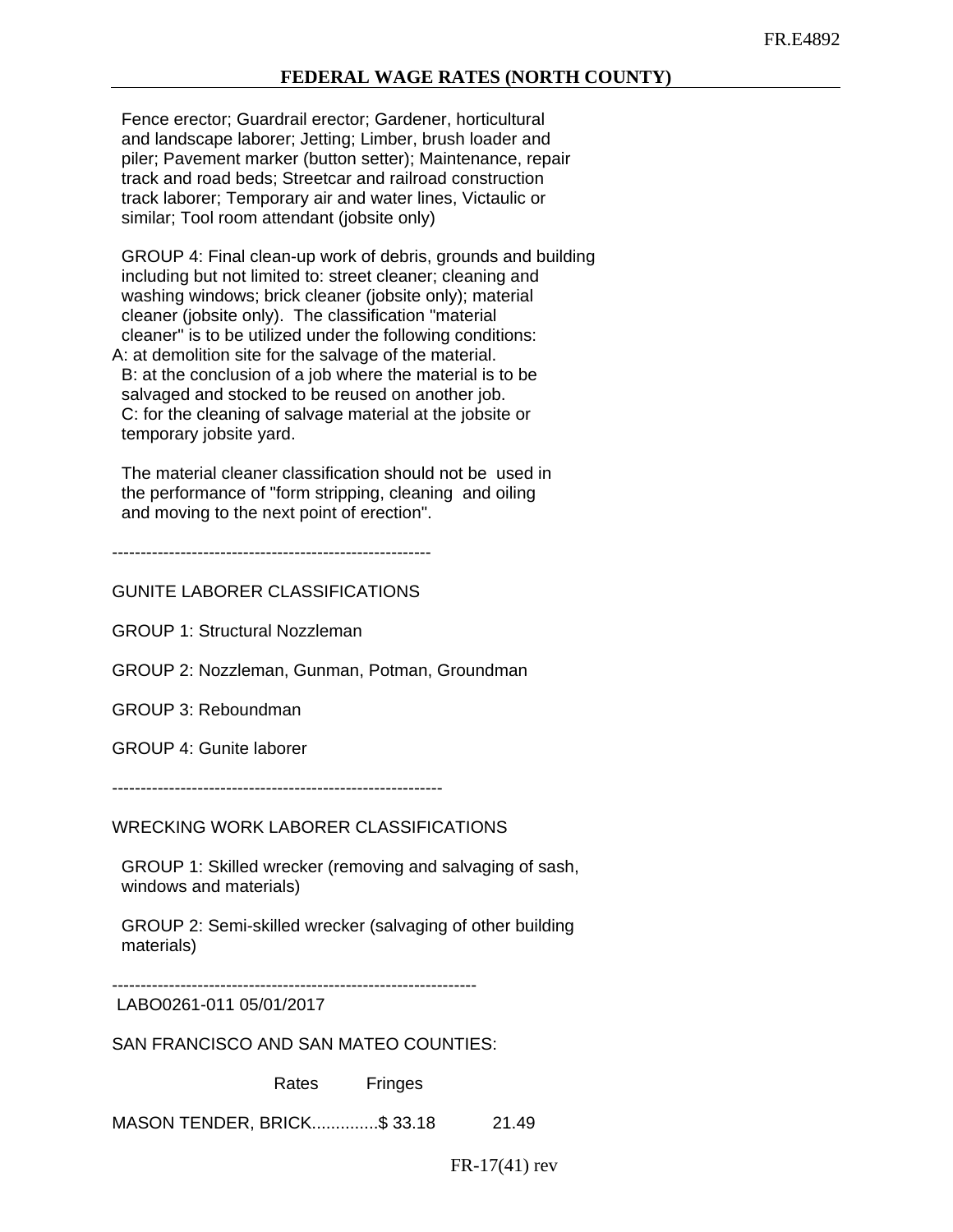## **FEDERAL WAGE RATES (NORTH COUNTY)**

 FOOTNOTES: Underground work such as sewers, manholes, catch basins, sewer pipes, telephone conduits, tunnels and cut trenches: \$5.00 per day additional. Work in live sewage: \$2.50 per day additional.

----------------------------------------------------------------

LABO0261-014 07/01/2017

SAN FRANCISCO AND SAN MATEO COUNTIES:

Rates Fringes

PLASTER TENDER...................\$ 34.70 23.11

Work on a swing stage scaffold: \$1.00 per hour additional.

----------------------------------------------------------------

LABO0270-003 06/26/2017

AREA A: SANTA CLARA

AREA B: MONTEREY, SAN BENITO AND SANTA CRUZ COUNTIES

Rates Fringes

LABORER (TRAFFIC CONTROL/LANE CLOSURE) Escort Driver, Flag Person Area A.....................\$ 29.54 22.17 Area B.....................\$ 28.54 22.17 Traffic Control Person I Area A.....................\$ 29.84 22.17 Area B.....................\$ 28.84 22.17 Traffic Control Person II Area A....................... \$ 27.34 22.17 Area B........................\$ 26.34 22.17

 TRAFFIC CONTROL PERSON I: Layout of traffic control, crash cushions, construction area and roadside signage.

 TRAFFIC CONTROL PERSON II: Installation and removal of temporary/permanent signs, markers, delineators and crash cushions.

----------------------------------------------------------------

LABO0270-004 06/26/2017

MONTEREY, SAN BENITO, SANTA CLARA, AND SANTA CRUZ COUNTIES

Rates Fringes

Tunnel and Shaft Laborers: GROUP 1.....................\$ 36.60 24.83

FR-17(42) rev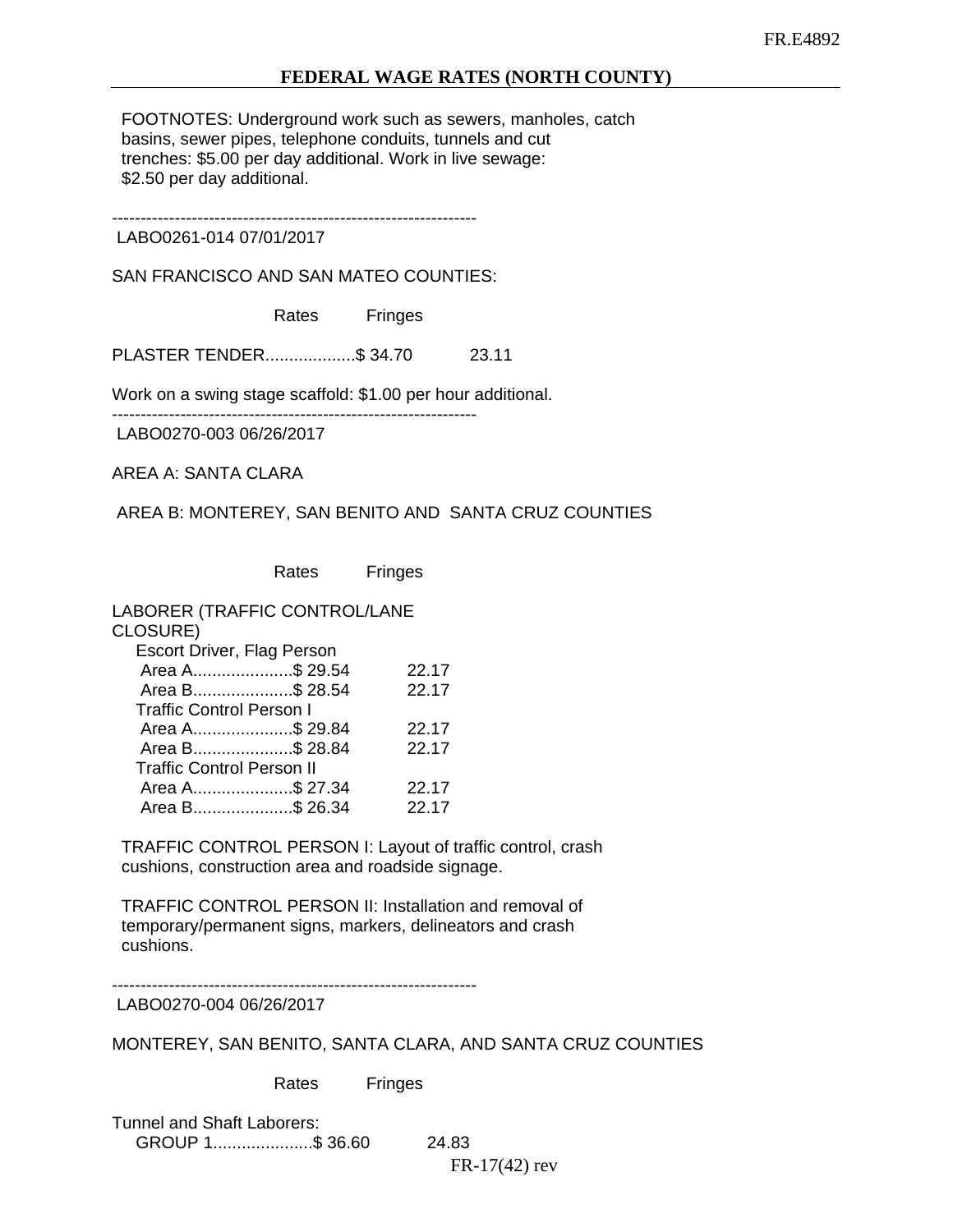**FEDERAL WAGE RATES (NORTH COUNTY)**

| GROUP 2\$ 36.37              | 24.83 |
|------------------------------|-------|
| GROUP 3\$ 36.12              | 24.83 |
| GROUP 4\$ 35.67              | 24.83 |
| GROUP 5\$ 35.13              | 24.83 |
| Shotcrete Specialist\$ 37.12 | 24.83 |

TUNNEL AND SHAFT CLASSIFICATIONS

 GROUP 1: Diamond driller; Groundmen; Gunite and shotcrete nozzlemen

 GROUP 2: Rodmen; Shaft work & raise (below actual or excavated ground level)

 GROUP 3: Bit grinder; Blaster, driller, powdermen, heading; Cherry pickermen - where car is lifted; Concrete finisher in tunnel; Concrete screedman; Grout pumpman and potman; Gunite & shotcrete gunman & potman; Headermen; High pressure nozzleman; Miner - tunnel, including top and bottom man on shaft and raise work; Nipper; Nozzleman on slick line; Sandblaster - potman, Robotic Shotcrete Placer, Segment Erector, Tunnel Muck Hauler, Steel Form raiser and setter; Timberman, retimberman (wood or steel or substitute materials therefore); Tugger (for tunnel laborer work); Cable tender; Chuck tender; Powderman - primer house

 GROUP 4: Vibrator operator, pavement breaker; Bull gang muckers, trackmen; Concrete crew - includes rodding and spreading, Dumpmen (any method)

GROUP 5: Grout crew; Reboundman; Swamper/ Brakeman

----------------------------------------------------------------

LABO0270-005 07/01/2017

MONTEREY AND SAN BENITO COUNTIES

Rates Fringes

LABORER

Mason Tender-Brick.......... \$30.45 21.04

----------------------------------------------------------------

LABO0270-007 06/27/2017

MONTEREY, SAN BENITO, AND SANTA CRUZ, COUNTIES

Rates Fringes

LABORER (CONSTRUCTION CRAFT LABORERS - AREA B) Construction Specialist Group.......................\$ 29.49 22.38 GROUP 1.....................\$ 28.79 22.38

FR-17(43) rev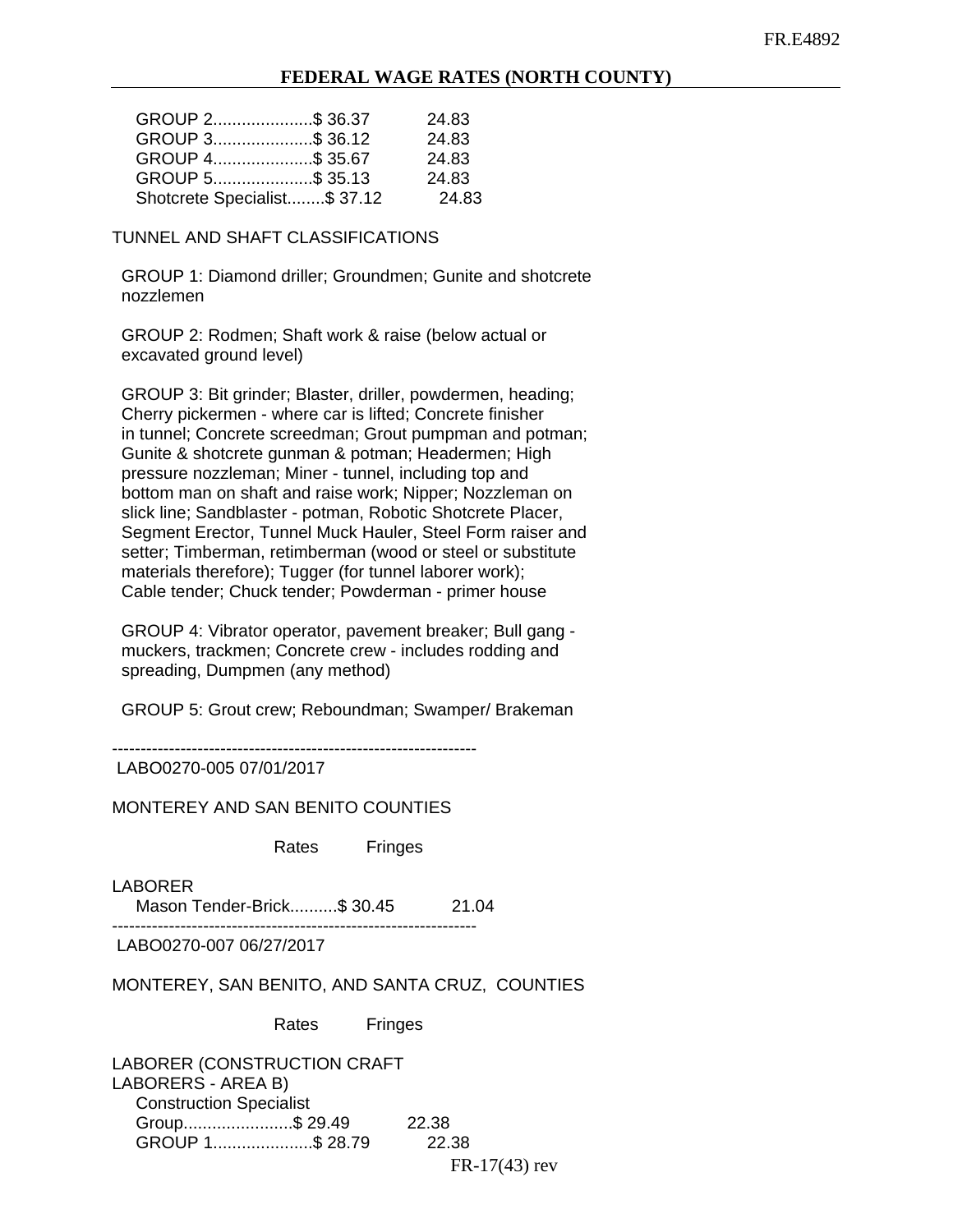| GROUP 1-a\$ 29.01                                     | 22.38                                                                                                                                  |
|-------------------------------------------------------|----------------------------------------------------------------------------------------------------------------------------------------|
|                                                       | 22.38                                                                                                                                  |
|                                                       |                                                                                                                                        |
|                                                       |                                                                                                                                        |
|                                                       | 22.38                                                                                                                                  |
| GROUP 3\$ 28.54 22.38                                 |                                                                                                                                        |
|                                                       |                                                                                                                                        |
| See groups 1-b and 1-d under laborer classifications. |                                                                                                                                        |
| LABORER (GARDENERS,                                   |                                                                                                                                        |
| <b>HORTICULTURAL &amp; LANDSCAPE</b>                  |                                                                                                                                        |
| LABORERS - AREA B)                                    |                                                                                                                                        |
| (1) New Construction\$ 28.54                          | 22.31                                                                                                                                  |
| (2) Establishment Warranty                            |                                                                                                                                        |
| Period\$ 22.23                                        | 22.31                                                                                                                                  |
| LABORER (GUNITE - AREA B)                             |                                                                                                                                        |
| GROUP 1\$ 29.75                                       | 22.31                                                                                                                                  |
|                                                       | 22.31                                                                                                                                  |
| GROUP 3\$ 28.66 22.31                                 |                                                                                                                                        |
| GROUP 4\$ 28.54                                       | 22.31                                                                                                                                  |
| LABORER (WRECKING - AREA B)                           |                                                                                                                                        |
| GROUP 1\$ 28.79                                       | 22.31                                                                                                                                  |
| GROUP 2\$ 28.64                                       | 22.31                                                                                                                                  |
|                                                       | GROUP 1-c\$ 28.84<br>GROUP 1-e\$ 29.34 22.38<br>GROUP 1-f\$ 29.37 22.38<br>GROUP 2\$ 28.64<br>GROUP 4\$ 22.23 22.38<br>GROUP 2\$ 29.25 |

## FOOTNOTES:

 Laborers working off or with or from bos'n chairs, swinging scaffolds, belts shall receive \$0.25 per hour above the applicable wage rate. This shall not apply to workers entitled to receive the wage rate set forth in Group 1-a below.

---------------------------------------------------------

## LABORER CLASSIFICATIONS

 CONSTRUCTION SPECIALIST GROUP: Asphalt ironer and raker; Chainsaw; Laser beam in connection with laborers' work; Cast-in- place manhole form setter; Pressure pipelayer; Davis trencher - 300 or similar type (and all small trenchers); Blaster; Diamond driller; Multiple unit drill; Hydraulic drill

 GROUP 1: Asphalt spreader boxes (all types); Barko, Wacker and similar type tampers; Buggymobile; Caulker, bander, pipewrapper, conduit layer, plastic pipelayer; Certified hazardous waste worker including Leade Abatement; Compactors of all types; Concrete and magnesite mixer, 1/2 yd. and under; Concrete pan work; Concrete sander; Concrete saw; Cribber and/or shoring; Cut granite curb setter; Dri-pak-it machine; Faller, logloader and bucker; Form raiser, slip forms; Green cutter; Headerboard, Hubsetter, aligner, by any method; High pressure blow pipe (1-1/2" or over, 100 lbs. pressure/over); Hydro seeder and similar

FR-17(44) rev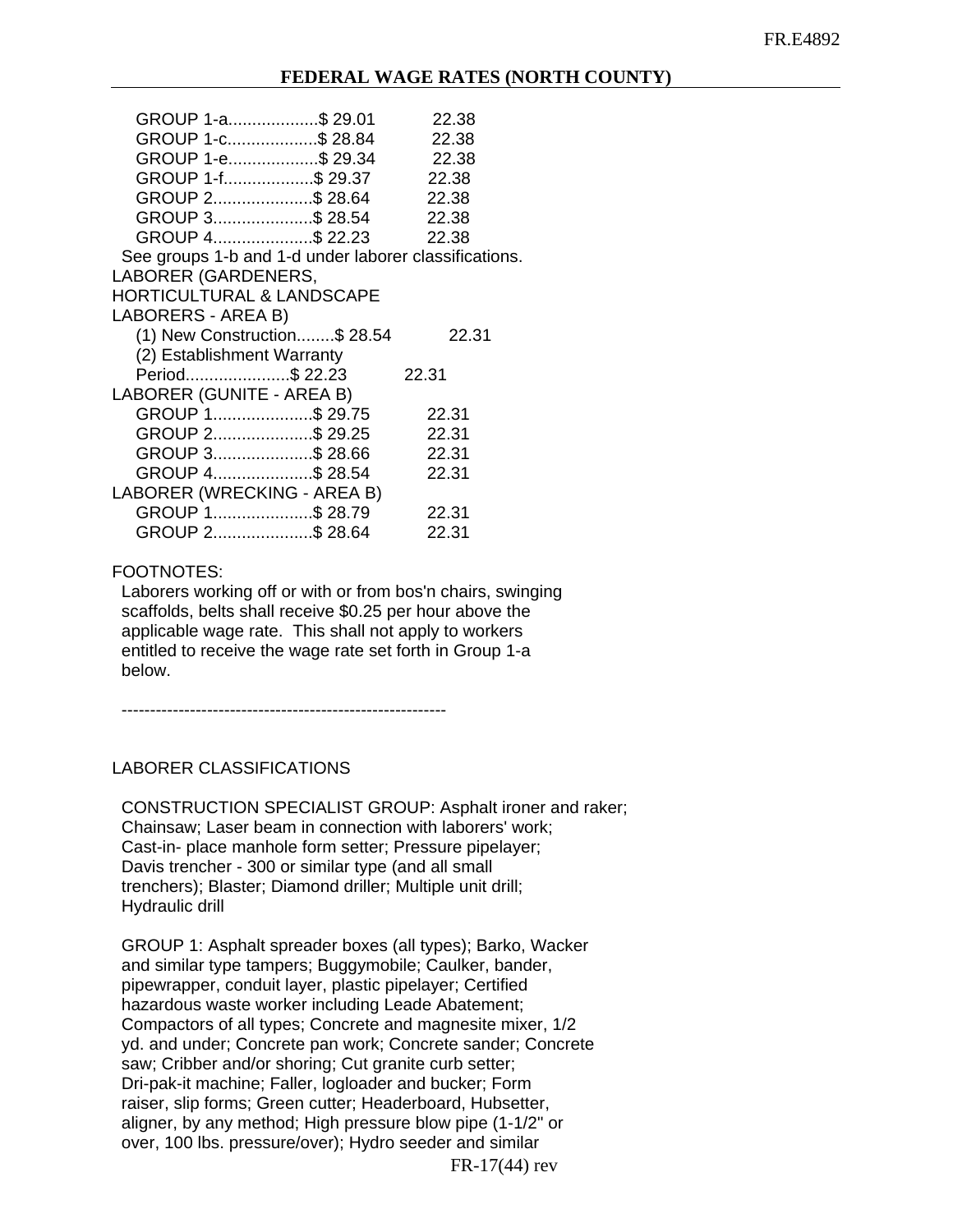type; Jackhammer operator; Jacking of pipe over 12 inches; Jackson and similar type compactor; Kettle tender, pot and worker applying asphalt, lay-kold, creosote, lime, caustic and similar type materials (applying means applying, dipping or handling of such materials); Lagging, sheeting, whaling, bracing, trenchjacking, lagging hammer; Magnesite, epoxyresin, fiberglass, mastic worker (wet or dry); No joint pipe and stripping of same, including repair of voids; Pavement breaker and spader, including tool grinder; Perma curb; Pipelayer (including grade checking in connection with pipelaying); Precast-manhole setter; Pressure pipe tester; Post hole digger, air, gas and electric; Power broom sweeper; Power tampers of all types (except as shown in Group 2); Ram set gun and stud gun; Riprap stonepaver and rock-slinger, including placing of sacked concrete and/or sand (wet or dry) and gabions and similar type; Rotary scarifier or multiple head concrete chipping scarifier; Roto and Ditch Witch; Rototiller; Sandblaster, pot, gun, nozzle operators; Signalling and rigging; Tank cleaner; Tree climber; Turbo blaster; Vibrascreed, bull float in connection with laborers' work; Vibrator; Hazardous waste worker (lead removal); Asbestos and mold removal worker

 GROUP 1-a: Joy drill model TWM-2A; Gardner-Denver model DH143 and similar type drills; Track driller; Jack leg driller; Wagon driller; Mechanical drillers, all types regardless of type or method of power; Mechanical pipe layers, all types regardless of type or method of power; Blaster and powder; All work of loading, placing and blasting of all powder and explosives of whatever type regardless of method used for such loading and placing; High scalers (including drilling of same); Tree topper; Bit grinder

 GROUP 1-b: Sewer cleaners shall receive \$4.00 per day above Group 1 wage rates. "Sewer cleaner" means any worker who handles or comes in contact with raw sewage in small diameter sewers. Those who work inside recently active, large diameter sewers, and all recently active sewer manholes shal receive \$5.00 per day above Group 1 wage rates.

 GROUP 1-c: Burning and welding in connection with laborers' work; Synthetic thermoplastics and similar type welding

 GROUP 1-d: Maintenance and repair track and road beds. All employees performing work covered herein shall receive \$ .25 per hour above their regular rate for all work performed on underground structures not specifically covered herein. This paragraph shall not be construed to apply to work below ground level in open cut. It shall apply to cut and cover work of subway construction after the temporary cover has been placed.

FR-17(45) rev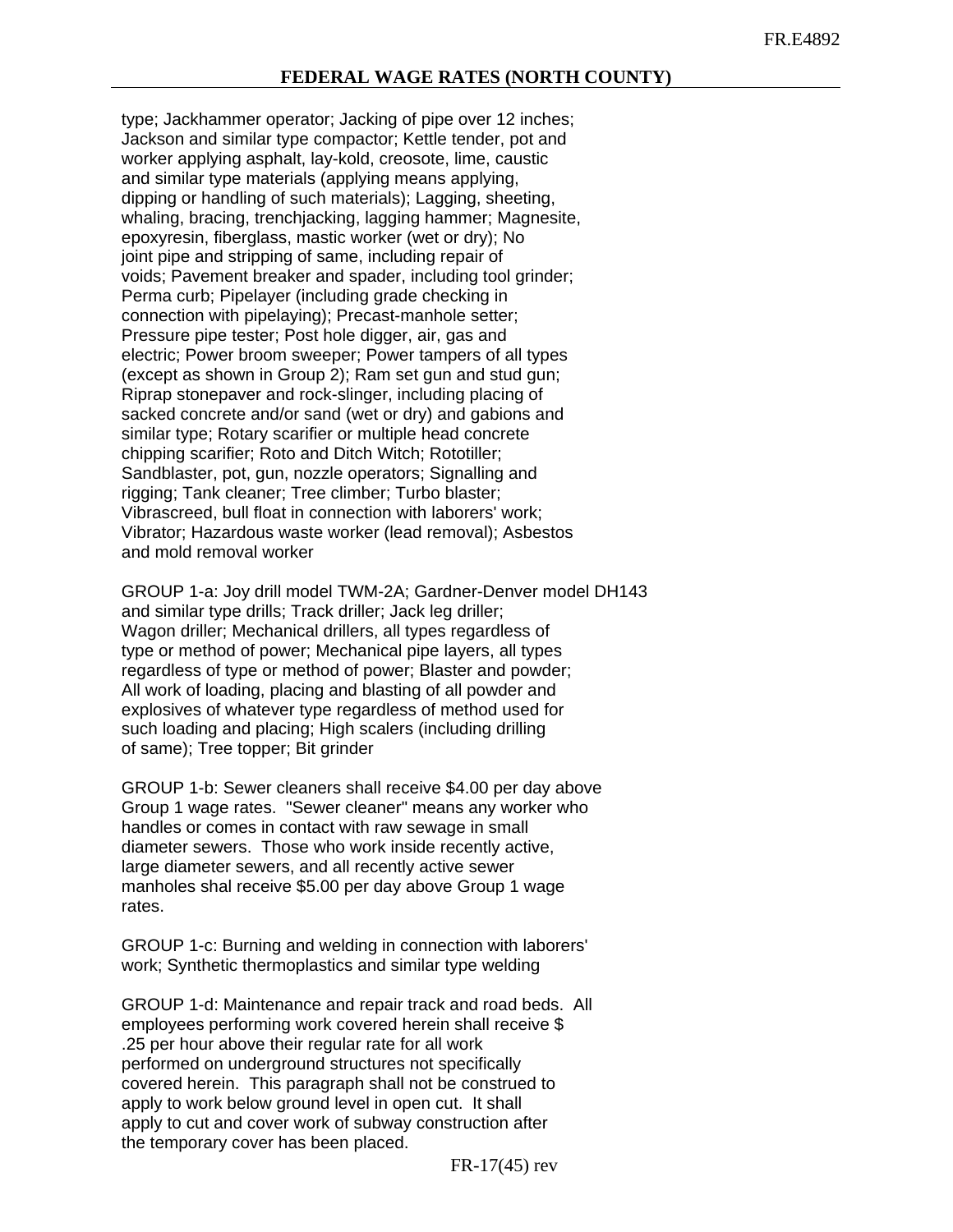GROUP 1-e: Work on and/or in bell hole footings and shafts thereof, and work on and in deep footings. (A deep footing is a hole 15 feet or more in depth.) In the event the depth of the footing is unknown at the commencement of excavation, and the final depth exceeds 15 feet, the deep footing wage rate would apply to all employees for each and every day worked on or in the excavation of the footing from the date of inception.

 GROUP 1-f: Wire winding machine in connection with guniting or shot crete

 GROUP 2: Asphalt shoveler; Cement dumper and handling dry cement or gypsum; Choke-setter and rigger (clearing work); Concrete bucket dumper and chute; Concrete chipping and grinding; Concrete laborer (wet or dry); Driller tender, chuck tender, nipper; Guinea chaser (stake), grout crew; High pressure nozzle, adductor; Hydraulic monitor (over 100 lbs. pressure); Loading and unloading, carrying and hauling of all rods and materials for use in reinforcing concrete construction; Pittsburgh chipper and similar type brush shredders; Sloper; Single foot, hand-held, pneumatic tamper; All pneumatic, air, gas and electric tools not listed in Groups 1 through 1-f; Jacking of pipe - under 12 inches

 GROUP 3: Construction laborers, including bridge and general laborer; Dump, load spotter; Flag person; Fire watcher; Fence erector; Guardrail erector; Gardener, horticultural and landscape laborer; Jetting; Limber, brush loader and piler; Pavement marker (button setter); Maintenance, repair track and road beds; Streetcar and railroad construction track laborer; Temporary air and water lines, Victaulic or similar; Tool room attendant (jobsite only)

 GROUP 4: Final clean-up work of debris, grounds and building including but not limited to: street cleaner; cleaning and washing windows; brick cleaner (jobsite only); material cleaner (jobsite only). The classification "material cleaner" is to be utilized under the following conditions: A: at demolition site for the salvage of the material.

 B: at the conclusion of a job where the material is to be salvaged and stocked to be reused on another job. C: for the cleaning of salvage material at the jobsite or temporary jobsite yard.

 The material cleaner classification should not be used in the performance of "form stripping, cleaning and oiling and moving to the next point of erection".

--------------------------------------------------------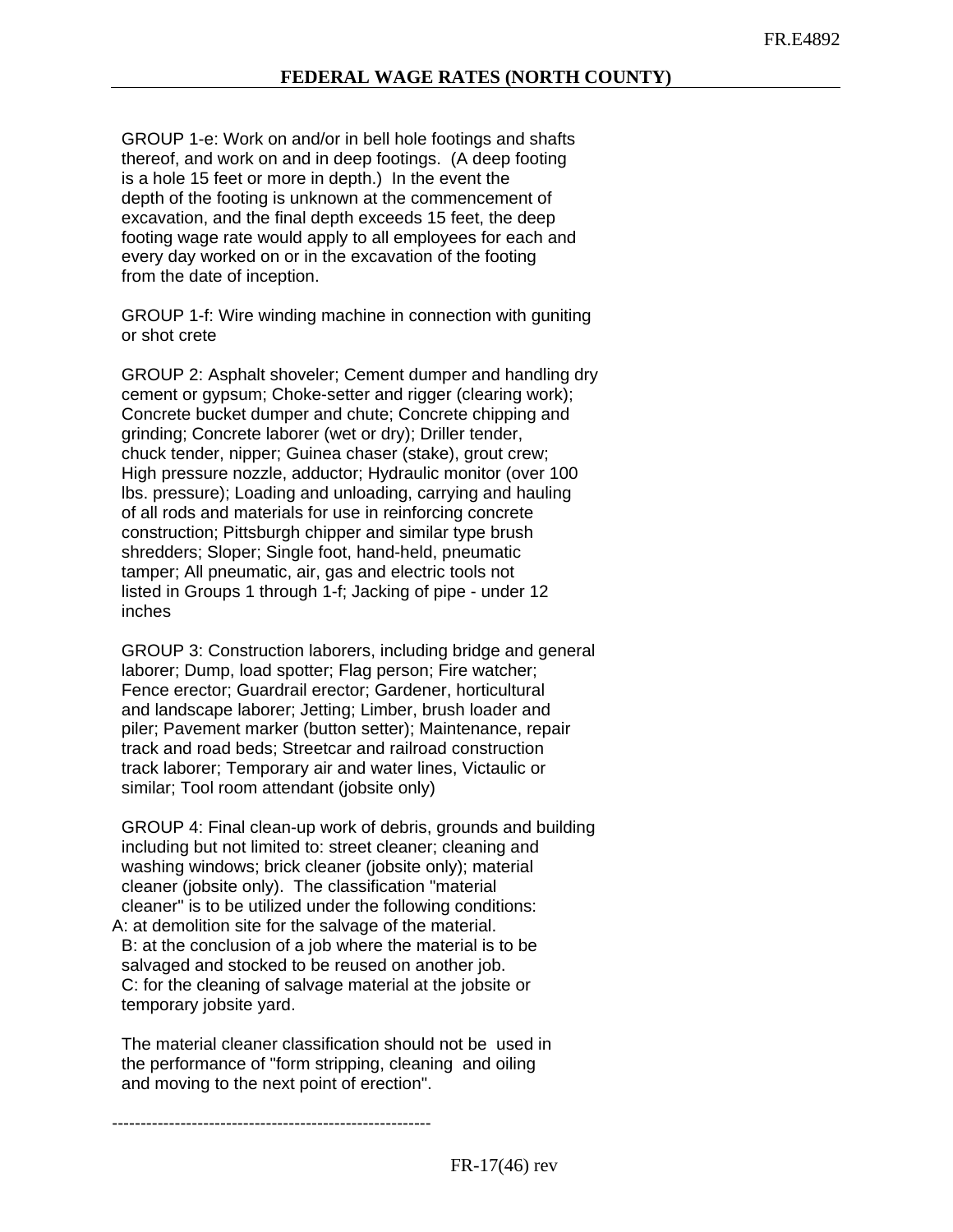## GUNITE LABORER CLASSIFICATIONS

GROUP 1: Structural Nozzleman

GROUP 2: Nozzleman, Gunman, Potman, Groundman

GROUP 3: Reboundman

GROUP 4: Gunite laborer

----------------------------------------------------------

## WRECKING WORK LABORER CLASSIFICATIONS

 GROUP 1: Skilled wrecker (removing and salvaging of sash, windows and materials)

 GROUP 2: Semi-skilled wrecker (salvaging of other building materials)

----------------------------------------------------------------

LABO0270-010 06/26/2017

SANTA CLARA COUNTY

Rates Fringes

| <b>LABORER (CONSTRUCTION CRAFT</b>   |                                                 |                                                                                                                            |  |
|--------------------------------------|-------------------------------------------------|----------------------------------------------------------------------------------------------------------------------------|--|
| LABORERS - AREA A:)                  |                                                 |                                                                                                                            |  |
|                                      |                                                 |                                                                                                                            |  |
|                                      | 22.38                                           |                                                                                                                            |  |
| GROUP 1\$ 29.79                      | 22.38                                           |                                                                                                                            |  |
| GROUP 1-a\$ 30.01                    | 22.38                                           |                                                                                                                            |  |
| GROUP 1-c\$ 29.84                    | 22.38                                           |                                                                                                                            |  |
| GROUP 1-e\$ 30.34                    | 22.38                                           |                                                                                                                            |  |
| GROUP 1-f\$ 30.37                    | 22.38                                           |                                                                                                                            |  |
|                                      | 22.38                                           |                                                                                                                            |  |
|                                      |                                                 |                                                                                                                            |  |
|                                      |                                                 |                                                                                                                            |  |
|                                      |                                                 |                                                                                                                            |  |
| LABORER (GARDENERS,                  |                                                 |                                                                                                                            |  |
| <b>HORTICULTURAL &amp; LANDSCAPE</b> |                                                 |                                                                                                                            |  |
| LABORERS - AREA A:)                  |                                                 |                                                                                                                            |  |
| (1) New Construction\$ 29.54         | 22.31                                           |                                                                                                                            |  |
| (2) Establishment Warranty           |                                                 |                                                                                                                            |  |
| Period\$ 23.23                       | 22.31                                           |                                                                                                                            |  |
| LABORER (GUNITE - AREA A:)           |                                                 |                                                                                                                            |  |
| GROUP 1\$ 30.75                      | 22.31                                           |                                                                                                                            |  |
| GROUP 2\$ 30.25                      | 22.31                                           |                                                                                                                            |  |
| GROUP 3\$ 29.66                      | 22.31                                           |                                                                                                                            |  |
| GROUP 4\$ 29.54                      | 22.31                                           |                                                                                                                            |  |
| LABORER (WRECKING - AREA A:)         |                                                 |                                                                                                                            |  |
| GROUP 1\$ 29.79                      | 22.31                                           |                                                                                                                            |  |
|                                      |                                                 | $FR-17(47)$ rev                                                                                                            |  |
|                                      | <b>Construction Specialist</b><br>Group\$ 30.49 | GROUP 2\$ 29.64<br>GROUP 3\$ 29.54 22.38<br>GROUP 4\$ 23.23 22.38<br>See groups 1-b and 1-d under laborer classifications. |  |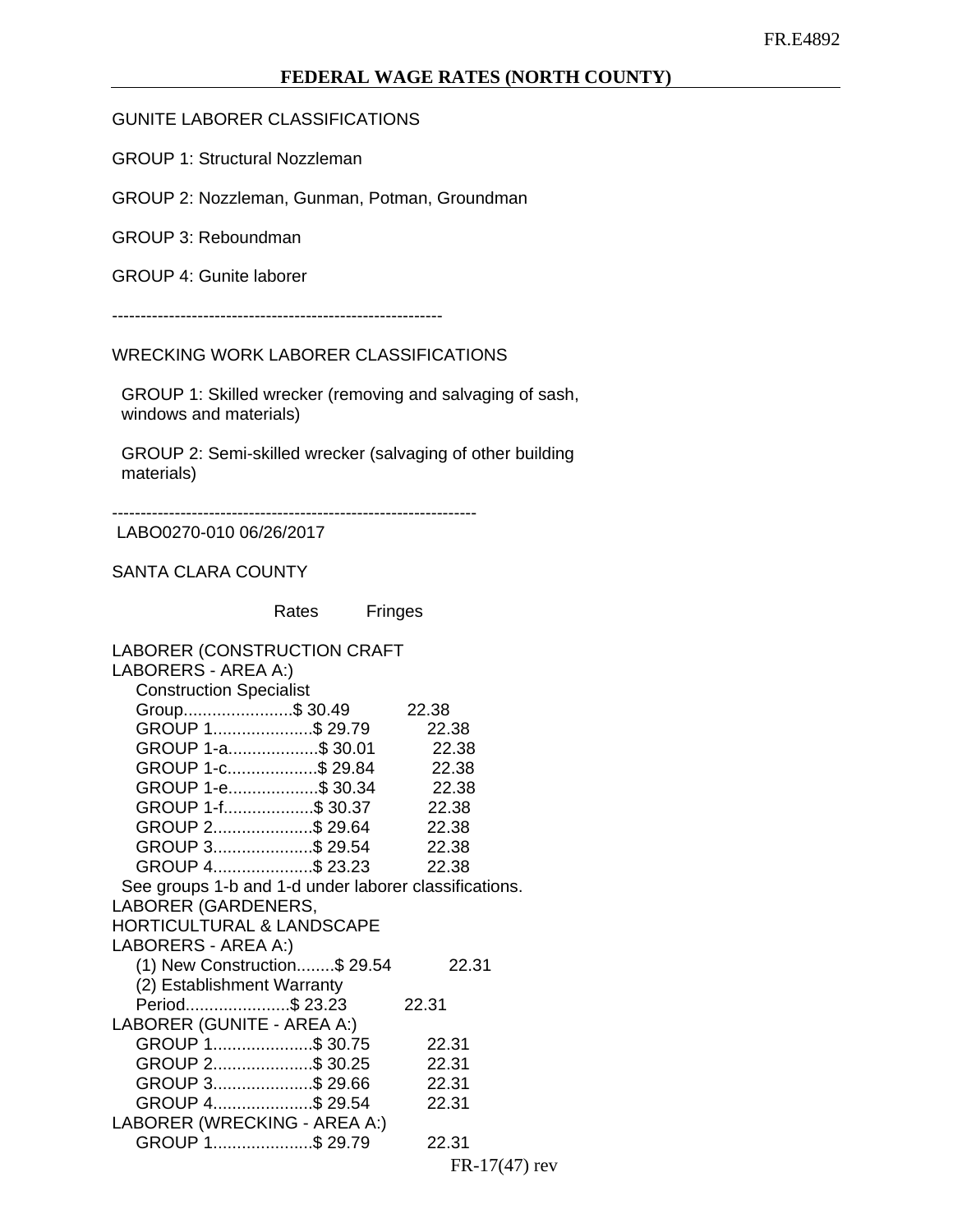GROUP 2.....................\$ 29.64 22.31

FOOTNOTES:

 Laborers working off or with or from bos'n chairs, swinging scaffolds, belts shall receive \$0.25 per hour above the applicable wage rate. This shall not apply to workers entitled to receive the wage rate set forth in Group 1-a below.

---------------------------------------------------------

## LABORER CLASSIFICATIONS

 CONSTRUCTION SPECIALIST GROUP: Asphalt ironer and raker; Chainsaw; Laser beam in connection with laborers' work; Cast-in- place manhole form setter; Pressure pipelayer; Davis trencher - 300 or similar type (and all small trenchers); Blaster; Diamond driller; Multiple unit drill; Hydraulic drill

 GROUP 1: Asphalt spreader boxes (all types); Barko, Wacker and similar type tampers; Buggymobile; Caulker, bander, pipewrapper, conduit layer, plastic pipelayer; Certified hazardous waste worker including Leade Abatement; Compactors of all types; Concrete and magnesite mixer, 1/2 yd. and under; Concrete pan work; Concrete sander; Concrete saw; Cribber and/or shoring; Cut granite curb setter; Dri-pak-it machine; Faller, logloader and bucker; Form raiser, slip forms; Green cutter; Headerboard, Hubsetter, aligner, by any method; High pressure blow pipe (1-1/2" or over, 100 lbs. pressure/over); Hydro seeder and similar type; Jackhammer operator; Jacking of pipe over 12 inches; Jackson and similar type compactor; Kettle tender, pot and worker applying asphalt, lay-kold, creosote, lime, caustic and similar type materials (applying means applying, dipping or handling of such materials); Lagging, sheeting, whaling, bracing, trenchjacking, lagging hammer; Magnesite, epoxyresin, fiberglass, mastic worker (wet or dry); No joint pipe and stripping of same, including repair of voids; Pavement breaker and spader, including tool grinder; Perma curb; Pipelayer (including grade checking in connection with pipelaying); Precast-manhole setter; Pressure pipe tester; Post hole digger, air, gas and electric; Power broom sweeper; Power tampers of all types (except as shown in Group 2); Ram set gun and stud gun; Riprap stonepaver and rock-slinger, including placing of sacked concrete and/or sand (wet or dry) and gabions and similar type; Rotary scarifier or multiple head concrete chipping scarifier; Roto and Ditch Witch; Rototiller; Sandblaster, pot, gun, nozzle operators; Signalling and rigging; Tank cleaner; Tree climber; Turbo blaster; Vibrascreed, bull float in connection with laborers' work;

FR-17(48) rev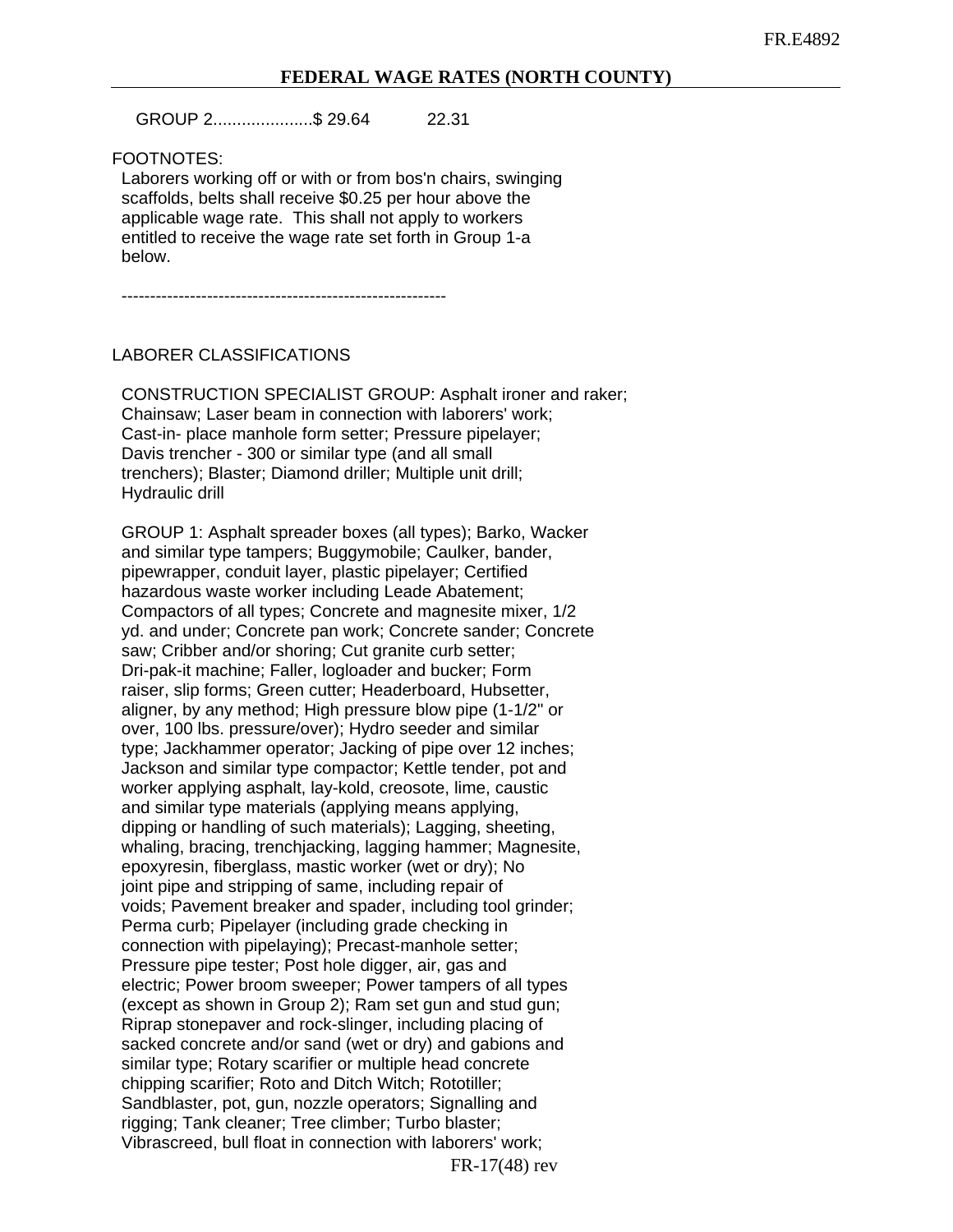Vibrator; Hazardous waste worker (lead removal); Asbestos and mold removal worker

 GROUP 1-a: Joy drill model TWM-2A; Gardner-Denver model DH143 and similar type drills; Track driller; Jack leg driller; Wagon driller; Mechanical drillers, all types regardless of type or method of power; Mechanical pipe layers, all types regardless of type or method of power; Blaster and powder; All work of loading, placing and blasting of all powder and explosives of whatever type regardless of method used for such loading and placing; High scalers (including drilling of same); Tree topper; Bit grinder

 GROUP 1-b: Sewer cleaners shall receive \$4.00 per day above Group 1 wage rates. "Sewer cleaner" means any worker who handles or comes in contact with raw sewage in small diameter sewers. Those who work inside recently active, large diameter sewers, and all recently active sewer manholes shal receive \$5.00 per day above Group 1 wage rates.

 GROUP 1-c: Burning and welding in connection with laborers' work; Synthetic thermoplastics and similar type welding

 GROUP 1-d: Maintenance and repair track and road beds. All employees performing work covered herein shall receive \$ .25 per hour above their regular rate for all work performed on underground structures not specifically covered herein. This paragraph shall not be construed to apply to work below ground level in open cut. It shall apply to cut and cover work of subway construction after the temporary cover has been placed.

 GROUP 1-e: Work on and/or in bell hole footings and shafts thereof, and work on and in deep footings. (A deep footing is a hole 15 feet or more in depth.) In the event the depth of the footing is unknown at the commencement of excavation, and the final depth exceeds 15 feet, the deep footing wage rate would apply to all employees for each and every day worked on or in the excavation of the footing from the date of inception.

 GROUP 1-f: Wire winding machine in connection with guniting or shot crete

 GROUP 2: Asphalt shoveler; Cement dumper and handling dry cement or gypsum; Choke-setter and rigger (clearing work); Concrete bucket dumper and chute; Concrete chipping and grinding; Concrete laborer (wet or dry); Driller tender, chuck tender, nipper; Guinea chaser (stake), grout crew; High pressure nozzle, adductor; Hydraulic monitor (over 100 lbs. pressure); Loading and unloading, carrying and hauling of all rods and materials for use in reinforcing concrete

FR-17(49) rev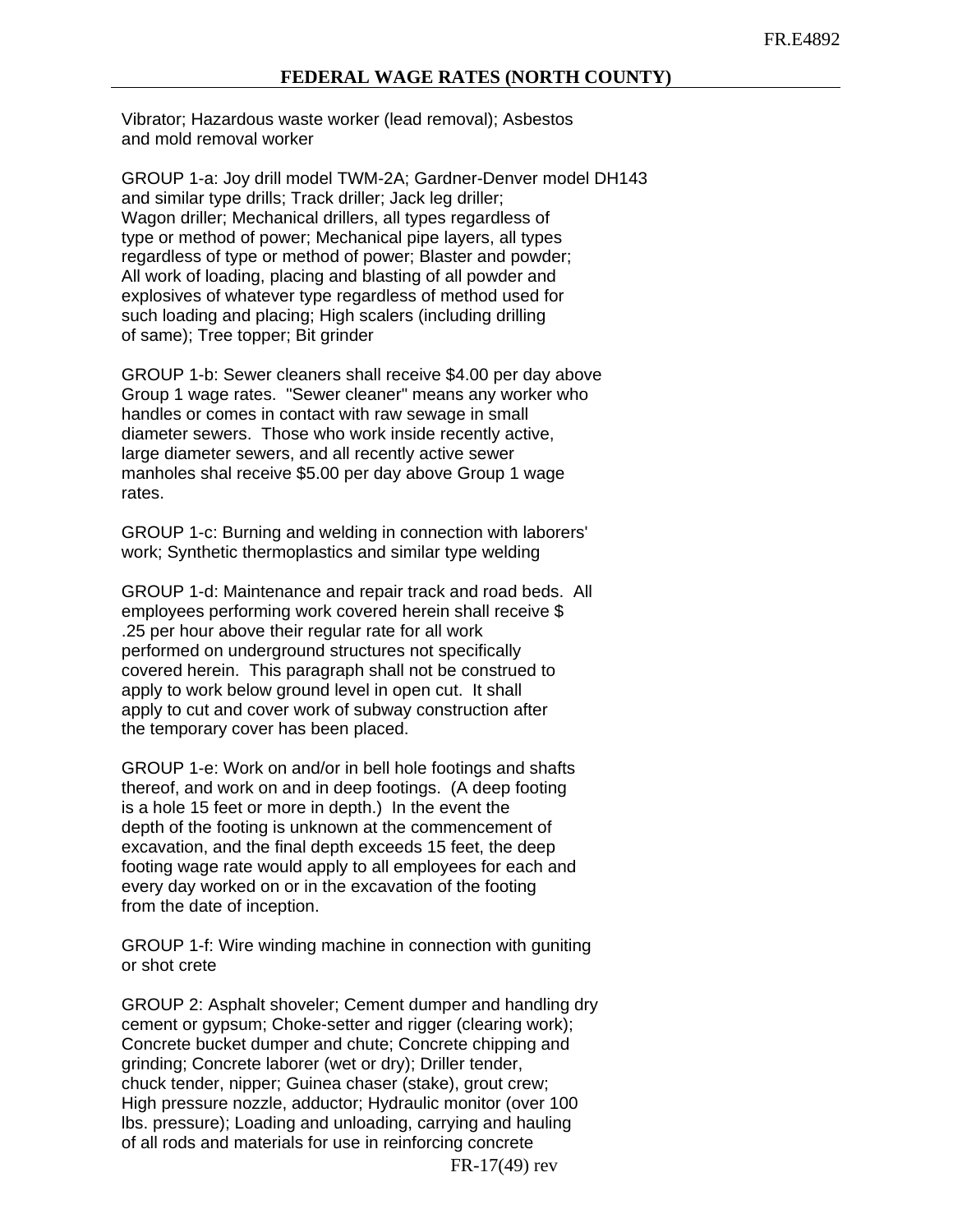construction; Pittsburgh chipper and similar type brush shredders; Sloper; Single foot, hand-held, pneumatic tamper; All pneumatic, air, gas and electric tools not listed in Groups 1 through 1-f; Jacking of pipe - under 12 inches

 GROUP 3: Construction laborers, including bridge and general laborer; Dump, load spotter; Flag person; Fire watcher; Fence erector; Guardrail erector; Gardener, horticultural and landscape laborer; Jetting; Limber, brush loader and piler; Pavement marker (button setter); Maintenance, repair track and road beds; Streetcar and railroad construction track laborer; Temporary air and water lines, Victaulic or similar; Tool room attendant (jobsite only)

 GROUP 4: Final clean-up work of debris, grounds and building including but not limited to: street cleaner; cleaning and washing windows; brick cleaner (jobsite only); material cleaner (jobsite only). The classification "material cleaner" is to be utilized under the following conditions: A: at demolition site for the salvage of the material.

 B: at the conclusion of a job where the material is to be salvaged and stocked to be reused on another job. C: for the cleaning of salvage material at the jobsite or temporary jobsite yard.

 The material cleaner classification should not be used in the performance of "form stripping, cleaning and oiling and moving to the next point of erection".

--------------------------------------------------------

GUNITE LABORER CLASSIFICATIONS

GROUP 1: Structural Nozzleman

GROUP 2: Nozzleman, Gunman, Potman, Groundman

GROUP 3: Reboundman

GROUP 4: Gunite laborer

----------------------------------------------------------

WRECKING WORK LABORER CLASSIFICATIONS

 GROUP 1: Skilled wrecker (removing and salvaging of sash, windows and materials)

 GROUP 2: Semi-skilled wrecker (salvaging of other building materials)

----------------------------------------------------------------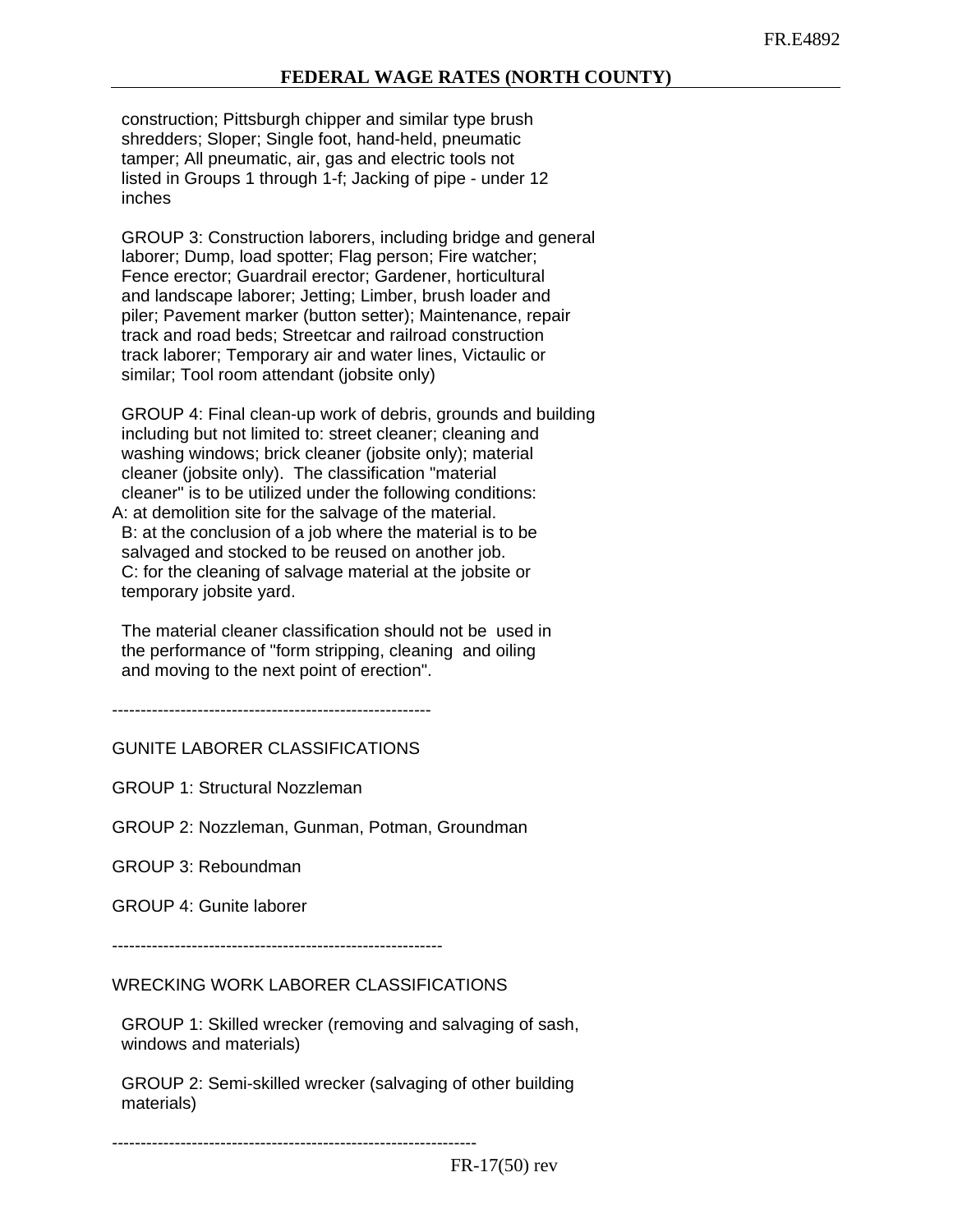LABO0270-011 07/01/2017

## MONTEREY, SAN BENITO, SANTA CRUZ, SANTA CLARA COUNTIES

Rates Fringes

LABORER (Plaster Tender).........\$ 34.70 21.22

Work on a swing stage scaffold: \$1.00 per hour additional.

----------------------------------------------------------------

LABO0294-001 07/01/2017

## FRESNO, KINGS AND MADERA COUNTIES

Rates Fringes

LABORER (Brick) Mason Tender-Brick..........\$ 30.45 21.04

---------------------------------------------------------------- LABO0294-002 06/26/2017

FRESNO, KINGS, AND MADERA COUNTIES

Rates Fringes

| LABORER (TRAFFIC CONTROL/LANE       |       |
|-------------------------------------|-------|
| CLOSURE)                            |       |
| Escort Driver, Flag Person. \$28.54 | 22.17 |
| Traffic Control Person I\$ 28.84    | 22.17 |
| Traffic Control Person II\$ 26.34   | 22.17 |

 TRAFFIC CONTROL PERSON I: Layout of traffic control, crash cushions, construction area and roadside signage.

 TRAFFIC CONTROL PERSON II: Installation and removal of temporary/permanent signs, markers, delineators and crash cushions.

----------------------------------------------------------------

LABO0294-005 06/26/2017

# FRESNO, KINGS, AND MADERA COUNTIES

Rates Fringes

| Tunnel and Shaft Laborers:   |       |
|------------------------------|-------|
| GROUP 1\$ 36.60              | 24.83 |
| GROUP 2\$ 36.37              | 24.83 |
| GROUP 3\$ 36.12              | 24.83 |
| GROUP 4\$ 35.67              | 24.83 |
| GROUP 5\$ 35.13              | 24.83 |
| Shotcrete Specialist\$ 37.12 | 24.83 |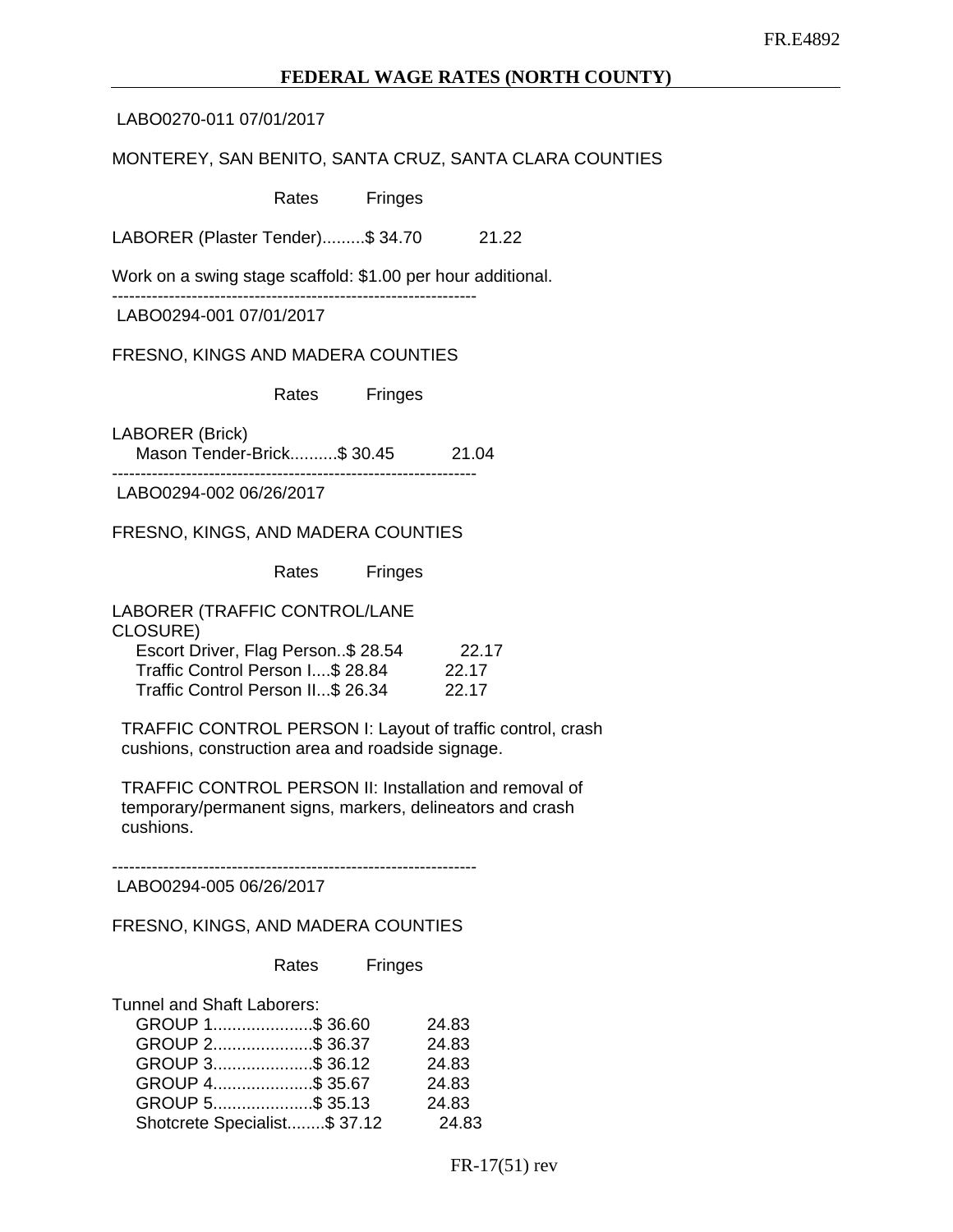TUNNEL AND SHAFT CLASSIFICATIONS

 GROUP 1: Diamond driller; Groundmen; Gunite and shotcrete nozzlemen

 GROUP 2: Rodmen; Shaft work & raise (below actual or excavated ground level)

 GROUP 3: Bit grinder; Blaster, driller, powdermen, heading; Cherry pickermen - where car is lifted; Concrete finisher in tunnel; Concrete screedman; Grout pumpman and potman; Gunite & shotcrete gunman & potman; Headermen; High pressure nozzleman; Miner - tunnel, including top and bottom man on shaft and raise work; Nipper; Nozzleman on slick line; Sandblaster - potman, Robotic Shotcrete Placer, Segment Erector, Tunnel Muck Hauler, Steel Form raiser and setter; Timberman, retimberman (wood or steel or substitute materials therefore); Tugger (for tunnel laborer work); Cable tender; Chuck tender; Powderman - primer house

 GROUP 4: Vibrator operator, pavement breaker; Bull gang muckers, trackmen; Concrete crew - includes rodding and spreading, Dumpmen (any method)

GROUP 5: Grout crew; Reboundman; Swamper/ Brakeman

----------------------------------------------------------------

LABO0294-008 06/30/2017

#### FRESNO, KINGS, AND MADERA COUNTIES

Rates Fringes

| <b>LABORER (CONSTRUCTION CRAFT</b>                    |  |       |  |  |
|-------------------------------------------------------|--|-------|--|--|
| LABORERS - AREA B:)                                   |  |       |  |  |
| <b>Construction Specialist</b>                        |  |       |  |  |
| Group\$ 29.49                                         |  | 22.38 |  |  |
| GROUP 1\$ 28.79                                       |  | 22.38 |  |  |
| GROUP 1-a\$ 29.01                                     |  | 22.38 |  |  |
| GROUP 1-c\$ 28.84                                     |  | 22.38 |  |  |
| GROUP 1-e\$ 29.34 22.38                               |  |       |  |  |
| GROUP 1-f\$ 29.37 22.38                               |  |       |  |  |
| GROUP 2\$ 28.64 22.38                                 |  |       |  |  |
| GROUP 3\$ 28.54 22.38                                 |  |       |  |  |
| GROUP 4\$ 22.23                                       |  | 22.38 |  |  |
| See groups 1-b and 1-d under laborer classifications. |  |       |  |  |
| LABORER (GARDENERS,                                   |  |       |  |  |
| <b>HORTICULTURAL &amp; LANDSCAPE</b>                  |  |       |  |  |
| LABORERS - AREA B:)                                   |  |       |  |  |
| (1) New Construction\$ 28.54                          |  | 22.31 |  |  |
| (2) Establishment Warranty                            |  |       |  |  |
| Period\$ 22.23                                        |  | 22.31 |  |  |
| LABORER (GUNITE - AREA B:)                            |  |       |  |  |
|                                                       |  |       |  |  |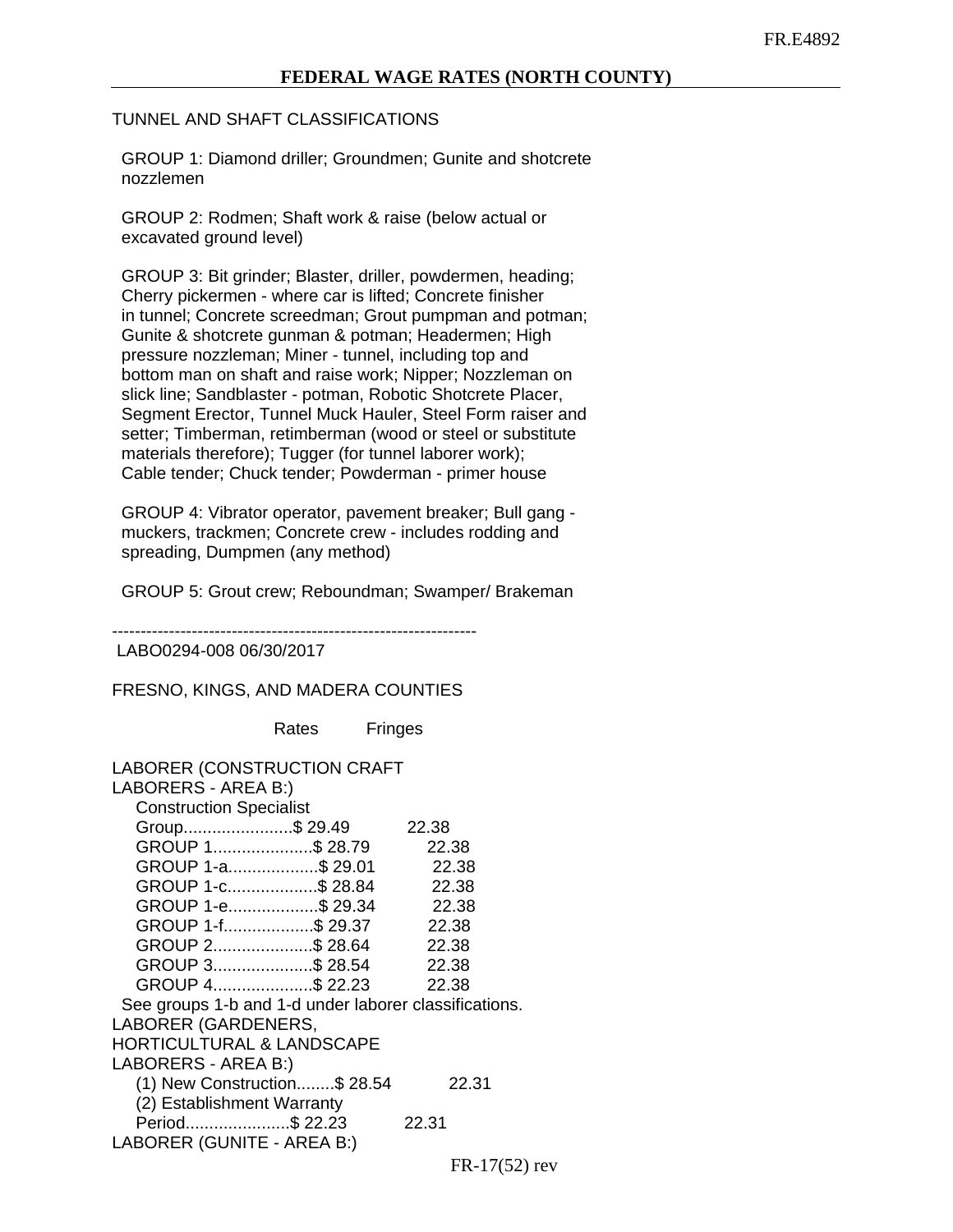| GROUP 1\$ 29.75              | 22.31 |
|------------------------------|-------|
| GROUP 2\$ 29.25              | 22.31 |
| GROUP 3\$ 28.66              | 22.31 |
| GROUP 4\$ 28.54              | 22.31 |
| LABORER (WRECKING - AREA B:) |       |
| GROUP 1\$ 28.79              | 22.31 |
| GROUP 2\$ 28.64              | 22.31 |

## FOOTNOTES:

 Laborers working off or with or from bos'n chairs, swinging scaffolds, belts shall receive \$0.25 per hour above the applicable wage rate. This shall not apply to workers entitled to receive the wage rate set forth in Group 1-a below.

---------------------------------------------------------

## LABORER CLASSIFICATIONS

 CONSTRUCTION SPECIALIST GROUP: Asphalt ironer and raker; Chainsaw; Laser beam in connection with laborers' work; Cast-in- place manhole form setter; Pressure pipelayer; Davis trencher - 300 or similar type (and all small trenchers); Blaster; Diamond driller; Multiple unit drill; Hydraulic drill

 GROUP 1: Asphalt spreader boxes (all types); Barko, Wacker and similar type tampers; Buggymobile; Caulker, bander, pipewrapper, conduit layer, plastic pipelayer; Certified hazardous waste worker including Leade Abatement; Compactors of all types; Concrete and magnesite mixer, 1/2 yd. and under; Concrete pan work; Concrete sander; Concrete saw; Cribber and/or shoring; Cut granite curb setter; Dri-pak-it machine; Faller, logloader and bucker; Form raiser, slip forms; Green cutter; Headerboard, Hubsetter, aligner, by any method; High pressure blow pipe (1-1/2" or over, 100 lbs. pressure/over); Hydro seeder and similar type; Jackhammer operator; Jacking of pipe over 12 inches; Jackson and similar type compactor; Kettle tender, pot and worker applying asphalt, lay-kold, creosote, lime, caustic and similar type materials (applying means applying, dipping or handling of such materials); Lagging, sheeting, whaling, bracing, trenchjacking, lagging hammer; Magnesite, epoxyresin, fiberglass, mastic worker (wet or dry); No joint pipe and stripping of same, including repair of voids; Pavement breaker and spader, including tool grinder; Perma curb; Pipelayer (including grade checking in connection with pipelaying); Precast-manhole setter; Pressure pipe tester; Post hole digger, air, gas and electric; Power broom sweeper; Power tampers of all types (except as shown in Group 2); Ram set gun and stud gun; Riprap stonepaver and rock-slinger, including placing of

FR-17(53) rev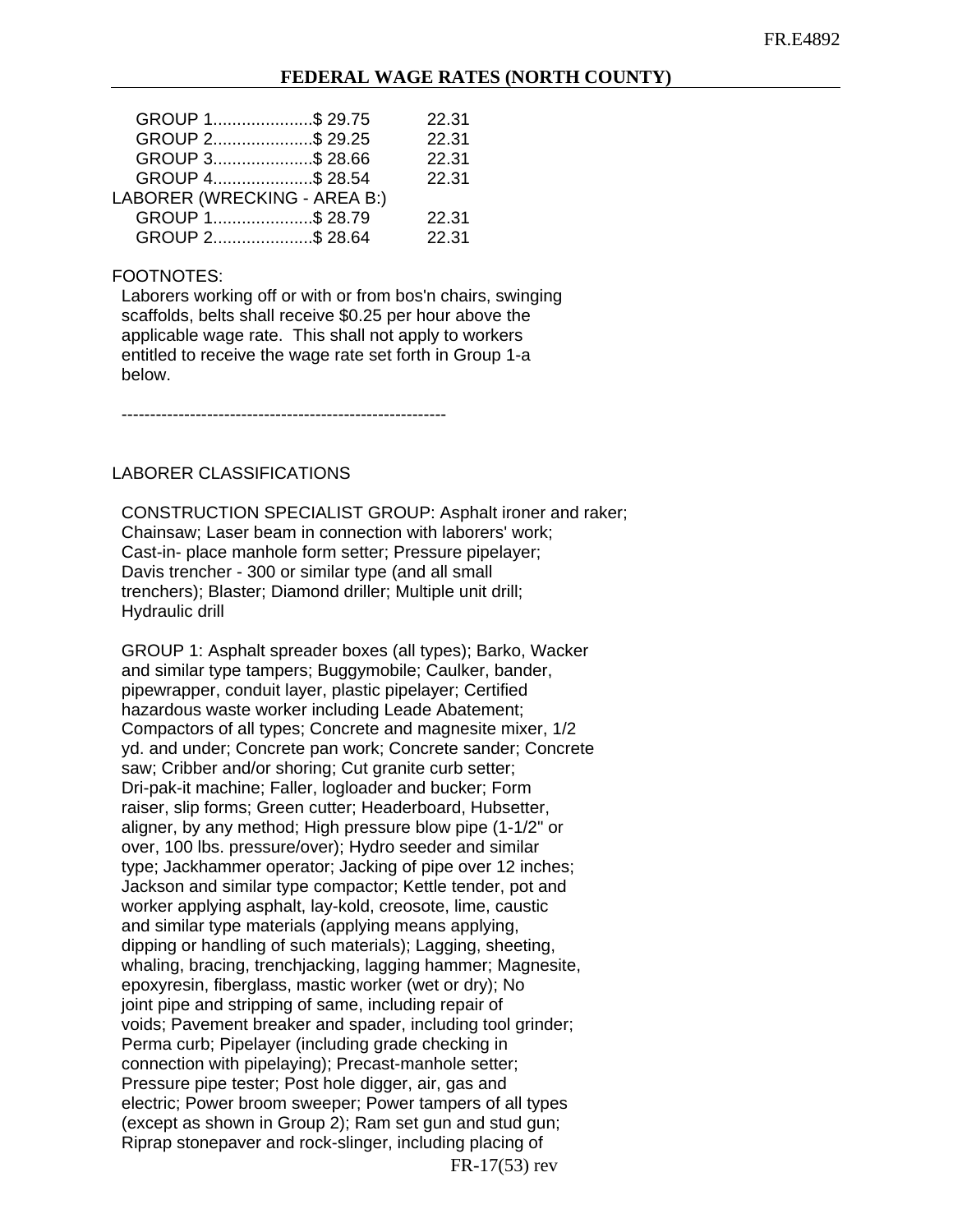sacked concrete and/or sand (wet or dry) and gabions and similar type; Rotary scarifier or multiple head concrete chipping scarifier; Roto and Ditch Witch; Rototiller; Sandblaster, pot, gun, nozzle operators; Signalling and rigging; Tank cleaner; Tree climber; Turbo blaster; Vibrascreed, bull float in connection with laborers' work; Vibrator; Hazardous waste worker (lead removal); Asbestos and mold removal worker

 GROUP 1-a: Joy drill model TWM-2A; Gardner-Denver model DH143 and similar type drills; Track driller; Jack leg driller; Wagon driller; Mechanical drillers, all types regardless of type or method of power; Mechanical pipe layers, all types regardless of type or method of power; Blaster and powder; All work of loading, placing and blasting of all powder and explosives of whatever type regardless of method used for such loading and placing; High scalers (including drilling of same); Tree topper; Bit grinder

 GROUP 1-b: Sewer cleaners shall receive \$4.00 per day above Group 1 wage rates. "Sewer cleaner" means any worker who handles or comes in contact with raw sewage in small diameter sewers. Those who work inside recently active, large diameter sewers, and all recently active sewer manholes shal receive \$5.00 per day above Group 1 wage rates.

 GROUP 1-c: Burning and welding in connection with laborers' work; Synthetic thermoplastics and similar type welding

 GROUP 1-d: Maintenance and repair track and road beds. All employees performing work covered herein shall receive \$ .25 per hour above their regular rate for all work performed on underground structures not specifically covered herein. This paragraph shall not be construed to apply to work below ground level in open cut. It shall apply to cut and cover work of subway construction after the temporary cover has been placed.

 GROUP 1-e: Work on and/or in bell hole footings and shafts thereof, and work on and in deep footings. (A deep footing is a hole 15 feet or more in depth.) In the event the depth of the footing is unknown at the commencement of excavation, and the final depth exceeds 15 feet, the deep footing wage rate would apply to all employees for each and every day worked on or in the excavation of the footing from the date of inception.

 GROUP 1-f: Wire winding machine in connection with guniting or shot crete

 GROUP 2: Asphalt shoveler; Cement dumper and handling dry cement or gypsum; Choke-setter and rigger (clearing work);

FR-17(54) rev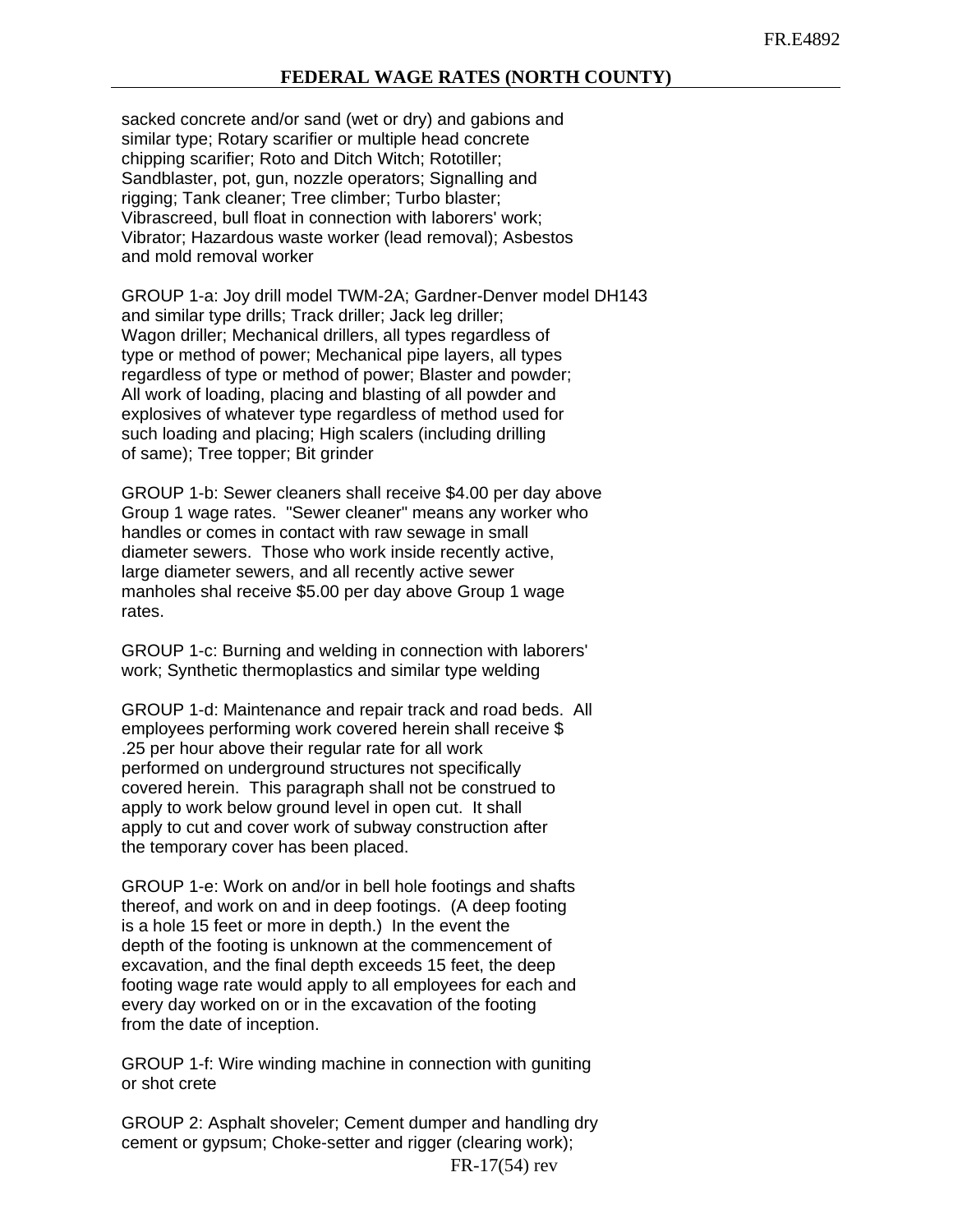Concrete bucket dumper and chute; Concrete chipping and grinding; Concrete laborer (wet or dry); Driller tender, chuck tender, nipper; Guinea chaser (stake), grout crew; High pressure nozzle, adductor; Hydraulic monitor (over 100 lbs. pressure); Loading and unloading, carrying and hauling of all rods and materials for use in reinforcing concrete construction; Pittsburgh chipper and similar type brush shredders; Sloper; Single foot, hand-held, pneumatic tamper; All pneumatic, air, gas and electric tools not listed in Groups 1 through 1-f; Jacking of pipe - under 12 inches

 GROUP 3: Construction laborers, including bridge and general laborer; Dump, load spotter; Flag person; Fire watcher; Fence erector; Guardrail erector; Gardener, horticultural and landscape laborer; Jetting; Limber, brush loader and piler; Pavement marker (button setter); Maintenance, repair track and road beds; Streetcar and railroad construction track laborer; Temporary air and water lines, Victaulic or similar; Tool room attendant (jobsite only)

 GROUP 4: Final clean-up work of debris, grounds and building including but not limited to: street cleaner; cleaning and washing windows; brick cleaner (jobsite only); material cleaner (jobsite only). The classification "material cleaner" is to be utilized under the following conditions: A: at demolition site for the salvage of the material. B: at the conclusion of a job where the material is to be salvaged and stocked to be reused on another job. C: for the cleaning of salvage material at the jobsite or temporary jobsite yard.

 The material cleaner classification should not be used in the performance of "form stripping, cleaning and oiling and moving to the next point of erection".

--------------------------------------------------------

## GUNITE LABORER CLASSIFICATIONS

GROUP 1: Structural Nozzleman

GROUP 2: Nozzleman, Gunman, Potman, Groundman

GROUP 3: Reboundman

GROUP 4: Gunite laborer

----------------------------------------------------------

WRECKING WORK LABORER CLASSIFICATIONS

FR-17(55) rev GROUP 1: Skilled wrecker (removing and salvaging of sash,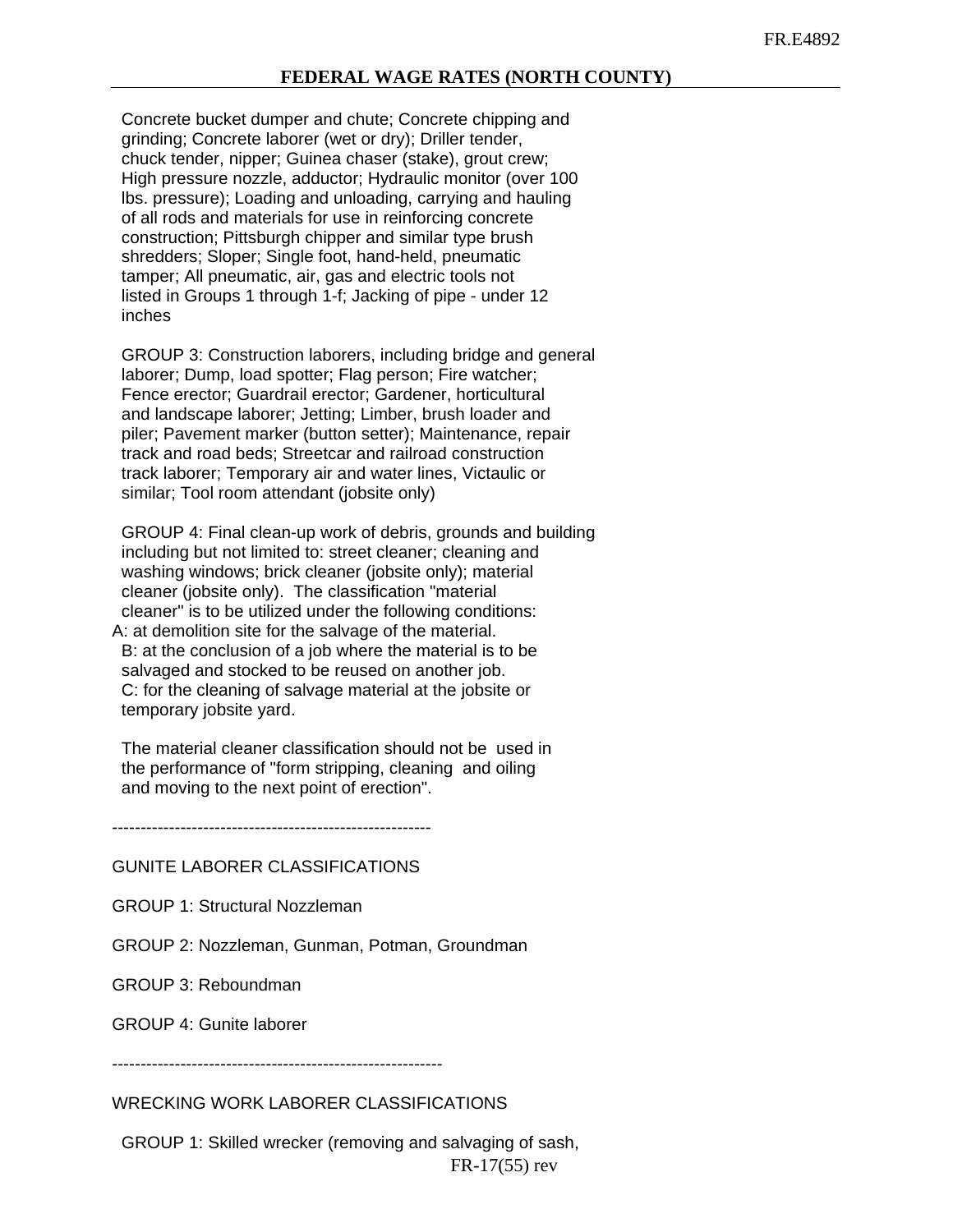windows and materials)

 GROUP 2: Semi-skilled wrecker (salvaging of other building materials)

----------------------------------------------------------------

LABO0294-010 07/01/2017

CALAVERAS, FRESNO, KINGS, MADERA, MARIPOSA, MERCED, SAN JOAQUIN, STANISLAUS & TUOLUMNE

Rates Fringes

Plasterer tender.................\$ 31.02 22.52

Work on a swing stage scaffold: \$1.00 per hour additional.

----------------------------------------------------------------

LABO0294-011 07/01/2017

FRESNO, KINGS, AND MADERA COUNTIES

Rates Fringes

LABORER (Plaster Tender).........\$ 31.02 22.52

Work on a swing stage scaffold: \$1.00 per hour additional.

----------------------------------------------------------------

LABO0304-002 06/26/2017

ALAMEDA COUNTY

Rates Fringes

LABORER (TRAFFIC CONTROL/LANE CLOSURE) Escort Driver, Flag Person..\$ 29.54 22.17 Traffic Control Person I....\$ 29.84 22.17 Traffic Control Person II...\$ 27.34 22.17

 TRAFFIC CONTROL PERSON I: Layout of traffic control, crash cushions, construction area and roadside signage.

 TRAFFIC CONTROL PERSON II: Installation and removal of temporary/permanent signs, markers, delineators and crash cushions.

----------------------------------------------------------------

LABO0304-003 06/26/2017

ALAMEDA COUNTY

Rates Fringes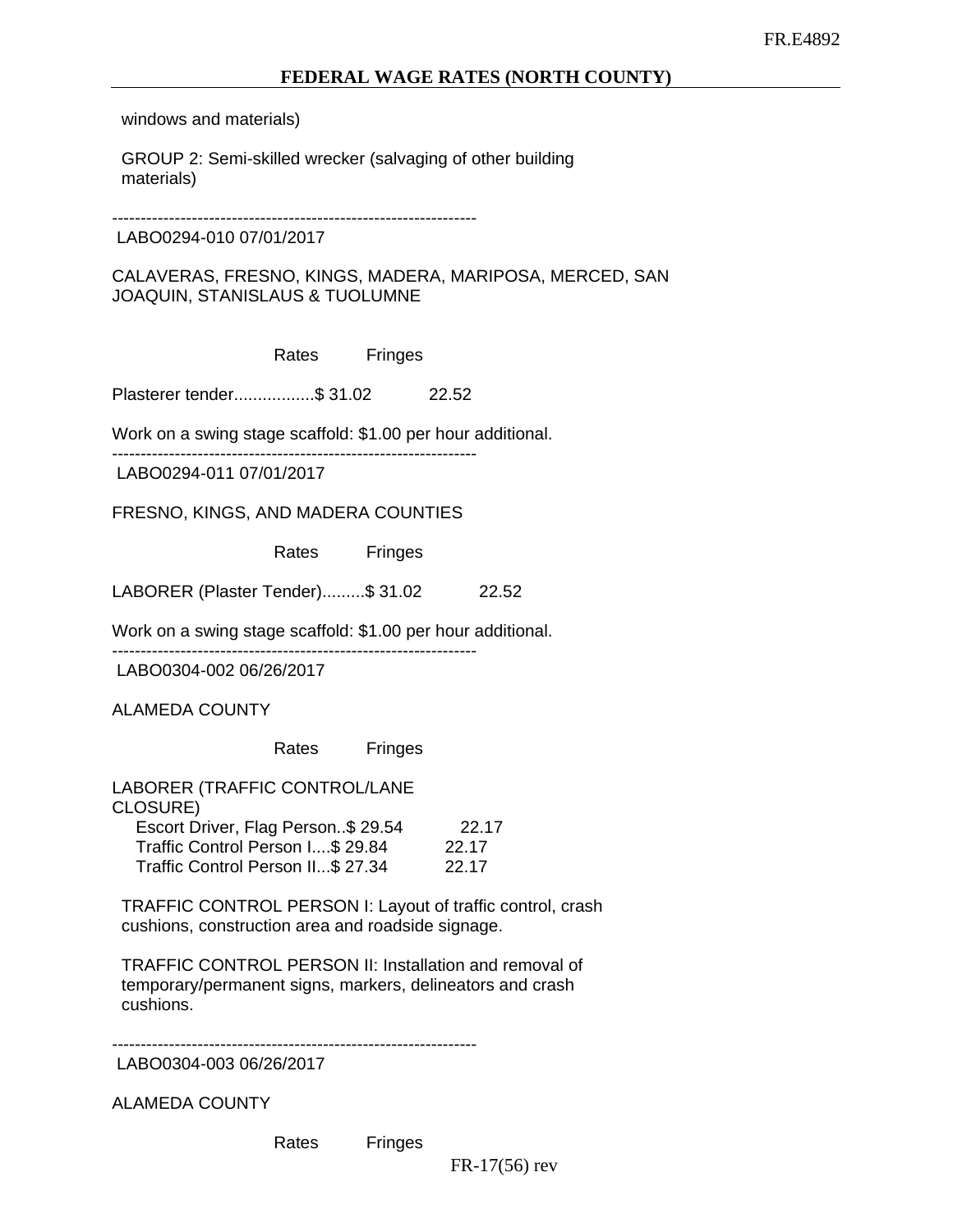| Tunnel and Shaft Laborers: |  |
|----------------------------|--|
|----------------------------|--|

| GROUP 1\$ 36.60              | 24.83 |
|------------------------------|-------|
| GROUP 2\$ 36.37              | 24.83 |
| GROUP 3\$ 36.12              | 24.83 |
| GROUP 4\$ 35.67              | 24.83 |
| GROUP 5\$ 35.13              | 24.83 |
| Shotcrete Specialist\$ 37.12 | 24.83 |

TUNNEL AND SHAFT CLASSIFICATIONS

 GROUP 1: Diamond driller; Groundmen; Gunite and shotcrete nozzlemen

 GROUP 2: Rodmen; Shaft work & raise (below actual or excavated ground level)

 GROUP 3: Bit grinder; Blaster, driller, powdermen, heading; Cherry pickermen - where car is lifted; Concrete finisher in tunnel; Concrete screedman; Grout pumpman and potman; Gunite & shotcrete gunman & potman; Headermen; High pressure nozzleman; Miner - tunnel, including top and bottom man on shaft and raise work; Nipper; Nozzleman on slick line; Sandblaster - potman, Robotic Shotcrete Placer, Segment Erector, Tunnel Muck Hauler, Steel Form raiser and setter; Timberman, retimberman (wood or steel or substitute materials therefore); Tugger (for tunnel laborer work); Cable tender; Chuck tender; Powderman - primer house

 GROUP 4: Vibrator operator, pavement breaker; Bull gang muckers, trackmen; Concrete crew - includes rodding and spreading, Dumpmen (any method)

GROUP 5: Grout crew; Reboundman; Swamper/ Brakeman

---------------------------------------------------------------- LABO0304-004 06/27/2017

ALAMEDA COUNTY

Rates Fringes

# LABORER (CONSTRUCTION CRAFT LABORERS - AREA A:) Construction Specialist Group.......................\$ 30.49 22.38 GROUP 1....................\$ 29.79 22.38 GROUP 1-a..................\$ 30.01 22.38 GROUP 1-c...................\$ 29.84 22.38 GROUP 1-e..................\$ 30.34 22.38 GROUP 1-f...................\$ 30.37 22.38 GROUP 2.....................\$ 29.64 22.38 GROUP 3.....................\$ 29.54 22.38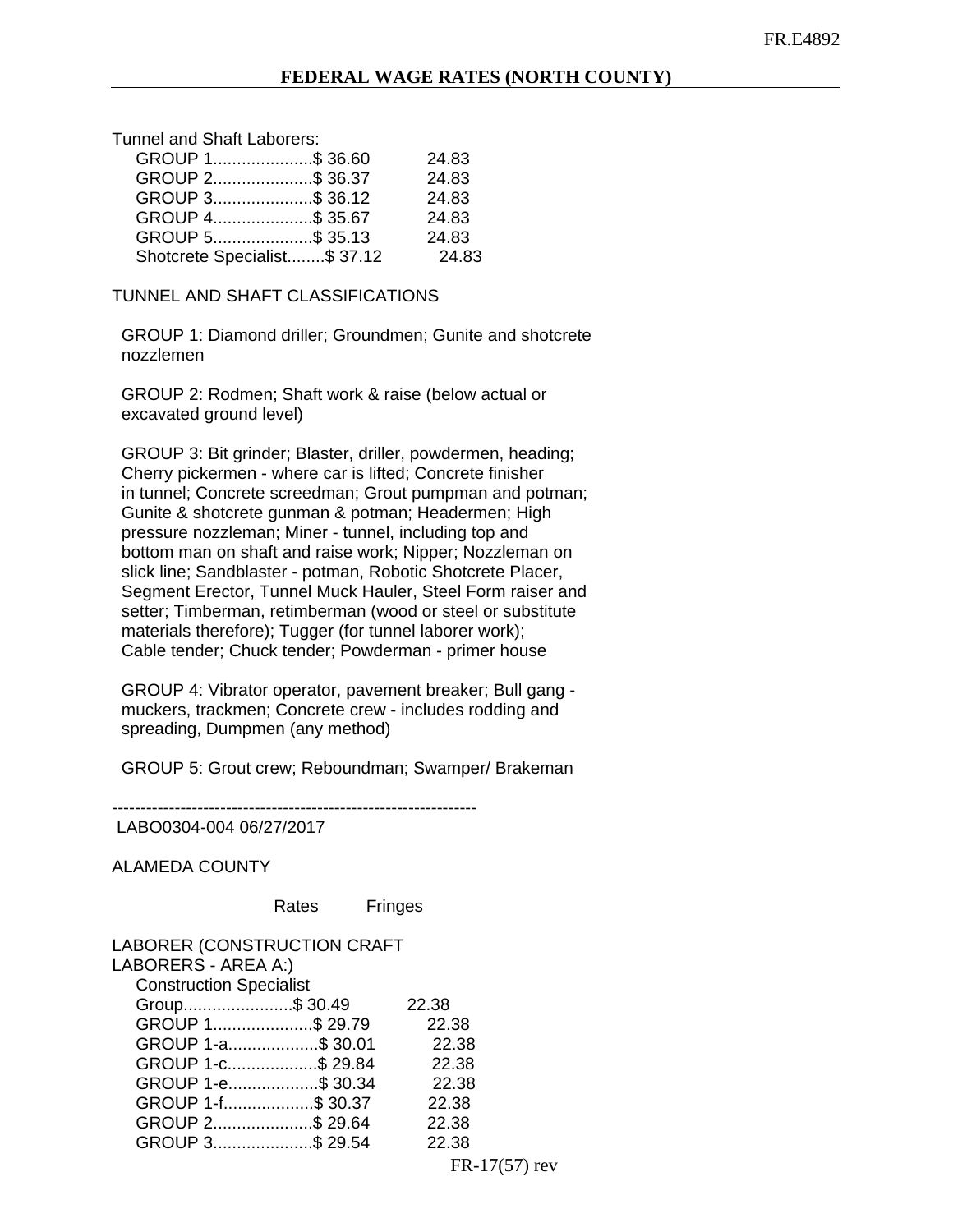| GROUP 4\$ 23.23 22.38                                 |       |
|-------------------------------------------------------|-------|
| See groups 1-b and 1-d under laborer classifications. |       |
| LABORER (GARDENERS,                                   |       |
| <b>HORTICULTURAL &amp; LANDSCAPE</b>                  |       |
| LABORERS - AREA A:)                                   |       |
| (1) New Construction\$ 29.54                          | 22.31 |
| (2) Establishment Warranty                            |       |
| Period\$ 23.23                                        | 22.31 |
| LABORER (GUNITE - AREA A:)                            |       |
| GROUP 1\$ 30.75                                       | 22.31 |
| GROUP 2\$ 30.25                                       | 22.31 |
| GROUP 3\$ 29.66                                       | 22.31 |
| GROUP 4\$ 29.54                                       | 22.31 |
| LABORER (WRECKING - AREA A:)                          |       |
| GROUP 1\$ 29.79                                       | 22.31 |
| GROUP 2\$ 29.64                                       | 22.31 |
|                                                       |       |

## FOOTNOTES:

 Laborers working off or with or from bos'n chairs, swinging scaffolds, belts shall receive \$0.25 per hour above the applicable wage rate. This shall not apply to workers entitled to receive the wage rate set forth in Group 1-a below.

---------------------------------------------------------

## LABORER CLASSIFICATIONS

 CONSTRUCTION SPECIALIST GROUP: Asphalt ironer and raker; Chainsaw; Laser beam in connection with laborers' work; Cast-in- place manhole form setter; Pressure pipelayer; Davis trencher - 300 or similar type (and all small trenchers); Blaster; Diamond driller; Multiple unit drill; Hydraulic drill

 GROUP 1: Asphalt spreader boxes (all types); Barko, Wacker and similar type tampers; Buggymobile; Caulker, bander, pipewrapper, conduit layer, plastic pipelayer; Certified hazardous waste worker including Leade Abatement; Compactors of all types; Concrete and magnesite mixer, 1/2 yd. and under; Concrete pan work; Concrete sander; Concrete saw; Cribber and/or shoring; Cut granite curb setter; Dri-pak-it machine; Faller, logloader and bucker; Form raiser, slip forms; Green cutter; Headerboard, Hubsetter, aligner, by any method; High pressure blow pipe (1-1/2" or over, 100 lbs. pressure/over); Hydro seeder and similar type; Jackhammer operator; Jacking of pipe over 12 inches; Jackson and similar type compactor; Kettle tender, pot and worker applying asphalt, lay-kold, creosote, lime, caustic and similar type materials (applying means applying, dipping or handling of such materials); Lagging, sheeting, whaling, bracing, trenchjacking, lagging hammer; Magnesite,

FR-17(58) rev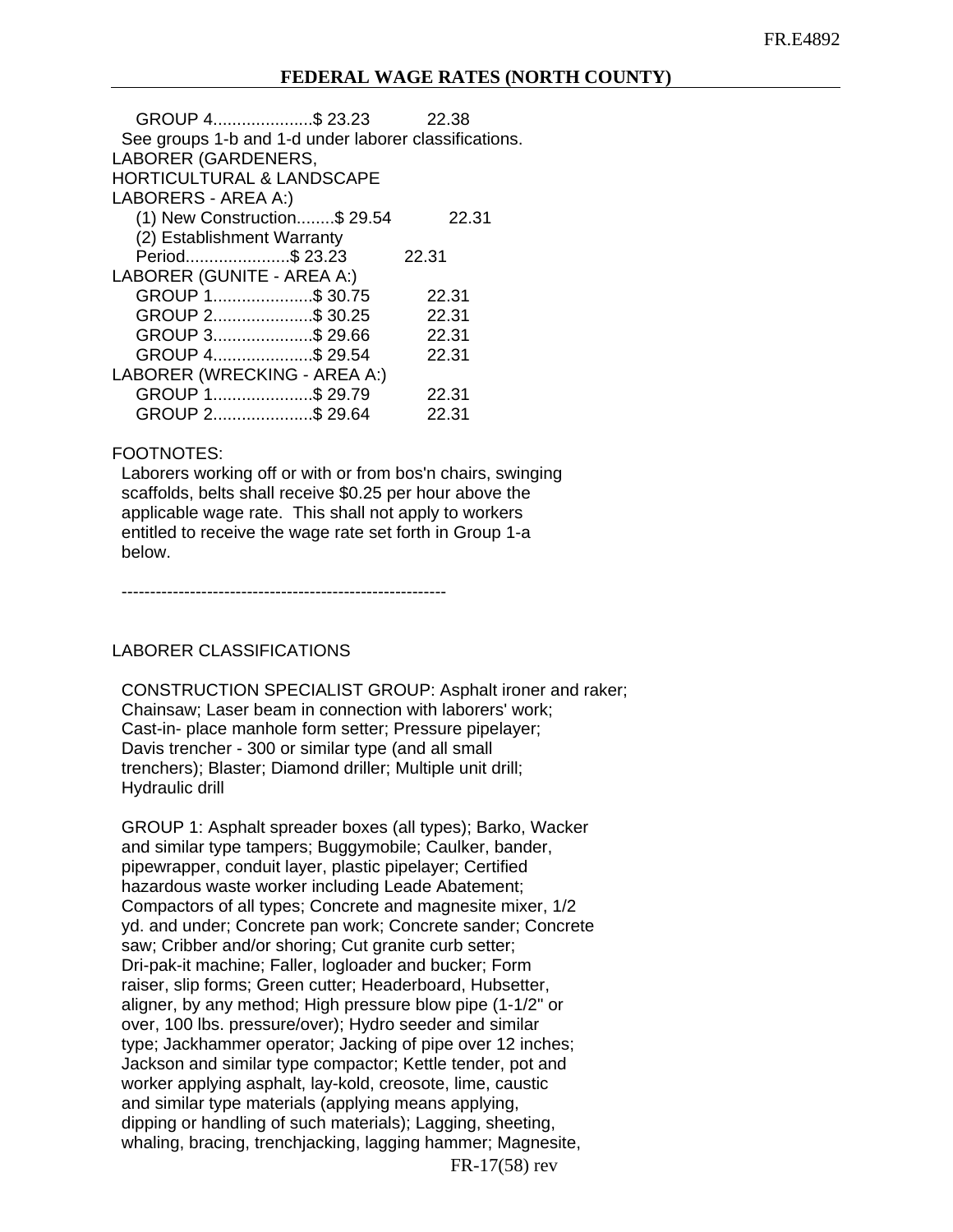epoxyresin, fiberglass, mastic worker (wet or dry); No joint pipe and stripping of same, including repair of voids; Pavement breaker and spader, including tool grinder; Perma curb; Pipelayer (including grade checking in connection with pipelaying); Precast-manhole setter; Pressure pipe tester; Post hole digger, air, gas and electric; Power broom sweeper; Power tampers of all types (except as shown in Group 2); Ram set gun and stud gun; Riprap stonepaver and rock-slinger, including placing of sacked concrete and/or sand (wet or dry) and gabions and similar type; Rotary scarifier or multiple head concrete chipping scarifier; Roto and Ditch Witch; Rototiller; Sandblaster, pot, gun, nozzle operators; Signalling and rigging; Tank cleaner; Tree climber; Turbo blaster; Vibrascreed, bull float in connection with laborers' work; Vibrator; Hazardous waste worker (lead removal); Asbestos and mold removal worker

 GROUP 1-a: Joy drill model TWM-2A; Gardner-Denver model DH143 and similar type drills; Track driller; Jack leg driller; Wagon driller; Mechanical drillers, all types regardless of type or method of power; Mechanical pipe layers, all types regardless of type or method of power; Blaster and powder; All work of loading, placing and blasting of all powder and explosives of whatever type regardless of method used for such loading and placing; High scalers (including drilling of same); Tree topper; Bit grinder

 GROUP 1-b: Sewer cleaners shall receive \$4.00 per day above Group 1 wage rates. "Sewer cleaner" means any worker who handles or comes in contact with raw sewage in small diameter sewers. Those who work inside recently active, large diameter sewers, and all recently active sewer manholes shal receive \$5.00 per day above Group 1 wage rates.

 GROUP 1-c: Burning and welding in connection with laborers' work; Synthetic thermoplastics and similar type welding

 GROUP 1-d: Maintenance and repair track and road beds. All employees performing work covered herein shall receive \$ .25 per hour above their regular rate for all work performed on underground structures not specifically covered herein. This paragraph shall not be construed to apply to work below ground level in open cut. It shall apply to cut and cover work of subway construction after the temporary cover has been placed.

 GROUP 1-e: Work on and/or in bell hole footings and shafts thereof, and work on and in deep footings. (A deep footing is a hole 15 feet or more in depth.) In the event the depth of the footing is unknown at the commencement of excavation, and the final depth exceeds 15 feet, the deep

FR-17(59) rev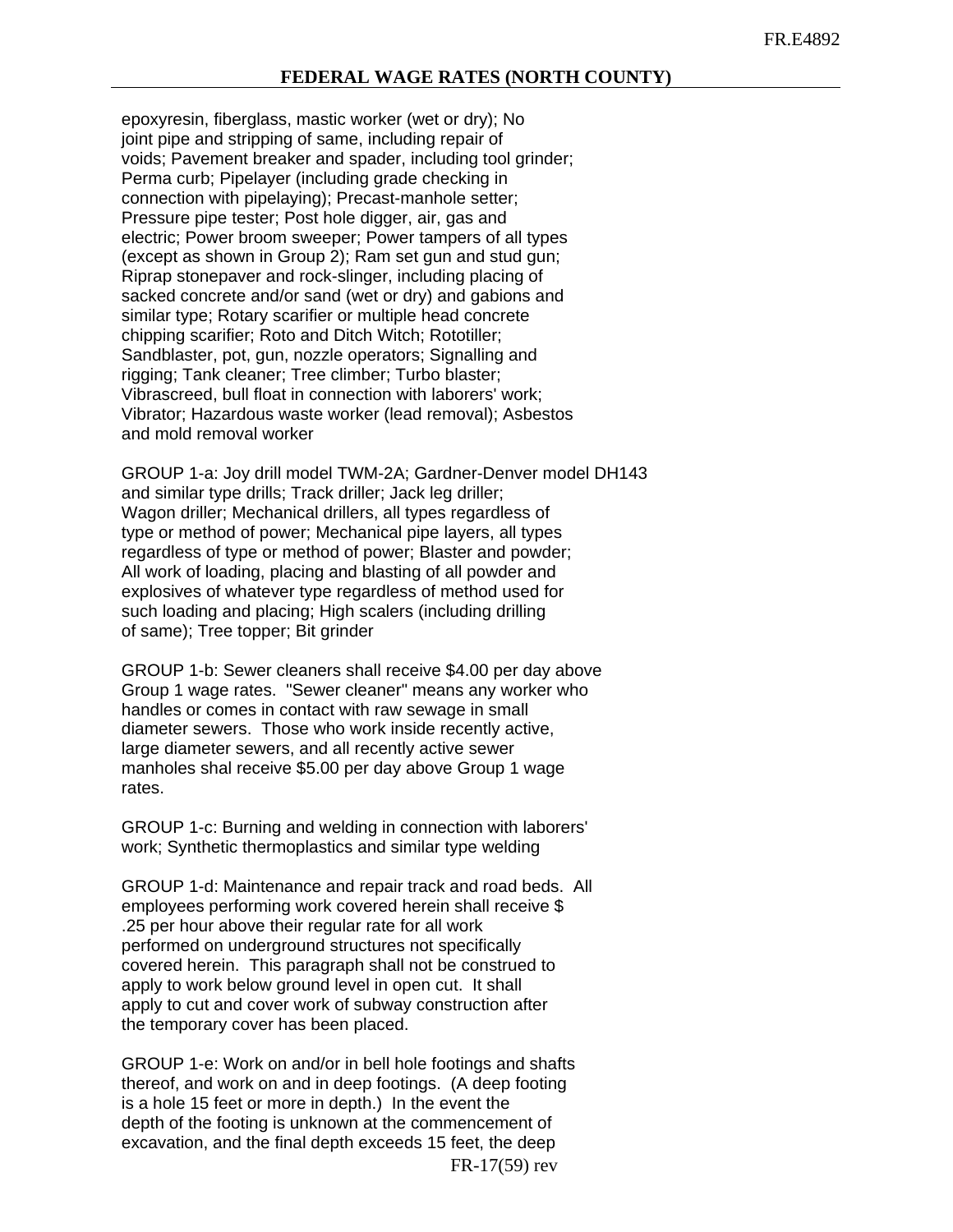footing wage rate would apply to all employees for each and every day worked on or in the excavation of the footing from the date of inception.

 GROUP 1-f: Wire winding machine in connection with guniting or shot crete

 GROUP 2: Asphalt shoveler; Cement dumper and handling dry cement or gypsum; Choke-setter and rigger (clearing work); Concrete bucket dumper and chute; Concrete chipping and grinding; Concrete laborer (wet or dry); Driller tender, chuck tender, nipper; Guinea chaser (stake), grout crew; High pressure nozzle, adductor; Hydraulic monitor (over 100 lbs. pressure); Loading and unloading, carrying and hauling of all rods and materials for use in reinforcing concrete construction; Pittsburgh chipper and similar type brush shredders; Sloper; Single foot, hand-held, pneumatic tamper; All pneumatic, air, gas and electric tools not listed in Groups 1 through 1-f; Jacking of pipe - under 12 inches

 GROUP 3: Construction laborers, including bridge and general laborer; Dump, load spotter; Flag person; Fire watcher; Fence erector; Guardrail erector; Gardener, horticultural and landscape laborer; Jetting; Limber, brush loader and piler; Pavement marker (button setter); Maintenance, repair track and road beds; Streetcar and railroad construction track laborer; Temporary air and water lines, Victaulic or similar; Tool room attendant (jobsite only)

 GROUP 4: Final clean-up work of debris, grounds and building including but not limited to: street cleaner; cleaning and washing windows; brick cleaner (jobsite only); material cleaner (jobsite only). The classification "material cleaner" is to be utilized under the following conditions: A: at demolition site for the salvage of the material. B: at the conclusion of a job where the material is to be salvaged and stocked to be reused on another job. C: for the cleaning of salvage material at the jobsite or temporary jobsite yard.

 The material cleaner classification should not be used in the performance of "form stripping, cleaning and oiling and moving to the next point of erection".

--------------------------------------------------------

## GUNITE LABORER CLASSIFICATIONS

GROUP 1: Structural Nozzleman

GROUP 2: Nozzleman, Gunman, Potman, Groundman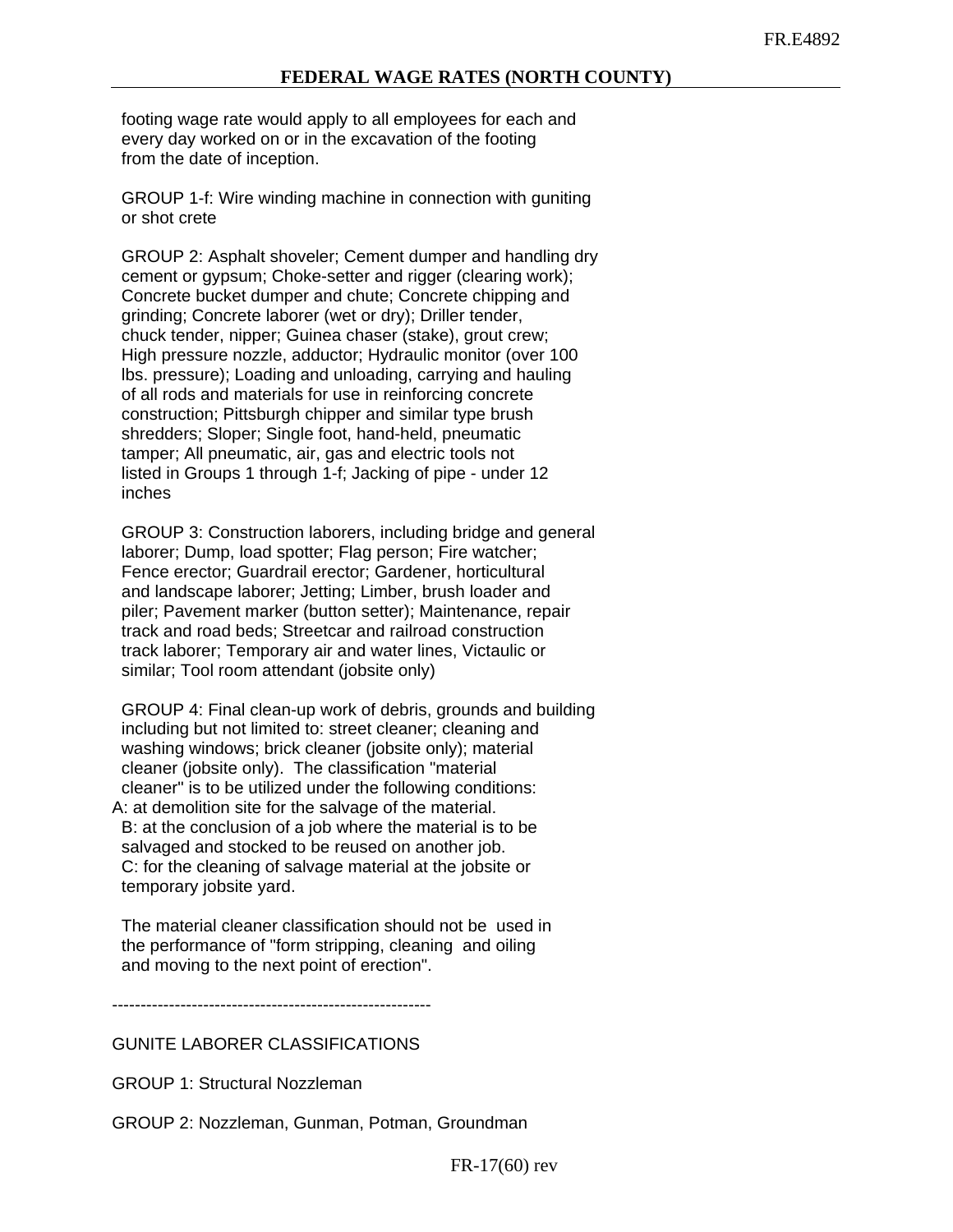GROUP 3: Reboundman

GROUP 4: Gunite laborer

----------------------------------------------------------

WRECKING WORK LABORER CLASSIFICATIONS

 GROUP 1: Skilled wrecker (removing and salvaging of sash, windows and materials)

 GROUP 2: Semi-skilled wrecker (salvaging of other building materials)

----------------------------------------------------------------

LABO0304-005 05/01/2017

ALAMEDA COUNTY

Rates Fringes

Brick Tender.....................\$ 33.18 21.49

 FOOTNOTES: Work on jobs where heat-protective clothing is required: \$2.00 per hour additional. Work at grinders: \$.25 per hour additional. Manhole work: \$2.00 per day additional.

----------------------------------------------------------------

LABO0304-008 07/01/2017

ALAMEDA AND CONTRA COSTA COUNTIES:

Rates Fringes

Plasterer tender.................\$ 34.70 23.11

Work on a swing stage scaffold: \$1.00 per hour additional.

----------------------------------------------------------------

LABO0324-002 06/26/2017

CONTRA COSTA COUNTY

Rates Fringes

LABORER (TRAFFIC CONTROL/LANE CLOSURE)

| Escort Driver, Flag Person. \$29.54 | 22.17 |
|-------------------------------------|-------|
| Traffic Control Person I\$ 29.84    | 22.17 |
| Traffic Control Person II\$ 27.34   | 22.17 |

 TRAFFIC CONTROL PERSON I: Layout of traffic control, crash cushions, construction area and roadside signage.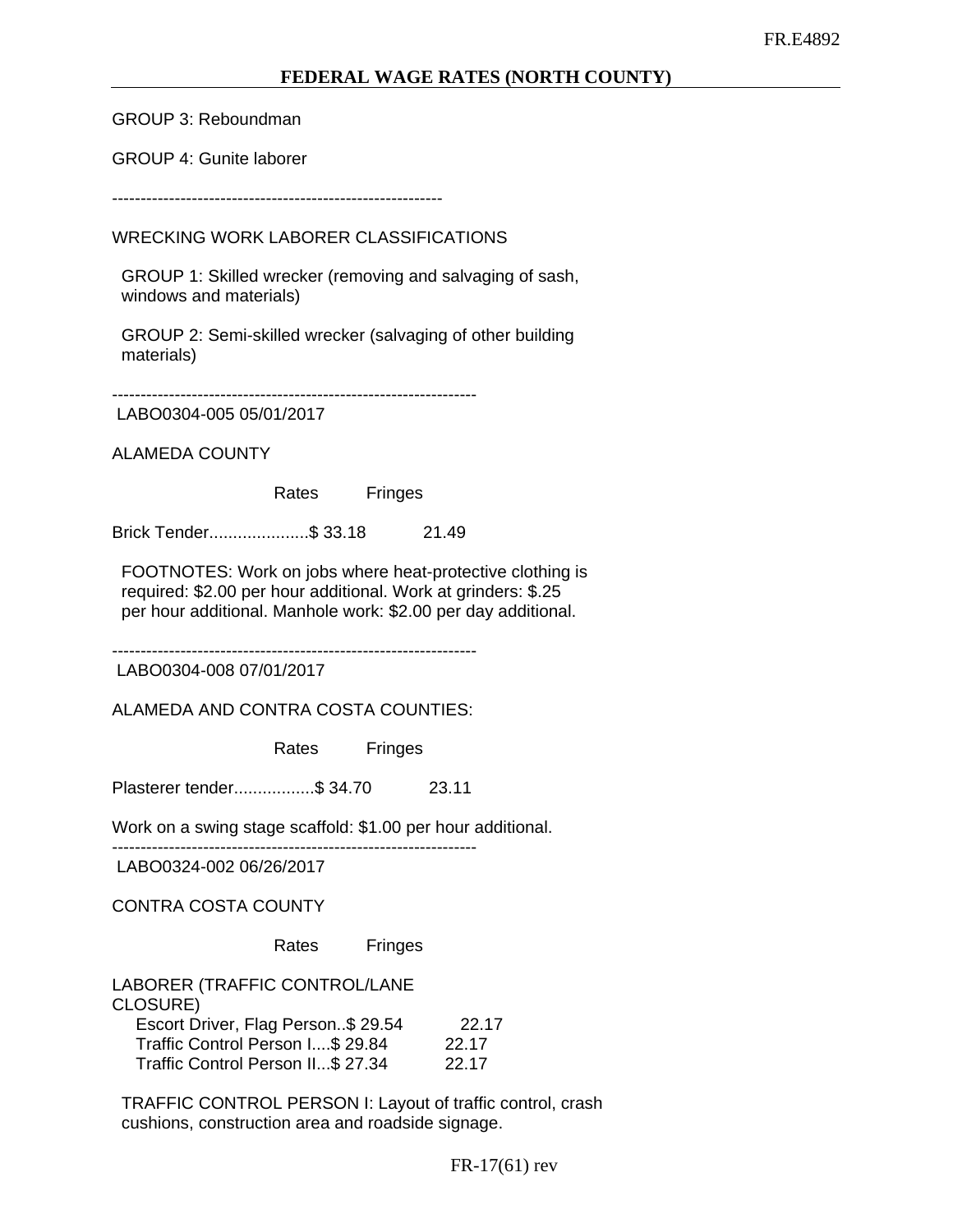TRAFFIC CONTROL PERSON II: Installation and removal of temporary/permanent signs, markers, delineators and crash cushions.

----------------------------------------------------------------

LABO0324-006 06/26/2017

CONTRA COSTA COUNTY

Rates Fringes

Tunnel and Shaft Laborers:

| 21.72                                                                                                                       |
|-----------------------------------------------------------------------------------------------------------------------------|
| 21.72                                                                                                                       |
| 21.72                                                                                                                       |
| 21.72                                                                                                                       |
| 21.72                                                                                                                       |
| 21.72                                                                                                                       |
| GROUP 1\$ 36.60<br>GROUP 2\$ 36.37<br>GROUP 3\$ 36.12<br>GROUP 4\$ 35.67<br>GROUP 5\$ 35.13<br>Shotcrete Specialist\$ 37.12 |

TUNNEL AND SHAFT CLASSIFICATIONS

 GROUP 1: Diamond driller; Groundmen; Gunite and shotcrete nozzlemen

 GROUP 2: Rodmen; Shaft work & raise (below actual or excavated ground level)

 GROUP 3: Bit grinder; Blaster, driller, powdermen, heading; Cherry pickermen - where car is lifted; Concrete finisher in tunnel; Concrete screedman; Grout pumpman and potman; Gunite & shotcrete gunman & potman; Headermen; High pressure nozzleman; Miner - tunnel, including top and bottom man on shaft and raise work; Nipper; Nozzleman on slick line; Sandblaster - potman, Robotic Shotcrete Placer, Segment Erector, Tunnel Muck Hauler, Steel Form raiser and setter; Timberman, retimberman (wood or steel or substitute materials therefore); Tugger (for tunnel laborer work); Cable tender; Chuck tender; Powderman - primer house

 GROUP 4: Vibrator operator, pavement breaker; Bull gang muckers, trackmen; Concrete crew - includes rodding and spreading, Dumpmen (any method)

GROUP 5: Grout crew; Reboundman; Swamper/ Brakeman

---------------------------------------------------------------- LABO0324-012 06/27/2017

CONTRA COSTA COUNTY

Rates Fringes

LABORER (CONSTRUCTION CRAFT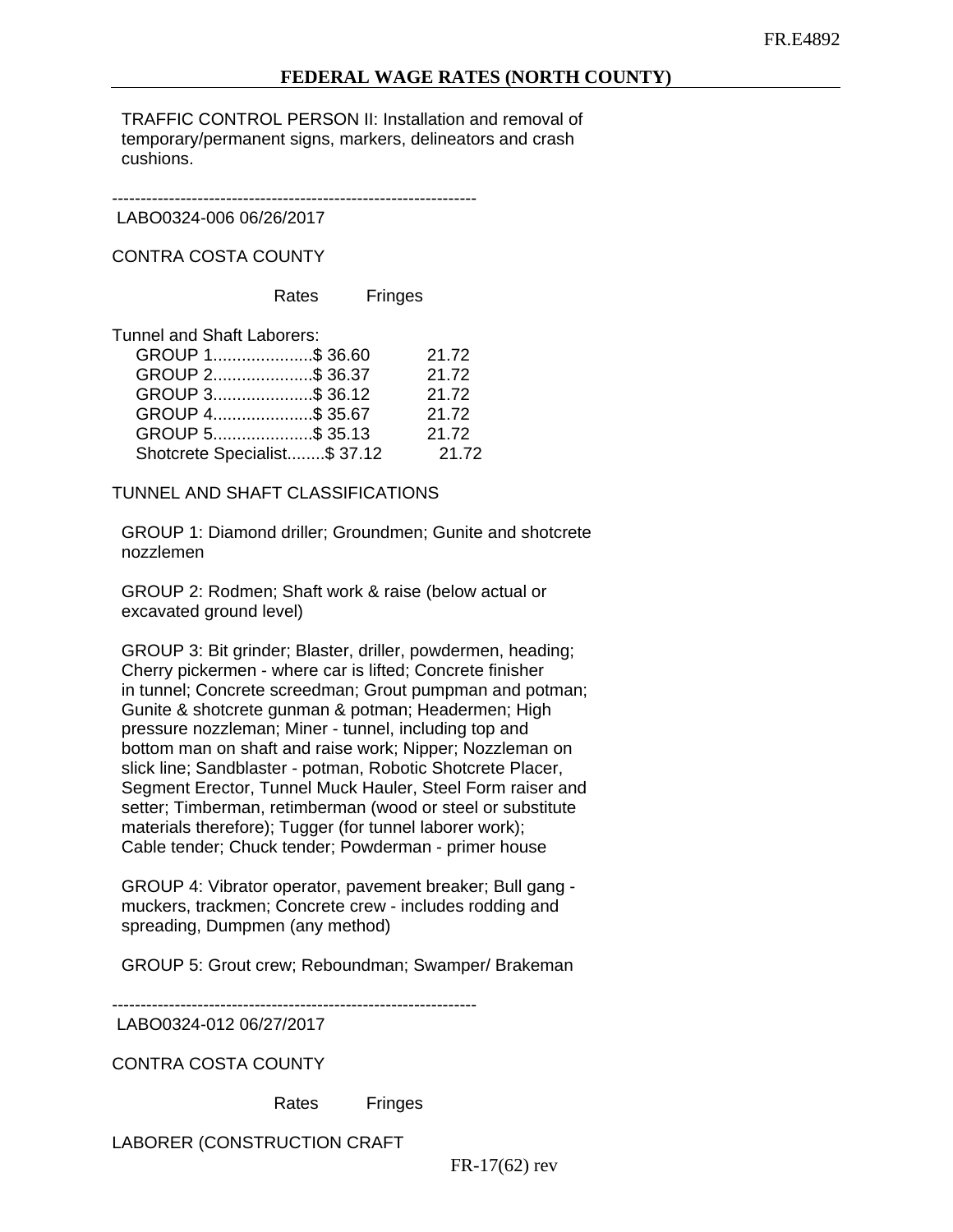| 22.38                                                 |
|-------------------------------------------------------|
| 22.38                                                 |
| 22.38                                                 |
| 22.38                                                 |
| 22.38                                                 |
| 22.38                                                 |
| 22.38                                                 |
| 22.38                                                 |
| 22.38                                                 |
| 22.38                                                 |
| See groups 1-b and 1-d under laborer classifications. |
|                                                       |
|                                                       |
|                                                       |
| 22.31                                                 |
|                                                       |
| 22.31                                                 |
|                                                       |
| 22.31                                                 |
| 22.31                                                 |
| 22.31                                                 |
| 22.31                                                 |
|                                                       |
| 22.31                                                 |
| 22.31                                                 |
|                                                       |

## FOOTNOTES:

 Laborers working off or with or from bos'n chairs, swinging scaffolds, belts shall receive \$0.25 per hour above the applicable wage rate. This shall not apply to workers entitled to receive the wage rate set forth in Group 1-a below.

---------------------------------------------------------

# LABORER CLASSIFICATIONS

 CONSTRUCTION SPECIALIST GROUP: Asphalt ironer and raker; Chainsaw; Laser beam in connection with laborers' work; Cast-in- place manhole form setter; Pressure pipelayer; Davis trencher - 300 or similar type (and all small trenchers); Blaster; Diamond driller; Multiple unit drill; Hydraulic drill

 GROUP 1: Asphalt spreader boxes (all types); Barko, Wacker and similar type tampers; Buggymobile; Caulker, bander, pipewrapper, conduit layer, plastic pipelayer; Certified hazardous waste worker including Leade Abatement; Compactors of all types; Concrete and magnesite mixer, 1/2 yd. and under; Concrete pan work; Concrete sander; Concrete

FR-17(63) rev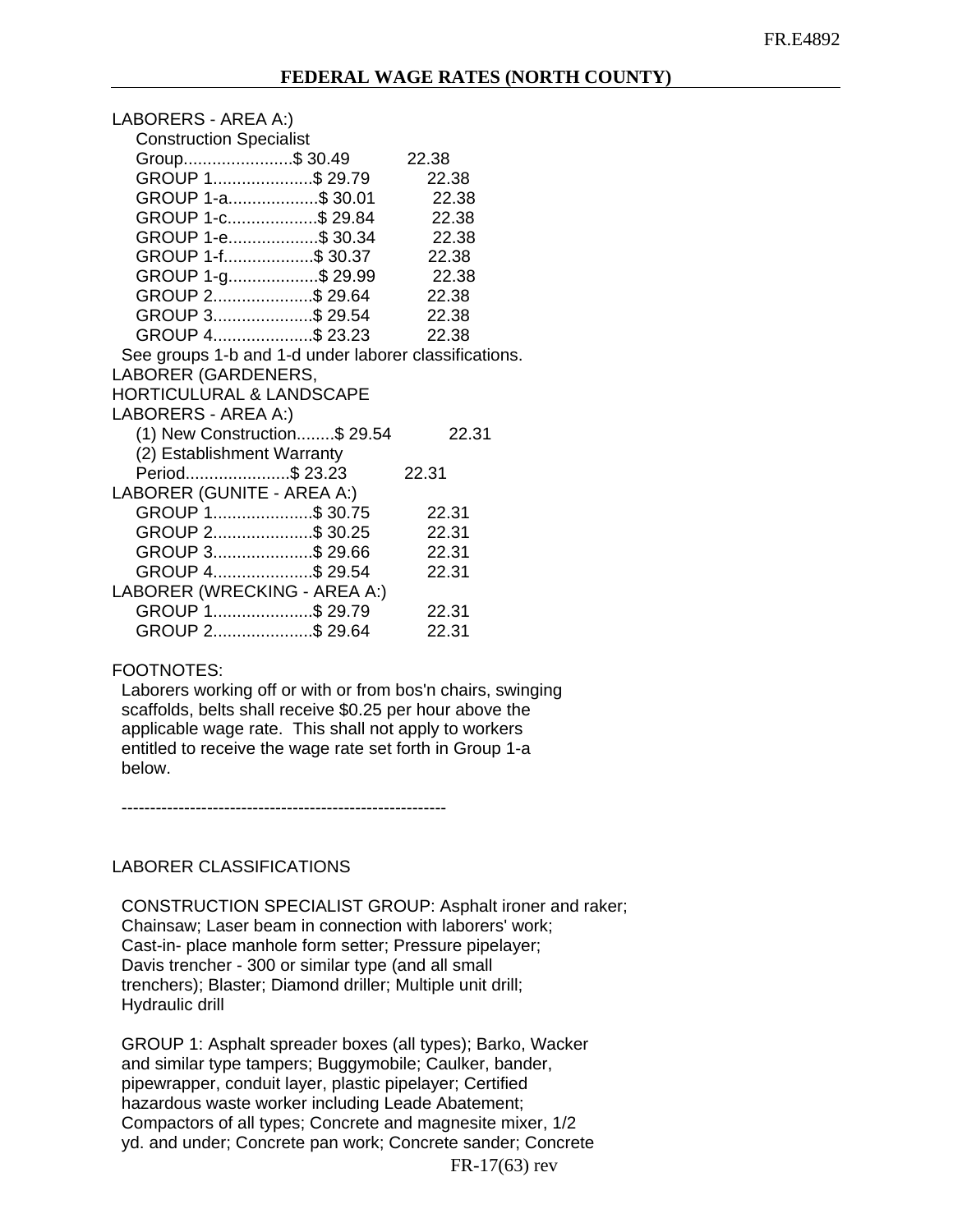saw; Cribber and/or shoring; Cut granite curb setter; Dri-pak-it machine; Faller, logloader and bucker; Form raiser, slip forms; Green cutter; Headerboard, Hubsetter, aligner, by any method; High pressure blow pipe (1-1/2" or over, 100 lbs. pressure/over); Hydro seeder and similar type; Jackhammer operator; Jacking of pipe over 12 inches; Jackson and similar type compactor; Kettle tender, pot and worker applying asphalt, lay-kold, creosote, lime, caustic and similar type materials (applying means applying, dipping or handling of such materials); Lagging, sheeting, whaling, bracing, trenchjacking, lagging hammer; Magnesite, epoxyresin, fiberglass, mastic worker (wet or dry); No joint pipe and stripping of same, including repair of voids; Pavement breaker and spader, including tool grinder; Perma curb; Pipelayer (including grade checking in connection with pipelaying); Precast-manhole setter; Pressure pipe tester; Post hole digger, air, gas and electric; Power broom sweeper; Power tampers of all types (except as shown in Group 2); Ram set gun and stud gun; Riprap stonepaver and rock-slinger, including placing of sacked concrete and/or sand (wet or dry) and gabions and similar type; Rotary scarifier or multiple head concrete chipping scarifier; Roto and Ditch Witch; Rototiller; Sandblaster, pot, gun, nozzle operators; Signalling and rigging; Tank cleaner; Tree climber; Turbo blaster; Vibrascreed, bull float in connection with laborers' work; Vibrator; Hazardous waste worker (lead removal); Asbestos and mold removal worker

 GROUP 1-a: Joy drill model TWM-2A; Gardner-Denver model DH143 and similar type drills; Track driller; Jack leg driller; Wagon driller; Mechanical drillers, all types regardless of type or method of power; Mechanical pipe layers, all types regardless of type or method of power; Blaster and powder; All work of loading, placing and blasting of all powder and explosives of whatever type regardless of method used for such loading and placing; High scalers (including drilling of same); Tree topper; Bit grinder

 GROUP 1-b: Sewer cleaners shall receive \$4.00 per day above Group 1 wage rates. "Sewer cleaner" means any worker who handles or comes in contact with raw sewage in small diameter sewers. Those who work inside recently active, large diameter sewers, and all recently active sewer manholes shal receive \$5.00 per day above Group 1 wage rates.

 GROUP 1-c: Burning and welding in connection with laborers' work; Synthetic thermoplastics and similar type welding

 GROUP 1-d: Maintenance and repair track and road beds. All employees performing work covered herein shall receive \$ .25 per hour above their regular rate for all work

FR-17(64) rev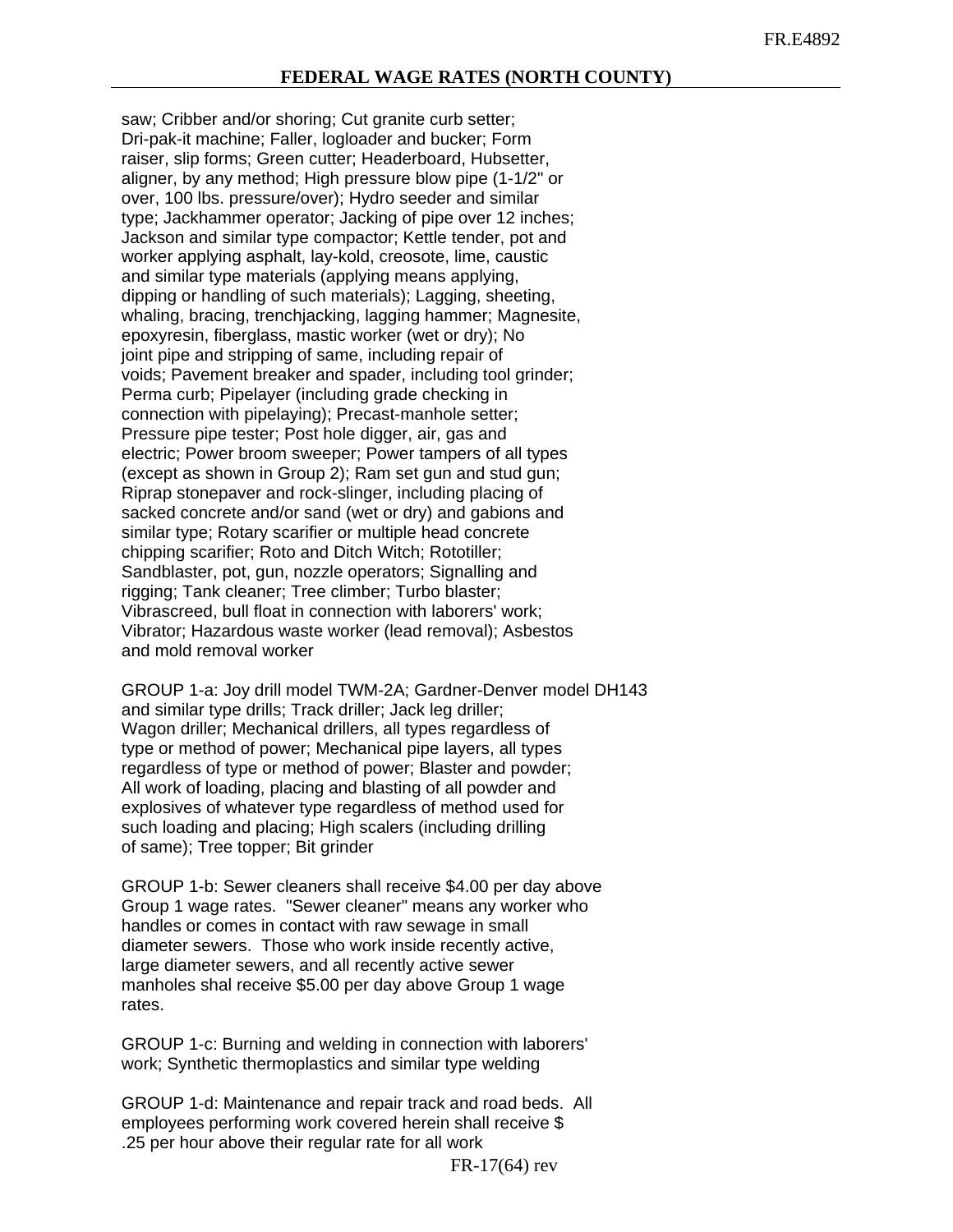performed on underground structures not specifically covered herein. This paragraph shall not be construed to apply to work below ground level in open cut. It shall apply to cut and cover work of subway construction after the temporary cover has been placed.

 GROUP 1-e: Work on and/or in bell hole footings and shafts thereof, and work on and in deep footings. (A deep footing is a hole 15 feet or more in depth.) In the event the depth of the footing is unknown at the commencement of excavation, and the final depth exceeds 15 feet, the deep footing wage rate would apply to all employees for each and every day worked on or in the excavation of the footing from the date of inception.

 GROUP 1-f: Wire winding machine in connection with guniting or shot crete

 GROUP 1-g, CONTRA COSTA COUNTY: Pipelayer (including grade checking in connection with pipelaying); Caulker; Bander; Pipewrapper; Conduit layer; Plastic pipe layer; Pressure pipe tester; No joint pipe and stripping of same, including repair of voids; Precast manhole setters, cast in place manhole form setters

 GROUP 2: Asphalt shoveler; Cement dumper and handling dry cement or gypsum; Choke-setter and rigger (clearing work); Concrete bucket dumper and chute; Concrete chipping and grinding; Concrete laborer (wet or dry); Driller tender, chuck tender, nipper; Guinea chaser (stake), grout crew; High pressure nozzle, adductor; Hydraulic monitor (over 100 lbs. pressure); Loading and unloading, carrying and hauling of all rods and materials for use in reinforcing concrete construction; Pittsburgh chipper and similar type brush shredders; Sloper; Single foot, hand-held, pneumatic tamper; All pneumatic, air, gas and electric tools not listed in Groups 1 through 1-f; Jacking of pipe - under 12 inches

 GROUP 3: Construction laborers, including bridge and general laborer; Dump, load spotter; Flag person; Fire watcher; Fence erector; Guardrail erector; Gardener, horticultural and landscape laborer; Jetting; Limber, brush loader and piler; Pavement marker (button setter); Maintenance, repair track and road beds; Streetcar and railroad construction track laborer; Temporary air and water lines, Victaulic or similar; Tool room attendant (jobsite only)

 GROUP 4: Final clean-up work of debris, grounds and building including but not limited to: street cleaner; cleaning and washing windows; brick cleaner (jobsite only); material cleaner (jobsite only). The classification "material cleaner" is to be utilized under the following conditions: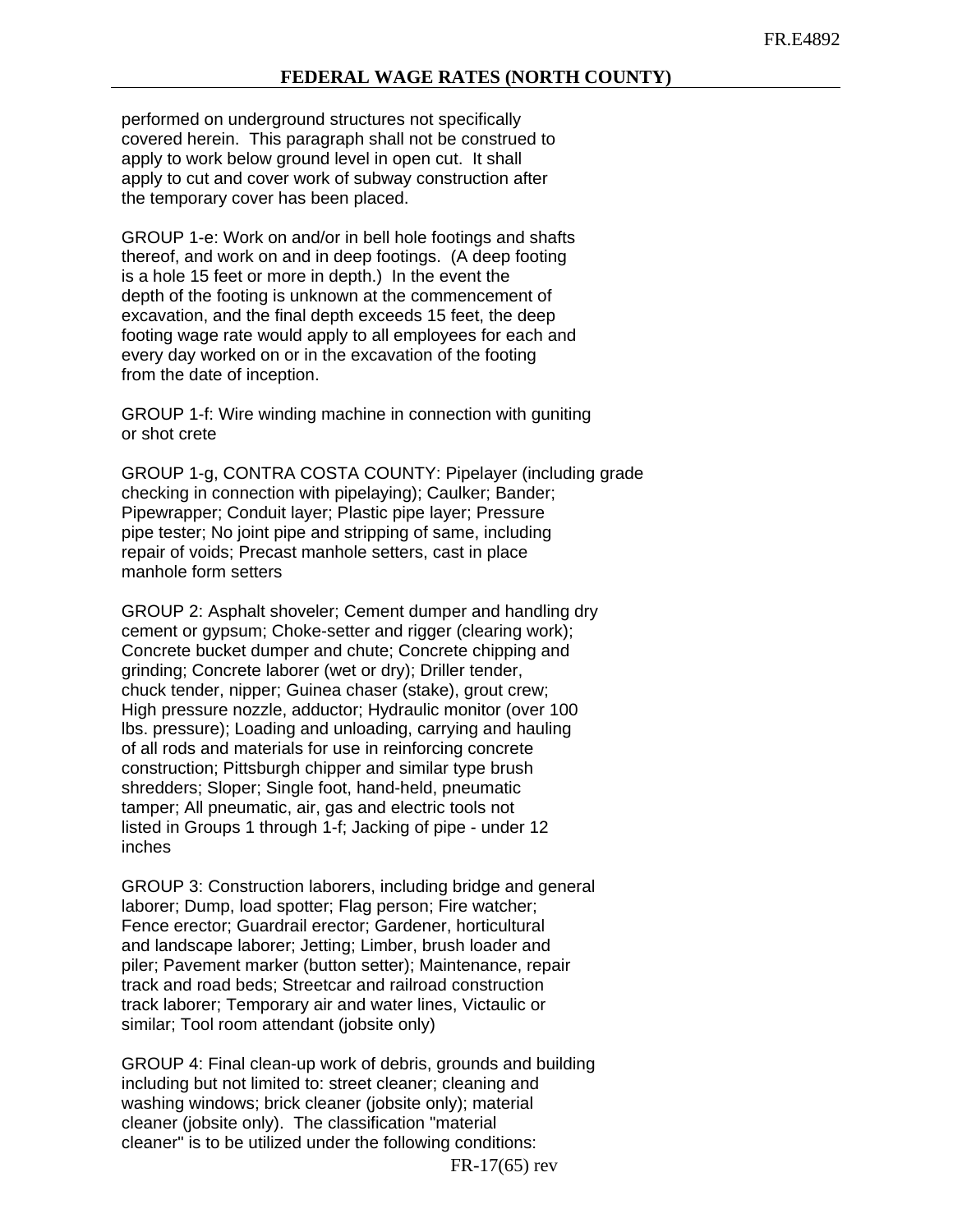A: at demolition site for the salvage of the material. B: at the conclusion of a job where the material is to be salvaged and stocked to be reused on another job. C: for the cleaning of salvage material at the jobsite or temporary jobsite yard.

 The material cleaner classification should not be used in the performance of "form stripping, cleaning and oiling and moving to the next point of erection".

--------------------------------------------------------

GUNITE LABORER CLASSIFICATIONS

GROUP 1: Structural Nozzleman

GROUP 2: Nozzleman, Gunman, Potman, Groundman

GROUP 3: Reboundman

GROUP 4: Gunite laborer

----------------------------------------------------------

WRECKING WORK LABORER CLASSIFICATIONS

 GROUP 1: Skilled wrecker (removing and salvaging of sash, windows and materials)

 GROUP 2: Semi-skilled wrecker (salvaging of other building materials)

GROUP 1-g, CONTRA COSTA COUNTY: Pipelayer (including grade checking in connection with pipelaying); Caulker; Bander; Pipewrapper; Conduit layer; Plastic pipe layer; Pressure pipe tester; No joint pipe and stripping of same, including repair of voids; Precast manhole setters, cast in place manhole form setters

----------------------------------------------------------------

LABO0324-014 05/01/2017

CONTRA COSTA COUNTY:

Rates Fringes

Brick Tender.....................\$ 33.18 21.49

 FOOTNOTES: Work on jobs where heat-protective clothing is required: \$2.00 per hour additional. Work at grinders: \$.25 per hour additional. Manhole work: \$2.00 per day additional.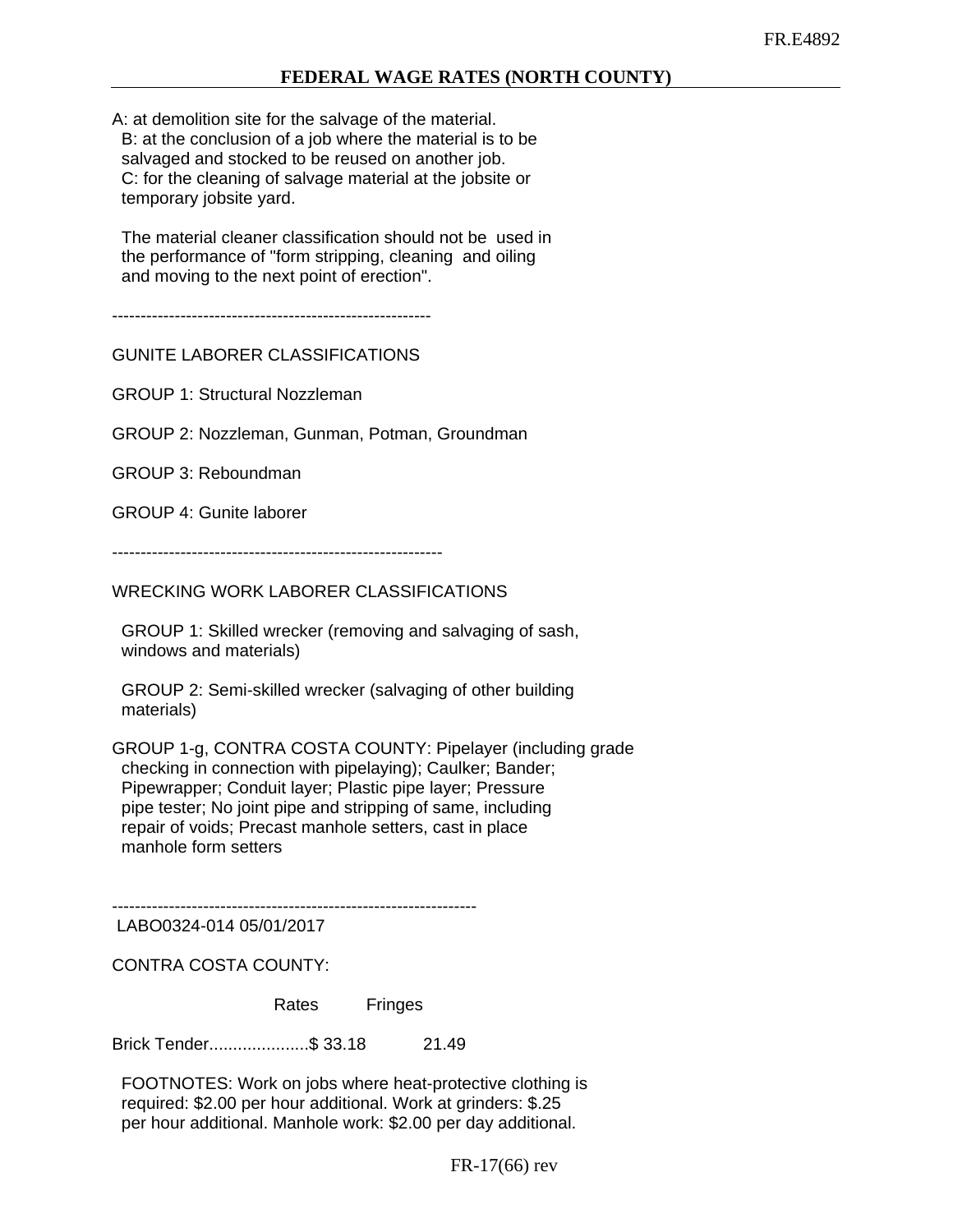----------------------------------------------------------------

LABO0324-018 07/01/2017

ALAMEDA AND CONTRA COSTA COUNTIES:

Rates Fringes

Plasterer tender.................\$ 34.70 23.11

Work on a swing stage scaffold: \$1.00 per hour additional.

----------------------------------------------------------------

LABO1130-002 06/26/2017

MARIPOSA, MERCED, STANISLAUS, AND TUOLUMNE COUNTIES

Rates Fringes

LABORER (TRAFFIC CONTROL/LANE CLOSURE) Escort Driver, Flag Person..\$ 28.54 22.17 Traffic Control Person I....\$ 28.84 22.17 Traffic Control Person II...\$ 26.34 22.17

 TRAFFIC CONTROL PERSON I: Layout of traffic control, crash cushions, construction area and roadside signage.

 TRAFFIC CONTROL PERSON II: Installation and removal of temporary/permanent signs, markers, delineators and crash cushions.

----------------------------------------------------------------

LABO1130-003 06/26/2017

MARIPOSA, MERCED, STANISLAUS, AND TUOLUMNE COUNTIES

Rates Fringes

Tunnel and Shaft Laborers:

| GROUP 1\$ 36.60              | 24.83 |
|------------------------------|-------|
| GROUP 2\$ 36.37              | 24.83 |
| GROUP 3\$ 36.12              | 24.83 |
| GROUP 4\$ 35.67              | 24.83 |
| GROUP 5\$ 35.13              | 24.83 |
| Shotcrete Specialist\$ 37.12 | 24.83 |

TUNNEL AND SHAFT CLASSIFICATIONS

 GROUP 1: Diamond driller; Groundmen; Gunite and shotcrete nozzlemen

 GROUP 2: Rodmen; Shaft work & raise (below actual or excavated ground level)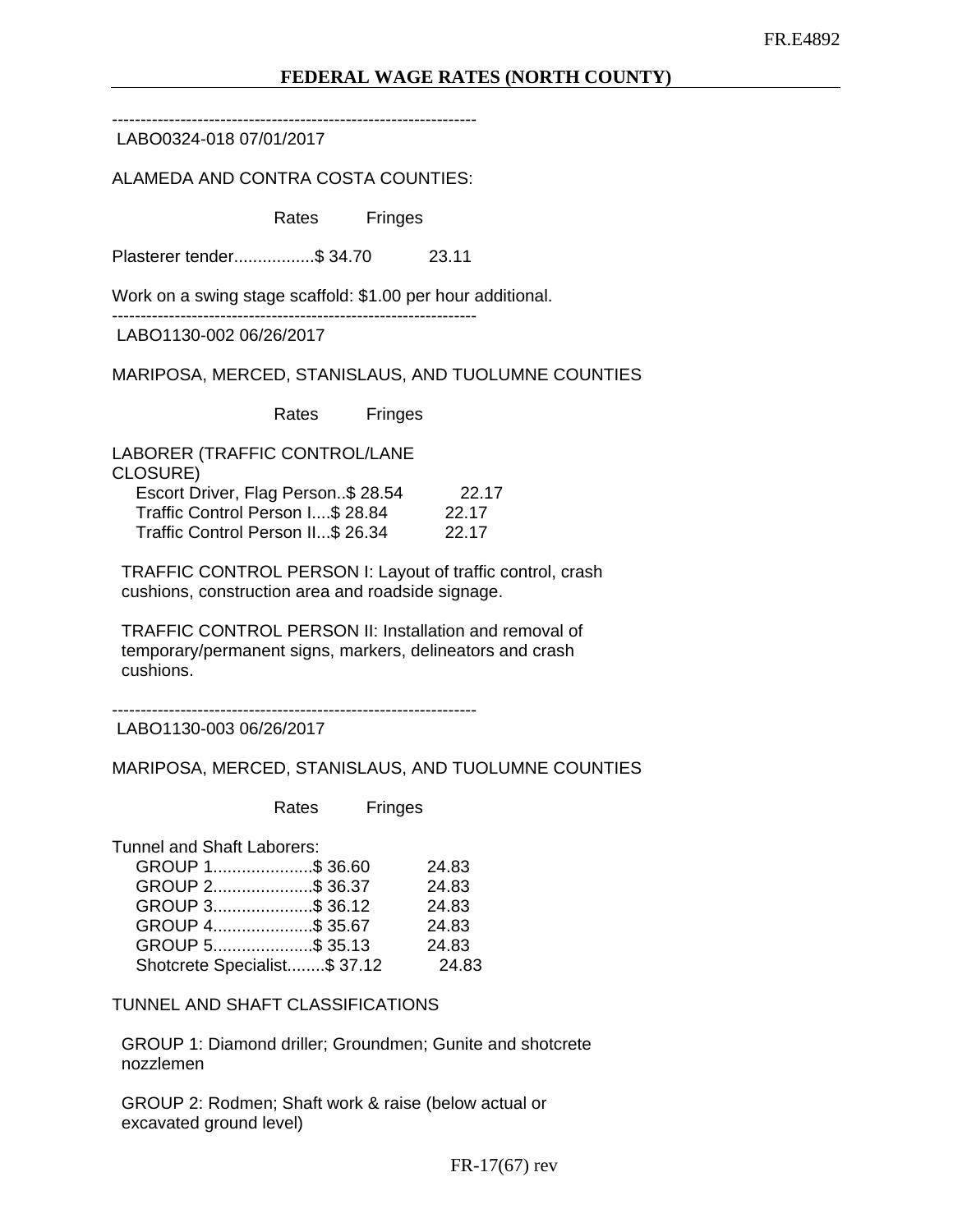GROUP 3: Bit grinder; Blaster, driller, powdermen, heading; Cherry pickermen - where car is lifted; Concrete finisher in tunnel; Concrete screedman; Grout pumpman and potman; Gunite & shotcrete gunman & potman; Headermen; High pressure nozzleman; Miner - tunnel, including top and bottom man on shaft and raise work; Nipper; Nozzleman on slick line; Sandblaster - potman, Robotic Shotcrete Placer, Segment Erector, Tunnel Muck Hauler, Steel Form raiser and setter; Timberman, retimberman (wood or steel or substitute materials therefore); Tugger (for tunnel laborer work); Cable tender; Chuck tender; Powderman - primer house

 GROUP 4: Vibrator operator, pavement breaker; Bull gang muckers, trackmen; Concrete crew - includes rodding and spreading, Dumpmen (any method)

GROUP 5: Grout crew; Reboundman; Swamper/ Brakeman

----------------------------------------------------------------

LABO1130-005 07/01/2017

MARIPOSA, MERCED, STANISLAUS AND TUOLUMNE COUNTIES

Rates Fringes

LABORER

 Mason Tender-Brick..........\$ 30.45 21.04 ----------------------------------------------------------------

LABO1130-007 06/26/2017

MARIPOSA, MERCED, STANISLAUS, AND TUOLUMNE , COUNTIES

Rates Fringes

| <b>LABORER (CONSTRUCTION CRAFT</b><br>LABORERS - AREA B:)<br><b>Construction Specialist</b>                          |  |       |  |
|----------------------------------------------------------------------------------------------------------------------|--|-------|--|
| Group\$ 29.49                                                                                                        |  | 22.38 |  |
| GROUP 1\$ 28.79                                                                                                      |  | 22.38 |  |
| GROUP 1-a\$ 29.01                                                                                                    |  | 22.38 |  |
| GROUP 1-c\$ 28.84                                                                                                    |  | 22.38 |  |
| GROUP 1-e\$ 29.34                                                                                                    |  | 22.38 |  |
| GROUP 1-f\$ 29.37 22.38                                                                                              |  |       |  |
| GROUP 2\$ 28.64                                                                                                      |  | 22.38 |  |
| GROUP 3\$ 28.54 22.38                                                                                                |  |       |  |
| GROUP 4\$ 22.23 22.38                                                                                                |  |       |  |
| See groups 1-b and 1-d under laborer classifications.<br>LABORER (GARDENERS,<br><b>HORTICULTURAL &amp; LANDSCAPE</b> |  |       |  |
| LABORERS - AREA B:)<br>(1) New Construction\$ 28.54<br>(2) Establishment Warranty                                    |  | 22.31 |  |
| Period\$ 22.23                                                                                                       |  | 22.31 |  |

FR-17(68) rev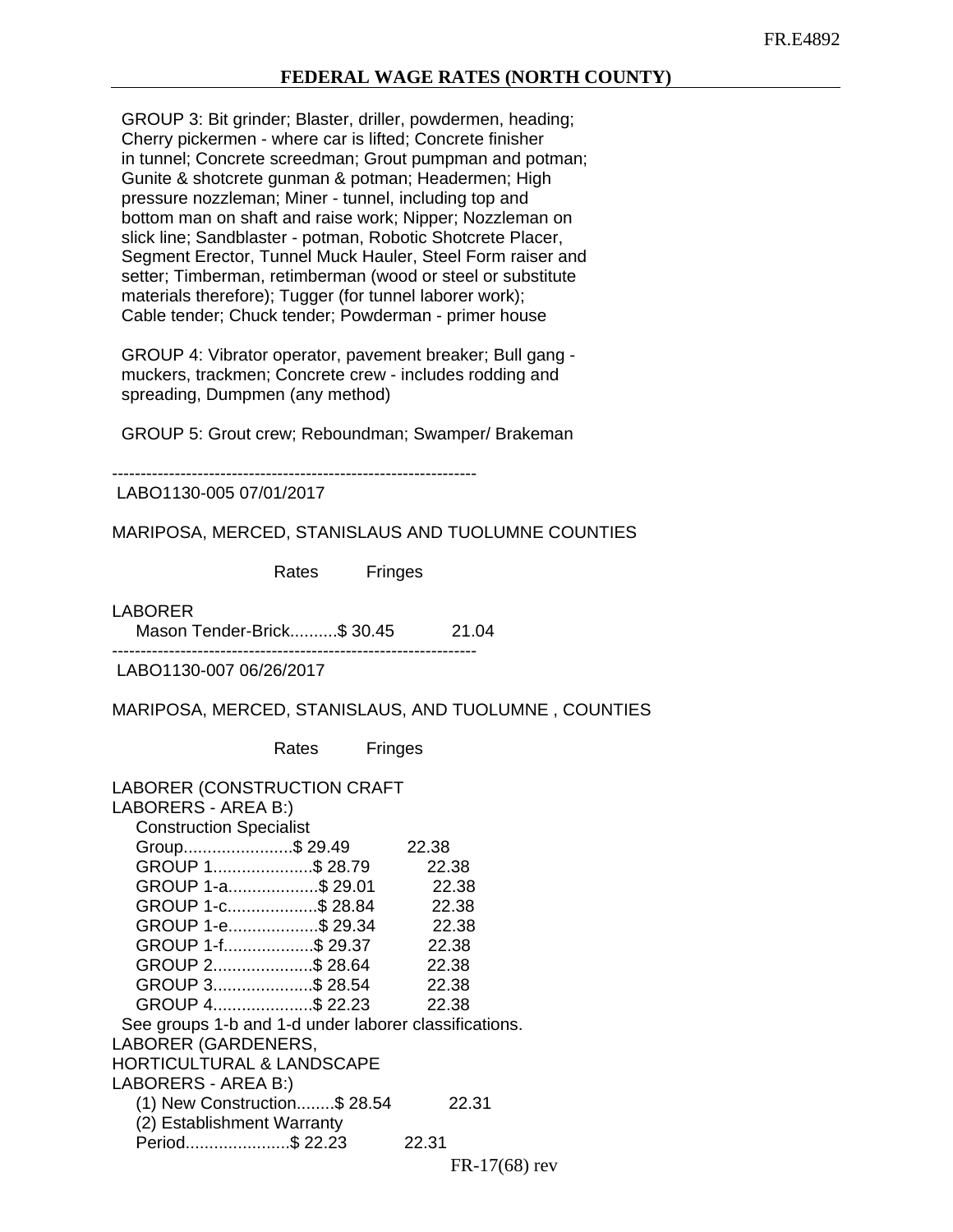| LABORER (GUNITE - AREA B:) |  |  |
|----------------------------|--|--|
|----------------------------|--|--|

| GROUP 1\$ 29.75              | 22.31 |
|------------------------------|-------|
| GROUP 2\$ 29.25              | 22.31 |
| GROUP 3\$ 28.66              | 22.31 |
| GROUP 4\$ 28.54              | 22.31 |
| LABORER (WRECKING - AREA B:) |       |
| GROUP 1\$ 28.79              | 22.31 |
| GROUP 2\$ 28.64              | 22.31 |
|                              |       |

### FOOTNOTES:

 Laborers working off or with or from bos'n chairs, swinging scaffolds, belts shall receive \$0.25 per hour above the applicable wage rate. This shall not apply to workers entitled to receive the wage rate set forth in Group 1-a below.

---------------------------------------------------------

## LABORER CLASSIFICATIONS

 CONSTRUCTION SPECIALIST GROUP: Asphalt ironer and raker; Chainsaw; Laser beam in connection with laborers' work; Cast-in- place manhole form setter; Pressure pipelayer; Davis trencher - 300 or similar type (and all small trenchers); Blaster; Diamond driller; Multiple unit drill; Hydraulic drill

 GROUP 1: Asphalt spreader boxes (all types); Barko, Wacker and similar type tampers; Buggymobile; Caulker, bander, pipewrapper, conduit layer, plastic pipelayer; Certified hazardous waste worker including Leade Abatement; Compactors of all types; Concrete and magnesite mixer, 1/2 yd. and under; Concrete pan work; Concrete sander; Concrete saw; Cribber and/or shoring; Cut granite curb setter; Dri-pak-it machine; Faller, logloader and bucker; Form raiser, slip forms; Green cutter; Headerboard, Hubsetter, aligner, by any method; High pressure blow pipe (1-1/2" or over, 100 lbs. pressure/over); Hydro seeder and similar type; Jackhammer operator; Jacking of pipe over 12 inches; Jackson and similar type compactor; Kettle tender, pot and worker applying asphalt, lay-kold, creosote, lime, caustic and similar type materials (applying means applying, dipping or handling of such materials); Lagging, sheeting, whaling, bracing, trenchjacking, lagging hammer; Magnesite, epoxyresin, fiberglass, mastic worker (wet or dry); No joint pipe and stripping of same, including repair of voids; Pavement breaker and spader, including tool grinder; Perma curb; Pipelayer (including grade checking in connection with pipelaying); Precast-manhole setter; Pressure pipe tester; Post hole digger, air, gas and electric; Power broom sweeper; Power tampers of all types (except as shown in Group 2); Ram set gun and stud gun;

FR-17(69) rev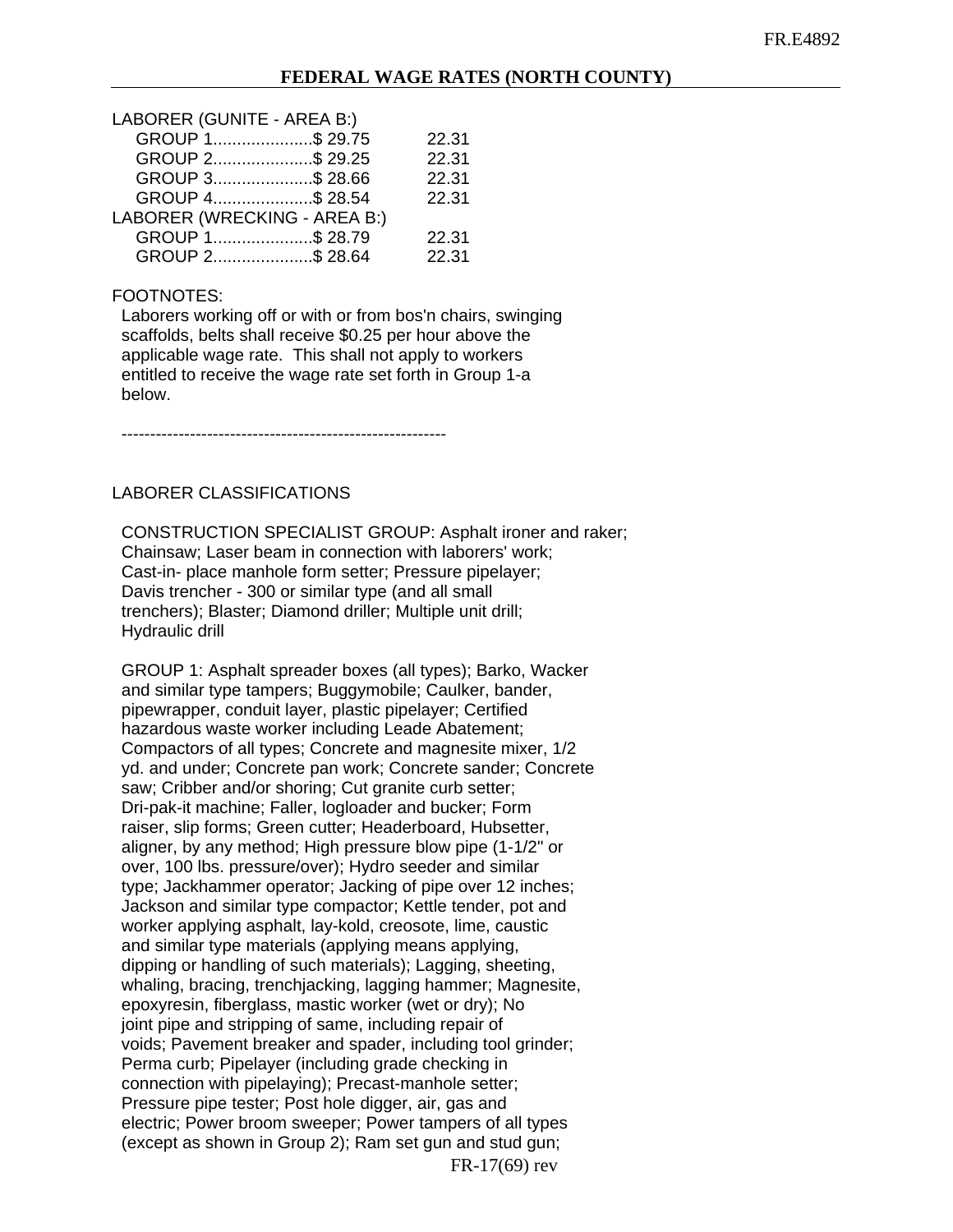Riprap stonepaver and rock-slinger, including placing of sacked concrete and/or sand (wet or dry) and gabions and similar type; Rotary scarifier or multiple head concrete chipping scarifier; Roto and Ditch Witch; Rototiller; Sandblaster, pot, gun, nozzle operators; Signalling and rigging; Tank cleaner; Tree climber; Turbo blaster; Vibrascreed, bull float in connection with laborers' work; Vibrator; Hazardous waste worker (lead removal); Asbestos and mold removal worker

 GROUP 1-a: Joy drill model TWM-2A; Gardner-Denver model DH143 and similar type drills; Track driller; Jack leg driller; Wagon driller; Mechanical drillers, all types regardless of type or method of power; Mechanical pipe layers, all types regardless of type or method of power; Blaster and powder; All work of loading, placing and blasting of all powder and explosives of whatever type regardless of method used for such loading and placing; High scalers (including drilling of same); Tree topper; Bit grinder

 GROUP 1-b: Sewer cleaners shall receive \$4.00 per day above Group 1 wage rates. "Sewer cleaner" means any worker who handles or comes in contact with raw sewage in small diameter sewers. Those who work inside recently active, large diameter sewers, and all recently active sewer manholes shal receive \$5.00 per day above Group 1 wage rates.

 GROUP 1-c: Burning and welding in connection with laborers' work; Synthetic thermoplastics and similar type welding

 GROUP 1-d: Maintenance and repair track and road beds. All employees performing work covered herein shall receive \$ .25 per hour above their regular rate for all work performed on underground structures not specifically covered herein. This paragraph shall not be construed to apply to work below ground level in open cut. It shall apply to cut and cover work of subway construction after the temporary cover has been placed.

 GROUP 1-e: Work on and/or in bell hole footings and shafts thereof, and work on and in deep footings. (A deep footing is a hole 15 feet or more in depth.) In the event the depth of the footing is unknown at the commencement of excavation, and the final depth exceeds 15 feet, the deep footing wage rate would apply to all employees for each and every day worked on or in the excavation of the footing from the date of inception.

 GROUP 1-f: Wire winding machine in connection with guniting or shot crete

FR-17(70) rev GROUP 2: Asphalt shoveler; Cement dumper and handling dry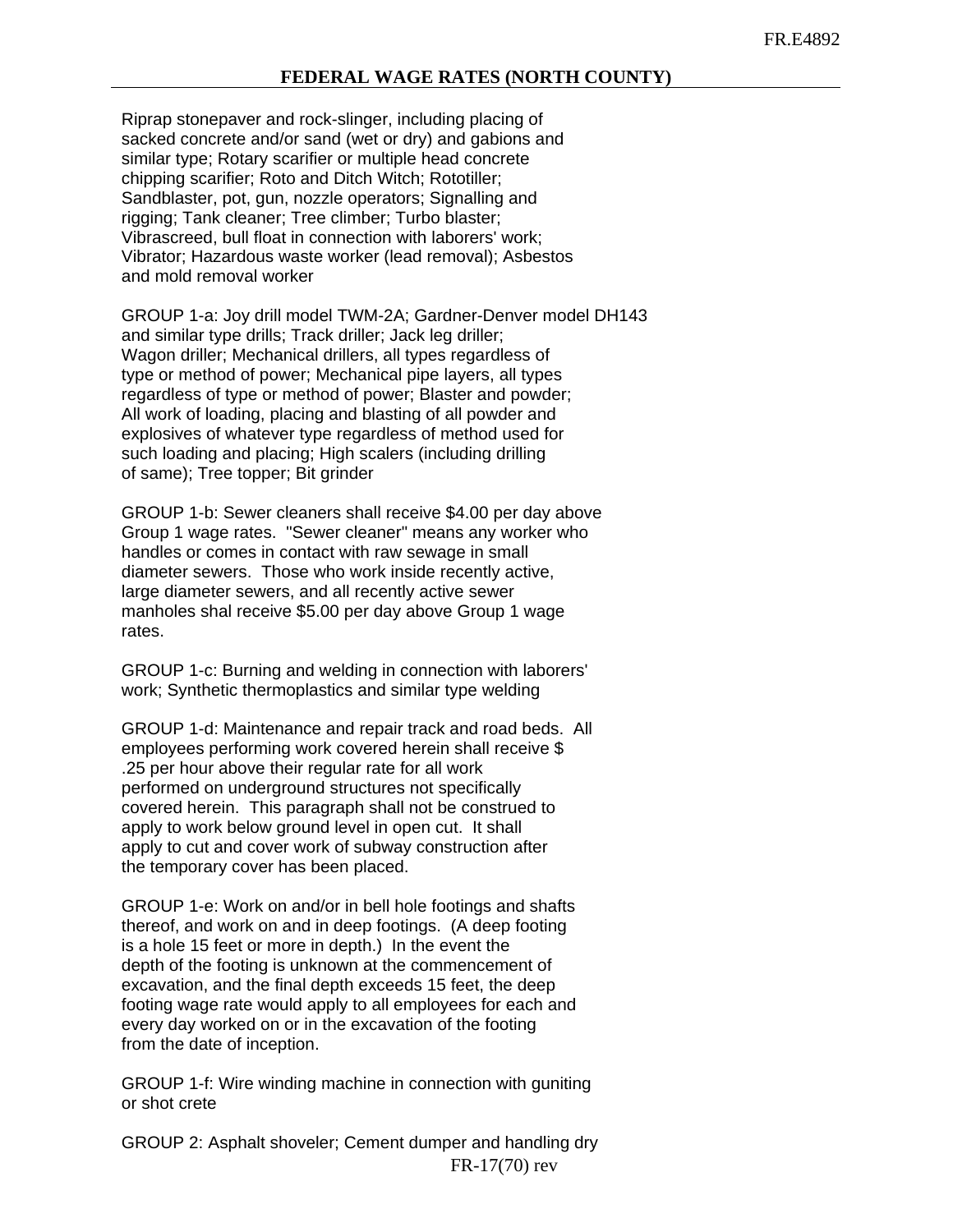cement or gypsum; Choke-setter and rigger (clearing work); Concrete bucket dumper and chute; Concrete chipping and grinding; Concrete laborer (wet or dry); Driller tender, chuck tender, nipper; Guinea chaser (stake), grout crew; High pressure nozzle, adductor; Hydraulic monitor (over 100 lbs. pressure); Loading and unloading, carrying and hauling of all rods and materials for use in reinforcing concrete construction; Pittsburgh chipper and similar type brush shredders; Sloper; Single foot, hand-held, pneumatic tamper; All pneumatic, air, gas and electric tools not listed in Groups 1 through 1-f; Jacking of pipe - under 12 inches

 GROUP 3: Construction laborers, including bridge and general laborer; Dump, load spotter; Flag person; Fire watcher; Fence erector; Guardrail erector; Gardener, horticultural and landscape laborer; Jetting; Limber, brush loader and piler; Pavement marker (button setter); Maintenance, repair track and road beds; Streetcar and railroad construction track laborer; Temporary air and water lines, Victaulic or similar; Tool room attendant (jobsite only)

 GROUP 4: Final clean-up work of debris, grounds and building including but not limited to: street cleaner; cleaning and washing windows; brick cleaner (jobsite only); material cleaner (jobsite only). The classification "material cleaner" is to be utilized under the following conditions: A: at demolition site for the salvage of the material. B: at the conclusion of a job where the material is to be

 salvaged and stocked to be reused on another job. C: for the cleaning of salvage material at the jobsite or temporary jobsite yard.

 The material cleaner classification should not be used in the performance of "form stripping, cleaning and oiling and moving to the next point of erection".

--------------------------------------------------------

GUNITE LABORER CLASSIFICATIONS

GROUP 1: Structural Nozzleman

GROUP 2: Nozzleman, Gunman, Potman, Groundman

GROUP 3: Reboundman

GROUP 4: Gunite laborer

----------------------------------------------------------

WRECKING WORK LABORER CLASSIFICATIONS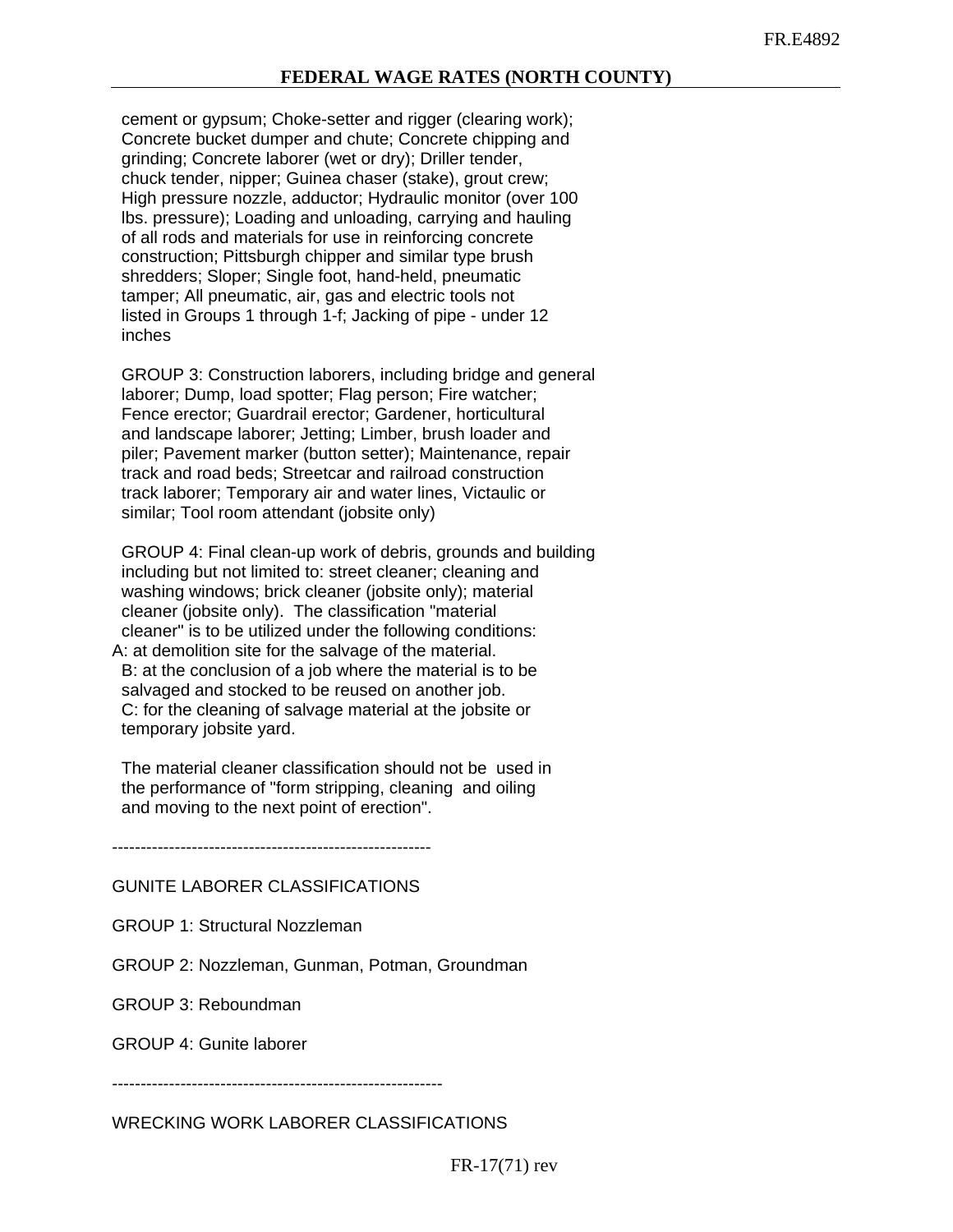GROUP 1: Skilled wrecker (removing and salvaging of sash, windows and materials)

 GROUP 2: Semi-skilled wrecker (salvaging of other building materials)

----------------------------------------------------------------

## LABO1130-008 07/01/2017

CALAVERAS, FRESNO, KINGS, MADERA, MARIPOSA, MERCED, SAN JOAQUIN, STANISLAUS & TUOLUMNE

Rates Fringes

Plasterer tender....................... \$ 31.02 22.52

Work on a swing stage scaffold: \$1.00 per hour additional.

----------------------------------------------------------------

LABO1130-009 07/01/2017

MARIPOSA, MERCED, STANISLAUS, AND TUOLUMNE COUNTIES

Rates Fringes

LABORER (Plaster Tender).........\$ 31.02 22.52

Work on a swing stage scaffold: \$1.00 per hour additional.

----------------------------------------------------------------

PAIN0016-001 01/01/2018

## ALAMEDA, CONTRA COSTA, MONTEREY, SAN BENITO, SAN MATEO, SANTA CLARA, AND SANTA CRUZ COUNTIES

Rates Fringes

Painters:...........................\$ 40.62 23.83

PREMIUMS:

EXOTIC MATERIALS - \$0.75 additional per hour. SPRAY WORK: - \$0.50 additional per hour. INDUSTRIAL PAINTING - \$0.25 additional per hour [Work on industrial buildings used for the manufacture and processing of goods for sale or service; steel construction (bridges), stacks, towers, tanks, and similar structures]

HIGH WORK: over 50 feet - \$2.00 per hour additional 100 to 180 feet - \$4.00 per hour additional Over 180 feet - \$6.00 per houir additional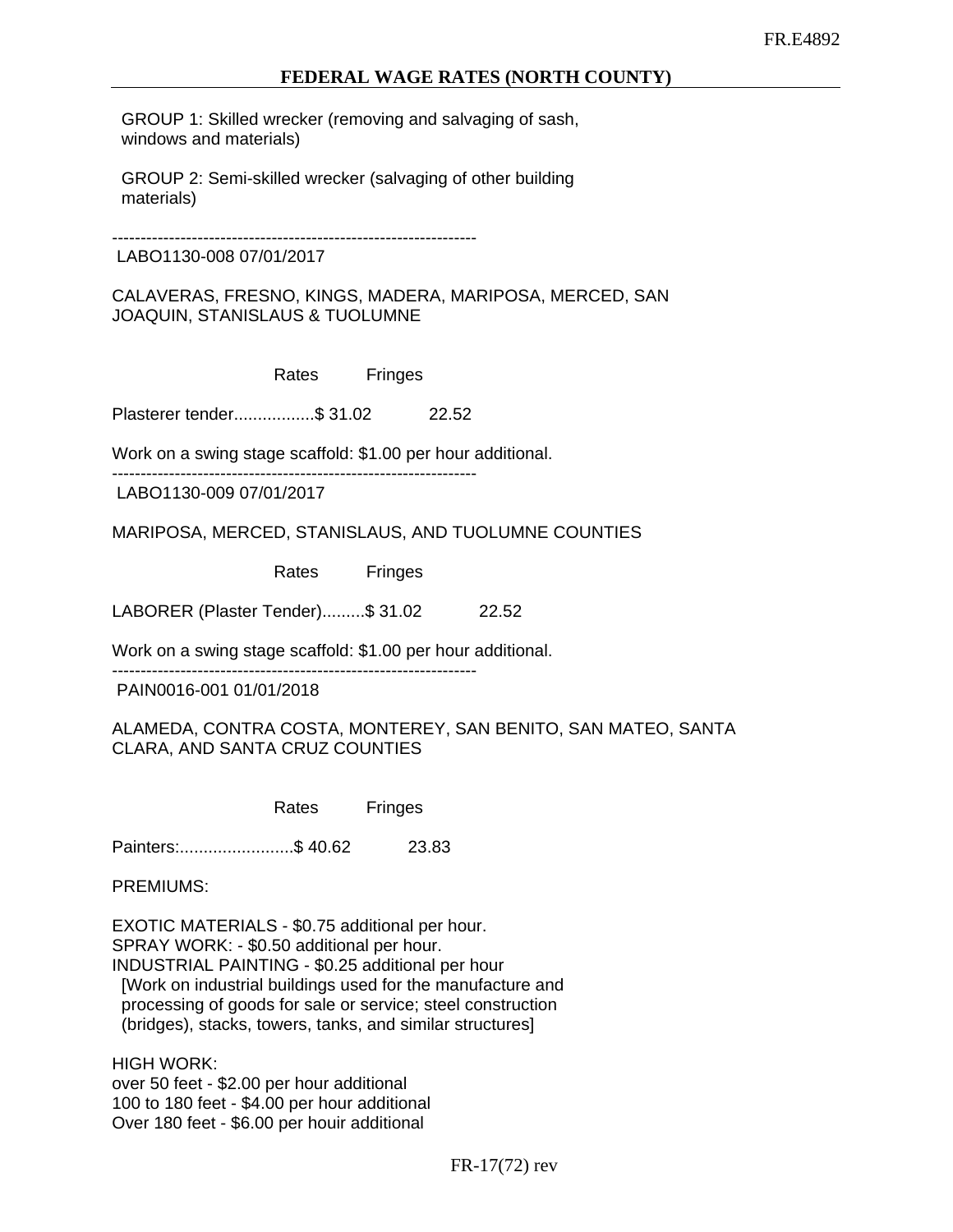## PAIN0016-003 01/01/2018

AREA 1: ALAMEDA, CONTRA COSTA, SAN FRANCISCO, SAN MATEO & SANTA CLARA COUNTIES

AREA 2: CALAVERAS, MARIPOA, MERCED, MONTEREY, SAN BENITO, SAN JOAQUIN, SANTA CRUZ, STANISLAUS & TUOLUMNE COUNTIES

Rates Fringes

Drywall Finisher/Taper AREA 1.....................\$ 45.16 26.74 AREA 2......................\$ 41.03 25.34

----------------------------------------------------------------

PAIN0016-012 01/01/2018

## ALAMEDA, CONTRA COSTA, MARIPOSA, MERCED, MONTEREY, SAN BENITO, SAN FRANCISCO, SAN MATEO, SANTA CLARA AND SANTA CRUZ COUNTIES

Rates Fringes

SOFT FLOOR LAYER.................\$ 48.00 26.03 ----------------------------------------------------------------

PAIN0016-015 01/01/2018

CALAVERAS, MARIPOSA, MERCED, SAN JOAQUIN, STANISLAUS & TUOLUMNE **COUNTIES** 

| Rates | Fringes |
|-------|---------|
|       |         |

PAINTER

Brush..........................\$ 32.91 19.26

FOOTNOTES:

SPRAY/SANDBLAST: \$0.50 additional per hour. EXOTIC MATERIALS: \$1.00 additional per hour. HIGH TIME: Over 50 ft above ground or water level \$2.00 additional per hour. 100 to 180 ft above ground or water level \$4.00 additional per hour. Over 180 ft above ground or water level \$6.00 additional per hour.

----------------------------------------------------------------

PAIN0016-022 01/01/2018

SAN FRANCISCO COUNTY

Rates Fringes

PAINTER..........................\$ 44.24 23.83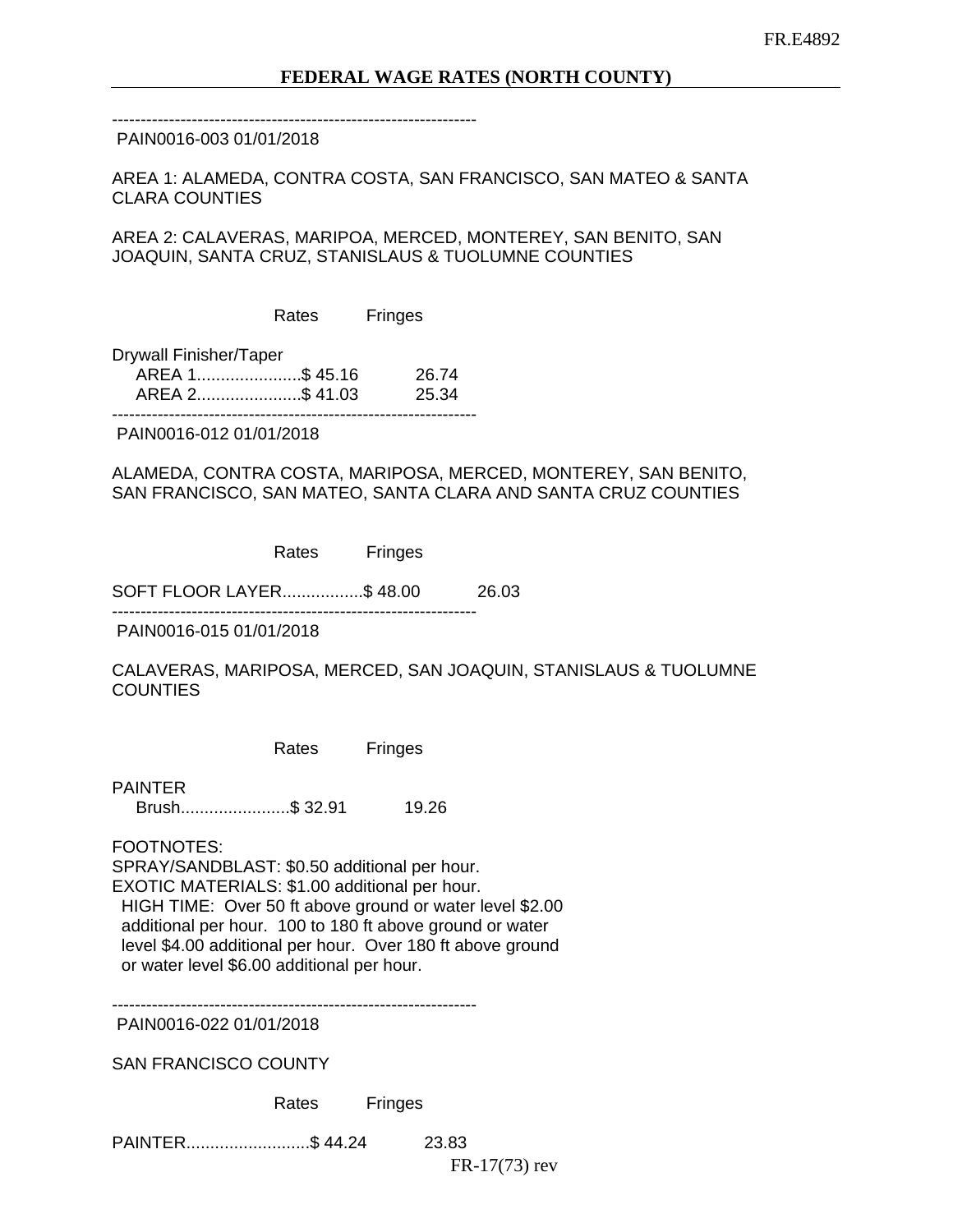PAIN0169-001 01/01/2018

FRESNO, KINGS, MADERA, MARIPOSA AND MERCED COUNTIES:

Rates Fringes

GLAZIER..........................\$ 35.00 26.26 ----------------------------------------------------------------

PAIN0169-005 01/01/2018

ALAMEDA CONTRA COSTA, MONTEREY, SAN BENITO, SAN FRANCISCO, SAN MATEO, SANTA CLARA & SANTA CRUZ COUNTIES

Rates Fringes

GLAZIER..........................\$ 46.13 28.04 ----------------------------------------------------------------

PAIN0294-004 01/01/2018

FRESNO, KINGS AND MADERA COUNTIES

Rates Fringes

PAINTER

| Brush, Roller\$ 29.78          | 18.11 |
|--------------------------------|-------|
| Drywall Finisher/Taper\$ 34.87 | 23.68 |

FOOTNOTE:

 Spray Painters & Paperhangers recive \$1.00 additional per hour. Painters doing Drywall Patching receive \$1.25 additional per hour. Lead Abaters & Sandblasters receive \$1.50 additional per hour. High Time - over 30 feet (does not include work from a lift) \$0.75 per hour additional.

----------------------------------------------------------------

PAIN0294-005 01/01/2018

FRESNO, KINGS & MADERA

Rates Fringes

SOFT FLOOR LAYER..................\$ 31.49 20.48

----------------------------------------------------------------

PAIN0767-001 01/01/2018

CALAVERAS, SAN JOAQUIN, STANISLAUS AND TUOLUMNE COUNTIES:

Rates Fringes

GLAZIER..........................\$ 34.57 28.25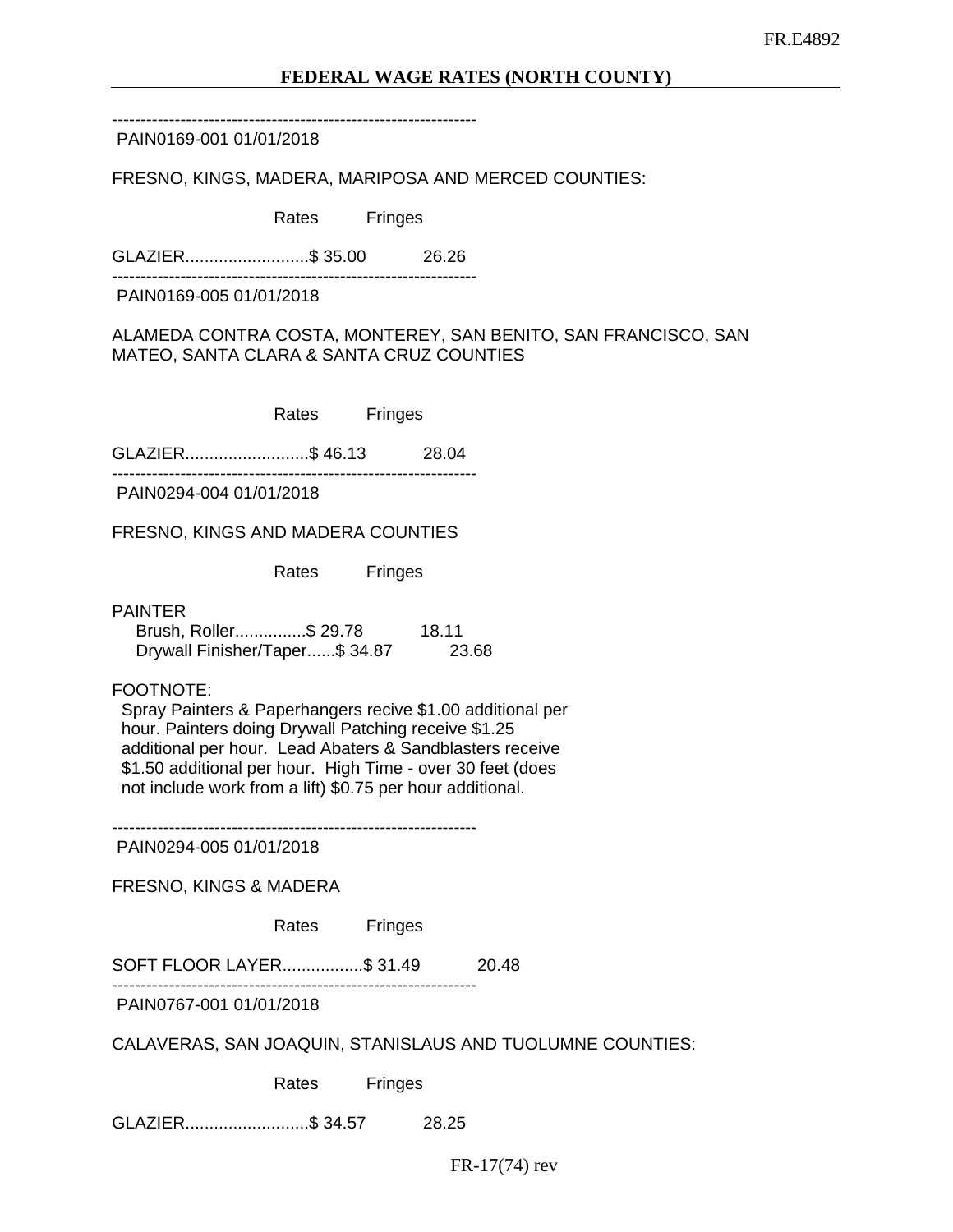PAID HOLIDAYS: New Year's Day, Martin Luther King, Jr. Day, President's Day, Memorial Day, Independence Day, Labor Day, Veteran's Day, Thanksgiving Day, and Christmas Day.

 Employee rquired to wear a body harness shall receive \$1.50 per hour above the basic hourly rate at any elevation.

----------------------------------------------------------------

PAIN1176-001 01/01/2017

HIGHWAY IMPR0VEMENT

Rates Fringes

Parking Lot Striping/Highway

Marking:

| GROUP 1\$ 34.41 | 16.31 |
|-----------------|-------|
| GROUP 2\$ 29.25 | 16.31 |
| GROUP 3\$ 29.59 | 16.31 |
|                 |       |

CLASSIFICATIONS

 GROUP 1: Striper: Layout and application of painted traffic stripes and marking; hot thermo plastic; tape, traffic stripes and markings

GROUP 2: Gamecourt & Playground Installer

GROUP 3: Protective Coating, Pavement Sealing

----------------------------------------------------------------

PAIN1237-003 01/01/2018

CALAVERAS; SAN JOAQUIN COUNTIES; STANISLAUS AND TUOLUMNE COUNTIES:

Rates Fringes

SOFT FLOOR LAYER.................\$ 34.81 21.51 ----------------------------------------------------------------

PLAS0066-002 07/01/2017

ALAMEDA, CONTRA COSTA, SAN MATEO AND SAN FRANCISCO COUNTIES:

Rates Fringes

PLASTERER.............................\$ 40.51 27.13 ----------------------------------------------------------------

PLAS0300-001 07/01/2014

Rates Fringes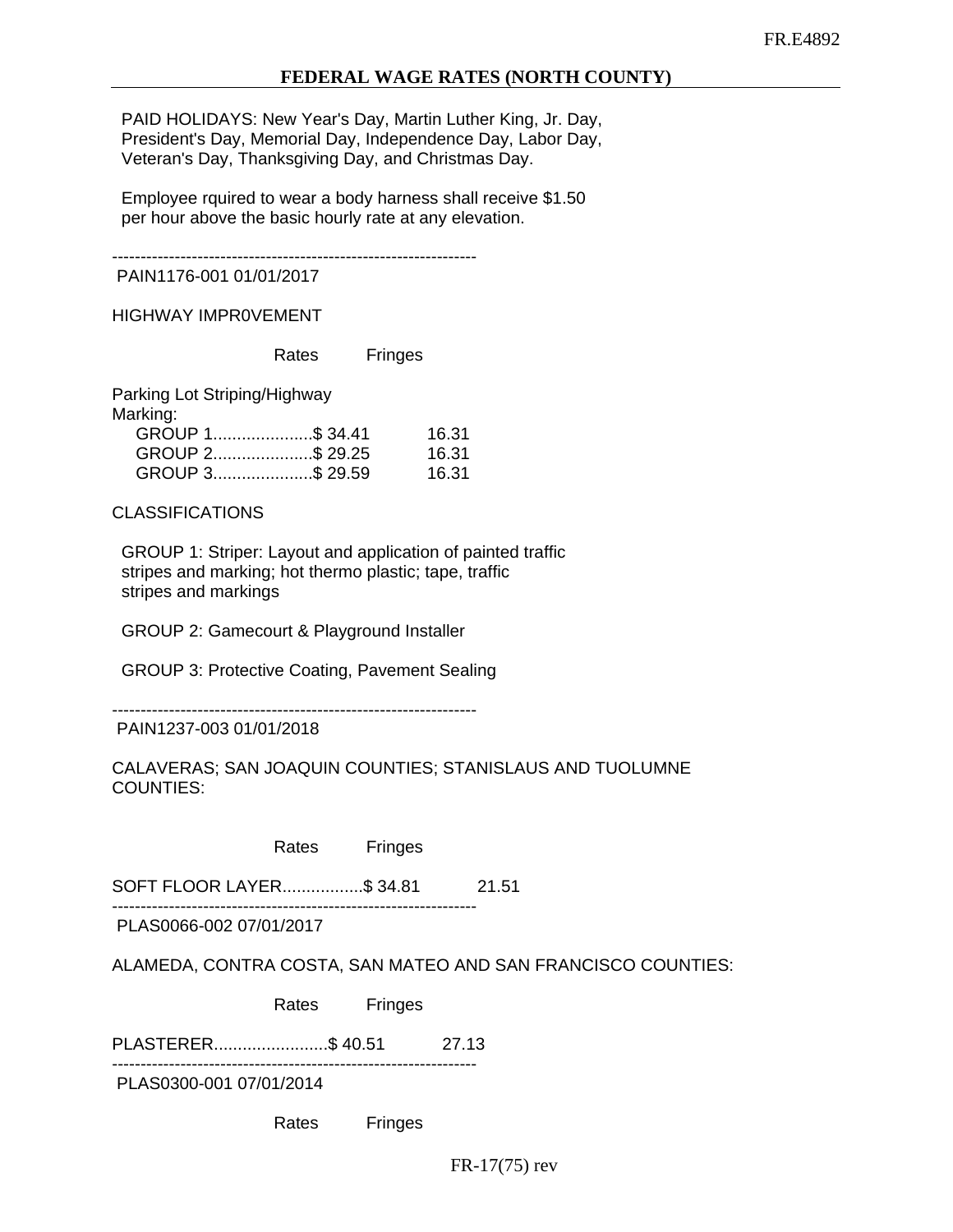## FR.E4892

# **FEDERAL WAGE RATES (NORTH COUNTY)**

| <b>PLASTERER</b><br>AREA 188: Fresno\$ 29.44<br>22.26<br>AREA 224: San Benito,<br>Santa Clara, Santa Cruz\$ 31.59<br>22.26<br>AREA 295: Calaveras & San<br>Joaquin Couonties\$ 31.41<br>22.26<br>AREA 337: Monterey County. \$30.52<br>22.26<br>AREA 429: Mariposa,<br>Merced, Stanislaus,<br>Tuolumne Counties\$ 31.41 22.26 |
|-------------------------------------------------------------------------------------------------------------------------------------------------------------------------------------------------------------------------------------------------------------------------------------------------------------------------------|
| PLAS0300-005 07/01/2017                                                                                                                                                                                                                                                                                                       |
| Rates Fringes                                                                                                                                                                                                                                                                                                                 |
| CEMENT MASON/CONCRETE FINISHER\$ 39.20<br>19.71                                                                                                                                                                                                                                                                               |
| PLUM0038-001 07/01/2017                                                                                                                                                                                                                                                                                                       |
| <b>SAN FRANCISCO COUNTY</b>                                                                                                                                                                                                                                                                                                   |
| Rates Fringes                                                                                                                                                                                                                                                                                                                 |
| PLUMBER (Plumber,<br>Steamfitter, Refrigeration<br>Fitter)\$ 70.00 43.24                                                                                                                                                                                                                                                      |
| PLUM0038-005 07/01/2017                                                                                                                                                                                                                                                                                                       |
| <b>SAN FRANCISCO COUNTY</b>                                                                                                                                                                                                                                                                                                   |
| Rates Fringes                                                                                                                                                                                                                                                                                                                 |
| Landscape/Irrigation Fitter<br>(Underground/Utility Fitter)\$ 59.50<br>38.24                                                                                                                                                                                                                                                  |
| PLUM0062-001 01/01/2018                                                                                                                                                                                                                                                                                                       |
| MONTEREY AND SANTA CRUZ COUNTIES                                                                                                                                                                                                                                                                                              |
| Rates<br>Fringes                                                                                                                                                                                                                                                                                                              |
| PLUMBER & STEAMFITTER\$42.30<br>31.69                                                                                                                                                                                                                                                                                         |
| PLUM0159-001 07/01/2017                                                                                                                                                                                                                                                                                                       |
| <b>CONTRA COSTA COUNTY</b>                                                                                                                                                                                                                                                                                                    |
| Rates<br>Fringes                                                                                                                                                                                                                                                                                                              |
| <b>Plumber and steamfitter</b><br>(1) Refrigeration\$ 56.92<br>35.94<br>(2) All other work\$ 55.92<br>34.44<br>$FR-17(76)$ rev                                                                                                                                                                                                |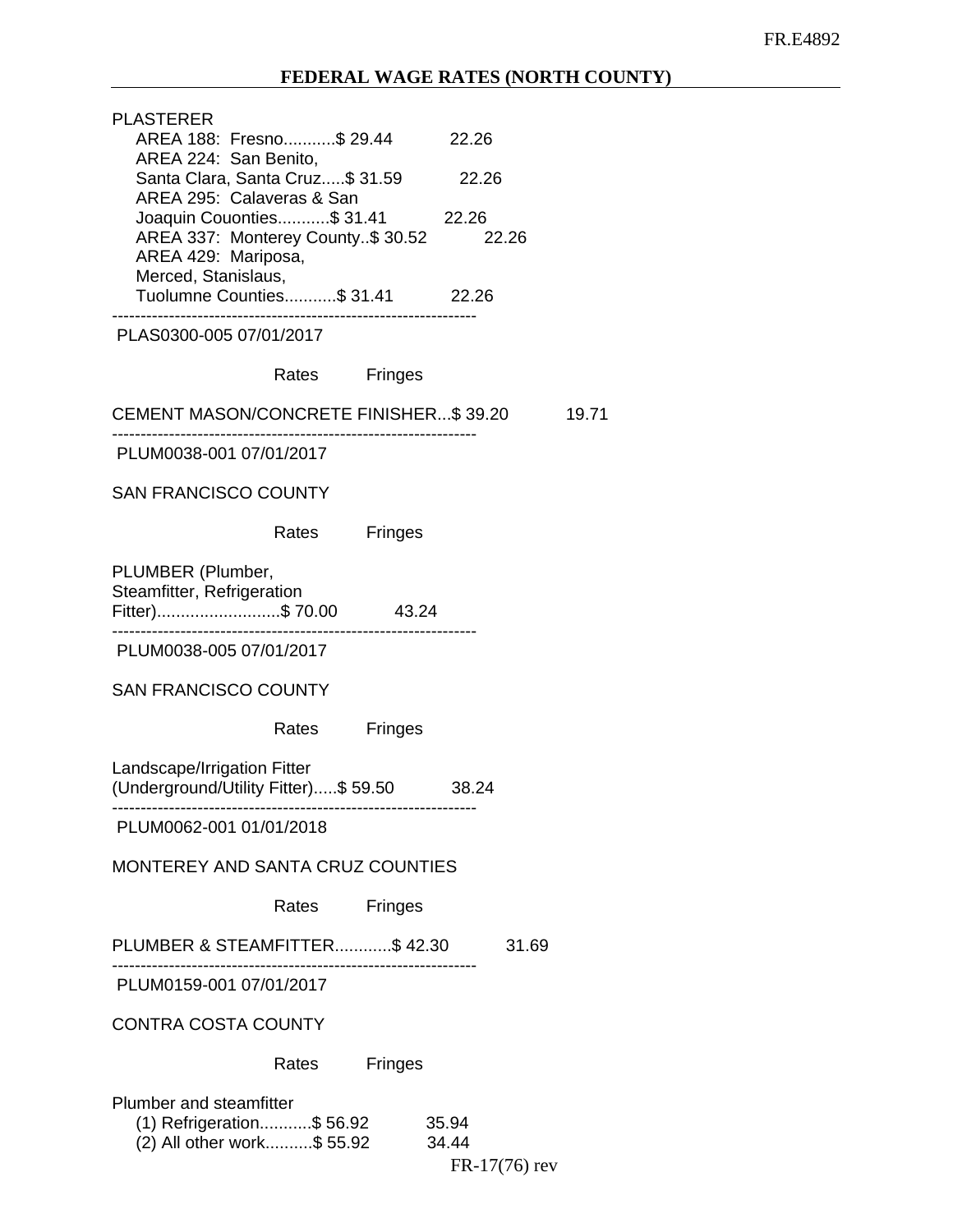PLUM0246-001 01/01/2018

FRESNO, KINGS & MADERA COUNTIES

Rates Fringes

PLUMBER & STEAMFITTER............\$ 39.40 30.89

PLUM0246-004 01/01/2017

----------------------------------------------------------------

FRESNO, MERCED & SAN JOAQUIN COUNIES

Rates Fringes

PLUMBER (PIPE TRADESMAN).........\$ 13.00 10.74

PIPE TRADESMAN SCOPE OF WORK:

 Installation of corrugated metal piping for drainage, as well as installation of corrugated metal piping for culverts in connection with storm sewers and drains; Grouting, dry packing and diapering of joints, holes or chases including paving over joints, in piping; Temporary piping for dirt work for building site preparation; Operating jack hammers, pavement breakers, chipping guns, concrete saws and spades to cut holes, chases and channels for piping systems; Digging, grading, backfilling and ground preparation for all types of pipe to all points of the jobsite; Ground preparation including ground leveling, layout and planting of shrubbery, trees and ground cover, including watering, mowing, edging, pruning and fertilizing, the breaking of concrete, digging, backfilling and tamping for the preparation and completion of all work in connection with lawn sprinkler and landscaping; Loading, unloading and distributing materials at jobsite; Putting away materials in storage bins in jobsite secure storage area; Demolition of piping and fixtures for remodeling and additions; Setting up and tearing down work benches, ladders and job shacks; Clean-up and sweeping of jobsite; Pipe wrapping and waterproofing where tar or similar material is applied for protection of buried piping; Flagman

----------------------------------------------------------------

PLUM0342-001 07/01/2017

ALAMEDA & CONTRA COSTA COUNTIES

Rates Fringes

**PIPEFITTER**  CONTRA COSTA COUNTY.........\$ 58.10 42.45 PLUMBER, PIPEFITTER, **STEAMFITTER** 

FR-17(77) rev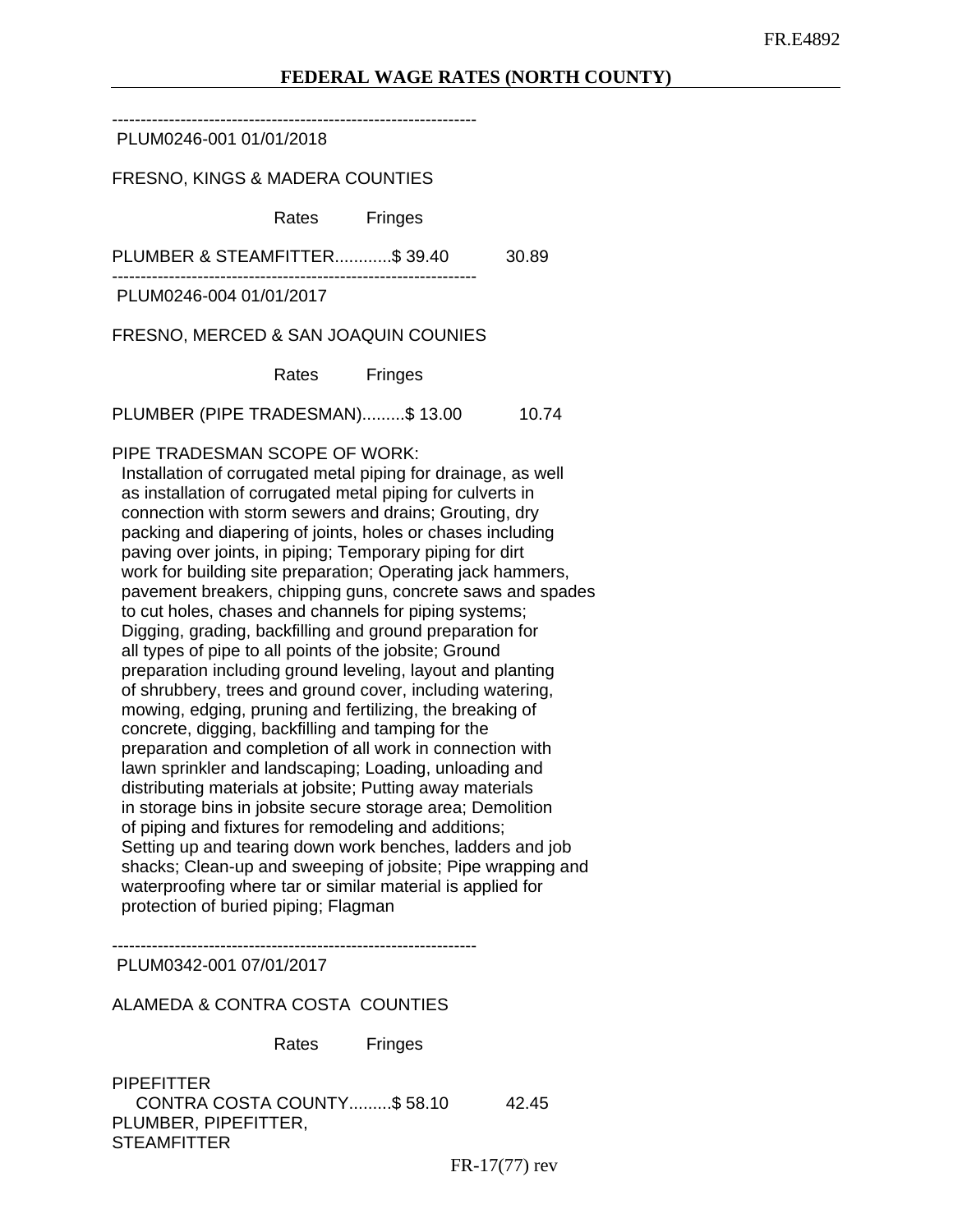#### **FEDERAL WAGE RATES (NORTH COUNTY)**

ALAMEDA COUNTY..............\$ 58.10 42.45

----------------------------------------------------------------

PLUM0355-004 07/01/2017

ALAMEDA, CALAVERAS, CONTRA COSTA, FRESNO, KINGS, MADERA, MARIPOSA, MERCED, MONTEREY, SAN BENITO, SAN JOAQUIN, SAN MATEO, SANTA CLARA, SANTA CRUZ, STANISLAUS, AND TUOLUMNE COUNTIES:

Rates Fringes

Underground Utility Worker /Landscape Fitter...........\$ 26.85 15.05 ----------------------------------------------------------------

PLUM0393-001 07/01/2017

SAN BENITO AND SANTA CLARA COUNTIES

Rates Fringes

PLUMBER/PIPEFITTER...............\$ 60.91 39.58

----------------------------------------------------------------

PLUM0442-001 01/01/2018

CALAVERAS, MARIPOSA, MERCED, SAN JOAQUIN, STANISLAUS & TUOLUMNE **COUNTIES** 

Rates Fringes

PLUMBER & STEAMFITTER............\$ 41.00 29.37

----------------------------------------------------------------

PLUM0467-001 07/01/2017

SAN MATEO COUNTY

Rates Fringes

Plumber/Pipefitter/Steamfitter...\$ 62.70 34.21

ROOF0027-002 01/01/2017

FRESNO, KINGS, AND MADERA COUNTIES

----------------------------------------------------------------

Rates Fringes

ROOFER...........................\$ 26.01 14.21

 FOOTNOTE: Work with pitch, pitch base of pitch impregnated products or any material containing coal tar pitch, on any building old or new, where both asphalt and pitchers are used in the application of a built-up roof or tear off: \$2.00 per hour additional.

FR-17(78) rev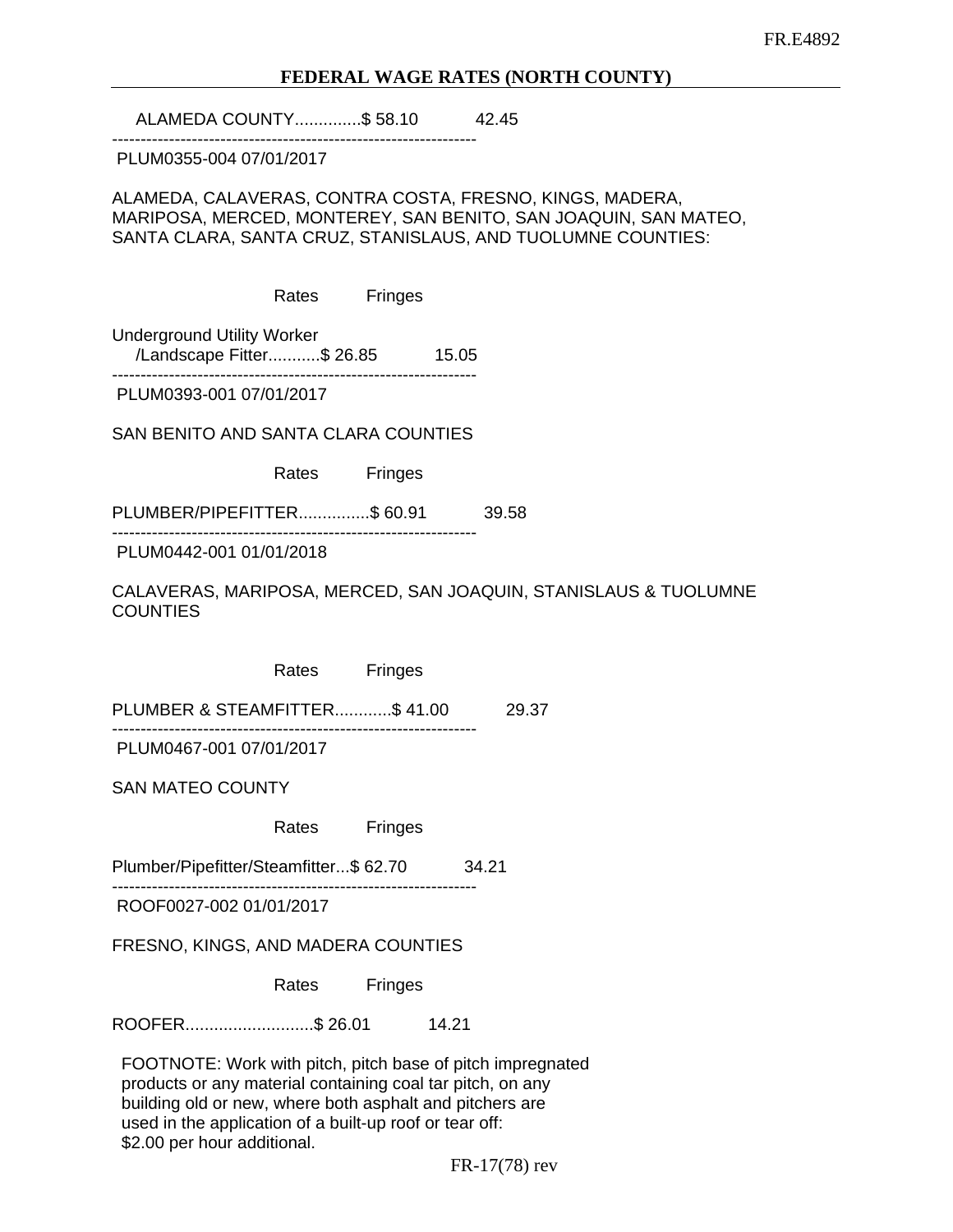ROOF0040-002 08/01/2017

SAN FRANCISCO & SAN MATEO COUNTIES:

Rates Fringes

ROOFER...........................\$ 37.88 18.22 ----------------------------------------------------------------

ROOF0081-001 08/01/2017

ALAMEDA AND CONTRA COSTA COUNTIES:

Rates Fringes

Roofer...........................\$ 38.20 16.81 ----------------------------------------------------------------

ROOF0081-004 08/01/2017

CALAVERAS, MARIPOSA, MERCED, SAN JOAQUIN, STANISLAUS AND TUOLUMNE COUNTIES:

Rates Fringes

ROOFER...........................\$ 38.20 16.81

----------------------------------------------------------------

ROOF0095-002 08/01/2017

MONTEREY, SAN BENITO, SANTA CLARA, AND SANTA CRUZ COUNTIES:

Rates Fringes

ROOFER Journeyman..................\$ 41.56 17.47 Kettle person (2 kettles); Bitumastic, Enameler, Coal Tar, Pitch and Mastic worker.....................\$ 42.36 16.42

---------------------------------------------------------------- SFCA0483-001 01/01/2018

ALAMEDA, CONTRA COSTA, SAN FRANCISCO, SAN MATEO AND SANTA CLARA COUNTIES:

Rates Fringes

SPRINKLER FITTER (FIRE)..........\$ 61.37 29.12

----------------------------------------------------------------

SFCA0669-011 04/01/2017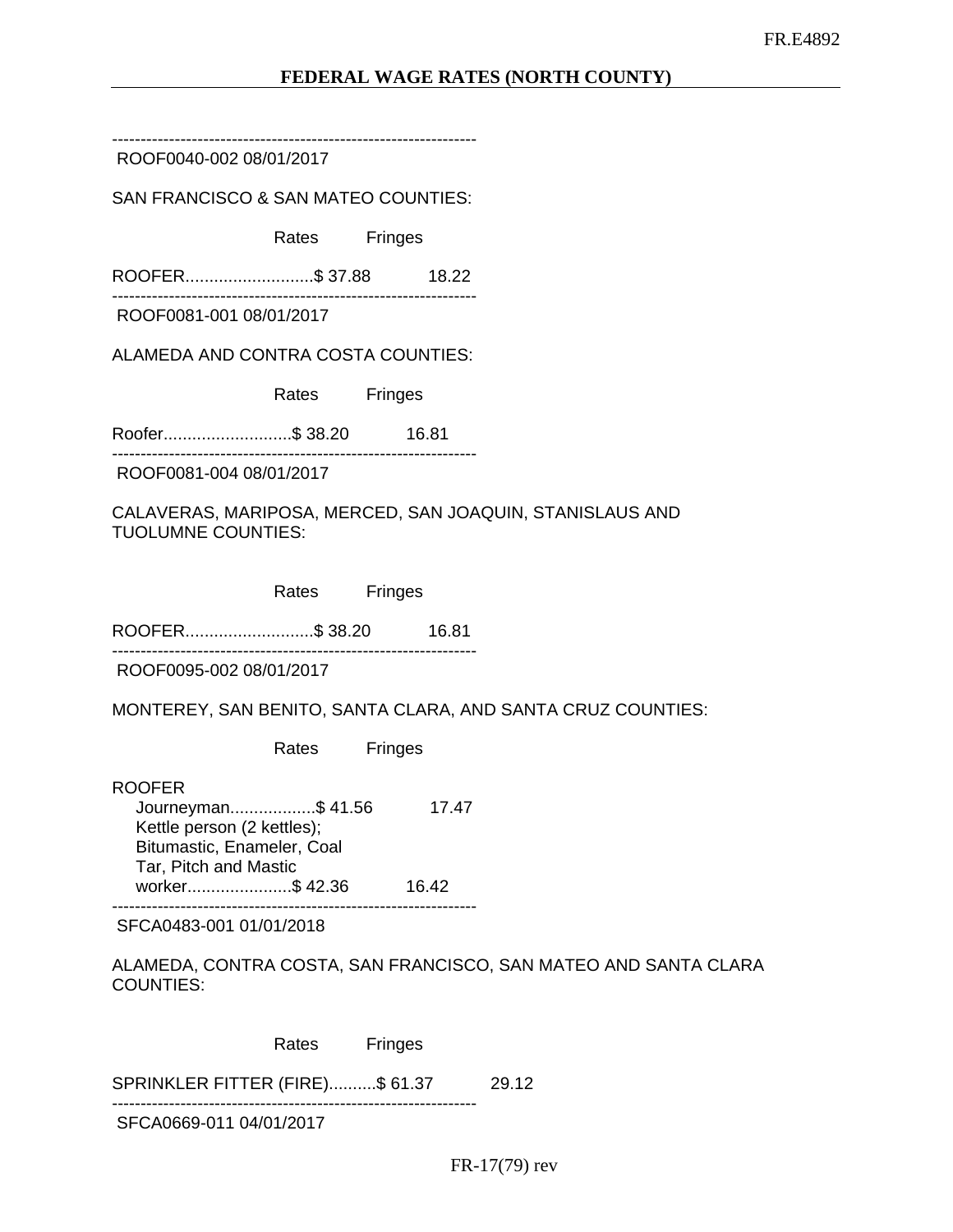#### **FEDERAL WAGE RATES (NORTH COUNTY)**

CALAVERAS, FRESNO, KINGS, MADERA, MARIPOSA, MERCED, MONTEREY, SAN BENITO, SAN JOAQUIN, SANTA CRUZ, STANISLAUS AND TUOLUMNE COUNTIES:

Rates Fringes

SPRINKLER FITTER.................\$ 37.20 15.84 ----------------------------------------------------------------

SHEE0104-001 01/01/2018

AREA 1: ALAMEDA, CONTRA COSTA, SAN FRANCISCO, SAN MATEO, SANTA CLARA

AREA 2: MONTEREY & SAN BENITO

AREA 3: SANTA CRUZ

Rates Fringes

| SHEET METAL WORKER          |       |
|-----------------------------|-------|
| ARFA 1                      |       |
| <b>Mechanical Contracts</b> |       |
| under \$200,000\$ 50.29     | 37.16 |
| All Other Work\$ 57.09      | 37.79 |
| AREA 2\$46.97               | 32.08 |
| AREA 3\$ 49.31              | 29.61 |
|                             |       |

SHEE0104-003 07/01/2017

CALAVERAS AND SAN JOAQUIN COUNTIES:

Rates Fringes

SHEET METAL WORKER...............\$ 39.74 31.50

SHEE0104-005 07/01/2017

----------------------------------------------------------------

MARIPOSA, MERCED, STANISLAUS AND TUOLUMNE COUNTIES:

Rates Fringes

SHEET METAL WORKER (Excluding metal deck and siding)...........\$ 37.67 34.10 ----------------------------------------------------------------

SHEE0104-007 07/01/2017

FRESNO, KINGS, AND MADERA COUNTIES:

Rates Fringes

SHEET METAL WORKER...............\$ 37.49 34.45

FR-17(80) rev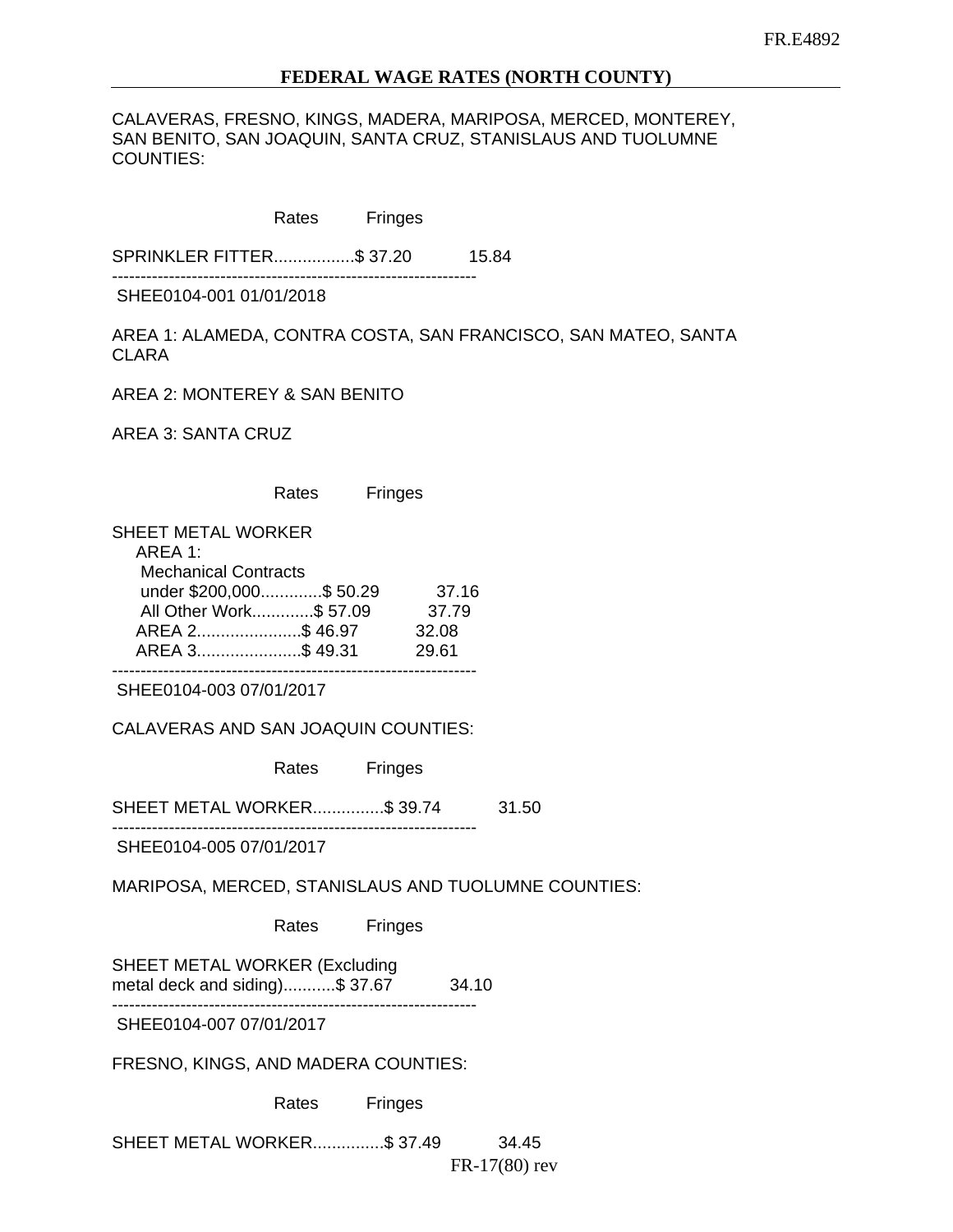## SHEE0104-015 07/01/2017

ALAMEDA, CONTRA COSTA, MONTEREY, SAN BENITO, SAN FRANCISCO, SAN MATEO, SANTA CLARA AND SANTA CRUZ COUNTIES:

Rates Fringes

SHEET METAL WORKER (Metal Decking and Siding only).........\$ 37.53 32.10 ----------------------------------------------------------------

SHEE0104-018 07/01/2017

CALAVERAS, FRESNO, KINGS, MADERA, MARIPOSA, MERCED, SAN JOAQUIN, STANISLAUS AND TUOLUMNE COUNTIES:

Rates Fringes

Sheet metal worker (Metal decking and siding only $\,$ .........\$ 37.53 32.10 ----------------------------------------------------------------

TEAM0094-001 07/01/2017

Rates Fringes

Truck drivers:

| GROUP 1\$ 30.72 | 27.47 |
|-----------------|-------|
| GROUP 2\$ 31.02 | 27.47 |
| GROUP 3\$ 31.32 | 27.47 |
| GROUP 4\$ 31.67 | 27.47 |
| GROUP 5\$ 32.02 | 27.47 |

FOOTNOTES:

 Articulated dump truck; Bulk cement spreader (with or without auger); Dumpcrete truck; Skid truck (debris box); Dry pre-batch concrete mix trucks; Dumpster or similar type; Slurry truck: Use dump truck yardage rate. Heater planer; Asphalt burner; Scarifier burner; Industrial lift truck (mechanical tailgate); Utility and clean-up truck: Use appropriate rate for the power unit or the equipment utilized.

TRUCK DRIVER CLASSIFICATIONS

 GROUP 1: Dump trucks, under 6 yds.; Single unit flat rack (2 axle unit); Nipper truck (when flat rack truck is used appropriate flat rack shall apply); Concrete pump truck (when flat rack truck is used appropriate flat rack shall apply); Concrete pump machine; Fork lift and lift jitneys; Fuel and/or grease truck driver or fuel person; Snow buggy;

FR-17(81) rev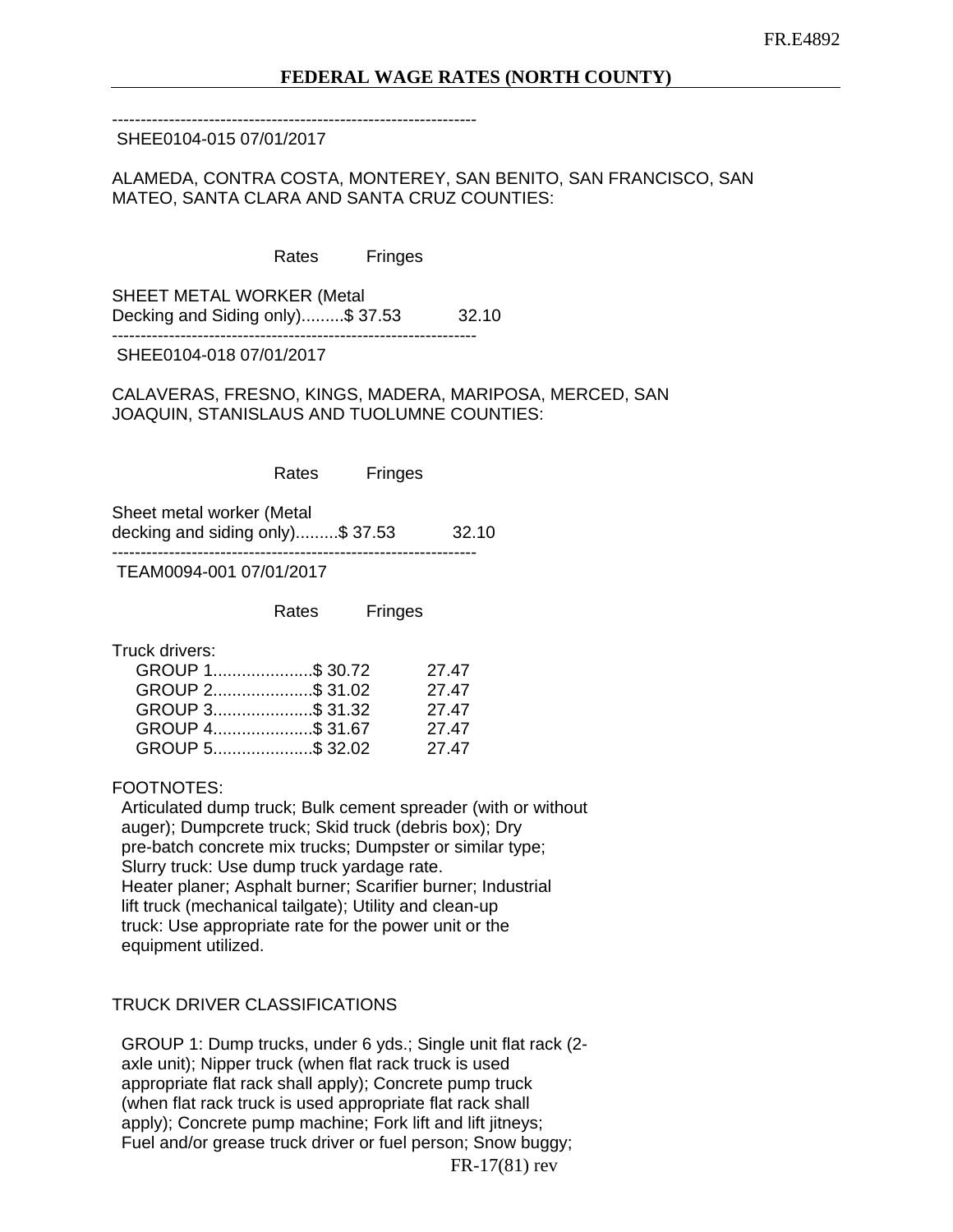Steam cleaning; Bus or personhaul driver; Escort or pilot car driver; Pickup truck; Teamster oiler/greaser and/or serviceperson; Hook tender (including loading and unloading); Team driver; Tool room attendant (refineries)

 GROUP 2: Dump trucks, 6 yds. and under 8 yds.; Transit mixers, through 10 yds.; Water trucks, under 7,000 gals.; Jetting trucks, under 7,000 gals.; Single-unit flat rack (3-axle unit); Highbed heavy duty transport; Scissor truck; Rubber-tired muck car (not self-loaded); Rubber-tired truck iumbo: Winch truck and "A" frame drivers; Combination winch truck with hoist; Road oil truck or bootperson; Buggymobile; Ross, Hyster and similar straddle carriers; Small rubber-tired tractor

 GROUP 3: Dump trucks, 8 yds. and including 24 yds.; Transit mixers, over 10 yds.; Water trucks, 7,000 gals. and over; Jetting trucks, 7,000 gals. and over; Vacuum trucks under 7500 gals. Trucks towing tilt bed or flat bed pull trailers; Lowbed heavy duty transport; Heavy duty transport tiller person; Self- propelled street sweeper with self-contained refuse bin; Boom truck - hydro-lift or Swedish type extension or retracting crane; P.B. or similar type self-loading truck; Tire repairperson; Combination bootperson and road oiler; Dry distribution truck (A bootperson when employed on such equipment, shall receive the rate specified for the classification of road oil trucks or bootperson); Ammonia nitrate distributor, driver and mixer; Snow Go and/or plow

 GROUP 4: Dump trucks, over 25 yds. and under 65 yds.; Water pulls - DW 10's, 20's, 21's and other similar equipment when pulling Aqua/pak or water tank trailers; Helicopter pilots (when transporting men and materials); Lowbedk Heavy Duty Transport up to including 7 axles; DW10's, 20's, 21's and other similar Cat type, Terra Cobra, LeTourneau Pulls, Tournorocker, Euclid and similar type equipment when pulling fuel and/or grease tank trailers or other miscellaneous trailers; Vacuum Trucks 7500 gals and over and truck repairman

 GROUP 5: Dump trucks, 65 yds. and over; Holland hauler; Low bed Heavy Duty Transport over 7 axles

----------------------------------------------------------------

WELDERS - Receive rate prescribed for craft performing operation to which welding is incidental.

================================================================

Note: Executive Order (EO) 13706, Establishing Paid Sick Leave for Federal Contractors applies to all contracts subject to the

FR-17(82) rev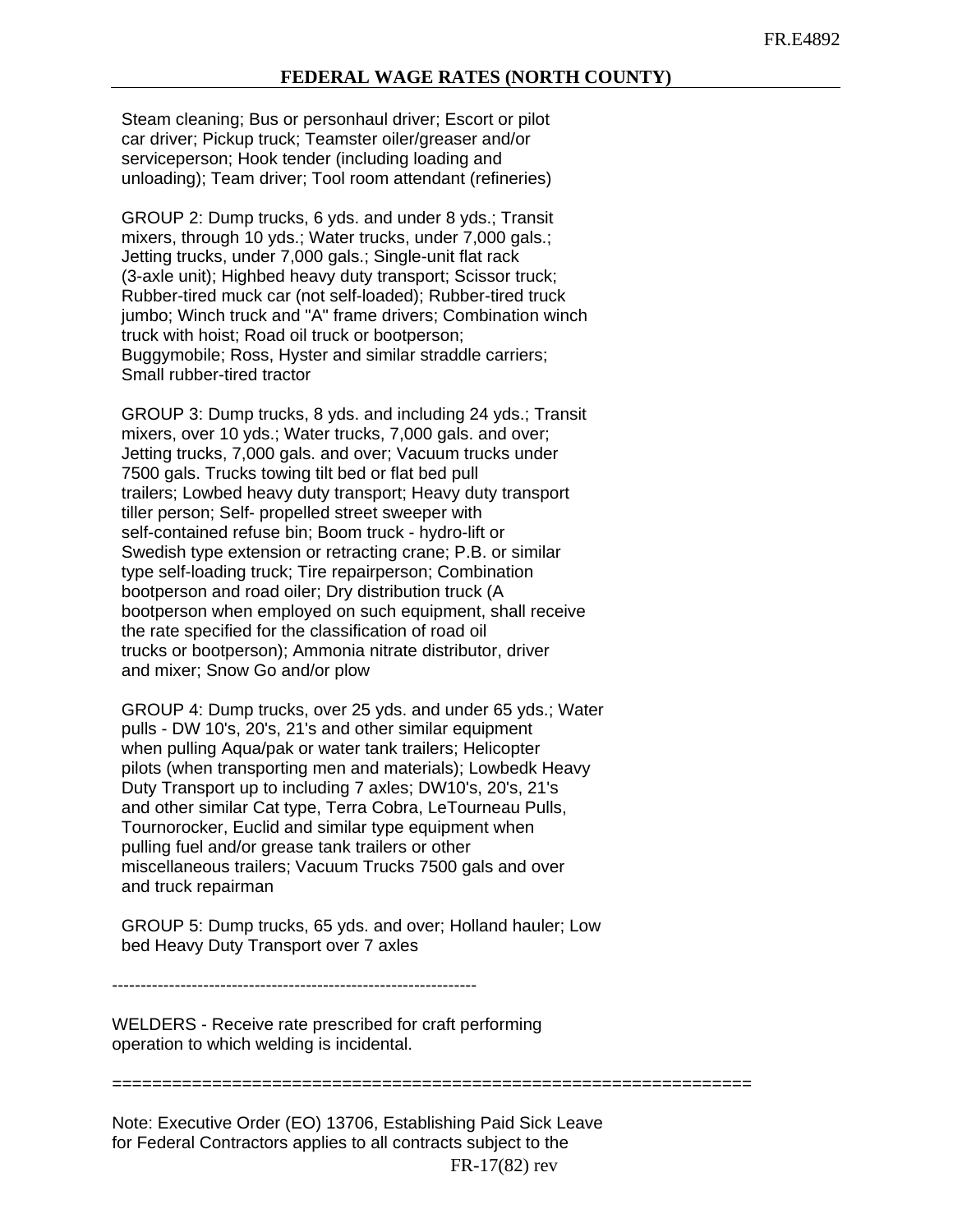Davis-Bacon Act for which the contract is awarded (and any solicitation was issued) on or after January 1, 2017. If this contract is covered by the EO, the contractor must provide employees with 1 hour of paid sick leave for every 30 hours they work, up to 56 hours of paid sick leave each year. Employees must be permitted to use paid sick leave for their own illness, injury or other health-related needs, including preventive care; to assist a family member (or person who is like family to the employee) who is ill, injured, or has other health-related needs, including preventive care; or for reasons resulting from, or to assist a family member (or person who is like family to the employee) who is a victim of, domestic violence, sexual assault, or stalking. Additional information on contractor requirements and worker protections under the EO is available at www.dol.gov/whd/govcontracts.

Unlisted classifications needed for work not included within the scope of the classifications listed may be added after award only as provided in the labor standards contract clauses (29CFR 5.5 (a) (1) (ii)).

----------------------------------------------------------------

The body of each wage determination lists the classification and wage rates that have been found to be prevailing for the cited type(s) of construction in the area covered by the wage determination. The classifications are listed in alphabetical order of "identifiers" that indicate whether the particular rate is a union rate (current union negotiated rate for local), a survey rate (weighted average rate) or a union average rate (weighted union average rate).

## Union Rate Identifiers

A four letter classification abbreviation identifier enclosed in dotted lines beginning with characters other than "SU" or "UAVG" denotes that the union classification and rate were prevailing for that classification in the survey. Example: PLUM0198-005 07/01/2014. PLUM is an abbreviation identifier of the union which prevailed in the survey for this classification, which in this example would be Plumbers. 0198 indicates the local union number or district council number where applicable, i.e., Plumbers Local 0198. The next number, 005 in the example, is an internal number used in processing the wage determination. 07/01/2014 is the effective date of the most current negotiated rate, which in this example is July 1, 2014.

Union prevailing wage rates are updated to reflect all rate changes in the collective bargaining agreement (CBA) governing this classification and rate.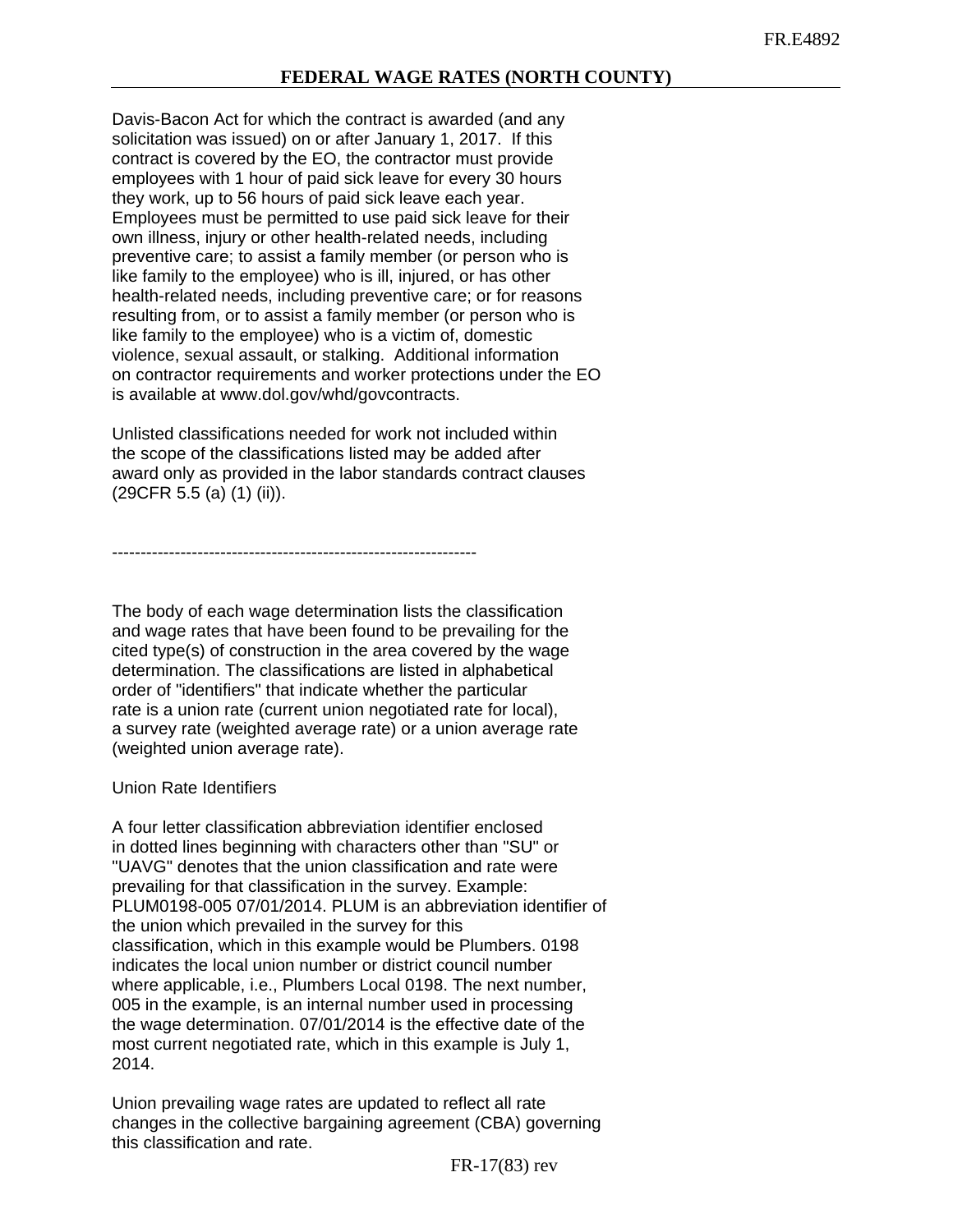#### Survey Rate Identifiers

Classifications listed under the "SU" identifier indicate that no one rate prevailed for this classification in the survey and the published rate is derived by computing a weighted average rate based on all the rates reported in the survey for that classification. As this weighted average rate includes all rates reported in the survey, it may include both union and non-union rates. Example: SULA2012-007 5/13/2014. SU indicates the rates are survey rates based on a weighted average calculation of rates and are not majority rates. LA indicates the State of Louisiana. 2012 is the year of survey on which these classifications and rates are based. The next number, 007 in the example, is an internal number used in producing the wage determination. 5/13/2014 indicates the survey completion date for the classifications and rates under that identifier.

Survey wage rates are not updated and remain in effect until a new survey is conducted.

Union Average Rate Identifiers

Classification(s) listed under the UAVG identifier indicate that no single majority rate prevailed for those classifications; however, 100% of the data reported for the classifications was union data. EXAMPLE: UAVG-OH-0010 08/29/2014. UAVG indicates that the rate is a weighted union average rate. OH indicates the state. The next number, 0010 in the example, is an internal number used in producing the wage determination. 08/29/2014 indicates the survey completion date for the classifications and rates under that identifier.

A UAVG rate will be updated once a year, usually in January of each year, to reflect a weighted average of the current negotiated/CBA rate of the union locals from which the rate is based.

----------------------------------------------------------------

## WAGE DETERMINATION APPEALS PROCESS

1.) Has there been an initial decision in the matter? This can be:

- \* an existing published wage determination
- \* a survey underlying a wage determination
- \* a Wage and Hour Division letter setting forth a position on a wage determination matter
- \* a conformance (additional classification and rate) ruling